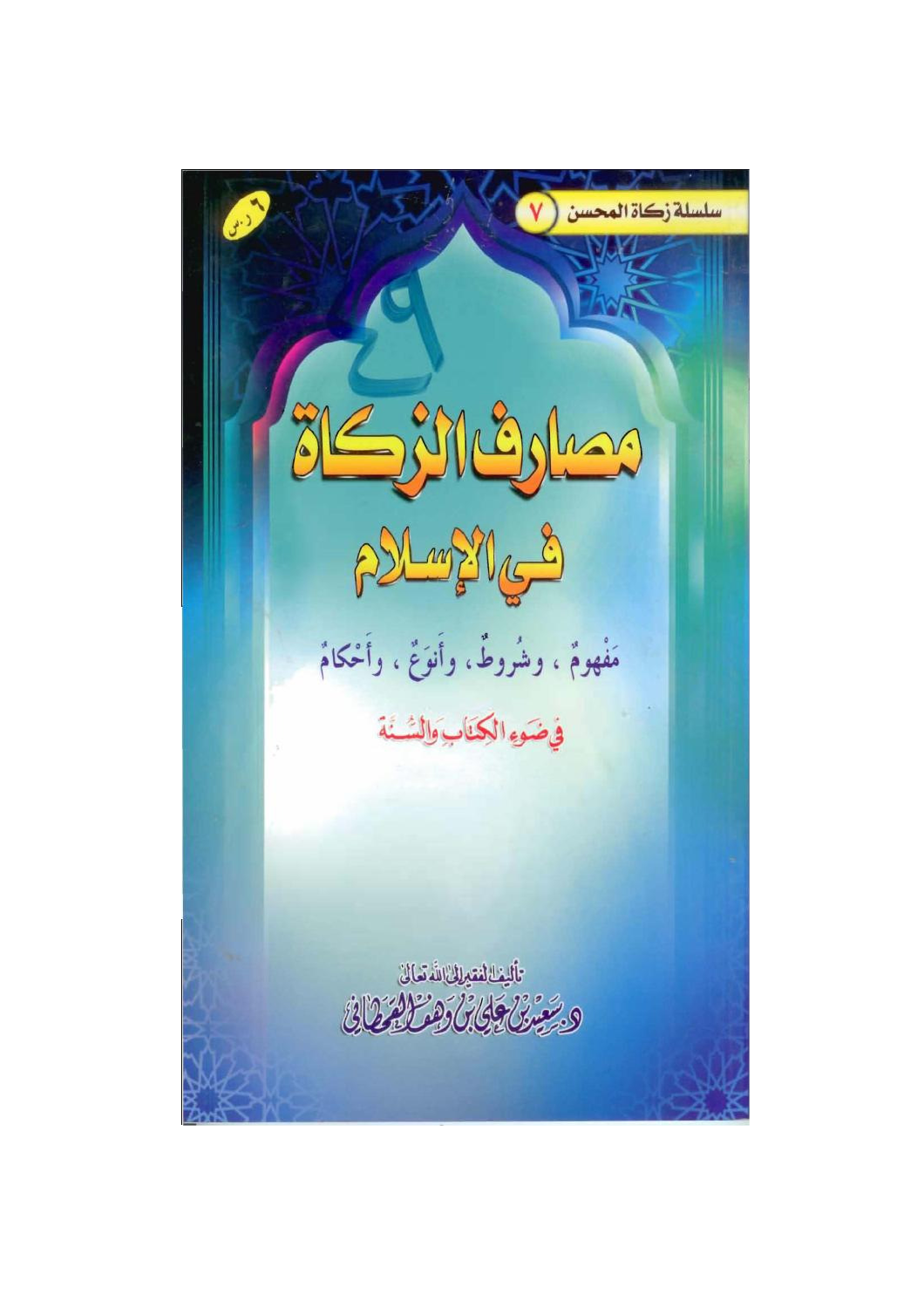رسائل سعيد بن علي بن وهف القحطاني



 $69$ 

مفهوم، وشروط، وأنواع،وأحكام

وضوع الكتاب والسنة

تأليف الفقير إلى الله تعالى د. سعيد بن علي بن وهف القحطاني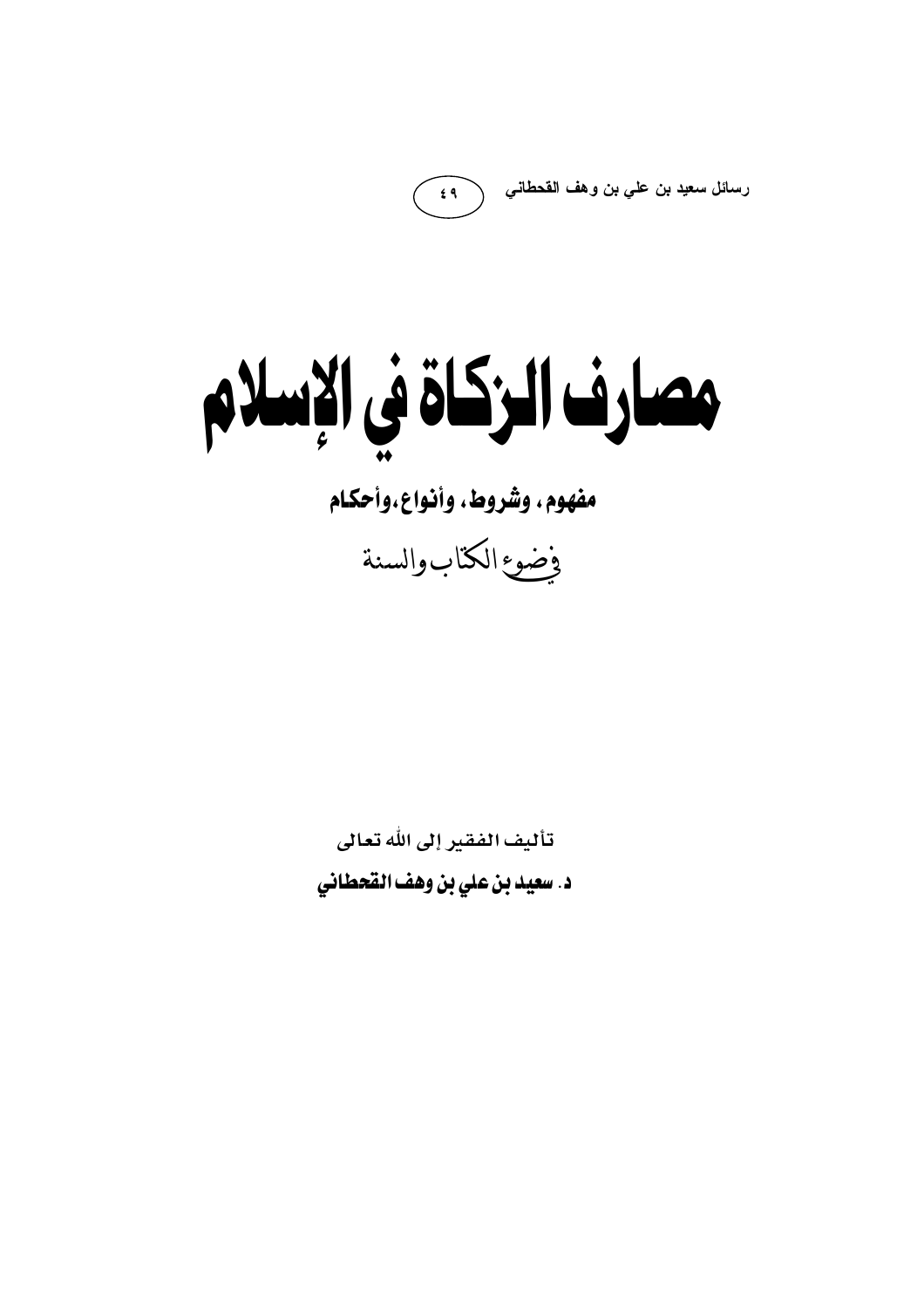بسماللهالرحمزالرحيم المقدمة

إن الحمد لله، نحمده، ونستعينه، ونستغفره، ونعوذ بالله من شرور أنفسنا وسيئات أعمالنا، من يهده الله فلا مضل له، ومن يضلل فلا هادي له، وأشهد أن لا إله إلا الله وحده لا شريك له، وأشهد أن محمداً عبده ورسوله، صلى الله عليه وعلى آله وأصحابه، ومن تبعهم بإحسان إلى يوم الدين وسلم تسليماً كثيراً، أما بعد:

فهـذه رسـالة مختصر ـة في ((مصـارف الزكـاة في الإسـلام)) بيَّنـت فيهـا مفهـوم المصارف: لغة، واصطلاحاً، وأن الله حصر ـ مصـارف الزكـاة بـلا تعميم في العطـاء، وذكرت أنواع المصارف الثمانية، وبيَّنت مفهـوم كـل مصر\_ف: لغـةً، واصـطلاحاً، ونصيب كل نوع من المصارف، والأدلـة عـلى ذلك مـن الكتـاب والسـنة، وفضـل الدفع لكل مصرف، ثم ذكرت أصناف وأنواع من لا يصحّ دفع الزكاة إليهم بالأدلة.

وقد استفدت كثيراً من تقريرات وترجيحات شيخنا الإمام عبدالعزيز بن عبدالله ابن باز ــ رفع الله منزلته، وغفر له، ورحمه ــ.

واللهَ أسأل أن يجعل هذا العمل مباركـاً، نافعـاً، خالصـاً لوجهـه الكـريم، وأن ينفعني بـه في حيـاتي، وبعـد ممـاتي، وأن ينفـع بـه كـل مـن انتهـي إليـه؛ فإنـه خـير مسؤول، وأكرم مأمول، وهـو حسـبنا ونعـم الوكيـل، ولا حـول ولا قـوّة إلا بـالله العليّ العظيم، وصلَّى الله وسلَّم على نبيَّنا محمَّد وآلـه، وأصـحابه أجمعين، ومـن تبعهم بإحسان إلى يوم الدين.

المؤلف/ أبو عبدالرحمن سعيد بن علي بن وهف القحطانى حرر بعد عصر يوم الأحد، ١٤/١٤/٢٦/٤ هـــ الرياض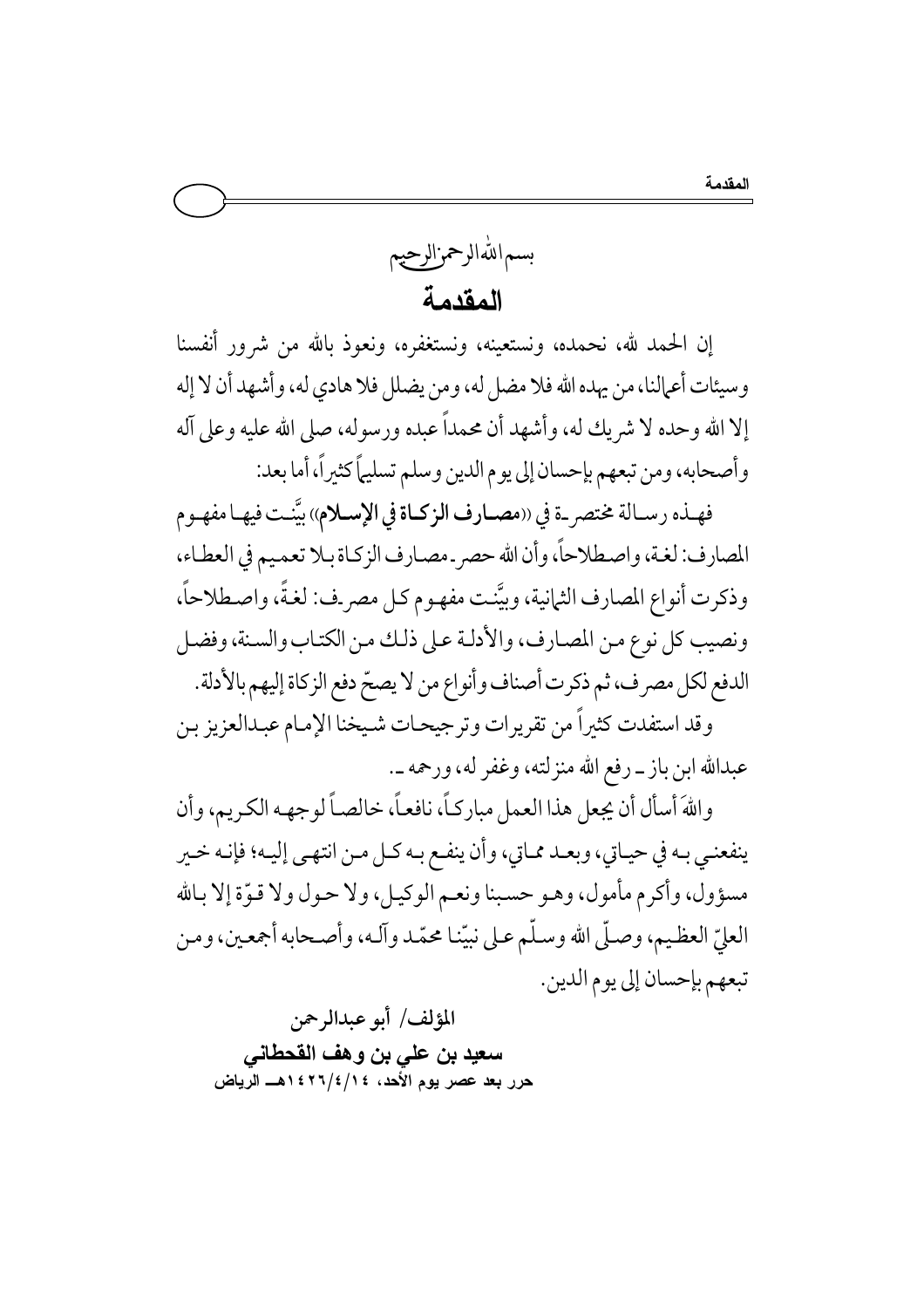# مصارف الزكاة في الإسلام

أولاً: المفهوم: لغة واصطلاحاً.

مفهوم المصارف لغة: مَصْرِفُ: مفرد وجمعه مصارف، وصَرَفَ المال: أنفقه، والصرف: الدفع.

ومفهوم المصارف اصطلاحاً: الجهات التي تصرف فيها الأشياء: ومنه: مصارف الزكاة: المستحقون لها.

فظهر بذلك: أن مصارف الزكاة: أهل الزكاة ومستحقوها: أي الأصناف الذين تصرف لهم الصدقات المذكورة في قوله تعالى: ﴿إِنَّمَا الصَّدَقَاتُ لِلْفُقَرَاءِ وَالْمَسَاكِينِ ... ﴾ الآية (')(').

و الخلاصة: أن مصارف الزكاة: هم أهل الزكاة. ومن العلماء من يعبر عن مصارف الزكاة: بأصناف أهل الزكاة، ومنهم من يقول: الأصناف الذين تدفع إليهم الزكاة، ومنهم من يقول: مصارف الزكاة، وهي كلمات مترادفة معناها واحد<sup>(٣)</sup>.

ومنهم من قال: المصارف: جمع مصرف، وهو في اللغة المعدل، قال

- (١) انظر: القاموس الفقهي لغة واصطلاحاً، السعدي أبـو جيب، ص٢١٠، ومعجـم لغـة الفقهـاء، لحمد رواس، ص۳۰۳ . وانظر : مصارف الزكاة وتمليكها، لخالد عبدالرزاق العاني، ص ٢١، وص١٢٨.
	- (٢) سورة التوبة، الآية: ٦٠.
- (٣) انظر : منار السبيل، ١ / ٢٦٦، والشر ح الكبير مـع المقنـع والإنصـاف، ٧/ ٢٠٥، والكـافي، لابـن قدامـة، ٢/ ١٩٣، وكتـاب الفـروع، لابـن مفلـح، ٤/ ٢٩٧، ومنتهـى الإرادات، للفتـوحى، ١/ ٥١٥، والمغنى لابن قدامة، ٤/ ١٢٤ - ١٣١، والإقناع لطالب الانتفاع، لموسى بن أحمد الحجباوي، ١/ ٤٦٧، وشرح الزركشي على مختصر ـ الخرقبي، ٢/ ٤٤٦ و٤٤٨ ومختصر ـ الفقـه الإسلامي للتويجري، ص٦١٢، والروض المربع، ٢٠٨/٣.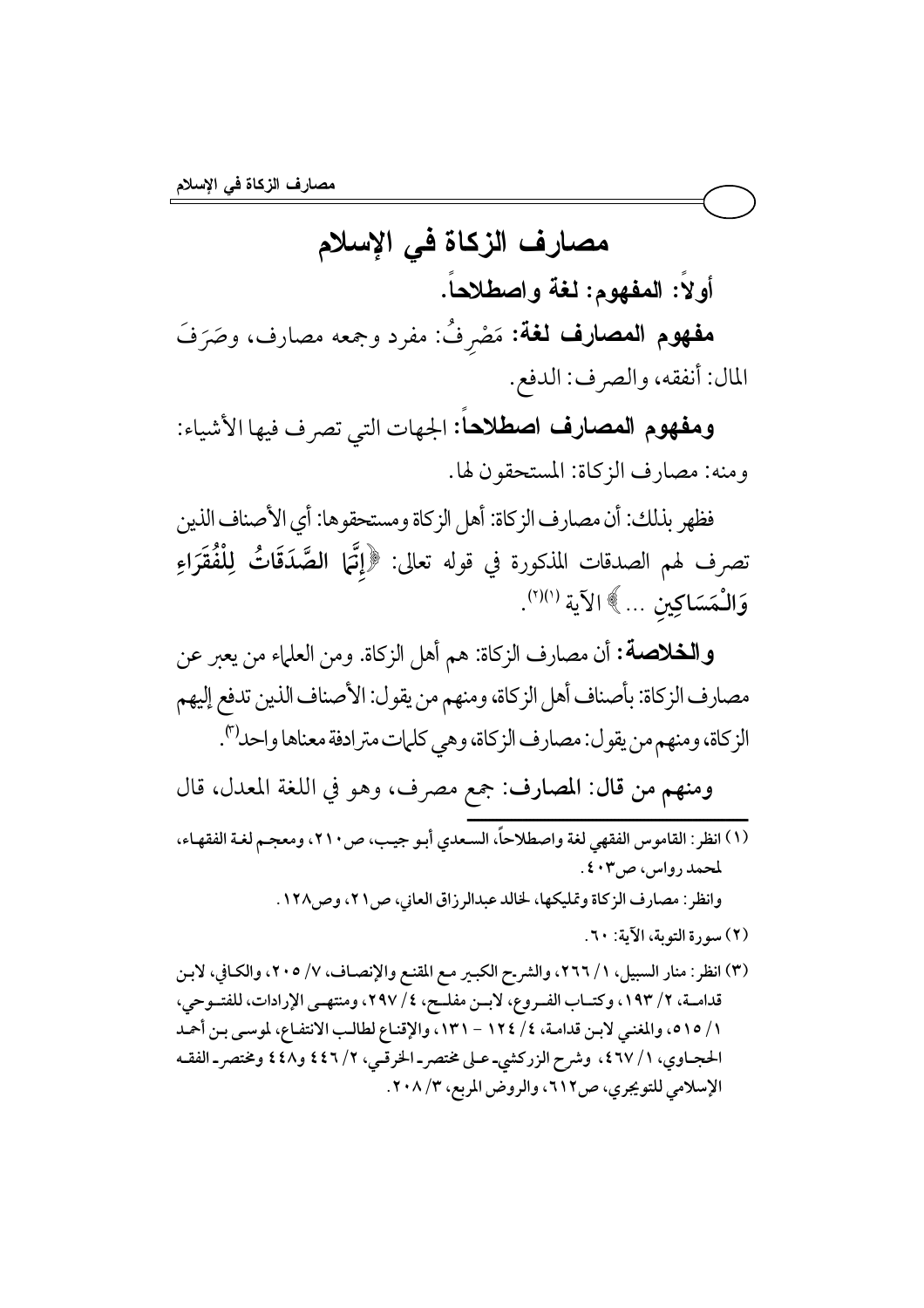تعالى: ﴿وَلَمْ يَجِدُوا عَنْهَا مَصْرِفًا﴾''' أي معدلاً، والمصرف اسم مكان.

وهو في الاصطلاح:مسلم [أو مؤلف] يصح في الشريعة [الإسلامية] صر ف الزكاة إليه'') والمراد:الأصناف الثمانية الذين تصر ف لهم الزكاة.

## ثانياً: حصر الله تعالى أهل الزكاة بلا تعميم في العطاء:

الأصناف الذين تدفع إليهم الزكاة ثمانية، ذكرهم الله تعالى في قوله سبحانه: ﴿إِنَّمَا الصَّدَقَاتُ لِلْفُقَرَاءِ وَالْمَسَاكِينِ وَالْعَامِلِينَ عَلَيْهَا وَالْمُؤَلَّفَةِ قُلُوبُهُمْ وَفِي الرِّقَابِ وَالْغَارِمِينَ وَفِي سَبِيلِ الله وَابْنِ السَّبِيلِ فَرِيضَةً مِنَ الله وَالله عَلِيمٌ حَكِيمٌ﴾''' فلا يجوز صرف الزكاة المفروضة إلى غيرهم: من بناء مسجد، أو إصلاح طريق، أو كفن ميت، أو غير ذلك من أعمال البر؛ لأن الله تعالى خص هذه الأصناف الثيانية بها في قوله: ﴿إِنَّمَا﴾ وهي للحصر ، تثبت المذكور، وتنفي ما عداه<sup>(؛)</sup> قال الإمام ابن قدامة رحمه الله: «ولا نعلم خلافاً بين أهل العلم في أنه لا يجوز دفع هذه الزكاة إلى غير هذه الأصناف<sup>(٥)</sup> إلا ما روى عن أنس والحسن)ا<sup>(٦)</sup>.

- (١) سورة الكهف، الآية: ٥٣. (٢) انظر : مصارف الزكاة وتمليكها، ص١٢٨. (٣) سورة التوبة، الآية: ٦٠. (٤) الكـافي لابـن قدامـة، ٢/ ١٩٣، والمغنـى، ٤/ ١٢٤، والمقنـع مـع الشر-ح الكبـير والإنصـاف، ٧/ ٢٠٥، ومنار السبيل، ١/ ٢٦٦، وكتاب الفروع، ٤/ ٢٩٧. (٥) الشرح الكبير، مع المقنع والإنصاف، ٧/ ٢٠٦. (٦) قـالا: مـا أعطيت في الجسـور، والطـرق، فهـي صـدقة ماضـية، قـال في الشر-ح الكبـير، ٧/ ٢٠٢:
	- والصحيح الأول وانظر: الإجماع لابن المنذر، ص٧٥.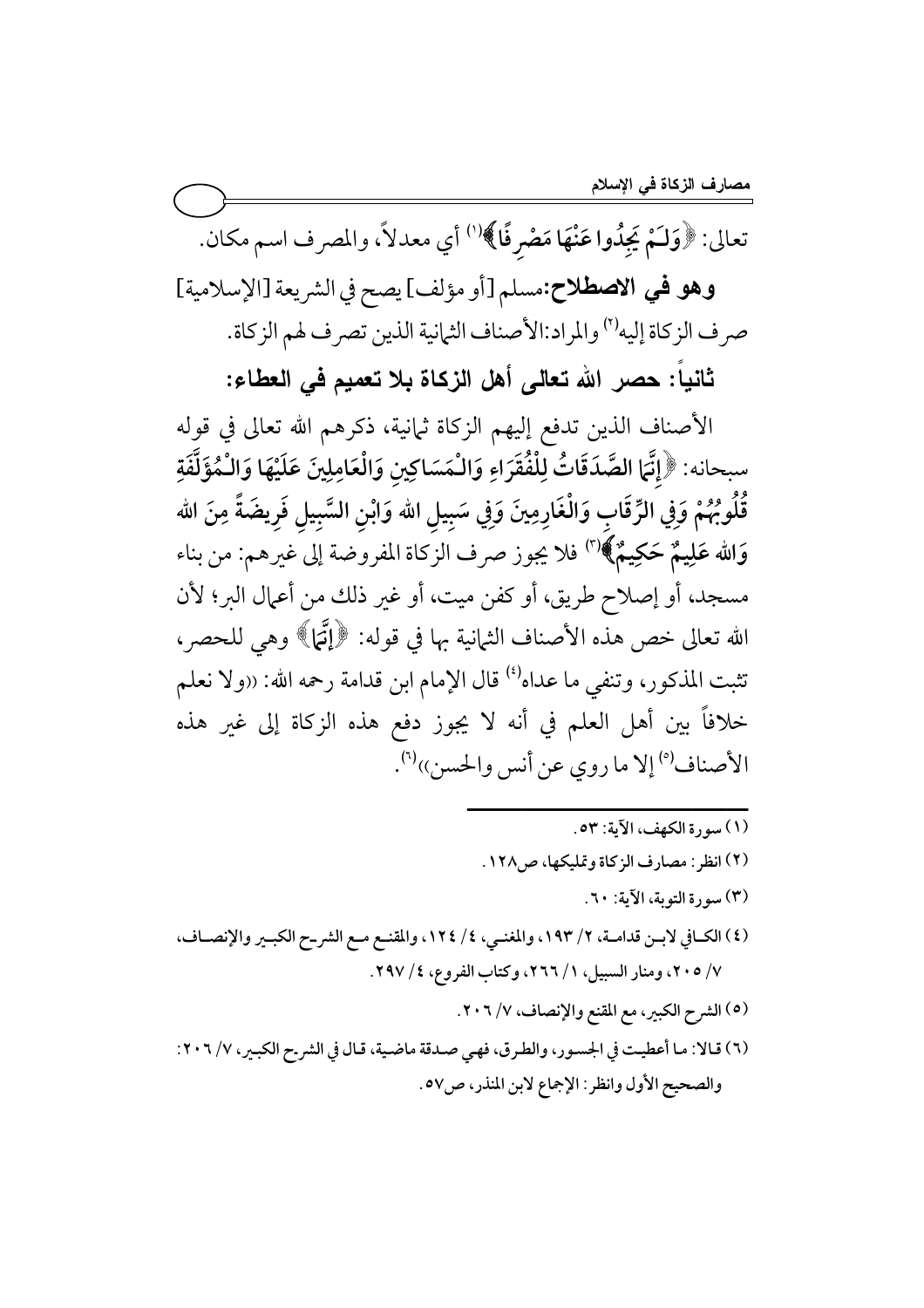ولا يجب على الصحيح تعميم الأصناف بالزكاة؛ لأن النبي ۞ قال لمعاذٍ رِّيُّ ((...فأعلمهم أن الله افترض عليهم صدقة تؤخذ من أغنيائهم، فتردّ في فقرائهم››'') فهو أمر ﷺ بردها في صنفٍ واحدٍ، والأدلة كثيرة في السنة، فتبيَّن بهذا أن مراد الآية: بيان الصرف دون التعميم؛ ولذلك لا يجب تعميم كل صنف<sup>(٢)</sup>.

> ثالثاً: أنواع مصارف الزكاة ومفهوم كل مصرف: المصرف الأول: الفقراء، وفيه مسائل: المسألة الأولى: مفهوم الفقير: لغة، واصطلاحاً.

مفهوم الفقير لغة: فعيلٌ بمعنى فاعلٌ، يقال: فَقِرَ يَفْقَرُ، من باب تَعِبَ: إذا قلَّ مالُه، ولم يقولوا: فَقُر بالضم، استغنوا عنه: بافتقر"ً، فالفقير بالكسر: جمعه: فقراء: المحتاج ضد الغني('').

قال الإمام ابن الأثير رحمه الله: «قد تكرر ذكر : الفَقْرِ والفقير، والفُقَر اء في الحديث)) وقد اختلف الناس فيه وفي المسكين، فقيل: الفقير الذي لا شيء له، والمسكين الذي له بعض ما يكفيه، وإليه ذهب الشافعي، وقيل فيهما: بالعكس وإليه ذهب أبو حنيفة<sup>(٥</sup>).

مفهـوم الفقــر اصــطلاحاً: من لا يملك نصـاباً نامياً فائضـاً (١) متفق عليه: البخاري، برقم ٣٩٥، ومسلم، برقم ١٩، وتقدم تخريجه. (٢) الكافي، لابن قدامة، ٢/ ١٩٣ - ١٩٤. (٣) المصباح المنر، للفيومي، ص٨٧٨، مادة (فقر). (٤) معجم لغة الفقهاء، مادة (فقير)، ص١٧. (٥) النهاية في غريب الحديث والأثر، لابن الأثير، مادة (فقر)، ٣/ ٤٦٢.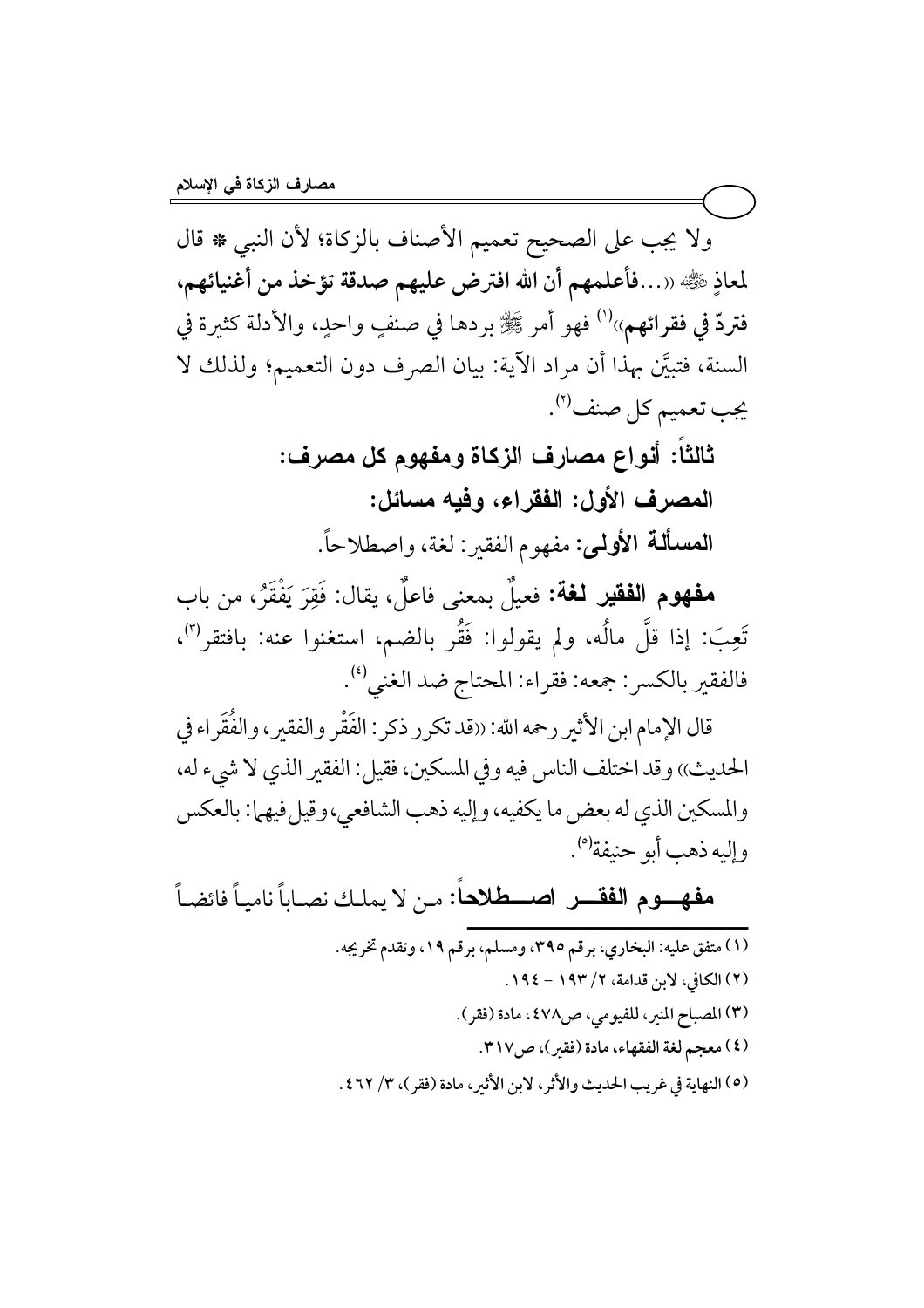مصارف الزكاة في الإسلام

عــن حاجاتــه<sup>(١)</sup> والفقــير ضــد الغنــي<sup>(٢)</sup>، وهــو: عبــارة عــن فقــد مــا يحتاج إليه، أما فقد ما لا حاجة إليه فلا يسمى فقراًًا".

والصواب أن مفهوم الفقراء اصطلاحاً: هم من لا يجدون شيئاً من الكفاية مطلقاً، أو يجدون بعض الكفاية دون نصفها من كسب وغيره، مما لا يقع موقعاً من الكفاية، وإن تفرَّغ قادر على التكسب للعلم الشرعي لا للعبادة وتعذر أن يجمع بين التكسب والاشتغال بالعلم، أُعطي من الزكاة بقدر حاجته، وحتى لو لم يكن العلم لازماً له، فعُلم بذلك: أن الفقىر: هو من لا مال له ولا كسب أصلاً، أو من له مال أو كسب أقل من نصف ما يكفيه لنفسه، ومن تجب عليه نفقته، من غير إسر افٍ ولا تقتير، والفقراء أشد حاجة من المساكين؛ لأن الله تعالى بدأ بهم، والعرب إنها تبدأ بالأهم فالمهم''؛ ولأن الله تعالى قال: ﴿أَمَّا السَّفِينَةُ فَكَانَتْ لـمَسَاكِينَ يَعْمَلُونَ فِي الْبَحْرِ﴾۞ فقد أخبر الله ﷺ أن المساكين لهم سفينةً يعملون فيها، ومع ذلك وصفهم بالمسكنة، أما الفقراء فقد لا يكون لهم مال أصلاً، كما قال سبحانه: ﴿لِلْفُقَرَاءِ الْمُهَاجِرِينَ الَّذِينَ أَخْرِجُوا مِنْ دِيَارِهِمْ

- (١) معجم لغة الفقهاء، لمحمد روَّاس، ص١٧. (٢) القاموس الفقهي: لغة واصطلاحاً، لسعدي أبو جيب، ص٢٨٩. (٣) التعريفات، للجرجاني، ص٢١٦. (٤) انظر : المغني لابن قدامة، ٤/ ١٢٣، ١٢٧، والشرح الكبير، ٧/ ٢٠٦، والكـافي، ٢/ ١٩٥، ومنـار
- السبيل، ١/ ٢٦٦، والروض المربع، ٣/ ٣١٠، ومصارف الزكاة وتمليكها، للدكتور/ خالد بن عبدالرزاق، ص٣٤٣.
	- (٥) سورة الكهف، الآية: ٧٩.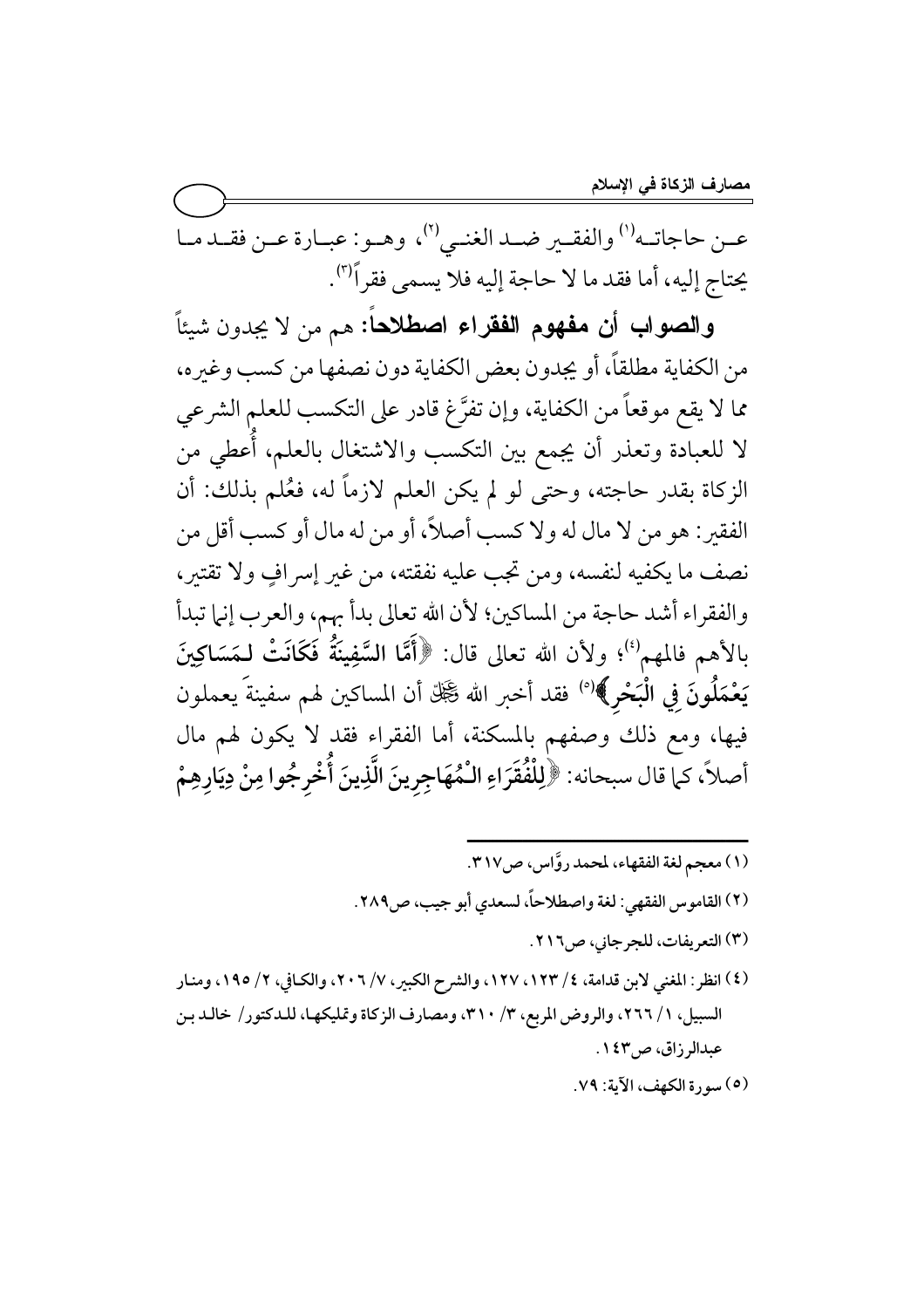وَأَمْوَالِـهِمْ﴾''' وقد يكون لهم المال القليل دون نصف الكفاية، ولكنهم أشد حاجة من المساكين))<sup>(٣)(٣)</sup>.

- (١) سورة الحشر، الآية: ٨.
- (٢) انظر : الشرح الكبير مع المقنع والإنصاف، ٧/ ٢٠٧، وفتاوى اللجنة الدائمة للبحوث العلمية والإفتاء، ١١/ ٦.
- (٣) اختلف العلماء رحمهم الله تعالى في أيهما أشد حاجة، وأسـوأ حـالاً: الفقـر أم المسكين؟ فقـال الإمـام أحمد رحمه الله، والإمام الشافعي رحمه الله، وغيرهما: إن الفقير أشد حاجة من المسكين؛ لأدلة منها:
- ١ قول الله تعالى: ﴿إِنَّمَا الصَّدَقَاتُ لِلْفُقَرَاءِ وَالْمَسَاكِينِ﴾ [سورة التوبة، ٦٠] فبدأ بالفقراء، وإنما يبدأ بالأهم فالأهم؛ لأن الزكاة شرعت لدفع الحاجة، فمن كان أحوج بدئ به.
- ٢ قول الله تعالى: ﴿أَمَّا السَّفِينَةُ فَكَانَتْ لـمَسَاكِينَ يَعْمَلُونَ فِي الْبَحْرِ﴾ [سورة الكهف، ٧٩] فقد وصف بالمسكنة من له سفينة.
- ٣ قول الله تعالى : ﴿لِلْفُقَرَاءِ الْـمُهَاجِرِينَ الَّذِينَ أُخْرِجُوا مِنْ دِيَارِهِمْ وَأَمْوَالِهِمْ﴾ [سورة الحشر، الآية: ٨] فقد يكون الفقبر لا مال له أصلاً.
- ٤ حديث أبي هريرة ﷺ» مرفوعاً: ‹‹ليس المسكين بهذا الطوَّاف الذي يطوف على الناس، فترده التمرة والتمرتان واللقمة واللقمتان، ولكن المسكين الذي لا يجد غنيَّ يغنيه ولا يُفطن له فيتصدق عليه، ولا يقوم فيسأل الناس [متفق عليه: البخاري، برقم ١٤٧٩، ومسلم، برقم  $\Gamma$

وذهب الإمام أبو حنيفة رحمه الله ومن معه من المالكية وغيرهم إلى أن المسكين أشد حاجة لقول الله تعالى: ﴿أَوْ مِسْكِينًا ذَا مَتْرَبَةٍ﴾[سورة البلد ١٦] وهو المطروح على التراب لشدة حاجته. والصواب أن إطلاق المسكين يدخل فيه الفقر، وإطلاق الفقير يدخل فيه المسكين؛ فإذا اجتمعا افترقا، وإذا افترقا اجتمعاً، مثل: لفظ الإسلام، والإيهان، ثم المسكين ذا متربة قيد بذلك فدل على أنه يوجد مسكين لا بهذه الصفة، واستدل أبو حنيفة رحمه الله أيضاً: بأن الله تعالى جعل الكفارات للمساكين، ولكن نوقش بأن المسكين إذا أطلق دخل فيه الفقير، والله تعالى أعلم. [الشرح الكبير لابن قدامة، ٧/ ٢٠٧ – ٢١٠، وحاشية الروض المربع للأساتذة: الطيار والغصن، والمشيقح، ٤/ ٢١١ – ٢١٢، والموسوعة الفقهية، ٣١٢/ ٣١٢، والصواب القول الأول: قول الإمام أحمد والشافعي رحمهما الله تعالى.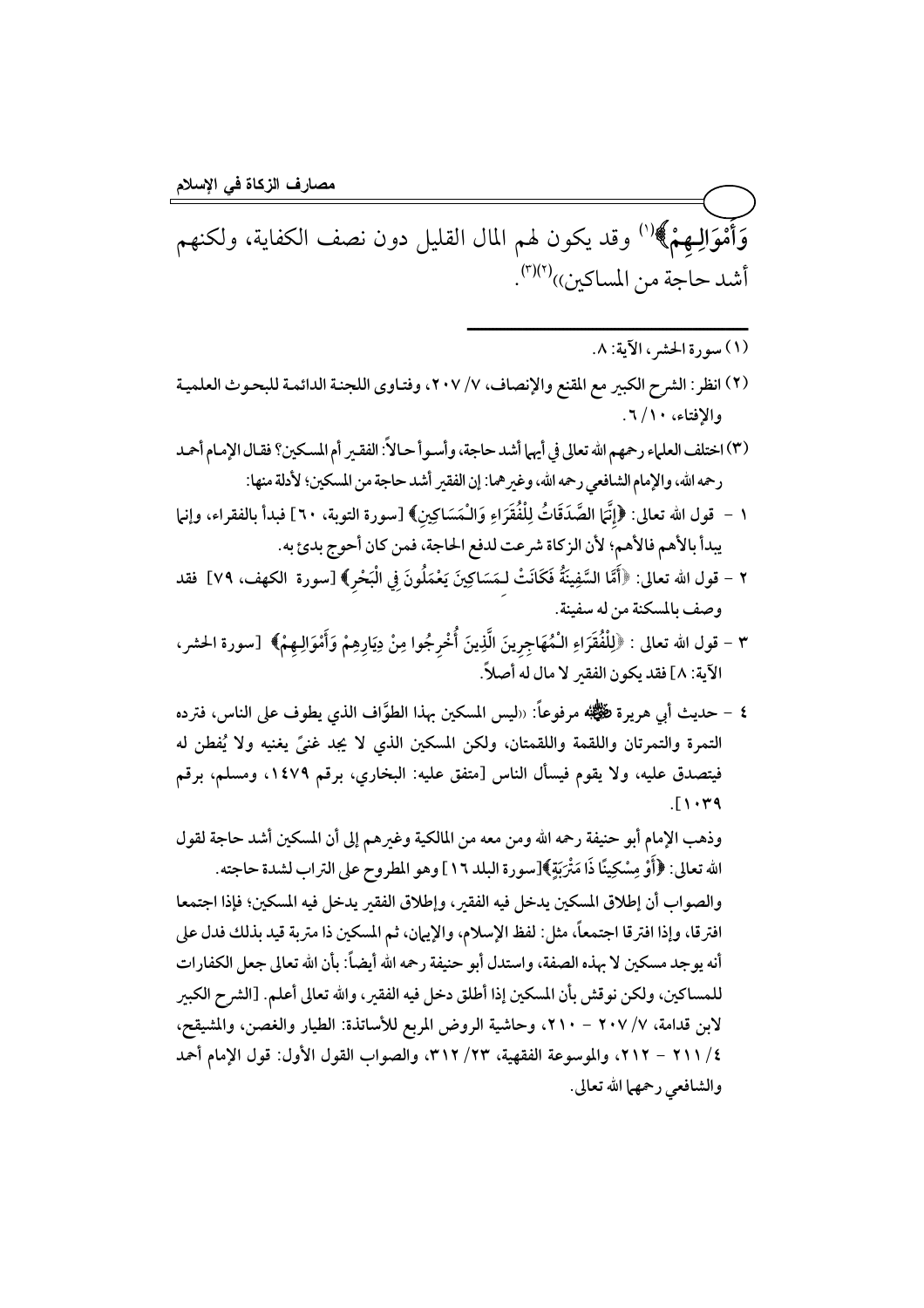المسألة الثانية: نصيب الفقراء من الزكاة: يُعطى الفقير من الزكاة ما يُكَمِّلُ له كفايته من النفقة حو لاً كاملاً، والمعتبن كفايته وكفاية من يمونه: من الأكل، والشرب، والسكن، والكسوة، والإعفاف بالزواج إن لم يستطع الزواج إلا بأخذه من الزكاة؛ فإنه يعطى ما يكفيه للمهر ولو كان كثيراً، من غير إسر افٍ ولا تقتير'').

قال الإمام ابن قدامة رحمه الله تعالى: «فيأخذ منها ــ أي الزكاة ــ كل حول: ما يكفيه إلى مثله \_ أي إلى الحول الثاني \_ ويعتبر وجود الكفاية له، ولعائلته، ومن يمونه؛ لأن كل واحد منهم مقصودٌ دفع حاجاته، فيعتبر له ما يعتبر للمنفرد» وقال: «…وهذا؛ لأن الدفع إنها هو إلى العيال، وهذا نائب عنهم في الأخذ))'".

قال العلامة ابن عثيمين رحمه الله: «الفقراء والمساكين: وهم الذين لا يجدون كفايتهم، وكفاية عائلاتهم: لا من نقود حاضرةٍ، ولا من رواتب ثابتة، ولا من صناعة قائمة، ولا من غلةٍ كافية، ولا من نفقاتٍ على غيرهم واجبة، فهم في حاجة إلى مواساةٍ ومعونةٍ، قال العلماء: فيعطون من الزكاة ما يكفيهم وعائلاتهم لمدة سنة كاملة، حتى يأتي حول الزكاة مرة ثانية، ويُعطى الفقير لزواج يحتاج إليه ما يكفي لزواجه، [ويعطي] طالب العلم [الشرعي] الفقير؛ لشراء كتب يحتاجها، ويعطي من له راتب لا يكفيه وعائلته من الزكاة ما يكمل كفايتهم؛ لأنه ذو حاجة، وأما من كان له كفاية فلا يجوز إعطاؤه من الزكاة وإن سألها، بل

(٢) المغنى، لابن قدامة، ٤/ ١٢٣.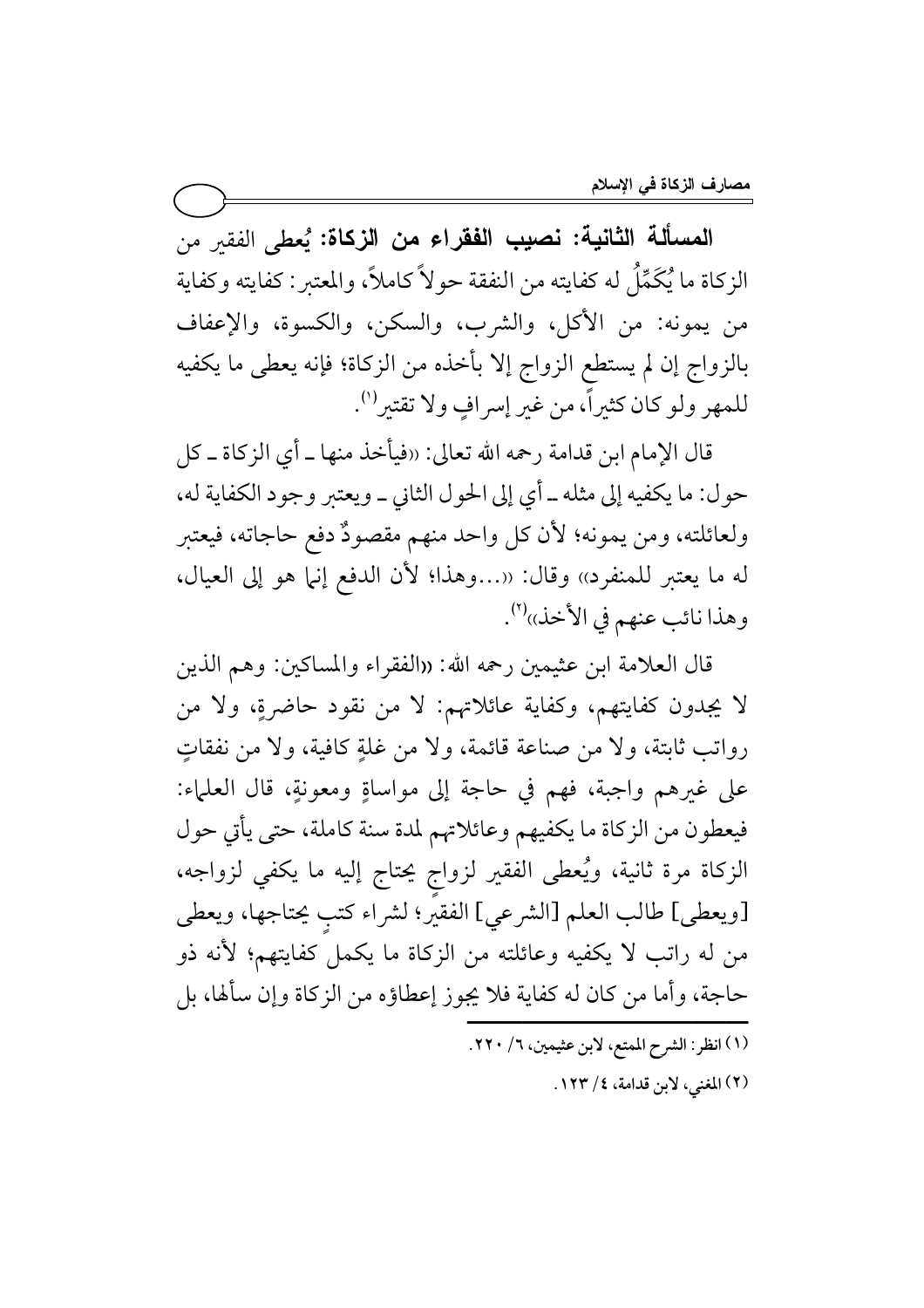الواجب نصحه وتحذيره من سؤال ما لا يحلُّ له....»(')ا".

(١) مجالس شهر رمضان، للعلامة محمد بن صالح العثيمين رحمه الله، ص ٨١ - ٨٢، وانظر : الشرح الممتع له، ٤ / ٢١٩- ٢٢٣.

(٢) اختلف العلماء رحمهم الله في المقدار الذي يعطى للفقير والمسكين من الزكاة على النحو الآتي: القول الأول: يعطي الفقير كفايته، وكفاية من يعولهم سنة كاملة، وبه قال الحنابلة، والمالكية، وأحد قولي الشافعي. [وتقدم تفصيل ذلك في متن هذه الرسالة] . القول الثاني: يُعطى كلٌّ من الفقبر والمسكين كفاية العمر ، وهو ما تحصل به الكفايـة عـلى الـدوام. وبه قال الشافعية في الأصح عندهم، وبه قال بعض الحنابلة، وهو رواية عـن الإمـام أحمـد، وذكـر النووي أنه مذهب الشافعي. القول الثالث: لا يجوز أن يُعطي الرجل من الزكاة أكثر من خمسين درهماً، وكذلك يعطي كل من تحت نفقته كل واحد مثل ذلك، ولا يتجاوز ما يعطي كل واحد منهم خمسين درهماً. وهـو روايـة عن أحمد، ولكن رُدَّ بأن حديث ابن مسعود في هذه المسألة ضعيف. القول الرابع: لا تجوز الزيادة في العطاء على نصاب النقـود: أي مـا يسـاوي مـائتي درهـم، فاضـلاً عما يحتاج إليه من مسكن، وخادم، وأثاث، وفرس، وإذا كان له من يعوله فيأخذ كل وأحد منهم مقدار النصاب، وهذا مذهب أبي حنيفة رحمه الله. والصواب القول الأول: هو أن الفقير أو المسكين يُعطى ما يكفيه ويكفى من ينفق عليهم سنة كاملة؛ لأن النبي ﷺ((حبس لأهله قوت سنة)) [متفق عليـه: البخـاري، كتـاب النفقـات، بـاب حـبس الرجـل قوت سنة على أهله، برقم ٥٣٥٧ه، ومسلم، كتاب الجهاد والسير، بـاب حكـم الفـيء، بـرقم ١٧٥٦، ولفظ مسلم هنا: «كانت أموال بني النضير مما أفاء الله على رسوله، مما لم يوجف عليه المسلمون بخيل ولا ركاب، فكانت للنبي ﷺ خاصة، فكان ينفق على أهله نفقة سـنة [أي يعـزل لهـم نفقـة سـنة، ولكنـهُ كان ينفقه قبل انقضاء السنة في وجوه الخير ] وما بقى يجعله في الكراع [أى الدواب التي تصلح للحرب] والسلاح وعدة في سبيل الله [انظر : المغنى، لابن قدامـة، ٤ / ١١٧ - ١٣٠، والشرح الكبير مع المقنع والإنصـاف، ٧/ ٢٠٥ - ٢٢٢، ومصـارف الزكـاة وتمليكهـا، ص١٦٨ - ١٨٥، والموسـوعة الفقهية الكويتية، ٢٣/ ٣١٦ – ٣١٧، وكتاب الفروع لابن مفلح، ٤/ ٢٩٧ – ٣٣٠، والكـافي لابن قدامة، ٢/ ١٩٥، والشرح الممتع، ٦/ ٣٢٠-٣٢٢، ومنتهى الإرادات، ١/ ٥١٥، وشرح الزركشي-على مختصر الخرقي، ٢/ ٤٤٢ - ٤٥٠، وحاشية الروض المربع، للأساتذة بإشراف الطيار، ٤/ ٢١٣، والمجموع للنووي، ٦/ ٢٠٣، و ٦/ ١٩٩].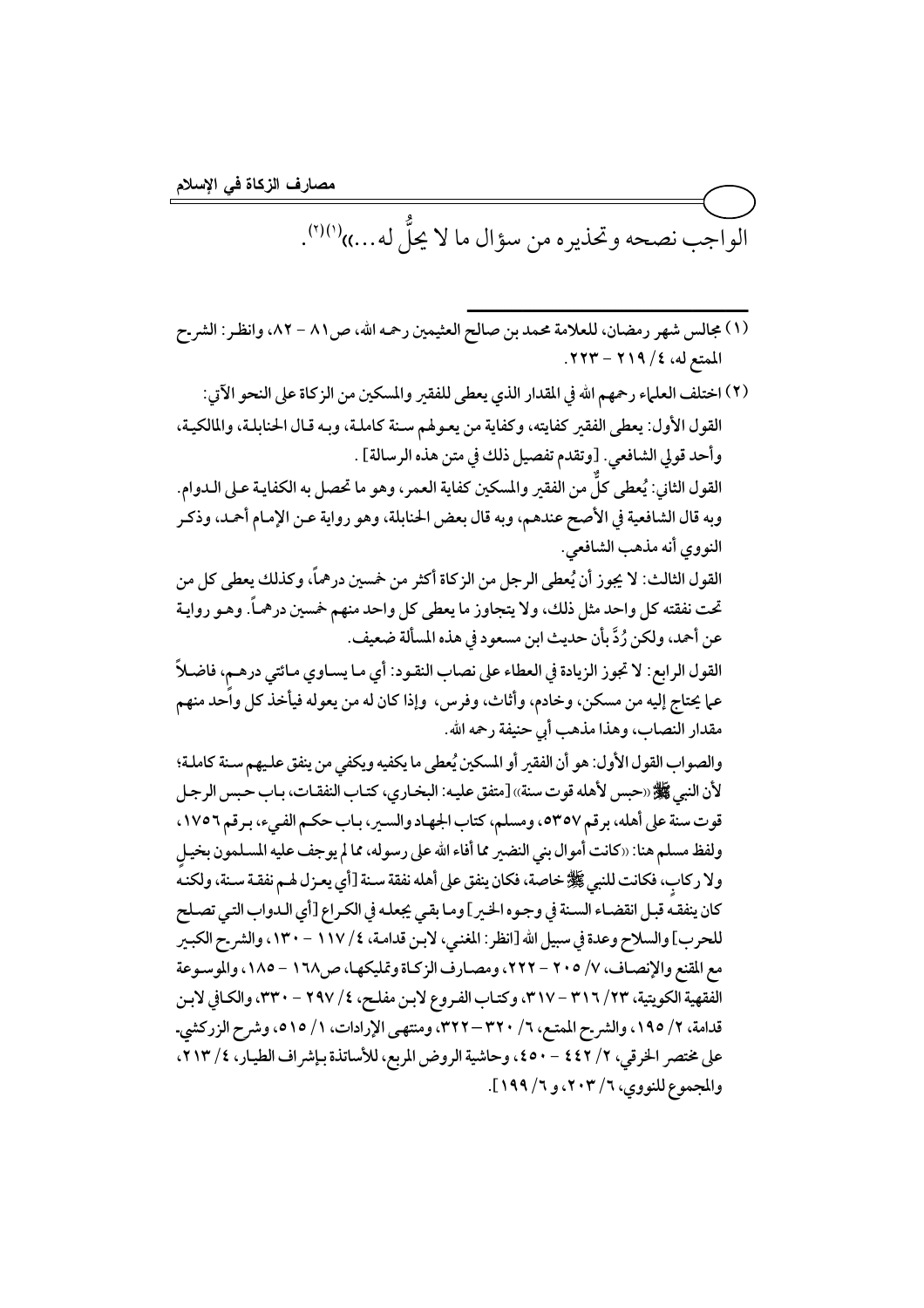وقال الإمام ابن قدامة رحمه الله: «وإذا كان للمرأة الفقيرة زوج موسر ينفق عليها لم يجز دفع الزكاة إليها؛ لأن الكفاية حاصلةٌ لها بها يصلها من النفقة الواجبة، فأشبهت من له عقار يستغنى بأجرته، وإن لم ينفق عليها وتعذر ذلك جاز الدفع إليها، كما لو تعطلت منفعة العقار، وقد نصَّ أحمد على هذا»<sup>(י)</sup>.

وقد يملك الإنسان نصاباً من أي نوع من أنواع المال ـ ولكن هذا المال لا يقوم بكفايته؛ لكثرة عياله، أو لغلاء السعر ــ فهو غني من حيث إنه يملك نصاباً فتجب الزكاة في ماله، ۖ وفقيرٍ من حيث إن ما يملكه لا يقوم بِكفايته، فيُعطى من الزِ كاة كالفقس ــ ما يكمِّل له كفايته.

مثال ذلك: رجل عنده عشرون ألف ريال، ولكن له أربع زوجات، وله من كل زوجة عشرة أولاد، وله أب وأم تحت رعايته ينفق على الجميع، والسكن بالإيجار، وهذا المبلغ لا يقوم بكفايته سنة كاملة، فله أن يأخذ ما يكمل كفايته لمدة عام.

قال ابن قدامة رحمه الله: «قال الميموني: ذاكرت أبا عبدالله ـ أحمد بن حنبل \_ فقلت: قد يكون للرجل: الإبل، والغنم، تجب فيها الزكاة، وهو فقير، ويكون له أربعون شاة، وتكون له الضيعة ـ المزرعة ـ لا تكفيه، فَيُعطي من الزكاة؟ قال: «نعم». وذكر قول عمر: أعطوهم وإن راحت عليهم الإبل كذا وكذا»<sup>(٢)</sup>... وقال في رواية محمد بن الحكم: إذا كان له (١) المغنى، لابن قدامة، ٤/ ١٢٣، والمقنع مع الشرح الكبير والإنصـاف، ٧/ ٢٨٦. وكتـاب الفـروع لابن مفلح، ٤/ ٢٩٩، ومجموع فتاوى ابن باز، ١٤/ ٢٦٩ – ٢٧٠.

(٢) أخرجه ابن أي شيبة، كتاب الزكاة، باب من قال ترد الصدقة في الفقراء، ٣/ ٢٠٥.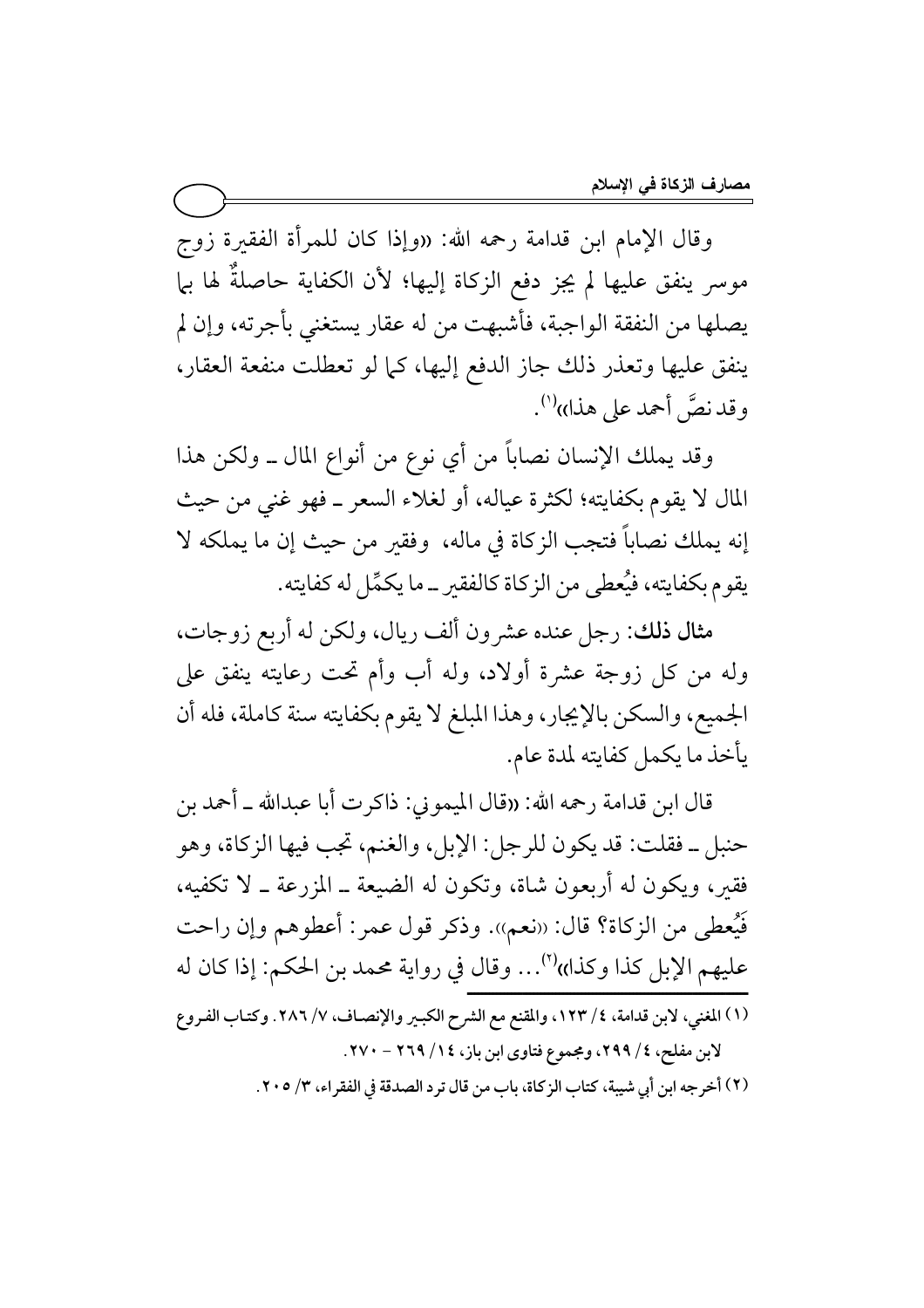عقار يستغله، أو ضيعة تساوى عشرة آلاف أو أقل أو أكثر لا تقيمه يأخذ من الزكاة، وهذا قول الشافعي(''؛ لأنه لا يملك ما يغنيه، ولا يقدر على كسب ما يكفيه، فجاز له الأخذ من الزكاة، كما لو كان ما يملكه لا تجب فيه الزكاة؛ لأن الفقر عبارة عن الحاجة، قال الله تعالى: ﴿يَا أَيُّهَا النَّاسُ أَنْتُمُ الْفُقَرَاءُ إِلَى الله ﴾ (") أي المحتاجون إليه)) (")، والله تعالى أعلم (').

- (١) وقال أصحاب الرأي: ليس له أن يأخذ منها إذا ملك نصاباً زكوياً؛ لأنـه تجب عليـه الزكـاة فلـم تجب له، للخبر [المغنى لابن قدامة، ٤/ ١٢٢].
	- (٢) سورة فاطر، الآية: ١٥.
	- (٣) المغنى لابن قدامة، ٤/ ١٢١ ١٢٢.
- (٤) اختلف العلماء رحمهم الله تعالى في حدِّ الغني المانع من أخذ الزكاة على أقوال: القول الأول: قول الجمهور: من المالكية، والشـافعية، وروايـة عـن الإمـام أحمـد: أن الغني مـا تحصـل بـه الكفاية، فإذا لم يكن محتاجاً حرمت عليه الصدقة، وإن لم يملك شـيئاً، وإن كـان محتاجـاً حلَّـت لـه الصـدقة وإن كان يملك نصاباً أو نُصُباً، والأثيان وغيرها في هذا سواء؛ لقـول النبـي ﷺ لقبيصـة: ((لا تحـل المسألة إلا لأحد ثلاثة: رجل أصابته فاقة حتى يقول ثلاثـة مـن ذوى الحجـا مـن قومـه: قـد أصـابت فلانـاً فاقـة، فحلت له المسألة، حتى يصيب قواماً من عيش أو سـداداً مـن عـيش [مسـلم، بـرقم ٢٠٤٤] فمـدَّ إباحـة المسألة إلى وجود إصابة القوام أو السداد؛ لأن الحاجة هي الفقر، والغني ضدها. القول الثاني: رواية عن الإمام أحمد وهي الظاهر من مذهبه: أن من ملك خمسين درهماً أو قيمتهـا مـن الذهب، أو وجد ما تحصل به الكفاية على الدوام: من كسب، أو تجارة أو عقار، أو نحو ذلك، فهـو غني لا يحل دفع الزكاة إليه. أما إذا ملك من العروض، أو السائمة، أو العقار ما لا تحصل بـه الكفايـة لم يكن غنيًّا، حتى ولو ملك نصباً، ففي هذه الرواية: التفريق بين الأثمان وغيرها. القول الثالث: قول الحسن، وأبي عبيد: الغِني ملك أوقية، وهي: أربعون درهماً. القول الرابع: قول أبي حنيفة: الغني الموجب للزكاة هو المانع من أخذها، فمـن ملك نصـاباً مـن أي أنواع المال فهو غني لا تدفع إليه الزكاة حتى ولو كان لا يكفيه. والصواب إن شاء الله: القول الأول، والله أعلم. [المغنى لابن قدامة، ٤/ ١١٨ – ١٢١، والموسوعة الفقهية الكويتية، ٢٣/ ٣١٣، والشرح الكبير مع المقنع والإنصاف، ٧/ ٢١٦ - ٢٢١، ومصارف الزكاة، ص١٦٦ - ١٩١.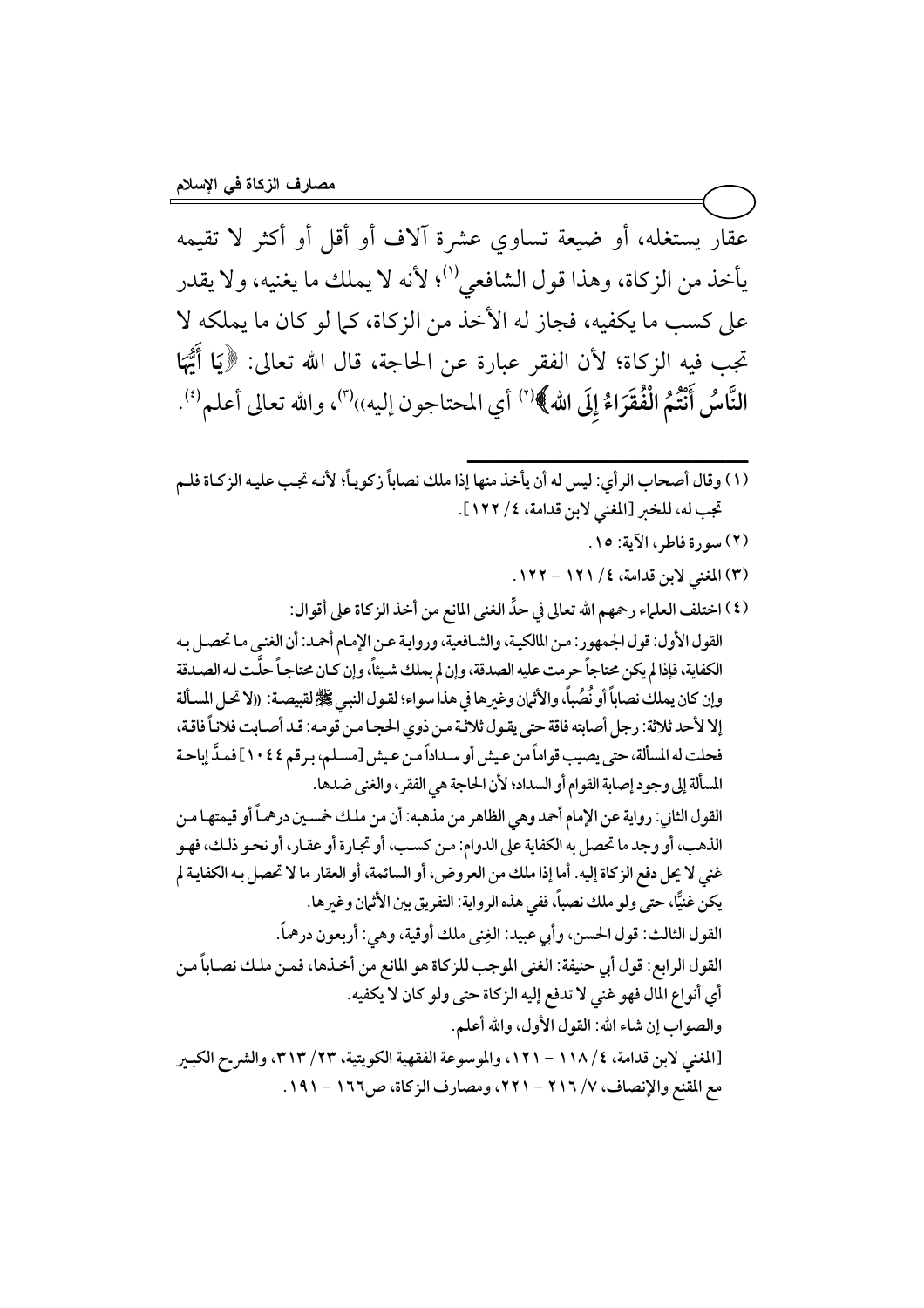المصالة الثالثة: ما جاء من الآيات القرآنية، التي ظاهرها الحث والترغيب في الإحسان إلى الفقراء وإعطائهم حقوقهم على النحو الآتي: ١ \_ قال الله تعالى: ﴿الشَّيْطَانُ يَعِدُكُمُ الْفَقْرَ وَيَأْمُرُكُمْ بِالْفَحْشَاءِ وَالله يَعِدُكُمْ مَغْفِرَةً مِنْهُ وَفَضْلًا وَالله وَاسِعٌ عَلِيمٌ﴾ (''.

- ٢ \_ قال الله ﷺ: ﴿ إِنْ تُبْدُوا الصَّدَقَاتِ فَنِعِهَا هِىَ وَإِنْ ثُخْفُوهَا وَتُؤْتُوهَا الْفُقَرَاءَ فَهْوَ خَيْرٌ لَكُمْ وَيُكَفِّرُ عَنْكُمْ مِنْ سَيِّئَاتِكُمْ وَالله بِمَا تَعْمَلُونَ خَبِيرٌ ﴾(`' .
- ٣ \_ قال الله تبارك وتعالى: ﴿لِلْفُقَرَاءِ الَّذِينَ أُحْصِرُوا فِي سَبِيلِ الله لَا يَسْتَطِيعُونَ ضَرْبًا فِي الْأَرْضِ يَحْسَبُهُمُ الْجَاهِلُ أَغْنِيَاءَ مِنَ التَّعَفُّفِ تَعْرِفُهُمْ بِسِيهَاهُمْ لَا يَسْأَلُونَ النَّاسَ إِلْحَافًا وَمَا تُنْفِقُوا مِنْ خَيْرٍ فَإِنَّ الله بهِ عَلِيمٌ﴾(") .
- ٤ \_ وقال سبحانه: ﴿وَمَنْ كَانَ غَنِيًّا فَلْيَسْتَعْفِفْ وَمَنْ كَانَ فَقِيرًا فَلْيَأْكُلْ بِالْمَعْرُوفِ﴾(''.
	- ه \_وقال تعالى: ﴿إِنْ يَكُنْ غَنِيًّا أَوْ فَقِيرًا فَاله أَوْلَى بِهَا﴾'').
	- ٦ ـ وقال تعالى: ﴿ إِنَّهَا الصَّدَقَاتُ لِلْفُقَرَاءِ وَالْمَسَاكِينِ...﴾ (").

٧ ـ وقال تعالى: ﴿وَأَنْكِحُوا الْأَيَامَى مِنْكُمْ وَالصَّالحِينَ مِنْ عِبَادِكُمْ

- (١) سورة البقرة، الآية: ٢٦٨.
	- (٢) سورة البقرة الآية: ٢٧١.
	- (٣) سورة البقرة الآية: ٢٧٣.
	- (٤) سورة النساء، الآية: ٦.
- (٥) سورة النساء، الآية: ١٣٥.
	- (٦) سورة التوبة، الآية: ٦٠.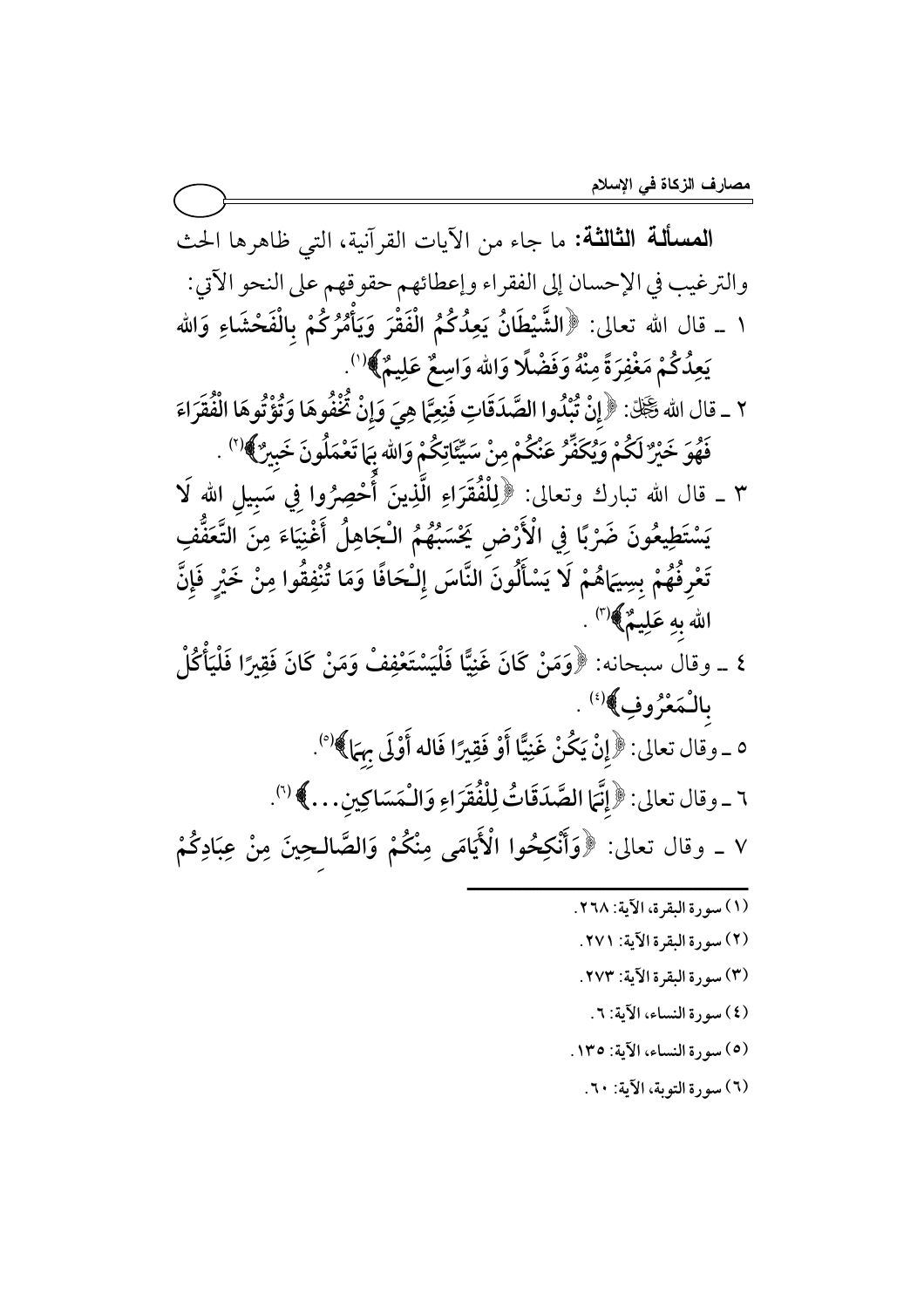وَإِمَائِكُمْ إِنْ يَكُونُوا فُقَرَاءَ يُغْنِهِمُ الله مِنْ فَضْلِهِ والله وَاسِعٌ عَلِيمٍ﴾ ('' .

- ٨ \_ وقال تعالى: ﴿لِيَشْهَدُوا مَنَافِعَ لَـهُمْ وَيَذْكُرُوا اسْمَ الله فِي أَيَّامِ مَعْلُومَاتٍ عَلَى مَا رَزَقَهُمْ مِنْ بَهِيمَةِ الْأَنْعَامِ فَكُلُوا مِنْهَا وَأَطْعِمُواً الْبَائِيَ الْفَقِيرَ ﴾ (")
- ٩ \_ قال ﷺ:﴿يَا أَيُّهَا النَّاسُ أَنْتُمُ الْفُقَرَاءُ إِلَى الله والله هُوَ الْغَنِيُّ الْحَمِيدُ﴾ (٣).
- ١٠ \_ قال ﷺ: ﴿فَمِنْكُمْ مَنْ يَبْخَلُ وَمَنْ يَبْخَلْ فَإِنَّهَا يَبْخَلُ عَنْ نَفْسِهِ والله الْغَنِيُّ وَأَنْتُمُ الْفُقَرَاءِ﴾ (\*) .
- ١١ \_ وقال ﷺ: ﴿لِلْفُقَرَاءِ الْمُهَاجِرِينَ الَّذِينَ أُخْرِجُوا مِنْ دِيَارِهِمْ وَأَمْوَالـهِمْ يَبْتَغُونَ فَضْلًا مِنَ الله وَرِضْوَانًا وَيَنْصُرُونَ الله وَرَسُولَهُ أُولَئِكَ هُمُ الصَّادِقُونَ﴾(15). والمصرف الثاني: المساكين وفيه مسائل:

المسألة الأولى: مفهوم المساكين لغة واصطلاحاً:

**مفهوم المساكين لغةً:** مفرده مسكين وجمعه مساكين، يقال: ((سكن المتحرك سكوناً: أي ذهبت حركته، ويتعدى بالتضعيف فيقال:

- (١) سورة النور، الآية: ٣٢. (٢) سورة الحج الآية: ٢٨. (٣) سورة فاطر الآية: ١٥. (٤) سورة محمد، الآية: ٣٨. (٥) سورة الحشر الآية: ٨
- (٦) وانظر: سورة آل عمران، الآية: ١٨٢، وسورة القصص، الآية: ٢٤.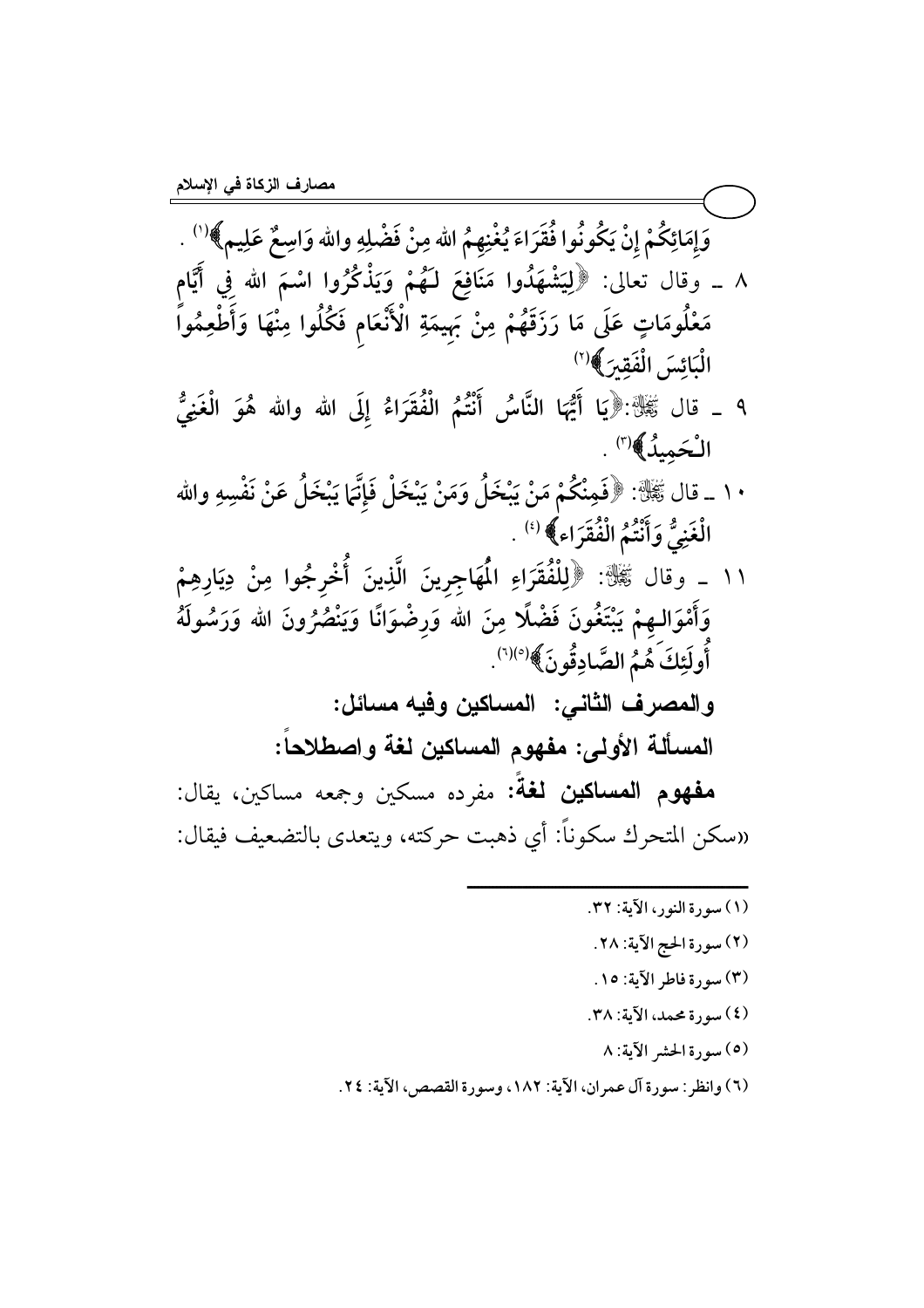<u>مصارف الز</u>كاة ف*ي* الإسلام

(سكَّنته) والمسكين مأخوذ من هذا؛ لسكونه إلى الناس، وهو بفتح الميم في لغة بني أسد، وبكسر ها عند غيرهم».

والمسكين أيضاً: الذليل المقهور وإن كان غنيًّا، قال الله تعالى: ﴿وَضُرِبَتْ عَلَيْهِمُ الْمَسْكَنَةُ﴾ (')(') .

والأصل في المسكين: أنه من المسكنة والخضوع والذل"). قال الإمام ابن الأثير رحمه الله تعالى: «وقد تكرر في الحديث ذكر : المسكين، والمساكين، والمسكنة، والتمسكن وكلها يدور معناها على: الخضوع، والذلة، وقلة المال، والحالة السيئة، واستكان: إذا خضع، والمسكنة: فقر النفس، وتمسكن: إذا تشبَّه بالمساكين، وهو جمع المسكين، وهو الذي لا شيء له، وقيل: هو الذي له بعض الشيء، وقد تقع المسكنة على الضعف))(<sup>٤)</sup>.

**مفهوم المساكين اصطلاحاً:** المساكين: هم الذين يجدون أكثر الكفاية أو نصفها: من كسب أو غيره، مما لا يقع موقعاً من الكفاية، فعُلم بذلك أن المسكين: هو من له مال يبلغ نصف كفايته فأكثر، لكنه لا يكفيه لنفسه ومن تجب عليه نفقته من غير إسراف ولا تقتير، والمسكين أحسن حالاً من الفقير؛ لأن الله تعالى قال: ﴿أَمَّا السَّفِينَةُ فَكَانَتْ لـمَسَاكِينَ

- (٢) المصباح المنير في غريب الشرح الكبير، للرافعي، تأليف أحمد بن محمد الفيومي، ١/ ٢٨٣.
	- (٣) لسان العرب، لابن منظور، باب النون، فصل السين، ٣/ ٢١٦.
- (٤) النهايـة في غريب الحـديث والأثـر، لأبي السـعادات المبارك بـن محمـد الجـزري، بـاب السـين مـع الكاف، مادة (سكن)، ٢/ ٣٨٥.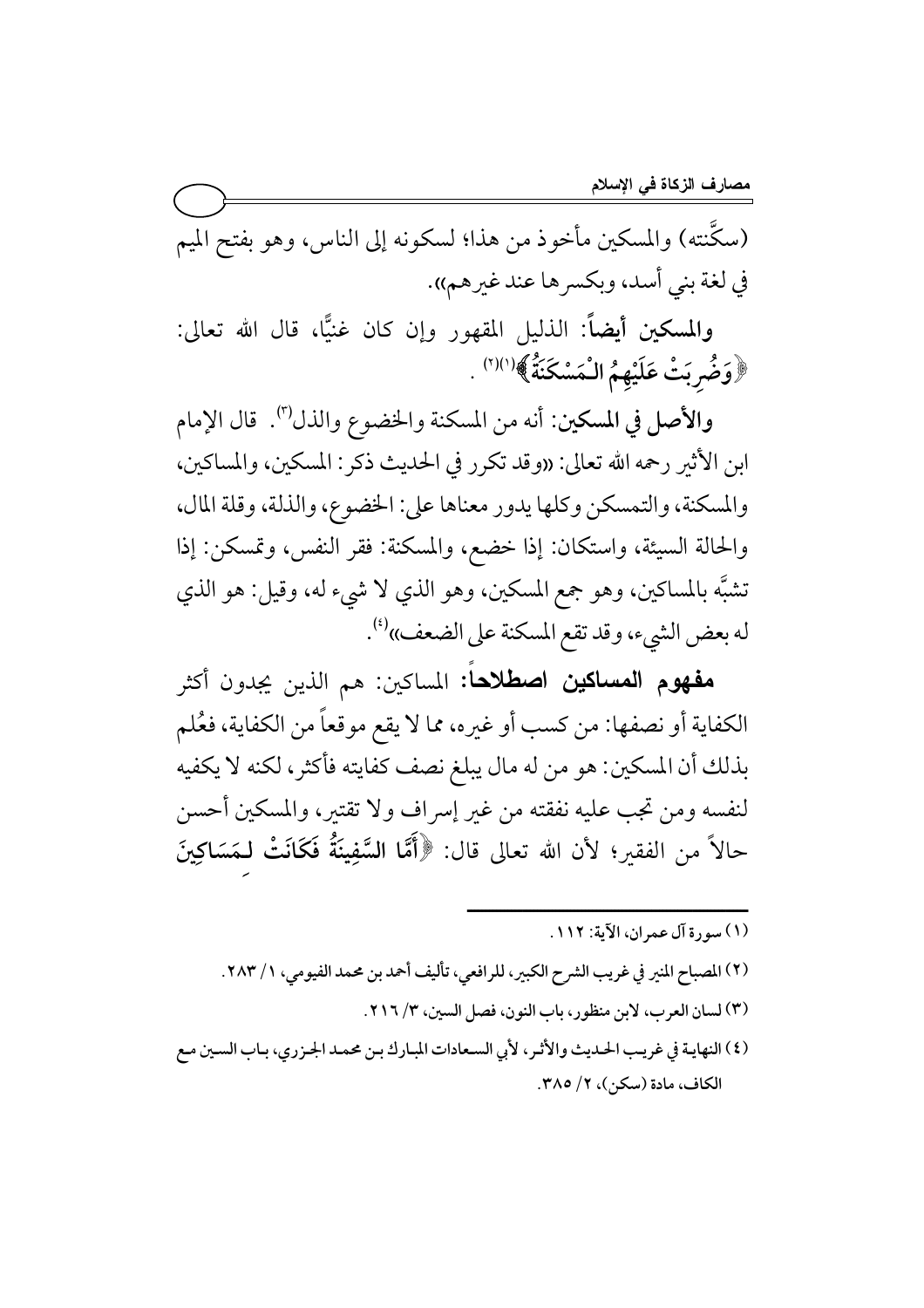يَعْمَلُونَ في الْبَحْرِ﴾''' فأخبر أنهم مساكين، وأن لهم سفينة، وقال تعالى: ﴿لِلْفُقَرَاءِ الَّذِينَ أُحْصِرُوا فِي سَبِيلِ الله لَا يَسْتَطِيعُونَ ضَرْبًا فِي الْأَرْضِ يَحْسَبُهُمُ الْجَاهِلُ أَغْنِيَاءَ مِنَ التَّعَفَّفِ تَعْرِفُهُمْ بِسِيَماهُمْ لَا يَسْأَلُونَ النَّاسَ إِخَّافًا وَمَا تُنْفِقُوا مِنْ خَيْرٍ فَإِنَّ الله بِهِ عَلِيمٌ﴾(`') فهذه الحال التي أخبر بها عن الفقراء هي دون الحال التي أخبر بها عن المساكين'')) .

المصالة الثانية: هذه التعريفات السابقة، للفقير، والمسكين: تكون إذا جمع بين لفظ ((الفقير والمسكين)) كما في قول الله تعالى: ﴿ إِنَّمَا الصَّدَقَاتُ لِلْفُقَرَاءِ وَالْمَسَاكِينَ﴾ (°) أما إذا أطلق لفظ أحدهما ولم يذكر معه الآخر دخل أحدهما في الآخر، فالفقير: هو المسكين، والمسكين هو الفقير؛ ولهذا قيل: إذا اجتمعا افترقا، وإذا افترقا اجتمعا، مثل: لفظ الإسلام، ولفظ الإيهان(٦).

**المسألة الثالثة:** نصيب المساكين من الزكاة: يعطي المسكين من الزكاة ما يُكمِّل له كفايته، وكفاية من يعوله من النفقة حولاً كاملاً، والمعتبر: كفايته وكفاية من يمونه: من الأكل، والشرب، والمسكن،

- (١) سورة الكهف، الآية: ٧٩ .
- (٢) سورة البقرة، الآية: ٢٧٣.
- (۳) لسان العرب لابن منظور، ۱۳/ ۲۱۰.
- (٤) المغنى لابن قدامة، ٤/ ١٢٣، ١٢٧، والشرح الكبير مع المقنع والإنصاف، ٧/ ٢٠٦، والكافي، ٢/ ١٩٥، ومنار السبيل، ١/ ٢٦٦، والروض المربع من حاشية ابن قاسم، ٣/ ٣١٠، ومصـارف الزكاة وتمليكها، ص١٤٣.
	- (٥) سورة التوبة، الآية: ٦٠.
	- (٦) انظر : الموسوعة الفقهية الكويتية، ٢٣/ ٣١٢، والمغنى، لابن قدامة، ٩/ ٣٠٦.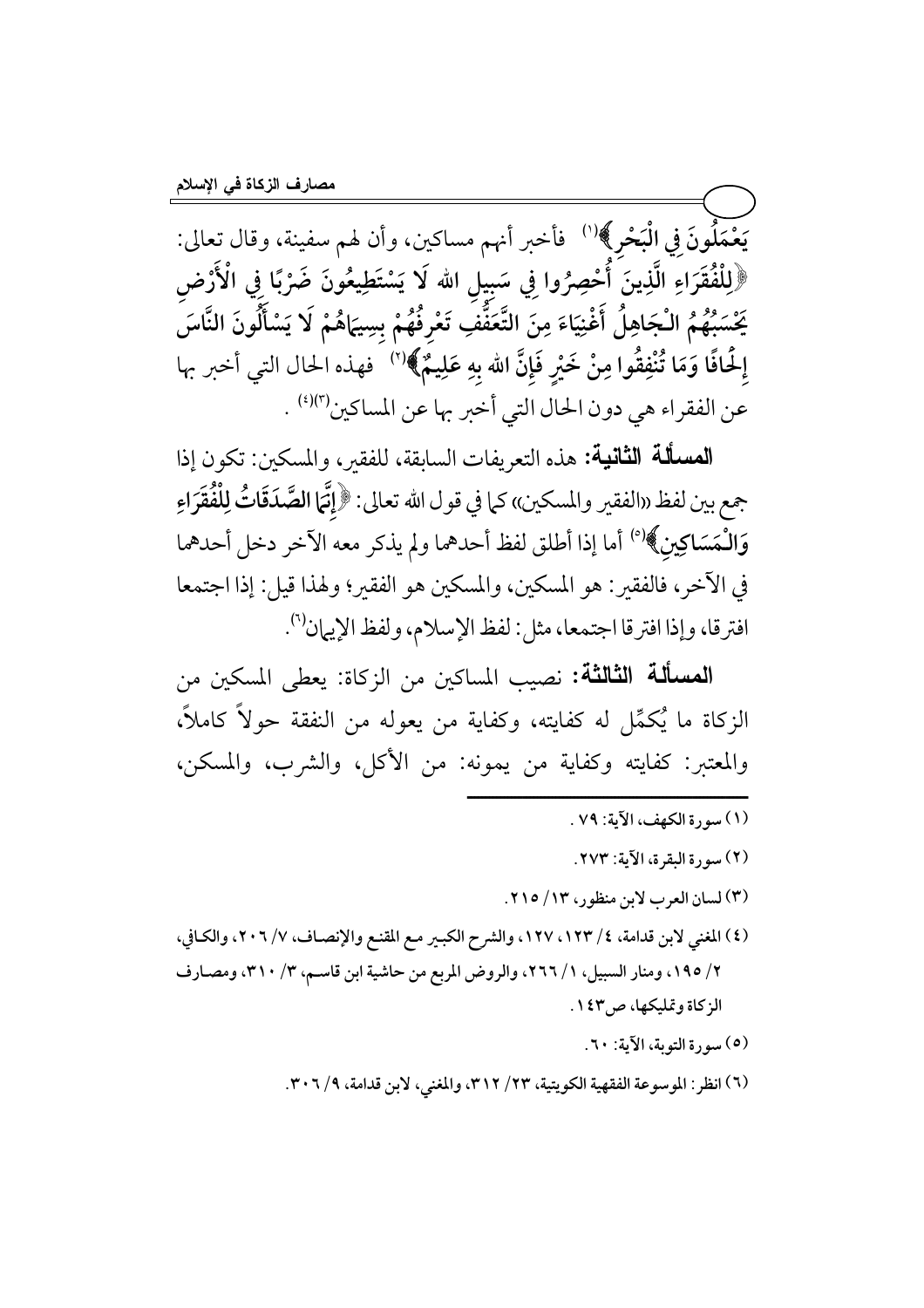والكسوة، والإعفاف بالزواج إن لم يستطع الزواج إلا بأخذه من الزكاة، على نحو ما تقدم فيها يستحقه الفقير من الزكاة'').

**المسألة الرابعة:** ما جاء من الآيات القرآنية، التي فيها الحث والترغيب في الإحسان إلى المساكين وإعطائهم حقوقهم، على النحو الآتي: ١ ـ قال تعالى: ﴿وَذِي الْقُرْبَى وَالْيَتَامَى وَالْمَسَاكِينَ﴾''' . ٢ \_ قال تعالى: ﴿لَيْسَ الْبِرَّ أَنْ تُوَلُّوا وُجُوهَكُمْ قِبَلَ الْمَشْرِقِ وَالْمَغْرِبِ وَلَكِنَّ الْبِرَّ مَنْ آَمَنَ بِالله وَالْيَوْمِ الْآَخِرِ وَالْـمَلَائِكَةِ وَالْكِتَابِ وَالنَّبَيِّينَ وَآَتَى الْـمَالَ عَلَى حُبِّهِ ذَوى الْقُرْبَى وَالْيَتَامَى وَالْـمَسَاكِينَ وَابْنَ السَّبِيل وَالسَّائِلِينَ وَفِي الرِّقَابِ وَأَقَامَ الصَّلَاةَ وَآَتَى الزَّكَاةَ وَالْمُوفُونَ بِعَهْدِهِمْ إِذَا عَاهَدُوا وَالصَّابِرِينَ فِي الْبَأْسَاءِ وَالضَّرَّاءِ وَحِينَ الْبَأْس أُولَئِكَ الَّذِينَ صَدَقُوا وَأُولَئِكَ هُمُ الْمُتَّقُونَ ﴾ (").

٣ \_ وقال تعالى: ﴿يَسْأَلُونَكَ مَاذَا يُنْفِقُونَ قُلْ مَا أَنْفَقْتُمْ مِنْ خَيْرٍ فَلِلْوَالِدَيْنِ وَالْأَقْرَبِينَ وَالْيَتَامَى وَالْمَسَاكِينِ وَابْنِ السَّبِيلِ وَمَا تَفْعَلُوا مِنْ خَيْرٍ فَإِنَّ الله بهِ عَلِيمٌ ﴾(''.

٤\_وقالتعالى:﴿وَعَلَى الَّذِينَ يُطِيقُونَهُ فِدْيَةٌ طَعَامُ مِسْكِينِ﴾الآية'؟.

- (١) الشرح الممتع، ٦/ ٢٢٠. (٢) سورة البقرة، الآية: ٨٣. (٣) سورة البقرة الآية: ١٧٧. (٤) سورة البقرة الآية: ٢١٥.
- (٥) سورة البقرة، الآية: ١٨٤.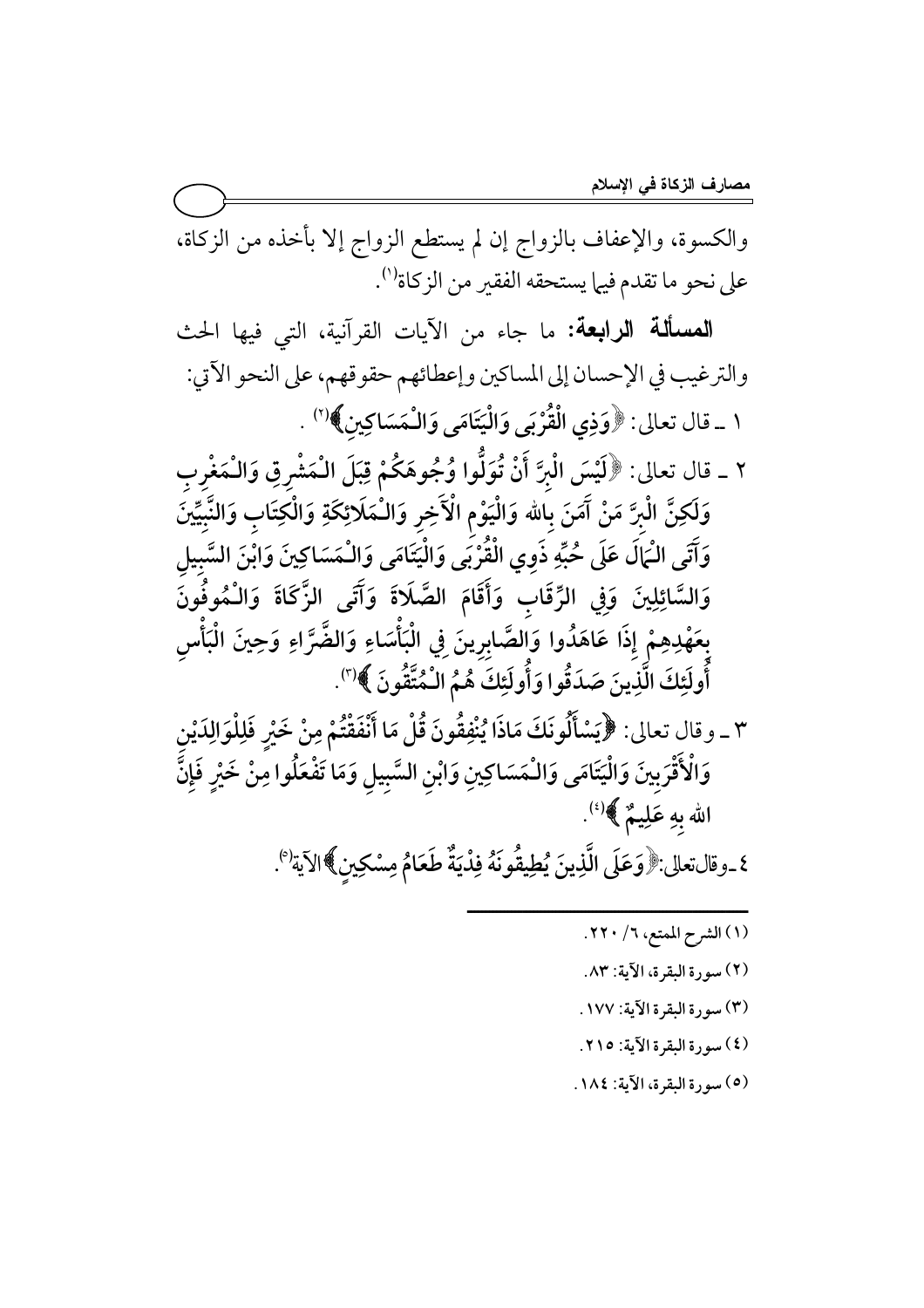٥\_وقال تعالى: ﴿ وَآَتِ ذَا الْقُرْبَى حَقَّهُ وَالْمِسْكِينَ وَابْنَ السَّبِيلِ﴾ (''. ٦ ــ وقال تعالى: ﴿فَآَتِ ذَا الْقُرْبَى حَقَّهُ وَالْمِسْكِينَ وَابْنَ السَّبِيلِ ذَلِكَ خَيْرٌ لِلَّذِينَ يُرِيدُونَ وَجْهَ الله وَأُولَئِكَ هُمُ الْمُفْلِحُونَ﴾ (''. ٧ \_ وقال تعالى: ﴿فَانْطَلَقُوا وَهُمْ يَتَخَافَتُونَ \*أَنْ لَا يَدْخُلَنَّهَا الْيَوْمَ عَلَيْكُمْ مِسْكِينٌ ﴾(٣) . ٨ \_ وقال تعالى: ﴿وَلَا يَحْضُّ عَلَى طَعَامِ الْـمِسْكِينِ﴾''. ٩ \_وقال سبحانه: ﴿وَلَا يَحْضُّ عَلَى طَعَامِ الْمِسْكِينِ﴾ (°). ١٠ ـ وقال تعالى: ﴿وَلَمْ نَكُ نُطْعِمُ الْمِشْكِينَ﴾ <sup>(٢)</sup> ١١ ـ وقال تعالى: ﴿وَلَا تَحَاضُّونَ عَلَى طَعَامِ الْمِسْكِينِ﴾'''. ١٢ ـ وقال تعالى: ﴿فَإِطْعَامُ سِتِّينَ مِسْكِينًا﴾ (^). ١٣ ـ وقال سبحانه: ﴿وَيُطْعِمُونَ الطَّعَامَ عَلَى حُبّهِ مِسْكِينًا وَيَتِيمًا وَ أُسبرًا ﴾ (°).

- (١) سورة الإسراء، الآية: ٢٦.
	- (٢) سورة الروم، الآية: ٣٨.
- (٣) سورة القلم، الآيتان: ٢٣ ٢٤.
	- (٤) سورة الحاقة، الآية: ٣٤.
		- (٥) سورة الماعون، الآية: ٣.
		- (٦) سورة المدثر، الآية: ٤٤.
		- (٧) سورة الفجر الآية: ١٨.
		- (٨) سورة المجادلة الآية: ٤.
		- (٩) سورة الإنسان، الآية: ٨.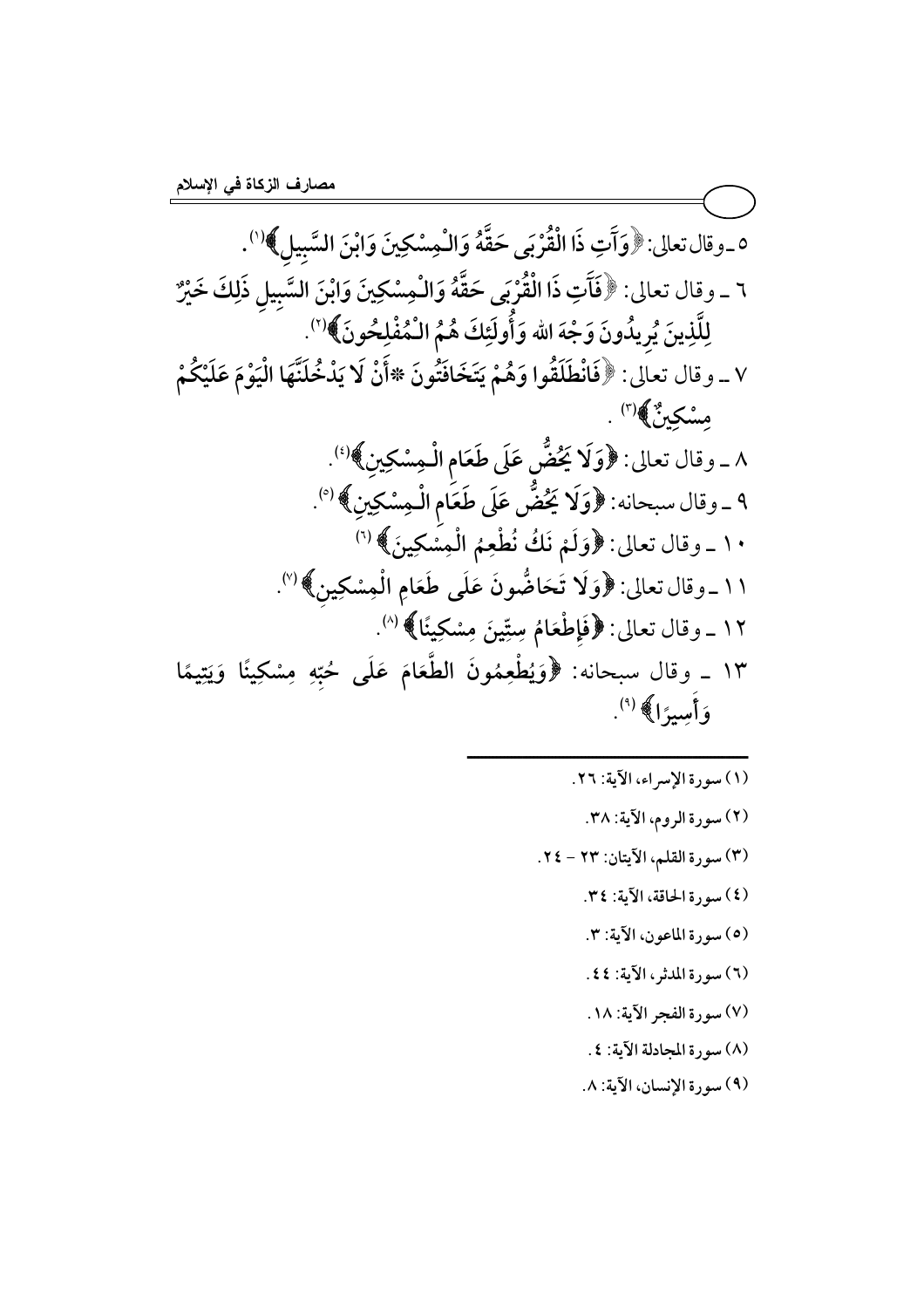- ١٤ وقال تعالى: ﴿فَلَا اقْتَحَمَ الْعَقَبَةَ\*وَمَا أَدْرَاكَ مَا الْعَقَبَةُ\*فَكُّ رَقَبَةٌ\* أَوْ إِطْعَامٌ فِي يَوْمٍ ذِي مَسْغَبَةٍ \*يَتِيمًا ذَا مَقْرَبَةٍ \* أَوْ مِسْكِينًا ذَا<br>مَتْرَبَةٍ﴾ (')
- ١٥ \_ وقال تعالى: ﴿وَإِذَا حَضَرَ الْقِسْمَةَ أُولُو الْقُرْبَى وَالْيَتَامَى وَالْمَسَاكِينُ فَارْزُقُوهُمْ مِنْهُ وَقُولُوا لَهُمْ قَوْلًا مَعْرُوفًا﴾ (").
- ١٦ ــ وقال تعالى : ﴿... وَبِالْوَالِدَيْنِ إِحْسَانًا وَبِذِي الْقُرْبَى وَالْيَتَامَى وَالْمَسَاكِينَ﴾ (٣)
- ١٧ ـ وقال تعَالى: ﴿فَكَفَّارَتُهُ إِطْعَامُ عَشَرَةِ مَسَاكِينَ مِنْ أَوْسَطِ مَا تُطْعِمُونَ أَهْلِيكُمْ أَوْ كِسْوَتُهُمْ﴾ (''.
	- ١٨ \_ وقال سبحانه: ﴿أَوْ كَفَّارَةٌ طَعَامُ مَسَاكِينَ﴾ (°).
- ١٩ ـ وقال تعالى: ﴿فَأَنَّ لِلَّهِ خُمُسَهُ وَلِلرَّسُولِ وَلِذِي الْقُرْبَى وَالْيَتَامَى وَالْمَسَاكِينِ﴾ (٦)
- ٢٠ \_ وقال سبَحانه: ﴿وَلَا يَأْتَل أُولُو الْفَضْلِ مِنْكُمْ وَالسَّعَةِ أَنْ يُؤْتُوا أُولِي الْقُرْبَى وَالْمَسَاكِينَ﴾ الآية'''.
- ٢١ \_ وقال تعالى: ﴿فَلِلَّهِ وَلِلرَّسُولِ وَلِذِى الْقُرْبَى وَالْيَتَامَى

#### (١) سورة البلد، الآيات: ١١ - ١٦.

- (٢) سورة النساء، الآية: ٨.
- (٣) سورة النساء، الآية: ٣٦.
- (٤) سورة المائدة، الآية: ٨٩.
- (٥) سورة المائدة، الآية: ٩٥.
- (٦) سورة الأنفال الآية: ٤١.
- (٧) سورة النور، الآية: ٢٢.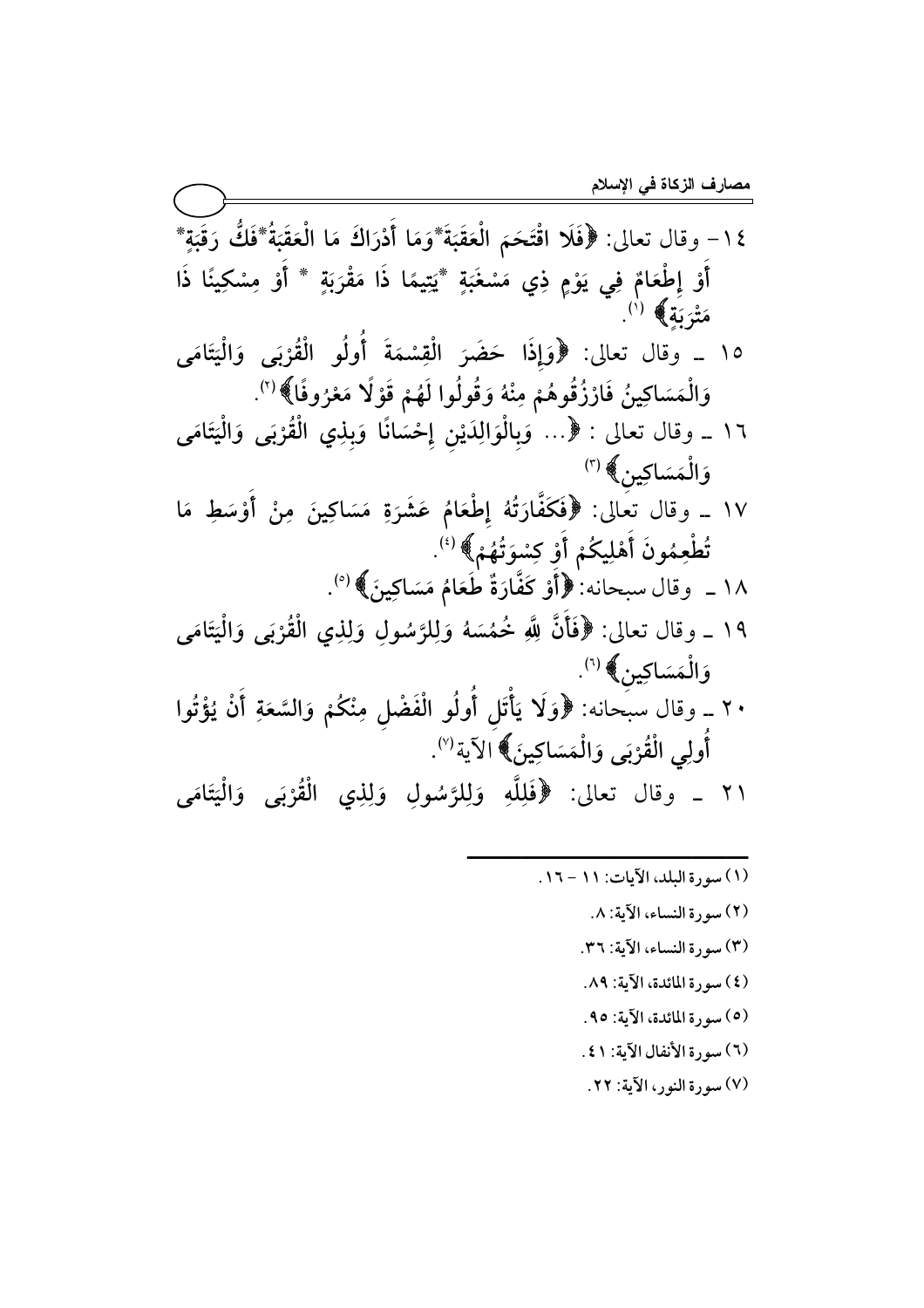وَالْمَسَاكِينِ﴾ (''.

المسألة الخامسة: ما جاء من الأحاديث في المسكين.

١ \_ عن أبي هريرة ﷺ أن رسول الله ﷺ قال: «ليس المسكين الذي يطوف على الناس، تردُّه اللقمة واللقمتان». وفي رواية: «الأكلةُ والأكلتان، والتمرة والتمرتان، ولكن المسكين الذي لا يجد غنيٍّ يغنيه، ولا يُفطنُ له فيتصدق عليه، [ويستحيى أو] لا يقومُ فيسأل الناس [إلحافاً]». وفي لفظٍ: «إنـما المسكين الذي يتعفف، واقرأوا إن شئتم يعني قوله تعالى: ﴿لَا يَسْأَلُونَ النَّاسَ إِلْحَافًا﴾ ('' .

٢ ــ عن عبدالله بن عمرو رض<sub>ي</sub>للهءِها عن النبي ﷺ قال: «لا تحلُّ **الصدقةُ** لغني، ولا لذي مرةٍ<sup>(٣)</sup> سويٌّ))<sup>(٥)</sup>.

### .<br>(١) سورة الحشر، الآية: ٧.

(٢) متفق عليه: البخاري، كتاب الزكاة، باب قول الله گلة: ﴿لَا يَسْأَلُونَ النَّاسَ إِلْحَافًا﴾، برقم ١٤٧٦، ورقم ١٤٧٩، وكتاب التفسير، بابٌ، ﴿لَا يَسْأَلُونَ النَّاسَ إِلْحَافًا﴾ يقال: ألحف عليَّ، وألحَّ عليَّ، وأحفاني بالمسألة ﴿فَيُحْفِكُمْ﴾ [محمد: ٣٧] يجهدكم، برقم ٤٥٣٩، والألفاظ ملفقة من هذه المواضع من البخاري، وأخرجه مسلم، في كتاب الزكاة، باب المسكين الذي لا يجد غني ولا يفطن له فيتصدق عليه، برقم ١٠٣٩.

(٣) المرة: القوة وشدة العقد، وهي القوة على الكسب والعمل [نيل الأوطار للشوكاني، ٣/ ٢٩].

- (٤) سوى: صحيح وسليم الأعضاء [نيل الأوطار للشوكاني، ٣/ ٢٩].
- (٥) أبو داود، كتاب الزكاة، باب من يعطي من الصدقة وحد الغني، برقم ١٦٣٤، والترمذي، كتاب الزكاة، باب ما جاء من لا تحل له الصدقة، برقم ٢٥٢، وأحمد، ٢/ ١٩٢، وصححه الألباني في صحيح سنن أبي داود، ١/ ٥٤٥٤، وفي الإرواء، برقم ٨٧٧.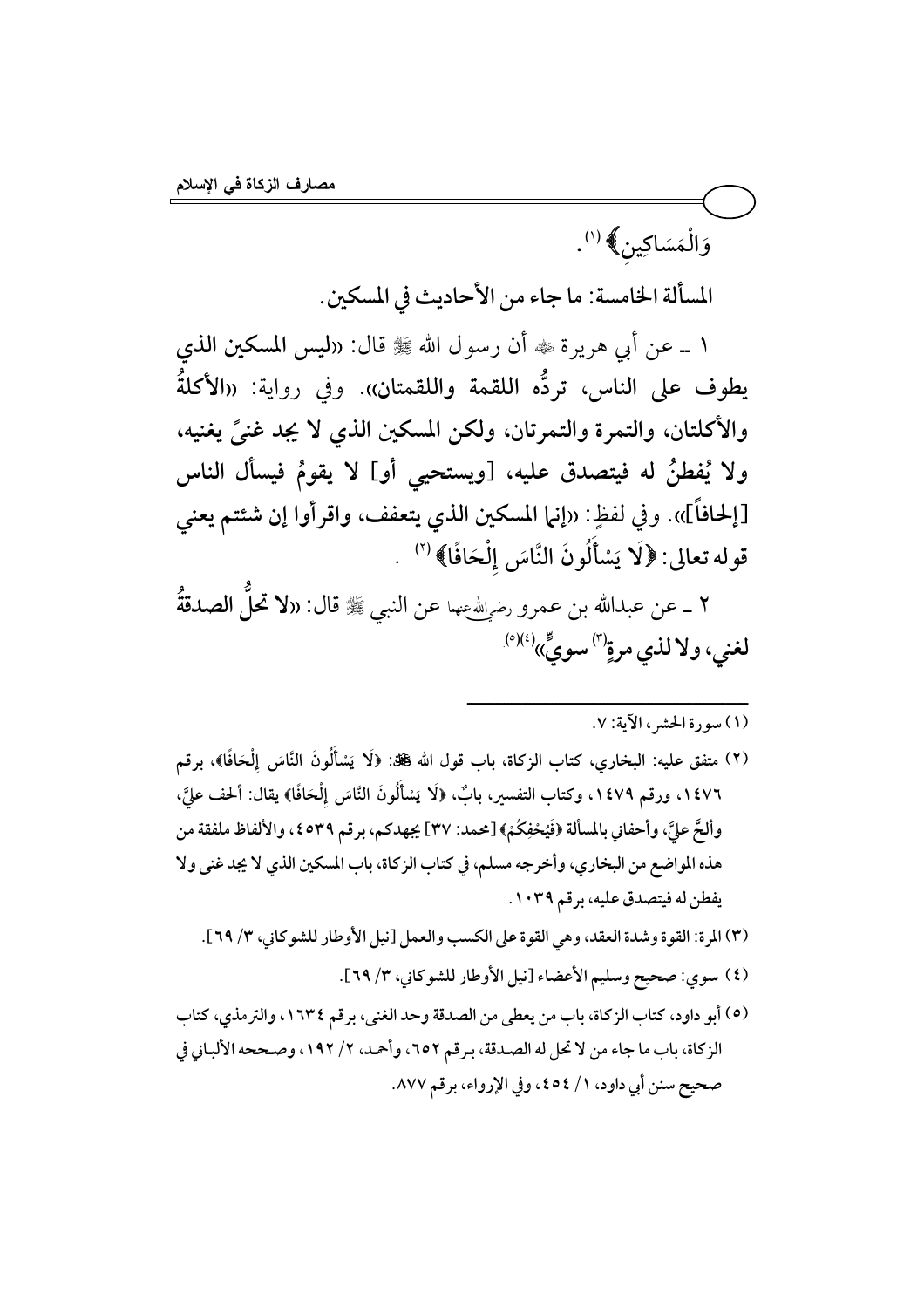٣ ــ عن عبيد الله بن عدي بن الخيار قال: أخبرنى رجلان أنهما أتيا النبي ﷺ في حجة الوداع، وهو يقسم الصدقة، فسألاه منها، فرفع فينا البصر وخفضه، فرآنا جلدين'')، فقال: «إن شئتما أعطيتكما، ولا حظّ فيها فيها لغني ولا لقوى مكتسب»(٦) .

قال الإمام الشوكاني رحمه الله تعالى: «وفيه دليل على أنه يستحب للإمام، أو المالك: الوعظ، والتحذير، وتعريف الناس بأن الصدقة لا تحلُّ إ لغني، ولا لذي قوة على الكسب، كما فعل رسول الله ﷺ ذلك برفقِ» ".

المصرف الثالث: العاملون عليها، وفيه: مسائل:

**المصالة الأولى:**مفهوم العاملين لغةً:عَمِلَ،من باب طَربَ،وأعمله، واستعمله، بمعنىً،واستعمله أيضاً:طلب إليه العمل،واعتمل،اضطرب في العمل،والتعميل:تولية العمل،يقال: عمَّله على البصرة،والعمالة:رزقُ العامل (°) ويقال:عملته أعملُهُ عملاً:صنعته،وعملت على الصدقة:سعيت في جمعها،والفاعل عاملٌ والجمع:عُمَّال،وعاملون،ويتعدى إلى ثانٍ بالهمزة، فيقال:أعملته كذا واستعملته:أي جعلته عاملاً،واستعملته:سألته أن يعمل'').

(١) جلْدَين: قويين شديدين، [نيل الأوطار للشوكاني، ٣/ ٢٩]. (٢) مكتسب: يكتسب قدر كفايته. [نيل الأوطار، ٣/ ٦٩]. (٣) أبو داود كتاب الزكاة، باب من يعطي من الصدقة وحد الغني، برقم: ١٦٣٣، والنسائي، كتـاب الزكـاة، بـاب مسـألة القـوي المكتسـب، بـرقم: ٢٥٩٧، وأحمـد في المسـند، بـرقم ١٧٩٧٢، ورقـم ١٧٩٧٣، وصححه الألباني، في صحيح سنن أبي داود، ١/ ٤٥٤. (٤) نيل الأوطار، للشوكاني، ٦٣. (٥) مختار الصحاح، لمحمد بن أبي بكر بن عبدالقادر، الرازي، ص١٩١. (٦) المصباح المنير، للفيومي، ٢/ ٤٣٠.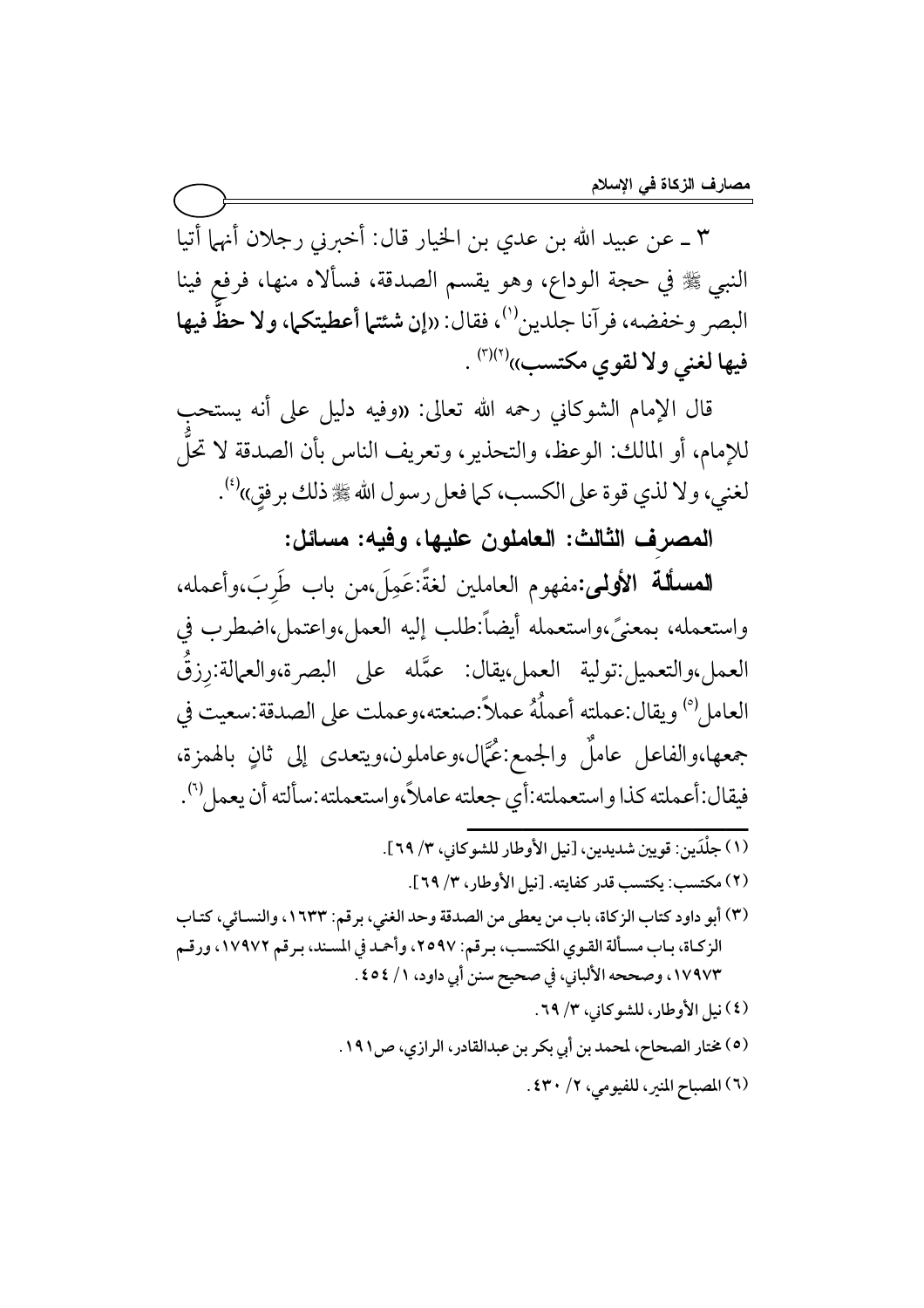قال ابن الأثير \_ رحمه الله \_: «والعامل: هو الذي يتولى أمور الرجل في ماله وملكه، وعَمَلِهِ، ومنه قيل للذي يستخرج الزكاة: عامل، والذي يأخذه العامل من الأجرة يقال له: عُمالة»(''.

مفهوم العاملين اصطلاحاً: العاملون عليها: هم السعاة الذين يبعثهم الإمام؛ لأخذ الزكاة من أربابها: كجبَّائها، وحفَّاظها، وكتَّابها، وقسامها بين مستحقيها، وشُرط كونه: مكلفاً، مسلماً، أميناً، كافياً، قادراً، عالماً بفرائض الصدقة''). إلا إذا كتب الإمام له ما يأخذ من الصدقات، ويكون من غبر ذوى القربي<sup>(٣)</sup> قال المرداوي: رحمه الله: «العاملون عليها: وهم الجباة لها، والحافظون لها، [و] العامل على الزكاة: هو الجابي لها، والحافظ، والكاتب، والقاسم، والحاشر، والكيَّال، والوزَّان، والعدَّاد، والساعي، والراعي، والسائق، والحّمّال، ومن يحتاج إليه فيها، غير قاض ووالٍ …. [و] أجرة كيل الزكاة ووزنها، ومؤنة دفعها على المالك»<sup>(؛)</sup>.

وقال العلامة ابن عثيمين \_ رحمه الله \_: ((الجباة: جمع جابي، وهم الذين يأخذونها من أهلها، والحفاظ: الذين يقومون على حفظها، والقاسمون لها:

- (١) النهاية في غريب الحديث والأثر ، ٣/ ٣٠٠.
- (٢) الروض المربع مع حاشية ابن قاسم، ٣/ ٣١٢، ومنار السبيل، ١/ ٢٦٧، ومنتهى الإرادات، للفتوحي، ١/ ٥١٥، والشرح الكبير مع المقنع والإنصاف، ٧/ ٢٢٢ - ٢٢٦.
- (٣) الشر-ح الكبير مـع المقنـع والإنصـاف، ٧/ ٢٢٥، والإقنـاع لطالـب الانتفـاع، لموسـى بـن أحمـد الحجَّاوي، ١/ ٢٩٩.
	- (٤) الإنصاف مع المقنع والشرح الكبير، ٧/ ٢٢٢، والمغنى لابن قدامة، ١٠٨/٤، و٩/ ٣١٢.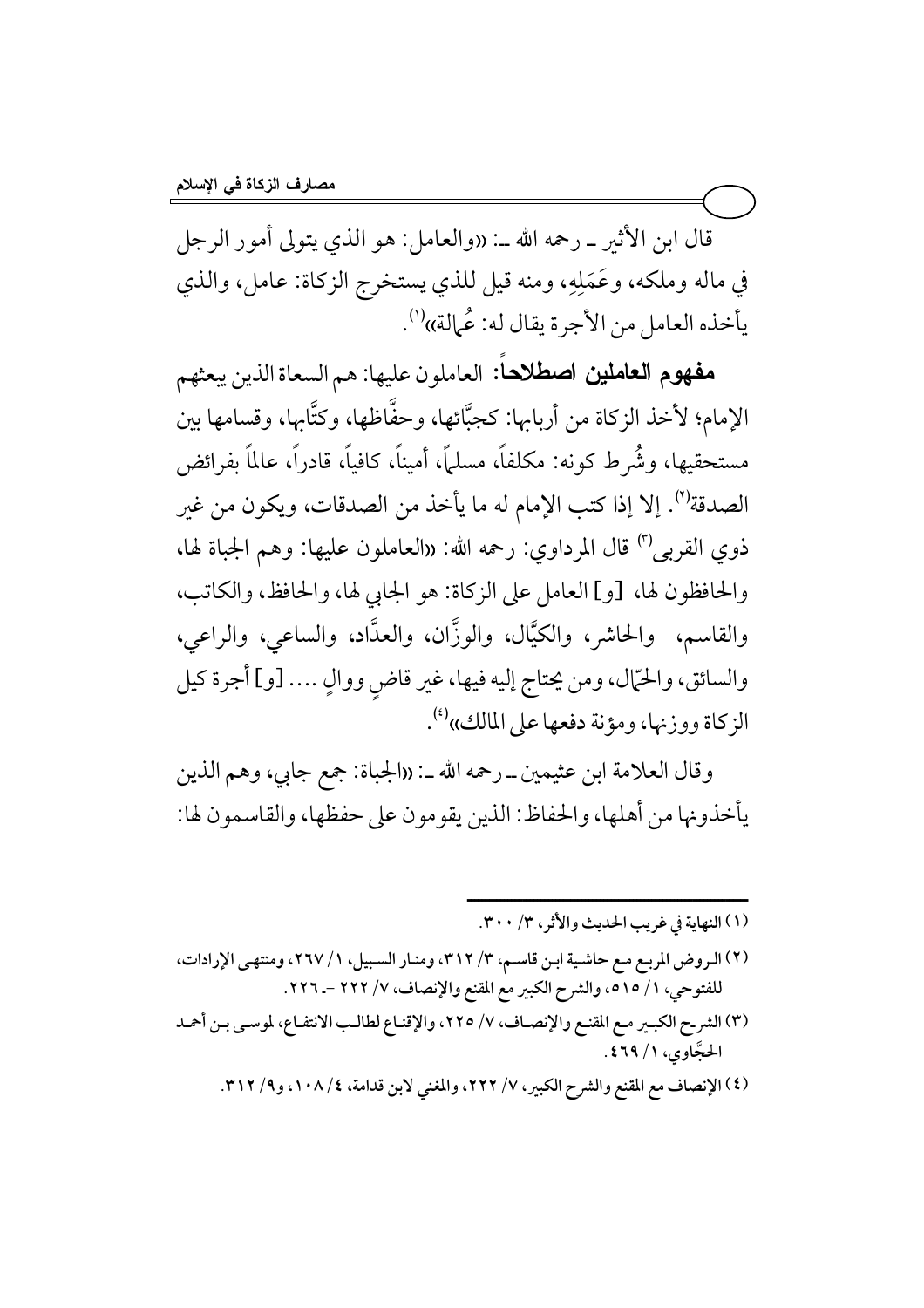الذين يقسمونها في أهلها»<sup>(י)</sup>، وقال الإمام ابن قدامة ــ رحمه الله: «يعني العاملين على الزكاة وهم: السعاة الذين يبعثهم الإمام؛ لأخذها من أربابها، وجمعها، وحفظها، ونقلها، ومن يعينهم ممن يسوقها ويرعاها، ويحملها، وكذلك الحاسب، والكاتب، والكيَّال، والوزَّان، والعدَّاد، وكل من يحتاج إليه فيها؛ فإنه يُعطى أجرته منها؛ لأن ذلك من مؤنتها»(").

**المسألة الثانية:** نصيب العاملين عليها: من الزكاة؛ لقوله تعالى: ﴿وَالْعَامِلِينَ عَلَيْهَا﴾ فقد جعل الله تعالى للعاملين عليها نصيباً منها ـ أي من الزكاة ــ فيعطى العامل على الزكاة بقدر أجرته من الزكاة، حتى لو كان غنيًّا، إلا إذا كان له مرتب من بيت مال المسلمين، فلا يُعطى من الزكاة؛ لأنه إنها أُعطي من الزكاة بقدر أجرته، وقد حصل ذلك له؛ وقد كان النبي ﷺ يبعث على الصدقة سعاة ويعطيهم عمالتهم<sup>(٣)</sup>. ومن هذه الأحاديث حديث أبي حميد الساعدي في قصة استعمال النبي ﷺ ابن اللتبية<sup>(؛)</sup> ولا يجوز أن يكون العمال على الصدقة من أقرباء النبي ﷺ الذين تحرم عليهم الصدقة؛ لحديث عبدالمطلب بن ربيعة ابن الحارث أنه انطلق هو والفضل بن العباس يسألان رسول الله ﷺ؛ ليستعملهما على الصدقة، فقال أحدهما: يا رسول

- (١) الشرح الممتع، ٦/ ٢٢٥.
- (٢) المغنى لابن قدامة، ٩/ ٣١٢.
- (٣) المغنى لابن قدامة ، ٤/ ١٠٧، و٩/ ٣١٢.
- (٤) متفق عليه: البخاري، برقم ٩٢٥، وفي كتاب الزكاة، باب قوله تعالى: ﴿وَالْعَامِلِينَ عَلَيْهَا﴾ [التوبة ٦٠] وكتاب الهبة، باب من لم يقبل الهدية، برقم ٢٥٩٧، ٢٦٣٦، ٢٩٧٩، وكتاب الأحكام، باب هدايا العمال، برقم: ٧١٧٤، وباب محاسبة الإمام عماله، برقم: ٧١٩٧، ومسلم، كتاب الإمارة، باب تحريم هدايا العمال، برقم: ١٨٣٢.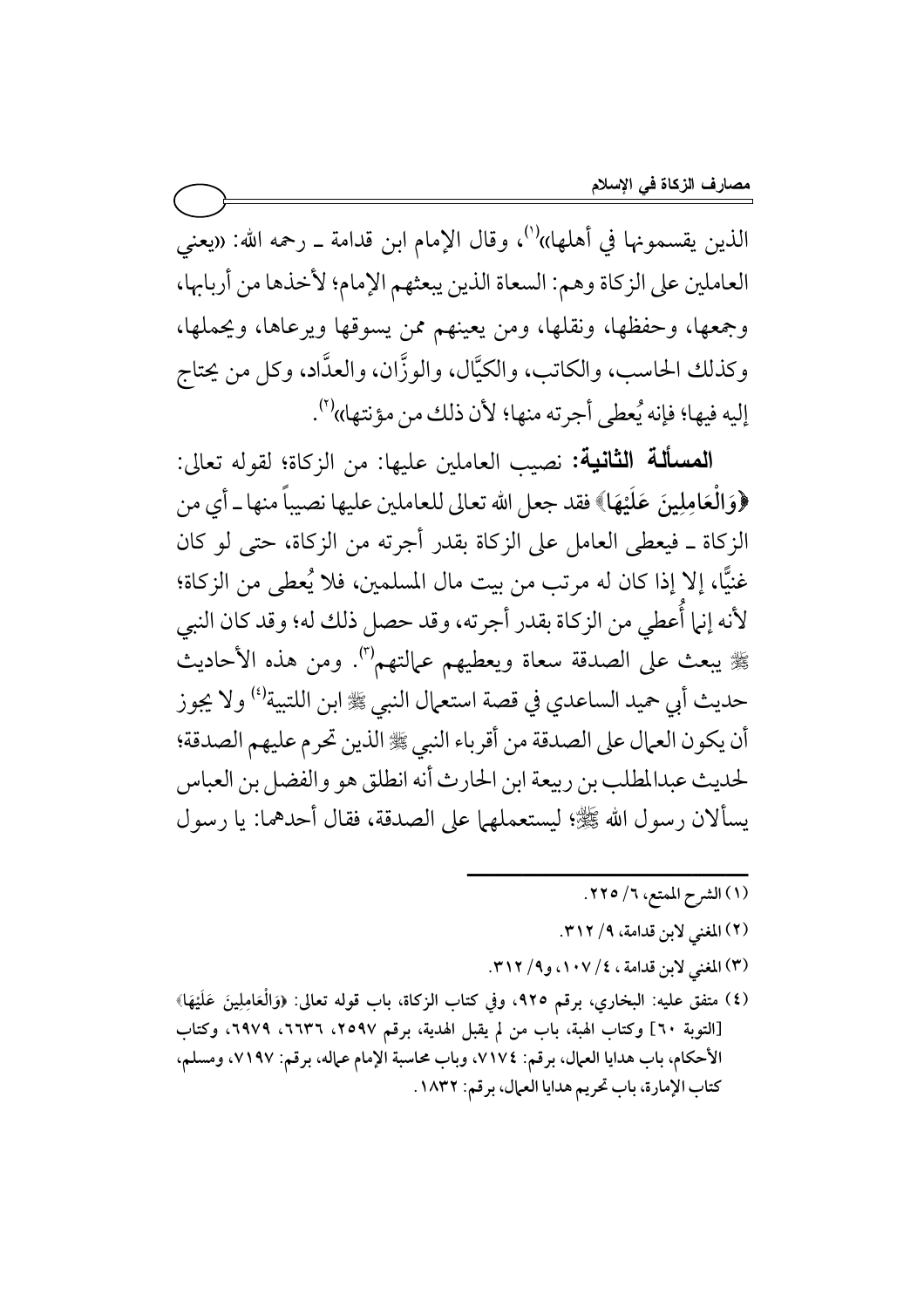الله أنت أبر الناس وأوصل الناس، وقد بلغنا النكاح فجئنا لتؤمرنا على بعض هذه الصدقات، فنؤدِّي إليك كما يؤدي الناس، ونصيب كما يصيبون، فقال لهما النبي ﷺ: «إن الصدقة لا تنبغي لآل محمد، إنما هي أوساخ الناس» .. ثم شفع لها في النكاح فزوجهما، وأمر بالصداق لهما من الخمس، وفي رواية: «إن هذه الصدقات إنها هي أوساخ الناس، وإنها لا تحل لمحمد ولا لآل محمد»'' والمعنى أن هذه الصدقات تطهير لأموال الناس ونفوسهم، كما قال تعالى: ﴿خُذْ مِنْ أَمْوَالِهِمْ صَدَقَةً تُطَهِّرُهُمْ وَتُزَكِّيهِمْ بِهَا﴾ فهي كغسالة الأوساخ''). ويجوز أن يكون عمال الصدقة من الأغنياء؛ لحديث أبي سعيد الخدري ﷺ: ((لا تحال: قال رسول الله ﷺ: ((لا تحل الصدقة لغنيٍّ إلا لخمسة: لغازٍ في سبيل الله، أو لعامل عليها، أو لغارم، أو لرجل اشتراها بهاله، أو لرجل كان له جار مسكين، فتصدق على المسِّكين فأهداها المسكينُ للغني)،''')؛ ولحديث عبدالله بن السعدي أنه قدم على عمر ابن الخطاب ﷺ في خلافته، فقال له عمر: ألم أحدَّث أنك تلى من أعمال الناس أعمالاً، فإذا أعطيت العمالة كرهتها؟ فقلت: بلي، فقال عمر: ما تريد إلا ذلك؟ فقلت: إن لي أفراساً، وأعبداً، وأنا بخير، وأريد أن تكون عمالتي صدقةً على المسلمين، قال عمر : لا تفعل؛ فإني كنت أردتُ الذي أردتَ، وكان رسول الله ﷺ يعطيني العطاء، فأقول: أعطه أفقر إليه مني، حتى

(١) مسلم، كتاب الزكاة، باب ترك استعمال آل النبي على الصدقة، برقم ١٠٧٢.

(٣) أبو داود، كتاب الزكاة، باب من يجوز له أخذ الصدقة وهو غني، بـرقم: ١٦٣٥، ١٦٣٦، وابـن ماجه، كتاب الزكاة، باب من تحل لـه الصـدقة برقم ١٨٤١، وأحمـد، ٣٠/ ٩٧، برقم ١١٥٣٨. وصححه الألباني في صحيح سنن أبي داود، ١/ ٤٥٥، وصحيح سنن ابن ماجه، ٢/ ١١٦، وإرواء الغليل، برقم ٨٧٠.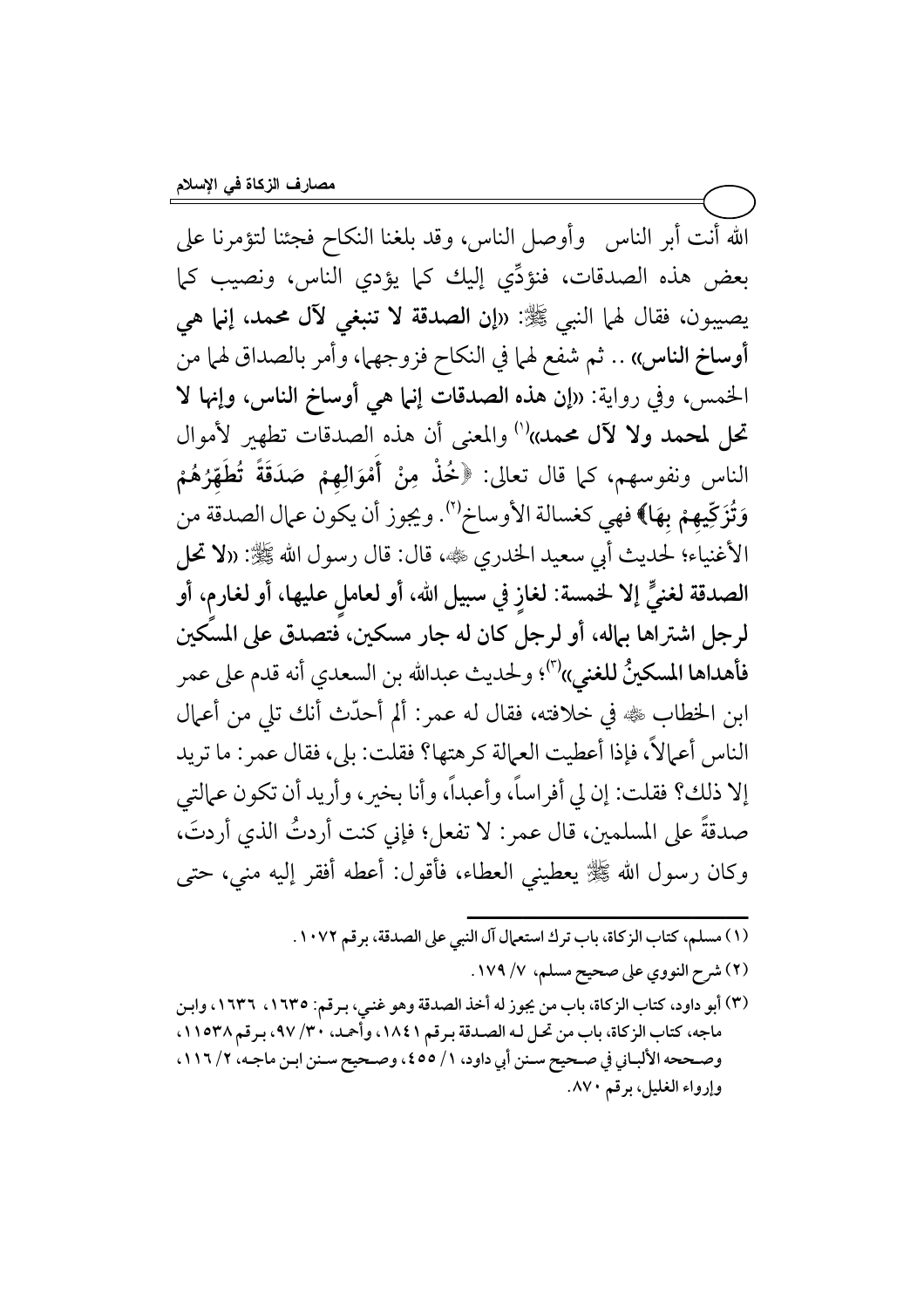أعطاني مرة مالاً، فقلت: أعطه أفقر إليه مني، فقال النبي ﷺ: «خذه فتموله وتصدق به، فما جاءك من هذا المال، وأنت غير مشرف'') ولا سائلٍ، فخذه، وإلا فلا تتبعه نفسك))<sup>(٢)</sup>.

وينبغي أن تكون أجرة العامل على الزكاة بقدر الكفاية<sup>(٣)</sup>؛ لحديث المستورد بن شدّاد یه قال: سمعت النبي ﷺ يقول: «من كان لنا عاملاً فليكتسب زوجة، فإن لم يكن له خادم فليكتسب خادماً، فإن لم يكن له مسكن فليكتسب مسكناً)، قال أبو بكر : أُخبرت أن النبي ﷺ قال: «من اتخذ غير ذلك فهو غالّ أو سارقٌ»<sup>(؛)</sup>، وبوَّب ابن خزيمة رحمه الله في صحيحه (باب إذن الإمام للعامل بالتزويج، واتخاذ الخادم، والمسكن، من الصدقة)، ثم ذكر حديث المستورد بن شداد یهه (°)، وقد بين النبي ﷺ فضل العامل على الصدقة بالحق، فقال: «العامل على الصدقة بالحق: كالغازي في سبيل الله حتى يرجع إلى بيته»<sup>(٦)</sup>.

وحذَّر النبي ﷺ العمال من الغلول، فعن بريدة ابن الحصيب ﷺ عن النبي ﷺ قال: «من استعملناه على عمل فرزقناه رزقاً ثم أخذ بعد ذلك

ــــــــــــــــــــــــــــــــــــــــــــــــــــــــــــــــــــــــــــ (١) غير مشرف: غير متطلع إليه. (٢) متفـق عليـه: البخـاري، كتـاب الأحكـام، بـاب رزق الحكـام والعـاملين عليهـا، بـرقم ٧١٦٣، وبـرقم: 7١٦٤، وبرقم ١٤٧٣، ومسلم، كتاب الزكاة، باب جواز الأخذ بغير سؤال ولا تطلع، برقم ١٠٤٥. . (۳) فقه السنة، ۱ / ۳۸۷. (٤) أبو داود، كتاب الخراج، باب في أرزاق العمال، برقم ٢٩٤٥، وصححه الألبـاني في صـحيح سـنن آبي داود، ۲ / ۲۳۰ . (٥) صحيح ابن خزيمة، ٧٠ / ٧٠. (٦) أبـو داود، كتـاب الخـراج، بـاب في السـعاية عـلى الصـدقة، بـرقم ٢٩٣٦، وصـححه الألبـاني في صحيح سنن أبي داود، ٢ / ٢٢٨ .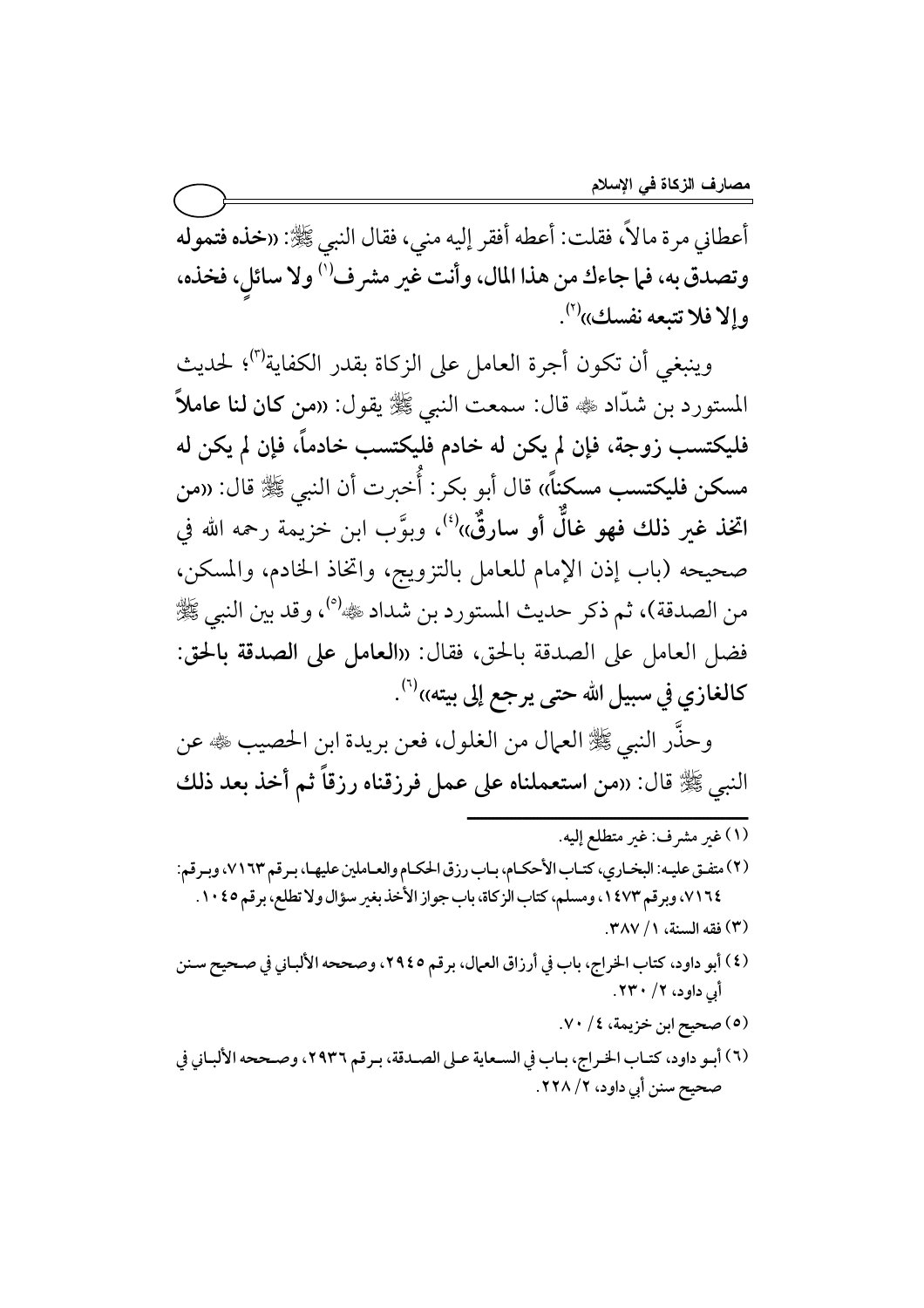فهو غلول»'' وعن أبي مسعود ٢٠٠٠ قال: بعثني النبي ﷺ ساعياً، ثم قال: ((انطلق أبا مسعود ولا ألفينك يوم القيامة تجيء وعلى ظهرك بعير من إبل الصدقة له رُغاءٌ قد غَلَلْتَه)، قال: إذاً لا أنطلق! قال: ((إذاً لا أَكرهكَ))(") والله سبحانه وتعالى الموفق'".

قال الإمام ابن قدامة رحمه الله: «ويُعطى منها: أجر الحاسب، والكاتب، والحاشر، والخازن، والحافظ، والراعي، ونحوهم، فكلهم معدودون من العاملين، ويدفع إليهم من حصة العاملين عليها، فأما أجر الوزَّان والكيَّال؛ ليقبض الساعي الزكاة فعلى ربِّ المال؛ ولأنه من مؤنة دفع الزكاة))(0).

المسألة الثالثة: فضل الصدق والأمانة في حفظ الصدقة:

عن أبي موسى ﷺ عن النبي ﷺ قال: «الخازن، المسلم، الأمين الذي يُعطي ما أمر به: كاملاً، موفَّراً، طيبةً به نفسه، فيدفعه إلى الذي أمر له به، أحد المتصدقين»<sup>(٦)</sup> وهذه الأوصاف لابد من اعتبارها في تحصيل أجر الصدقة

- (١) أبو داود، كتاب الخراج، بابٌ في أرزاق العمال، برقم ٢٩٤٣، وصححه الألبـاني في صـحيح سـنن أبي داود، ٢/ ٢٣٠.
- (٢) أبو داود، كتاب الخراج، بابٌ في غلول الصدقة، برقم ٢٩٤٧، وحسنه الألباني في صـحيح سـنن أبي داود ٢/ ٢٣٢ .
- (٣)انظر : بقية أحاديث عمال الصدقة في زكـاة بهيمـة الأنعـام للمؤلـف في فقـرة عـمال الصـدقة الـذين يرسلهم الإمام، ص٩٤ -٤٥.
	- (٤) المغنى لابن قدامة، ١٠٨/٤.
	- (٥) وانظر : زيادة التفصيل في أجرة العاملين عليها المغنى، ١٤/ ١٠٧ ١٠٩، ١٣٠، و٩/ ٣١٢ ٣١٥.

(٦) متفق عليه: البخاري، كتاب الزكاة، باب أجر الخادم إذا تصدق بأمر صـاحبه غـير مفسـلٍ، بـرقم: ١٤٣٨، وكتاب الإجارة، باب استئجار الرجل الصـالح، بـرقم ٢٢٦٠، وكتـاب الوكالـة، بـاب وكالـة الأمـين في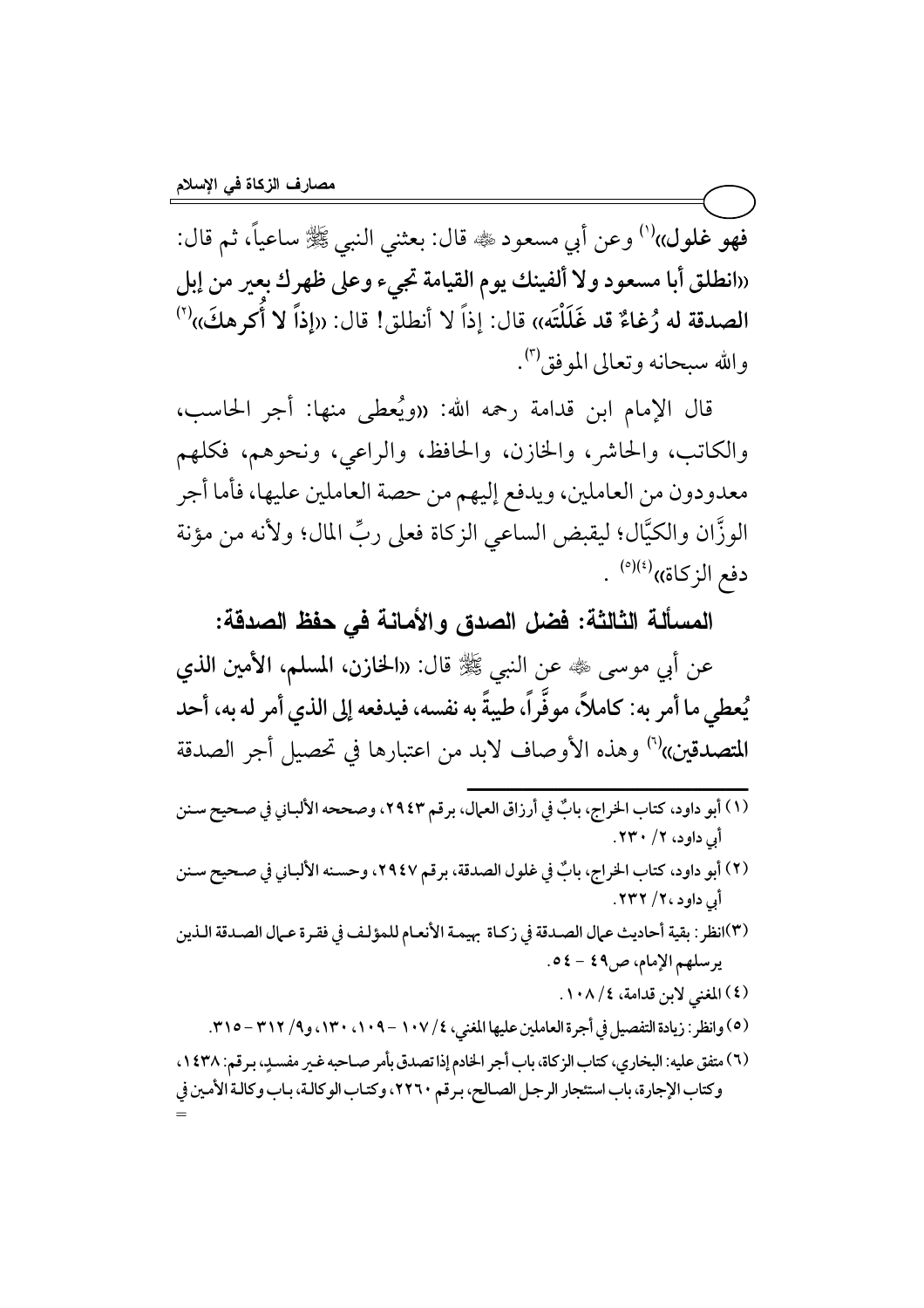للخازن؛ فإنه إن لم يكن مسلماً لم تصح منه نية التقرب، وإن لم يكن أميناً كان عليه وزر الخيانة، فكيف يحصل له أجر الصدقة، وإن لم تكن نفسه بذلك طيبة لم يكن له نية، فلا يؤجر، ومعنى قوله: «أحد المتصدقين» بالتثنية، ومعناه أن الخازن بها فعل متصدق، وصاحب المال متصدق اخر، فهما متصدقان، ويصح أن يقال: على الجمع، فتكسر القاف «المتصدقين» ويكون معناه أنه متصدق من جملة المتصدقين<sup>(١)</sup> وقد تقدم قول النبي ﷺ: «ا**لعا**مل على الصدقة بالحق: كالغازي في سبيل الله حتى يرجع إلى بيته»<sup>(٢)</sup>.

المصرف الرابع: المؤلفة قلوبهم، وفيه مسائل:

المسألة الأولى: مفهوم المؤلفة قلوبهم لغة واصطلاحاً:

مفهوم الموالفة قلوبهم لغة: يقال ألفتُ الشيء، وألِفْتُ فلاناً: إذا تَ به، وألفتَ ب أنسِتُ به، وألَّفتُ بينهم: إذا جمعت بينهم بعد تفرُّقٍ، وألَّفتُ الشيء تأليفاً: إذا وصلت بعضه ببعض، ومنه تأليف الكتب، والإلف: الأليف، وتألفه على الإسلام، ومنه المؤلفة قلوبهم، أمر الله تعالى نبيه ﷺ بتألفهم: أي بمقاربتهم وإعطائهم؛ ليرغبوا مَنْ وراءهم في الإسلام، وعلى هذا فالمؤلفة قلوبهم جمع مؤلف، من التأليف، وهو جمع القلوب''".

م**فهوم المؤلفة قلوبهم اصطلاحاً:** المؤلفة قلوبهم: جمع مؤلف:

= الخزانة ونحوها، برقم ٢٣١٩، ومن كتاب الزكاة، باب أجر الخازن الأمين، برقم ١٠٢٣. (١) نيل الأوطار للشوكاني، ٣/ ٧٦. (٢) أبو داود، برقم ٢٩٣٦، وصححه الألباني في صحيح سنن أبي داود، ٢ / ٢٢٨، وتقدم تخريجه. (٣) لسان العرب، باب الفاء، فصل الألف، ٩/ ١٠ – ١١، وانظر : مصارف الزكاة، وتمليكها، ص٣٣٩.

ــــــــــــــــــــــــــــــــــــــــــــــــــــــــــــــــــــــــــــ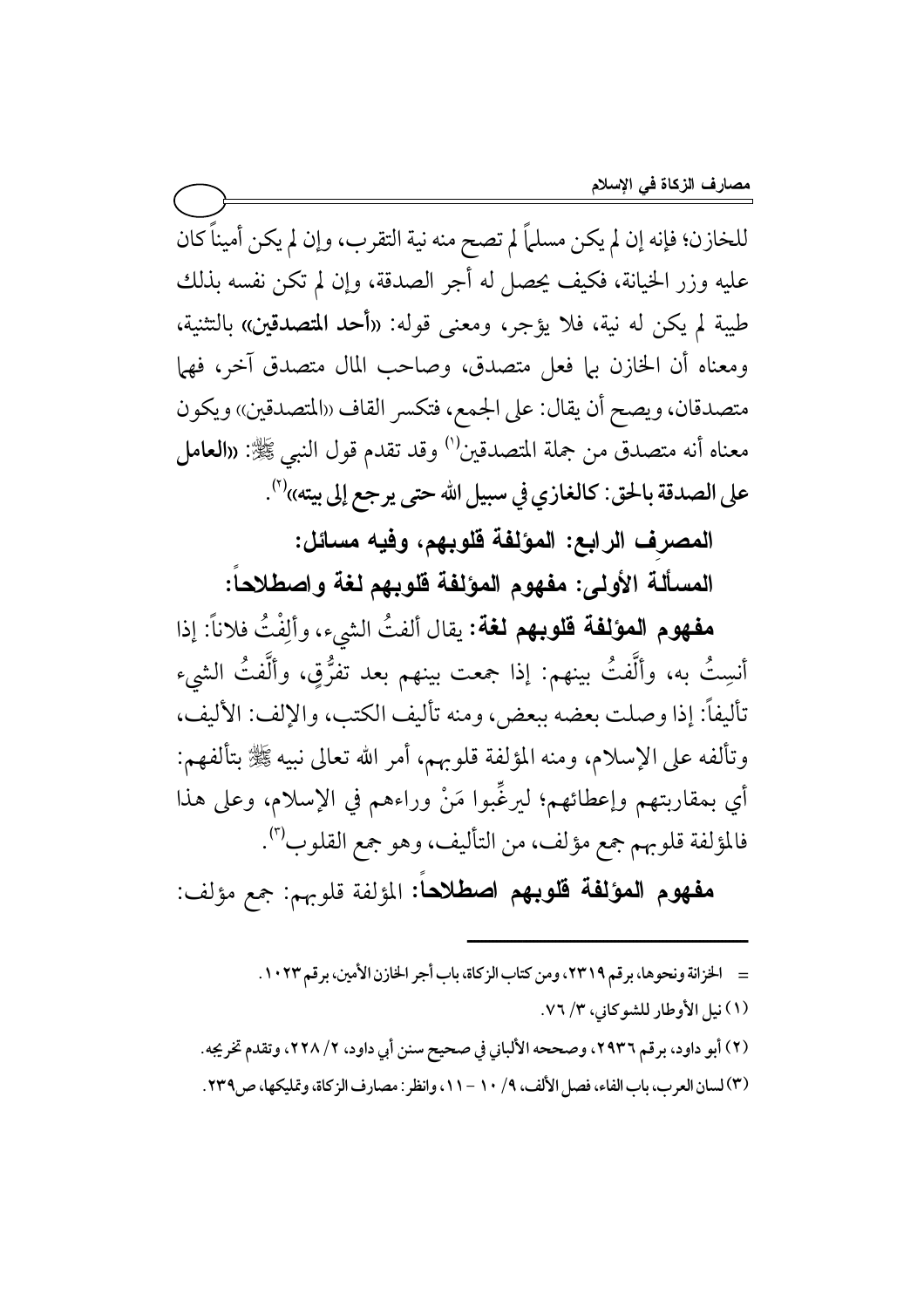وهو السيد المطاع في عشيرته، ممن يُرجى إسلامه، أو كف شر ه، أو يرجى بعطيته قوة إيهانه، أو إسلام نظيره، أو جباية الزكاة ممن لا يعطيها'''. المسألة الثانية: أقسام المؤلفة قلوبهم، وأنواعهم: المؤلفة قلوبهم قسمان: القسم الأول: كفار، وهم نوعان:

**النـْـوع الأول:** من يُخشى شره، ويرجى بعطيته كفَّ شره، وكف شر غيره معه.

**النوع الثاني:** من يُرجى إسلامه، فيعطي؛ لتقوى نيته في الإسلام، وتميل نفسه إليه فيسلم، ومن هذا النوع ما فعله رسول الله ﷺ مع صفوان؛ فإنه ﷺ غزا غزوة فتح مكة، ثم خرج ﷺ بمن معه من المسلمين، وأعطى رسول الله \* يومئذ صفوان بن أمية: مائة من الغنم، ثم مائة، ثم مائة، قال صفوان: والله لقد أعطاني رسول الله ﷺ ما أعطاني، وإنه لأبغض الناس إليَّ، فما برح يعطيني حتى إنه لأحب الناس إليَّ".

وقال أنس ﷺ: «إن كان الرجل يسلم ما يريد إلا الدنيا، فما يسلم حتى يكون الإسلام أحب إليه من الدنيا وما عليها»(").

وعنه ﷺقال: ((ما سئل رسول الله ﷺ على الإسلام شيئاً إلا أعطاه، فجاء رجل فأعطاه غنماً بين جبلين، فرجع إلى قومه فقال: يا قوم،

(١) انظر: الروض المربع، ٣/ ٣١٤، والكافي لابن قدامة، ٢/ ١٩٧.

(٢) مسلم، كتاب الفضائل، باب ما سئل رسول الله ﷺ شيئاً قط فقال: لا، وكثرة عطائه، برقم ٢٣١٣.

(٣) المرجع السابق، في الكتاب والباب المشار إليهما آنفاً، برقم ٥٨ –(٢٣١٢).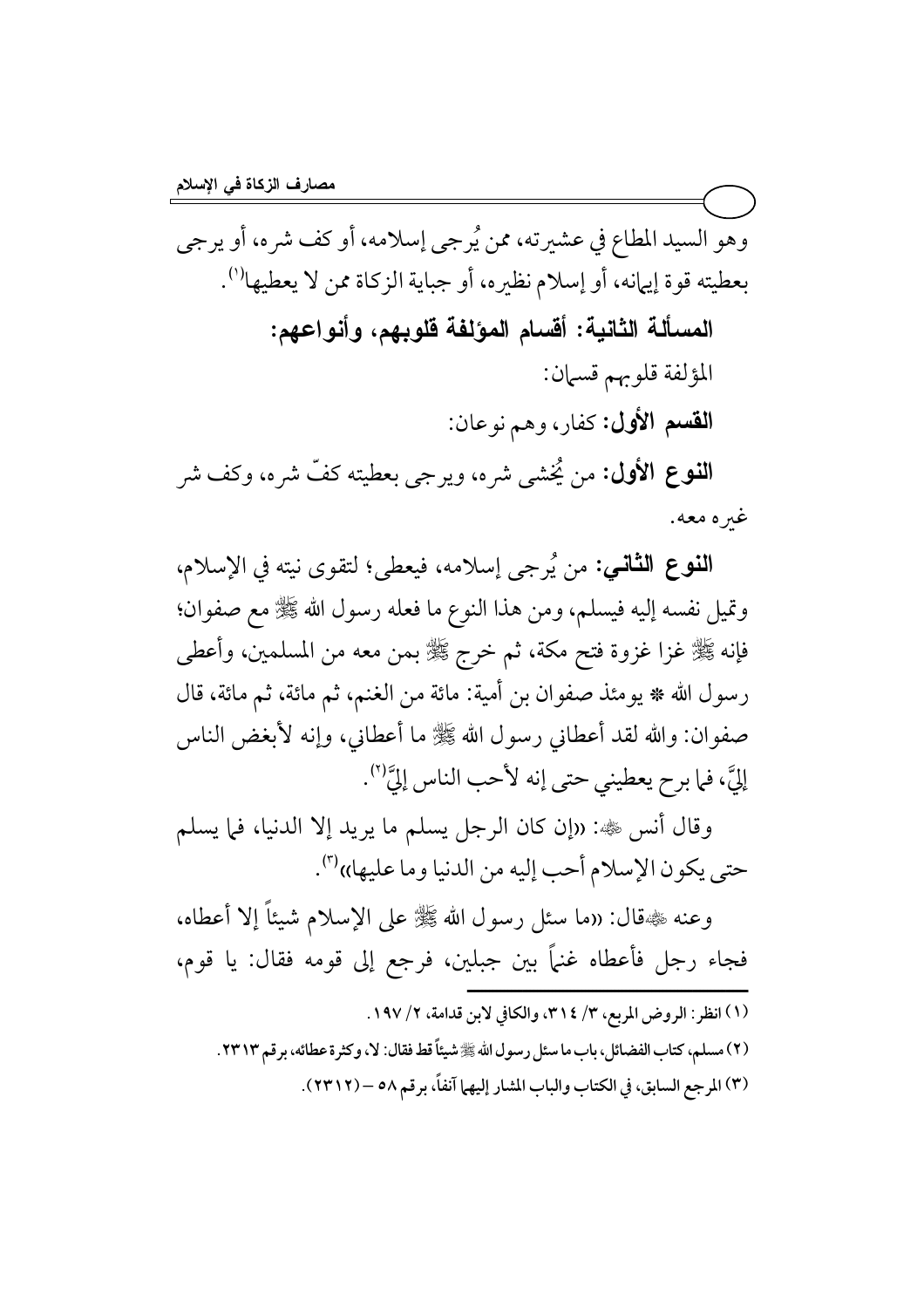مصارف الزكاة في الإسلام

أسلموا؛ فإن محمداً يعطي عطاءً لا يخشى الفاقة))''. ا**لقسم الثاني:** المسلمون وهم أربعة أنواع:

النوع الأول: قومٌ من سادات المسلمين لهم نظراء من الكفار، ومن المسلمين الذين لهم نية حسنة في الإسلام، فإذا أعطوا رُجى إسلام نظرائهم وحَسنَ نيَّاتهم، فيجوز إعطاؤهم.

النوع الثاني: قومٌ في طرف بلاد الإسلام إذا أعطوا دفعوا عمن يليهم من المسلمين.

النوع الثالث:قومٌ إذا أعطوا جبوا الزكاة ممن لا يعطيها إلا أن يخاف، فكل هؤلاء يعطون من الزكاة؛لأنهم من المؤلفة قلوبهم، فيدخلون في عموم الآية.

النوع الرابع: قومٌ ساداتٌ مطاعونٌ في قومهم، يرجى بعطيتهم قوة إيهانهم، ومناصحتهم في الجهاد؛ فإنهم يعطون؛ ولهذا قال النبي ﷺ: «إني لأعطي الرجل وغيره أحب إليَّ منه خشية أن يكب في النار على وجهه»<sup>(٢)</sup>، ولذلك كان ﷺ «يعطي رجالاً من قريش مائة من الإبل» وقال في ذلك: «إني لأعطي رجالاً حديثٌ عهدهم بكفر»<sup>(٣)</sup>.

وعن أبي سعيد الخدري ﷺ، قال: بعث عليٌّ ﷺوهو باليمن بذهيبةٍ إلى رسول الله صلى الله عليه عليه عليه عليه الله عليه بين حابس الحنظلي، وعيينة بن بدر الفزاري، وعلقمة بن علاثة العامرى، ثم أحد

(١) مسلم، كتاب الفضائل، باب ما سئل رسول الله ﷺ شيئاً قط فقال: لا، وكثرة عطائه، برقم ٢٣١٢.

ــــــــــــــــــــــــــــــــــــــــــــــــــــــــــــــــــــــــــــ

(٢) متفق عليه: البخاري، كتاب الإيهان، باب إذا لم يكـن الإسـلام عـلى الحقيقـة، بـرقم ٢٧، ومسـلم، كتاب الإيمان، باب تأليف قلب من يُخاف على إيمانه؛ لضعفه، برقم: ١٥٠.

٣٦) البخاري، كتاب فرض الخمس، باب ما كان النبي ﷺ يعطي المؤلفة قلوبهم، برقم: ٣١٤٧.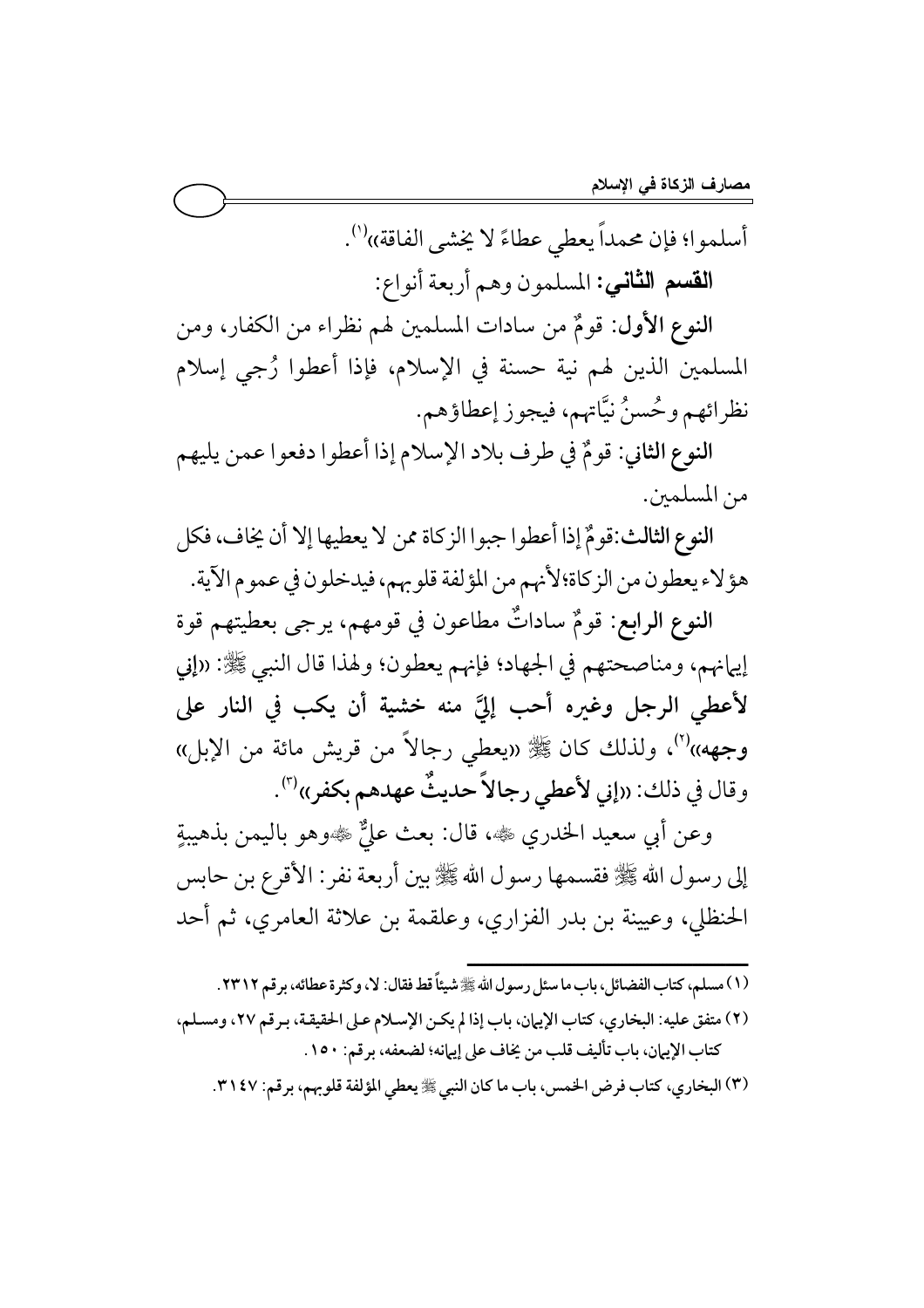بني كلاب، وزيد الخير الطائي ثم أحد بني نبهان، فغضبت قريش والأنصار، قالوا: يعطي صناديد أهل نجد ويدعنا؟ فقال رسول الله ﷺ: ((إني إنما فعلت ذلك؛ لأتألفهم))(').

وعن عمرو بن تغلب ﷺ قال: أعطي رسول الله ﷺ قوماً ومنع آخرين، فكأنهم عتبوا عليه، فحمد الله وأثنى عليه، ثم قال: «أما بعد: فوالله إني لأعطى الرجل وأدع الرجل، والذي أدع أحب إليَّ من الذي أُعطى، ولكني أعطي أقواماً؛ لما أرى في قلوبهم من الجزع والهلع، وأكل أقواماً إلى ما جعل الله في قلوبهم من الغني والخير، منهم عمرو ابن تغلب» قال عمرو: فوالله ما أحب أن لي بكلمة رسول الله ﷺ حُمْرُ النَّعَمِ» (").

المسألة الثالثة: نصيب المؤلفة قلوبهم من الزكاة، يُعطى المؤلفة قلوبهم من الزكاة ما يحصل به التأليف؛ لترغيبهم في الإسلام، أو كف شرهم، أو قوة إيهانهم، أو إسلام نظيرهم، لدخولهم في عموم قول الله تعالى: ﴿وَالْمُؤَلَّفَةِ قُلُوبُهُمْ﴾ (٣) (٤).

- (١) متفق عليه: البخاري، كتاب أحاديث الأنبياء، باب قول الله تعالى: ﴿وَإِلَى عَادٍ أَخَاهُمْ هُودًا﴾ [الأعراف، ٦٥ برقم ٢٣٤٤، ومسلم، كتاب الزكاة، باب ذكر الخوارج وصفاتهم، برقم: ١٠٦٤.
- (٢) البخاري، كتاب الجمعة، باب من قال في الخطبة بعد الثناء: أما بعد، برقم ٩٢٣، وكتاب فرض الخمس باب ما كان النبي ﷺ يعطى المؤلفة قلوبهم وغيرهم من الخمس برقم ٣١٤٥، وكتاب التوحيد، باب قول الله تعالى: ﴿إِنَّ الْإِنْسَانَ خُلِقَ هَلُوعًا ۗ إِذَا مَسَّهُ الشَّرُّ جَزُوعًا ۗوَإِذَا مَسَّهُ الْخَيْرُ مَنُوعًا﴾[المعارج، الآيات: ١٩ – ٢١] برقم: ٧٥٣٥. (٣) سورة التوبة، الآية: ٦٠.

(٤) انظر : المغنى، لابن قدامة، ٩/ ٣١٦ – ٣١٨، و٤/ ١٣٠، والروض المربع مع حاشية ابن قاسم، ٣/ ٣١٥، والمقنع والشرح الكبير مع الإنصاف، ٧/ ٢٣١، والكافي، ٢/ ١٩٧، ومنار السبيل، ١ / ٢٦٧، وكتـاب الفـروع، لابـن مفلـح، ٤ / ٣٢٩ - ٣٣٠، وفتـاوى شـيخ الإسـلام ابـن تيميـة،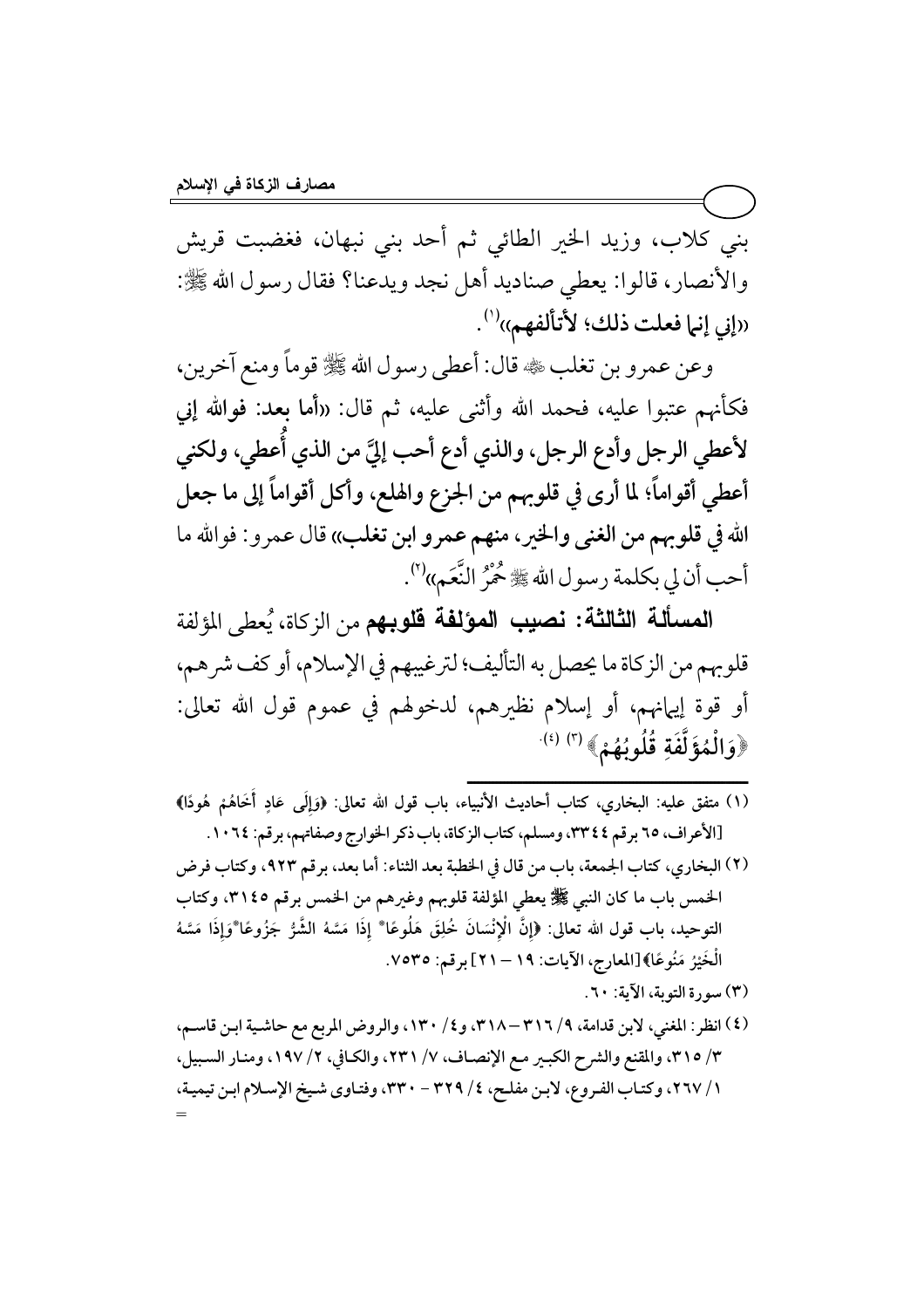# المصرف الخامس: (وفى الرقاب) وفيه مسائل: المسألة الأولى: مفهوم الرقاب لغة واصطلاحاً:

لغة: الرقاب الرقبة مؤخرة أصل العنق، وجمعها: رقبٌ، ورقباتٌ، ورقاب، والرقبة أيضاً المملوك ''، وقوله تعالى: ﴿وَفِي الرِّقَابِ﴾ هو على حذف مضاف: أي وفي فك الرقاب (٢).

قال ابن الأثير رحمه الله تعالى: «قد تكرر في الحديث ذكر الرقبة: وعتقها، وتحريرها، وفكها، وهي في الأصل العنق، فجعلت كناية عن جميع الإنسان، تسمية للشيء ببعضه، فإذا قال: أعتق رقبةً، فكأنه قال: أعتق عبداً أو أمةً، ومنه حديث قسم الصدقات. ﴿وَفِي الرِّقَابِ﴾ يريد المكاتبين من العبيد، يعطون نصيباً من الزكاة، يفكون به رقابهم، ويدفعونه إلى مواليهم") والمعنى: وتصر ف الزكاة في فك الرقاب)).

**مفهوم الرقاب اصطلاحاً: ﴿**وَفِي الرِّقَابِ﴾: هم المكاتبون المسلمون: <sup>(٤)</sup>«الذين اشتروا أنفسهم من ساداتهم بثمنِ مؤجل يؤدى منجماً [مقسطاً] إلى ساداتهم، وهم يسعون إلى تحصيل هذا المال؛ لفك

- = ٢٥/ ٤٠، ومجموع فتاوى اللجنة الدائمة للبحوث العلمية، ٢٧/ ٢٧.
	- (١) مختار الصحاح، مادة (رقب)، ص٦٠٦.
		- (٢) المصباح المنير، ١/ ٢٣٤.
	- (٣) النهاية في غريب الحديث والأثر، ٢/ ٢٤٩.
- (٤) المكاتب: الكتابة: أن يكاتب الرجل عبده، على مالٍ يؤديه إليه منجماً مقسطاً فإذا أدَّاه صـار حرًّا، وسميت كتابة؛ لمصدر (كتب كأنه يكتب على نفسه لمولاه ثمنـه، ويكتـب مـولاه لـه عليـه العتـق، وقد كاتبه مكاتبة، والعبد مكاتب [النهاية في غريب الحديث لابن الأثير، ٤/ ١٤٨].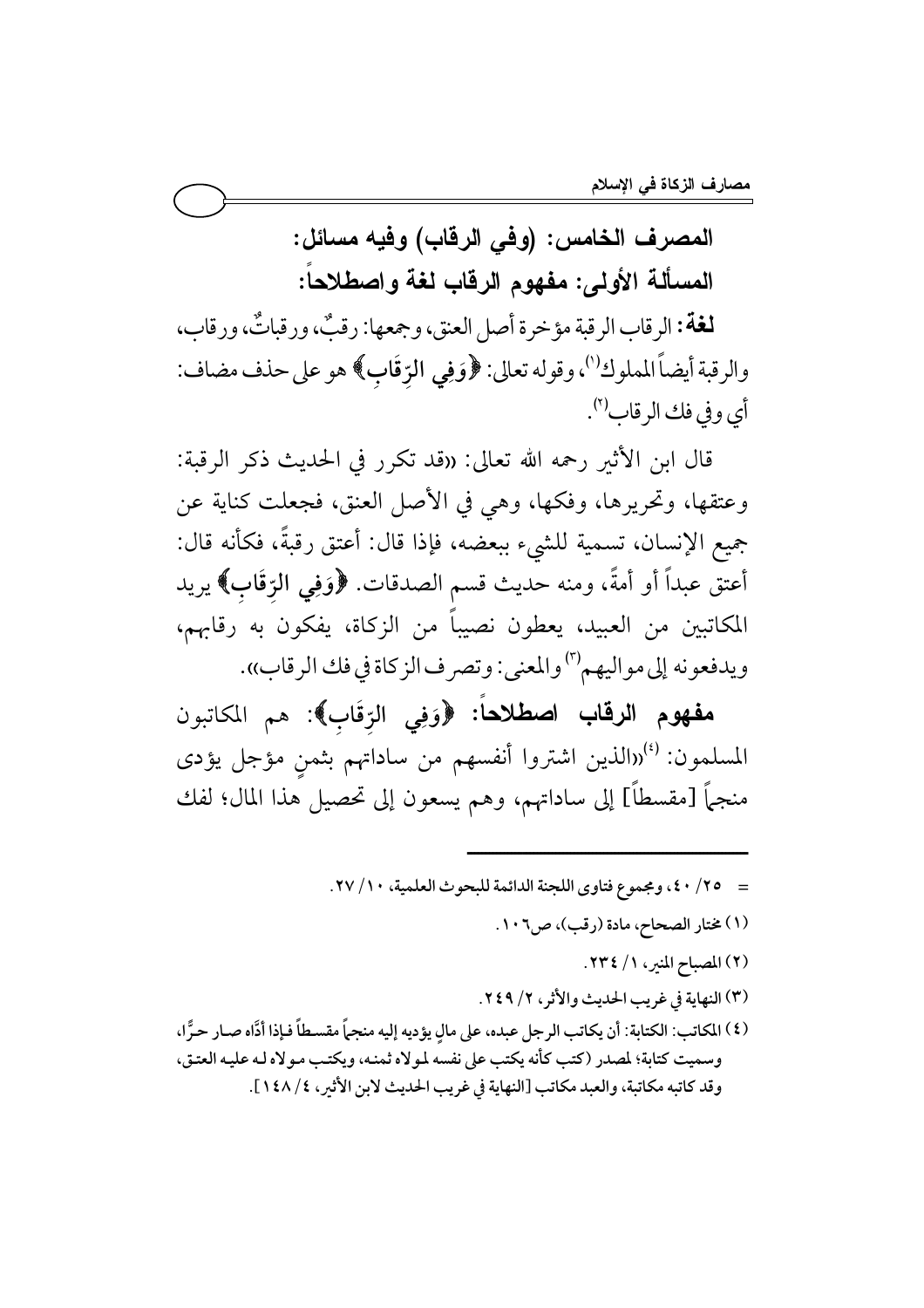رقابهم، ويدخل في عموم الرقاب: شراء الرقاب المملوكة وإعتاقها، وفك الأسرى؛ لعموم قوله تعالى: ﴿وَفِي الرِّقَابِ﴾؛ ولقول ابن عباس رضوالله عنهما: ((يُعتقُ من زكاة ماله، ويعطى في الحج))'''. فظهر من هذا أنه يدخل في عموم قوله تعالى: ﴿وَفِي الرِّقَابِ﴾، ثلاثة أنواع:

النوع الأول: المكاتب المسلم، الذي اشترى نفسه من سيده بدين مؤجل.

النوع الثاني: الأسير المسلم، الذي وقع في قبضة الكفار.

النوع الثالث: المملوك المسلم، الذي دخل في الرق<sup>(٢)</sup>، فكل هؤلاء يدخلون في عموم قول الله تعالى: ﴿وَفِي الرِّقَابِ﴾ على القول الصحيح من أقوال أهل العلم'')، وقد سمعت شيخنا الإمام عبدالعزيز ابن عبدالله

- (١) البخاري معلقاً، كتاب الزكاة، باب قول الله تعالى: ﴿وَفِي الرِّقَابِ وَالْغَارِمِينَ وَفِي سَبِيلِ اللَّهِ﴾، قبل الحديث رقم ١٤٦٨، قال العلامة الألباني رحمه الله في مختصر صحيح البخاري له، ١/ ٤٣٣: ((وصله أبو عبيد في الأموال بسندٍ جيد عنه)).
- (٢) المغنى، لابن قدامة ٩، ٩/ ٣١٩، والمقنع مع الشرح الكبير والإنصـاف، ٧/ ٢٣٦، وكتـاب الفـروع، لابـنْ مفلـح، ٤/ ٣٣٠، والكـافي، لآبـنّ قدامـة، ٢/ ١٦٩، والشر-ح الممتـع، ٦/ ٣٣١، والإقنـاع لطالب الانتفاع، ١/ ٤٧٢، ومنتهى الإرادات، ١/ ٥١٩، والروض المربع مع حاشية ابن قاسم، ٣/ ٣١٥، ومنار السبيل، ١/ ٢٦٨، وجامع البيان، للطبري، ٢١٧/١٤، وتفسير القـرآن العظـيم لابن كثير، ص٢١٦، الجامع لأحكام القرآن، للقرطبي، ٨/ ١٦٩، وتفسير السعدي، ص٢٤١، ونيل الأوطار، الشوكاني، ٧/ ٧٨.

(٣) اختلف العلماء رحمهم الله تعالى في المقصود بالرقاب، بينها العلماء على النحو الآتي: قال الإمام الطبري رحمه الله: «والصواب من القول في ذلك عندي، قول من قال: «عني بالرقاب في هذا الموضع، المكاتبون؛ لإجماع الحجة على ذلك؛ فإن الله جعَّل الزكاة حقاً واجباً على من أوجبها عليه في ماله يخرجها منه، لا يرجع إليه منها نفع مـن عـرض الـدنيا، ولا عِـوض، والمعتق رقبة منها راجع إليه ولاء من أعتقه، وذلكَّ نفع يعود إلَّيه منها» [جامع البيان ١٤ / ٣١٧]. وقال الإمام ابن قدامة رحمه الله: «لا نعلم بين أهل العلم خلافاً في ثبوت سهم الرقاب، ولا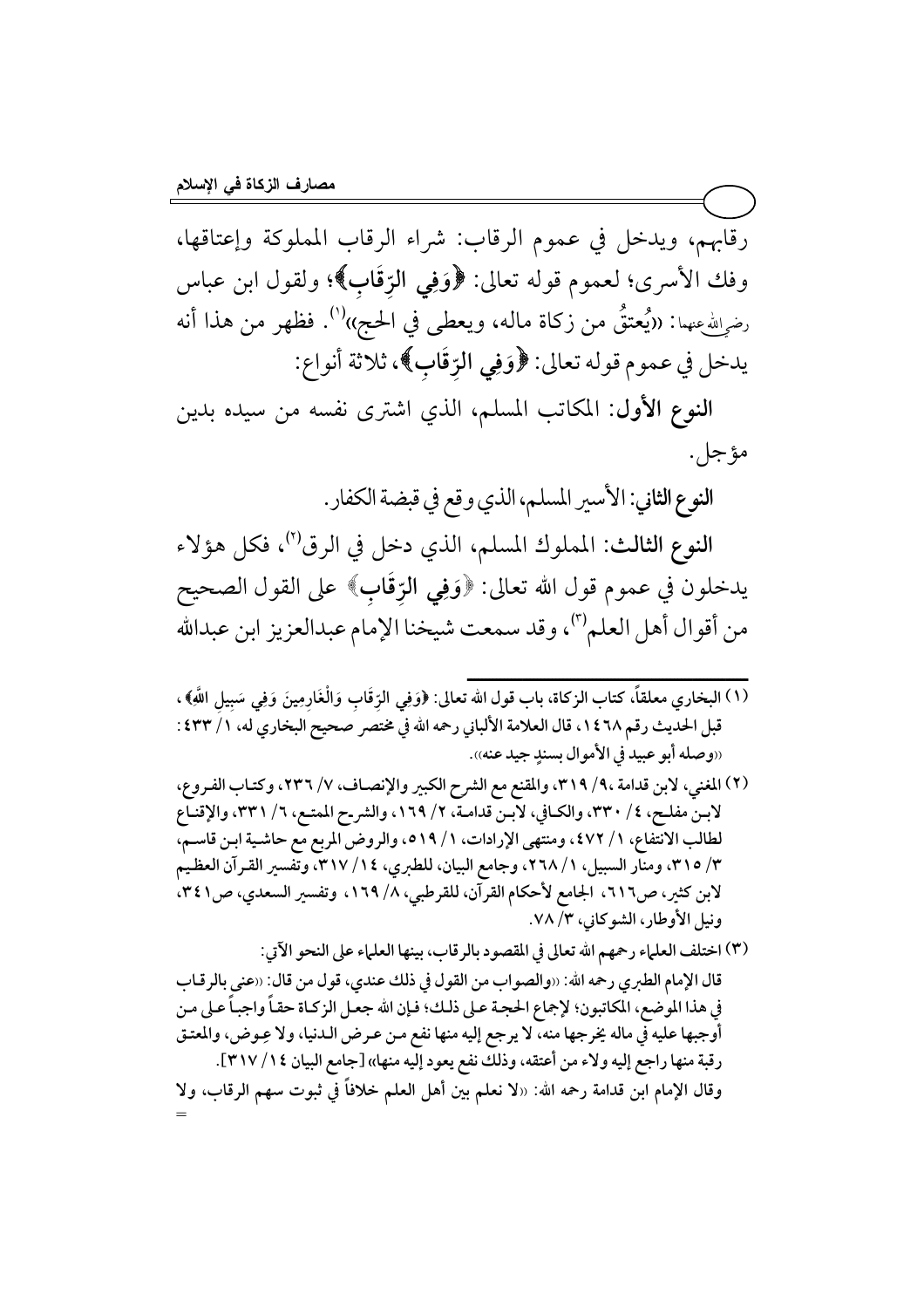= يختلف المذهب في أن المكاتبين من الرقاب يجوز صرف الزكاة إليهم، وهو قول الجمهور، وخالفهم مالك، فقال: إنها يصرف سهم الرقاب في إعتاق العبيد، ولا يعجبني أن يعان منها مكاتب، وخالف أيضاً ظاهر الآية؛ لأن المكاتب من الرقاب؛ لأنه عبدٌ، واللفظ عام فيدخل في عمومه… واختلفت الرواية عن أحمد رحمه الله في جواز الإعتاق من الزكاة، فروى عنه جواز ذلك، وهو قول ابن عباس، والحسن، والزهري، ومالك، وإسحاق، وأبي عبيد، والعنبري، وأبي ثور؛ لعموم قوله تعالى: ﴿وَفِي الرِّقَابِ﴾ وهو متناول للقن، بل هو ظاهر فيه؛ فإن الرقبة إذا أطلقت انصرفت إليه … الرواية الأخرى: لا يجوز، وهو قول: إبراهيم، والشافعي؛ لأن الآية تقتضي صرف الزكاة إلى الرقاب... وفي موضع آخر أنه قال: يعين من ثمنها فهو أسلم، وقد روى نحو هذا عن النخعي، وسعيد بن جبير؛ فإنها قالا: لا يعتق من الزكاة رقبة كاملة، ولكن يعطي منها في رقبةٍ، ويعين مكاتبه، وبه قال أبو حنيفة، وصاحباه؛ لأنه إذا أعتق من زكاته انتفع بولاءِ من أعْتقَ، فكأنه صرف الزكاة إلى نفسه، وأخذ ابن عقيل من هذه الرواية: أن أحمد رجع عن القول بالإعتاق من الزكاة، وهذا والله أعلم من أحمد على سبيل الورع، فلا يقتضي رجوعاً؛ لأن العلة التي تتملَّك بها جرٍّ الولاء، ومذهبه أن ما رجع من الولاء ردٍّ في مثله، فلاَّ ينتفع إذاً بإعتاقه من الزكاة؛ [ولهذا قال الخرقي رحمه الله: فيما رجع من الولاء رد في مثله] قال ابن قدامة رحمه الله: يعني يُعتق به أيضاً، وبهذا قال الحسن وإسحاقٌّ، وقال أبو عبيد: الولاء للمعتق؛ لقول النبي ﷺ: «إنها الولاء لمن أعتق» [متفق عليه: البخاري، برقم: ٢١٦٨، ومسلم، برقم: ١٥٠٤] وقال مالك: ولاؤه لسائر المسلمين؛ لأنه مال مستحق له، أشبه مال من لا وارث له، وقال العنبري: يجعله في بيت المال للصدقات؛ لأن عتقه من الصدقة فولاؤه يرجع إليها؛ ولأن عتقه بيالٍ وهو لله . . وقد روى عن أحمد ما يدل على أن الولاء له، وقد سبق ذلك في باب الولاء [المغنى لابن قدامة، بتصرف يسير ،٩/ ٣١٩ - ٣٢٢.

وقال الإمام ابن كثير رحمه الله: «وأما الرقاب فروي عن الحسن البصر ـي، ومقاتـل بـن حيـان، وعمـر بـن عبدالعزيز، وسعيدبن جبير، والنخعي، والزهري، وابن زيد، أنهم: المكاتبون، وروي عـن أبي موسـى الأشعري نحوه، وهو قول: الشـافعي، والليـث رضـاِشعيها، وقـال ابـن عبـاس والحسـن: لا بـأس أن تعتق الرقبة من الزكاة، وهو مذهب أحمد ومالك، وإسـحاق، أي: إن الرقـاب أعـم مـن أن يعطـي المكاتـب، أو يشتري رقبةً فيعتقها استقلالاً» [تفسير القرآن العظيم ص٢١٦].

وقال الحافظ ابن حجر رحمه الله: «وقد اختلف السلف في تفسير قوله تعالى: ﴿وَفِي الرِّقَابِ﴾ فقيل: المراد شراء الرقبة لتعتق، وهو قول ابن القاسم عن مالك، واختيار أبي عبيد، وأبي ثور، وإسحاق، وإليه مال البخاري، وابن المنذر، وقال أبو عبيد: أعلى ما جاء فيه قول ابن عباسٌ وهو أولى بالاتباع، وأعلم بالتأويل، وروى ابن وهب عن مالك: أنها في المكاتب، وهو قول الشافعي، والليث، والكوفيين، وأكثر أهل العلم، ورجحه الطبري، وفيه قول ثالث: أن سهم الرقاب يجعل نصفين: نصف لكل مكاتب يدعى الإسلام، ونصف يشتري بها رقاب ممن صلى وصام أخرجه ابن أبي حاتم وأبو عبيد في الأموال، بإسناد صحيح عن الزهري أنه كتب ذلك لعمر بن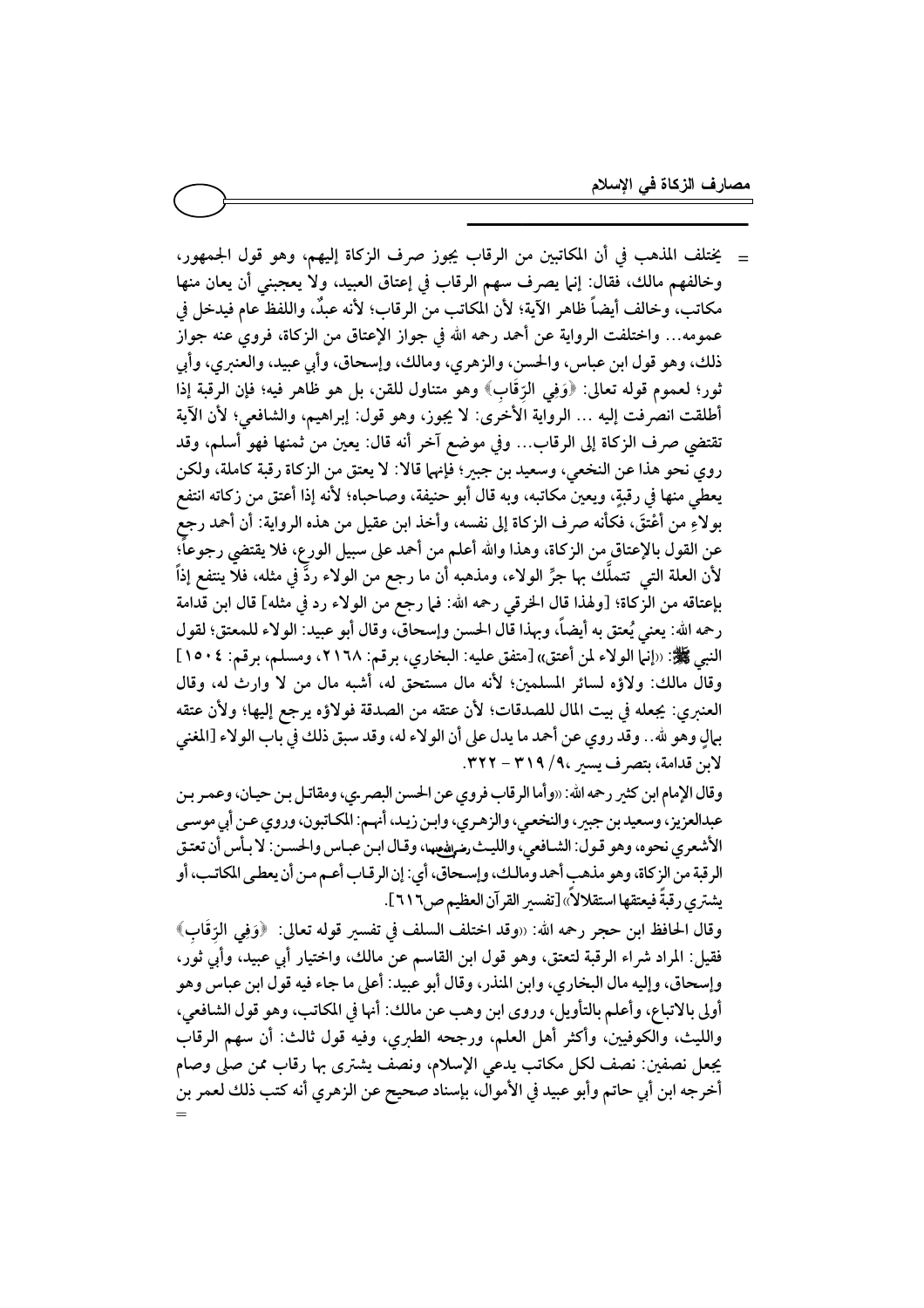ابن باز رحمه الله يقول: «والمقصود بالرقاب: إعتاقها بشرائها، وإعتاق المكاتب من الزكاة، وإعتاق الأسر ي» <sup>(י)(</sup>").

المسألة الثانية: فضل إعتاق الرقاب جاء في الكتاب والسنة، قال الإمام ابن كثير رحمه الله: «وقد ورد في ثواب الإعتاق، وفك الرقبة أحاديث كثيرة، وأن الله يعتق بكل عضوٍ عضواً من معتقها، حتى الفرج بالفرج، وما ذاك إلا؛ لأن الجزاء من جنس العمل ﴿وَمَا تُجْزَوْنَ إِلَّا مَا كُنْتُمْ تَعْمَلُونَ﴾ ا $^{\text{\tiny{(\%)}}^{(1)(3)}}$ ومن الأدلة التي ترغب في الإعتاق وفضله ما يأتي:

١ \_ قال الله تعالى: ﴿فَلَا اقْتَحَمَ الْعَقَبَةَ ۚ \*وَمَا أَدْرَاكَ مَا الْعَقَبَةُ\* فَكُّ رَقَبَةٍ \* أَوْ إِطْعَامٌ فِي يَوْمٍ ذِي مَسْغَبَةٍ \* يَتِيمًا ذَا مَقْرَبَةٍ \* أَوْ مِسْكِينًا ذَا مَتْرَ بَةٍ﴾ <sup>(٥)</sup>.

﴿فَلَا اقْتَحَمَ الْعَقَبَةَ﴾ فهلا أنفق ماله فيها يجوز به العقبة: من فك الرقاب وإطعام السغبان ، فيكون خيراً له من عداوة محمد ۞، هذا قول ابن زيد وجماعة، وقيل: ﴿فَلَا اقْتَحَمَ الْعَقَبَةَ﴾ أي لم يقتحمها ولا جاوزها، والاقتحام الدخول في الأمر الشديد، وذكر العقبة هنا مثلٌ ضربه الله لمجاهدة: النفس، والهوى، والشيطان في أعمال البر، فجعله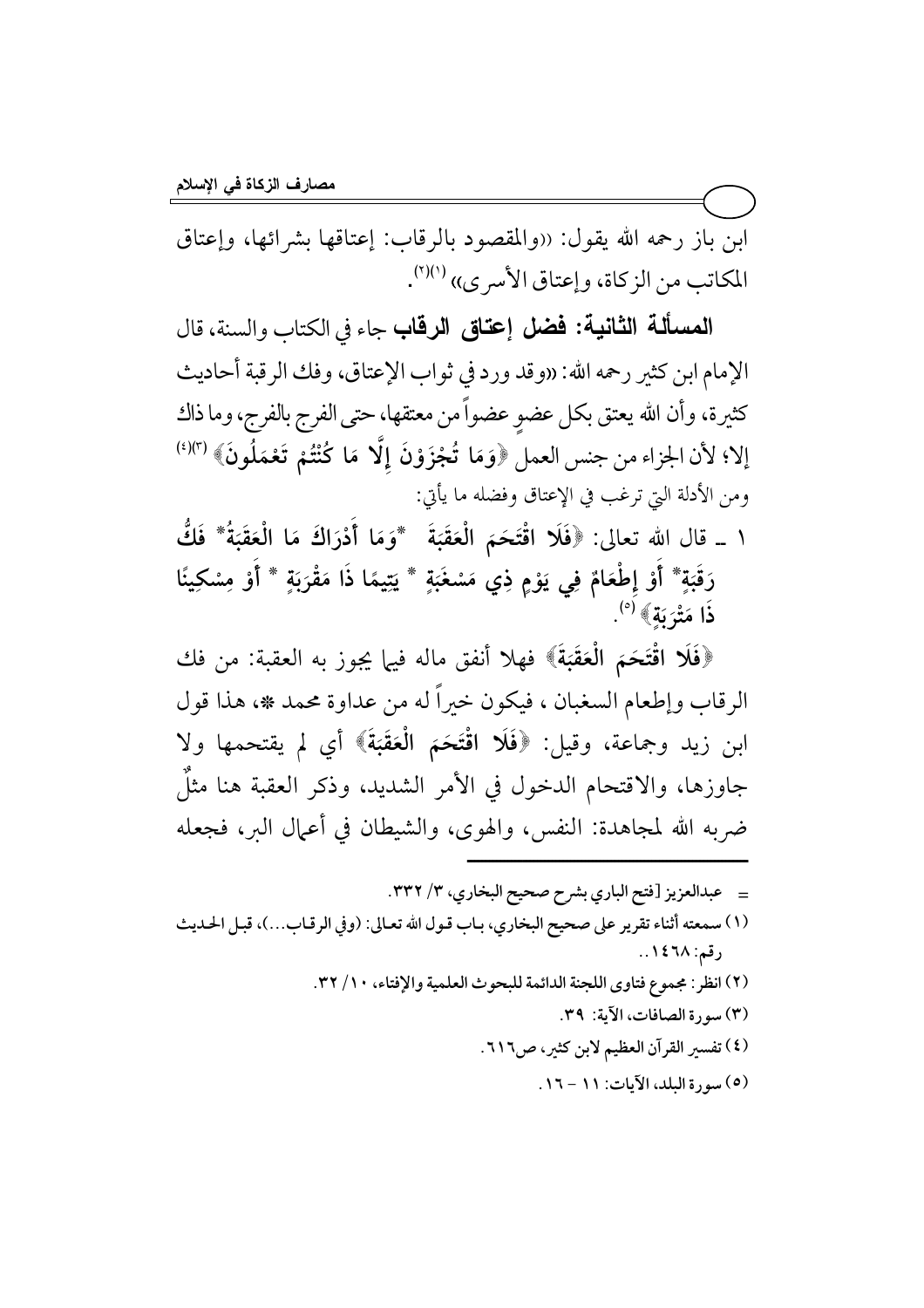كالذي يتكلف صعود العقبة، تقول: لم يحمل على نفسه المشقة، بعتق الرقبة والإطعام، وهذا معنى قول قتادة، وقيل: إنه شبَّه ثِقل الذنوب على مرتكبها بعقبة، فإذا أعتق رقبة، وأطعم كان كمن اقتحم العقبة، وجاوزها، وقيل غير ذلك'' قال العلامة السعدي رحمه الله: ﴿فَلَا اقْتَحَمَ الْعَقَبَةَ﴾ أي لم يقتحمها ويعبر عليها؛ لأنه متبع لشهواته، وهذه العقبة شديدة عليه، ثم فسر [هذه] العقبة بقوله: ﴿فَكُّ رَقَبَةٍ﴾ أي فكها من الرقي بعتقها أو مساعدتها على أداء كتابتها، ومن باب أولى فكاك الأسير المسلم عند الكفار)'') وقال قتادة: إنها عقبة شديدة فاقتحموها بطاعة الله تعالى: ﴿وَمَا أَدْرَاكَ مَا الْعَقَبَةُ﴾ ثم أخبر تعالى عن اقتحامها، فقال:﴿فَكُّ رَقَبَةٍ﴾''ْ).

٢ \_ ولعظيم أجر عتق الرقاب جعلها الله تعالى: من كفارة القتل (') وكفارة اليمين° وكفارة الظهار<sup>٦</sup>". وجعلها النبي ﷺ من كفارة الوطء في نهار رمضان<sup>(۷)</sup>.

> ٣ \_ وجعلها الله تعالى من أعمال البر والتقوى(^). ٤ ـ جاءت الأحاديث الكثيرة جدًّا منها ما يأتي: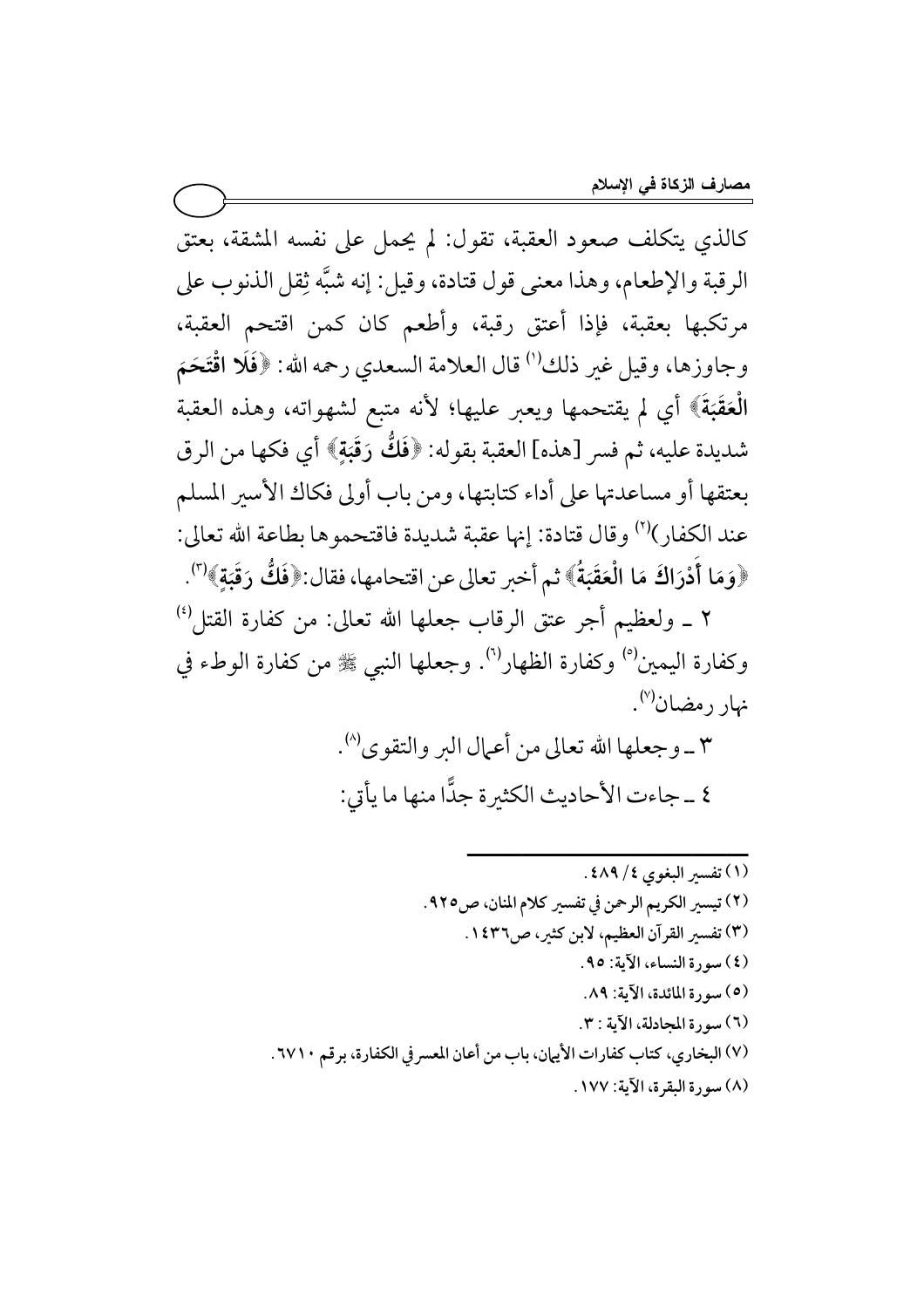الحديث الأول: عن البراء بن عازب ﷺ، قال: جاء رجل إلى رسول الله ﷺ فقال: دلني على عمل يقربني من الجنة ويباعدني من النار، قال: «لئن أقصر ت الخطبة، لقد أعرضت المسألة: أعتق النسمة، وفك الرقبة)، فقال: يا رسول الله! أو ليستا واحدة؟ فقال: «لا، عتق النسمة أن تفرَّد بعتقها، وفك الرقبة أن تعين في ثمنها...»''.

الحديث الثاني: عن أبي هريرة ﷺ، قال: قال رسول الله ﷺ: ((ثلاثة حق على الله عونهم: المجاهد في سبيل الله، والمكاتب الذي يريد الأداء، والناكح الذي يريد العفاف»<sup>(۲)</sup>.

الحديث الثالث: عن أبي هريرة ﷺ، عن النبي ﷺ قال: «من أعتق رقبة مسلمة أعتق الله بكل عضو منه عُضْواً من النار، حتى فرجه بفرجه». قال سعيد بن مرجانة: «فانطلقت به إلى على بن الحسين فعمد على بن الحسين رضراللهعنهما إلى عبدٍ له قد أعطاه به عبد الله بن جعفر عشرة آلاف درهم، أو ألف دينار فأعتقه»<sup>(۳)</sup>.

- (١) أخرجه الدارقطني، واللفظ له، كتاب الزكاة، باب الحث على إخراج الصدقة، وبيان قسمتها، برقم١، وأحمد في المسند، ٣/ ٢٠٠، برقم ١٨٤٧، وقال محققو المسند: «إسناده صحيح».
- (٢) الترمذي، كتاب فضائل الجهاد، باب ما جاء في الجهاد، والناكح، والمكاتب وعـون الله إيـاهـم، برقم ١٦٥٥، والنسائي كتاب النكاح، باب معونة الله الناكح الذي يريد العفـاف، بـرقم ٣٢١٨، وأحمد، ٢/ ٤٢٧، والألباني في صحيح الترمذي، ٢/ ٢٣٦، وقـال ابـن بـاز في حاشـية عـلى بلـوغ المرام، التعليق على الحديث رقم ٣٨٢: ((بسند جيد أي عند النسائي)).
- (٣) متفق عليه: البخاري، كتابٍ كفارات الأيهان، باب قول الله تعالى: ﴿أَوْ تَحْرِيرُ رَقَبَةٍ﴾ [المائدة ٨٩] وأي الرقاب أزكي، برقم ٦٧١٥، وكتاب العتق، باب في العتق وفضله، وقوله تعالى: ﴿فَكَّ رَقَبَةٍ \* أَوْ إطْعَامٌ فِي يَوْمٍ ذِي مَسْغَبَةٍ \* يَتِيمًا ذَا مَقْرَبَةٍ﴾ [البلد، ١٣ – ١٥]. برقم ٢٥١٧، ومسلم، كتاب العتق، باب فضل العتق، برقم ٢٤ ٢٠٩٩.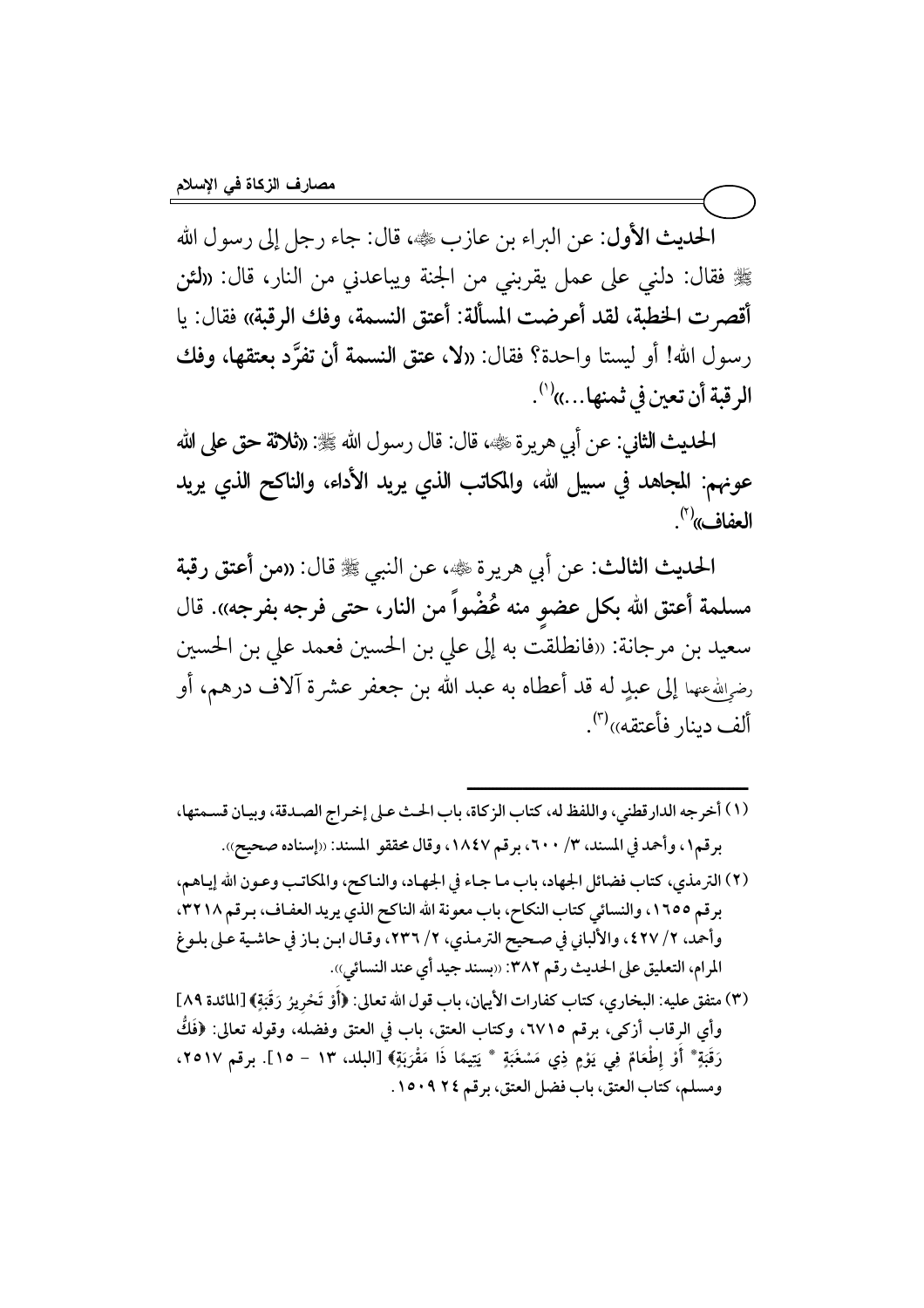الحديث الرابع: عن أبي أمامة وغيره من أصحاب النبي ﷺ قال: «أيها امرئ مسلم أعتق امرأً مسلماً كان فكاكه من النار، يجزىء كل عضوٍ منه عضواً منه،َ وأيها امرئ مسلم أعتق امرأتين مسلمتين كانتا فكاكه من النار، يجزئ كل عضوٍ منهما عضواً منه، وأيها امرأة مسلمة أعتقت امرأة مسلمة كانت فكاكها من النار، يجزيء كل عضوِ منها عضواً منها»<sup>(י)</sup>.

الحديث الخامس: عن أبي ذر ١٤٠٠ قال: سألت رسول الله ﷺ: أي العمل أفضل؟ قال: «إيهان بالله وجهاد في سبيله» قلت: فأى الرقاب أفضل؟ قال: «أغلاها ثمناً، وأنفسها عند أهلها» قلت: فإن لم أفعل؟ قال: «تعين صانعاً أو تصنع لأخرق» قال: فإن لم أفعل؟ قال: «تدع الناس من شرك؛ فإنها صدقة تصدق بها على نفسك))'<sup>')</sup>.

المسألة الثالثة: نصيب الرقاب من الزكاة على النحو الآتي: ١ \_المكاتب المسلم: يدفع إلى المكاتب جميع ما يحتاج إليه؛ لوفاء كتابته؛ فإن لم يكن معه شيء جاز أن تدفع إليه جميعها، وإن كان معه شيء تُمَّمَ له ما يتخلَّصُ به؛ لأن حاجته لا تندفع إلا بذلك، ولا يدفع إلى من معه وفاء كتابته شيء؛ لأنه مستغنٍ عنه في وفاء الكتابة، ويجوز أن يدفع إليه في كتابته قبل حلول النجم [القسط]؛ لئلا يحل النجم [القسط] ولا شيء

- (١) الترمذي، كتاب النذور، باب ما جاء في فضل من أعتق، برقم ١٥٤٧، وابن ماجه، كتاب العتق، باب العتق، برقم ٢٥٢٢، وصححه الألباني في صحيح الترمـذي، ٢/ ١٨١، وجـاء في سـنن أبي داود، من حديث كعب بن مرة، برقم ٣٩٦٧.
- (٢) متفـق عليـه، البخـاري، كتـاب العتـق، بـاب أي الرقـاب أفضـل، بـرقم ٢٥١٨، ومسـلم، كتـاب الإيان، باب أفضل الأعمال، برقم ٨٤.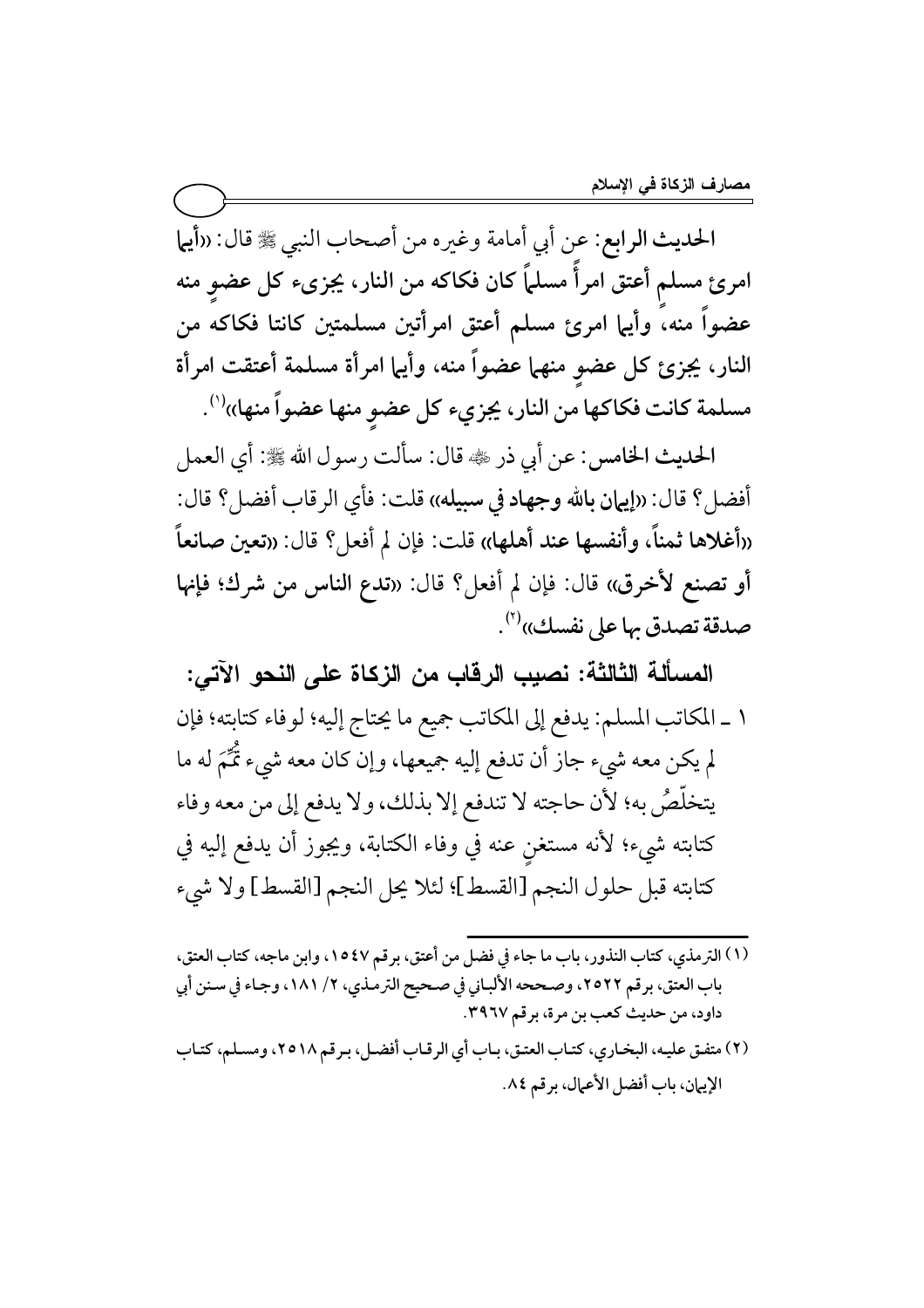معه، فتنفسخ الكتابة''. ٢ ـ إعتاق الرقيق: فيعتق من زكاة ماله الرقيق المسلم، فيدفع ثمنه لسيده<sup>(٢)</sup>.

٣ ـ الأسير المسلم: فك الأسير المسلم من الزكاة، فيدفع لمن هو بيده من الكفار ما يفك به الأسىر (").

> المصرف السادس: الغارمون، وفيه مسائل: المسألة الأولى: مفهوم الغارمين لغة واصطلاحاً.

**مفهوم الغارمين لغة:** غَرم يغرم غرماً، والغرم: الدين، ورجل غارم: عليه دين، وقوله تعالى: ﴿وَالْغَارِمِينَ﴾ (أ)، قال الزجاج: الغارمون الذين لزمهم الدين في الحمالة، وقيل: هم الذين لزمهم الدين في غير معصية، والغريم الذي له الدين، والذي عليه الدين جميعاً، والجمع غرماء<sup>(٥)</sup>. والغارمون جمع غارم، إذاً: الغرم في اللغة اللزم، وسمى الغارم غارماً؛ لأن الدين لزمه، ويطلق الغريم على الدائن لملازمته المدين''.

- (١) المغنى، لابن قدامة، ٢١٩/ ٣١٩.
- (٢) نيل الأوطار للشوكاني، ٣/ ٧٨.
- (٣) الأخبار العلمية من الاختيارات الفقهية لشيخ الإسلام ابن تيمية، ص١٥٦، ومجموع فتاوى اللجنة الدائمة للبحوث العلمية والإفتاء، ١٠/ ٣٢، والمغنى، ٩/ ٣٢١.
	- (٤) سورة التوبة: الآية ٢٠.
	- (٥) لسان العرب،باب الميم،فصل الغين،١٢/ ٤٣٦،والمصباح المنير،٢/ ٤٤٦، ومختار الصحاح، ص١٩٨. (٦) انظر : مفردات ألفاظ القر آن للأصفهاني، ص٢٠٦.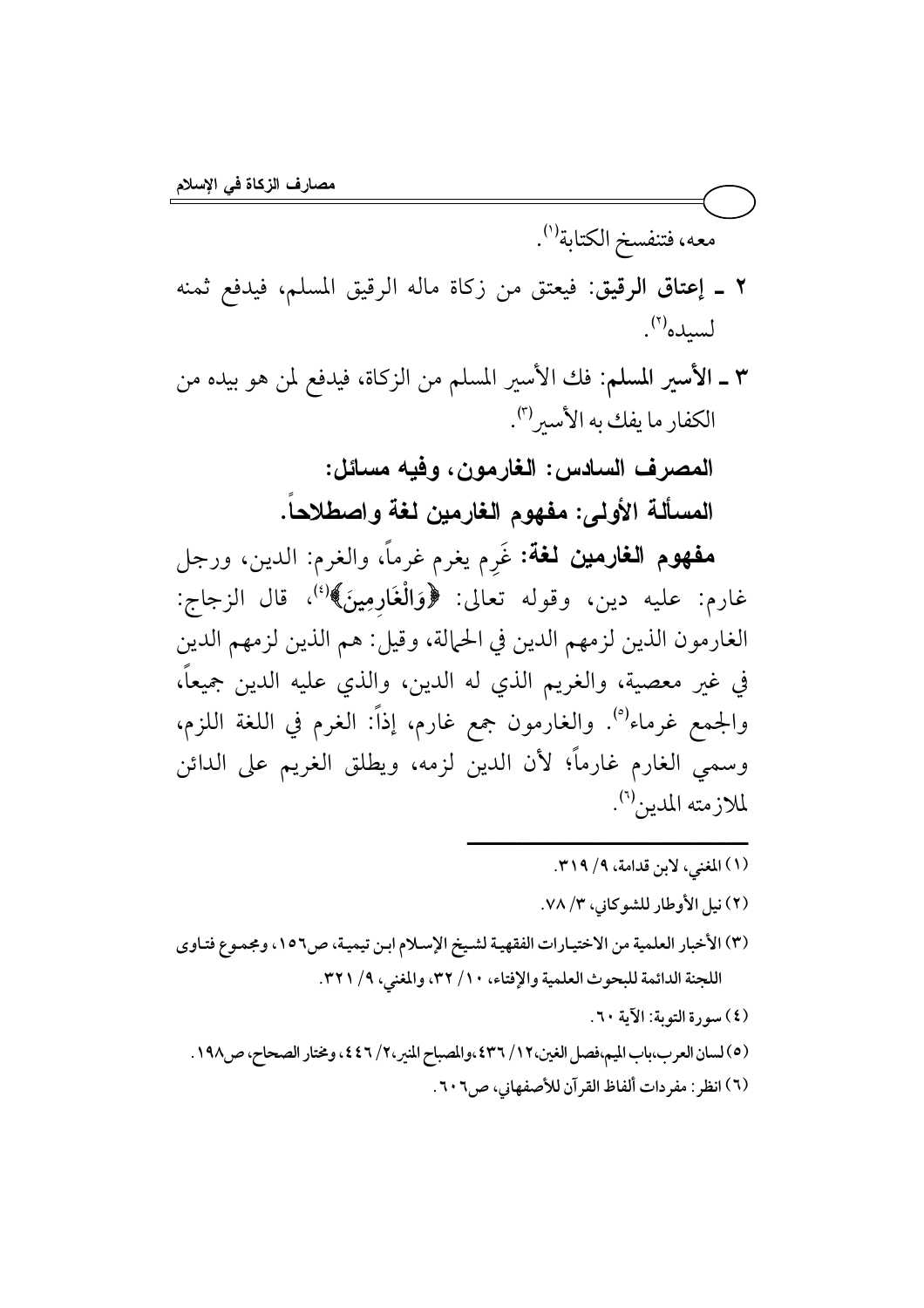مفهوم الغارمين اصطلاحاً: الغارمون: هم المدينون العاجزون عن وفاء ديونهم<sup>(١)</sup>.

وقيل: الغارمون: هم الذين تدينوا للإصلاح بين الناس، أو تديّنوا لأنفسهم وأعسروا؛ لدخولهم في قوله تعالى: ﴿وَالْغَارِمِينَ﴾ (١٢ (٣) . ֦ ì ا<br>ا ، المسألة الثانية: أنواع الغارمين على النحو الاتي: النوع الأول: غارم لإصلاح ذات البين: أي إصلاح حال الوصل، أو ما يحتاج إلى الوصل، وقيل: إصلاح القطع، فالبين: الوصل أو القطيعة(<sup>؛)</sup>. فالغارم لإصلاح ذات البين: هو من يحمل ديةً، أو مالاً؛ لتسكين فتنة، أو إصلاح بين طائفتين، فيُدفع إليه من الصدقة ما يؤدي حمالته؛ ولو كان غنيًّا. فيكون الغارم لإصلاح ذات البين على ثلاثة أحوال: الحال الأول: يتحمَّل مالاً في ذمته للإصلاح.

الحال الثاني: يقترض ويدفع للإصلاح. الحال الثالث: يدفع من ماله بنية الأخذ من الزكاة بدلاً من ذلك<sup>(٥)</sup>. النوع الثاني: الغارم لنفسه في مباح، العاجز عن الوفاء، فهذا يَعطى من الزكاة ما يقضي دينه، لكن إن غرم في معصية لم يدفع إليه قبل التوبة شيء. وأن الدفع إليه في هذه الحالة إعانة على المعصية، وقيل: لا يُعطى

ــــــــــــــــــــــــــــــــــــــــــــــــــــــــــــــــــــــــــــ 3 OJOc ,F \* b ,H7G -9 ZK3 :FXY ,FW  -J 3 JZV9 ,[>1 7 -O 3 JOOZ ,02>¡ b ,\W2 ^\_ / ,JKKJ ,T -N 3 JOOZ ,02>¡ b ,\W2 ^\_ / ,JKKJ ,T a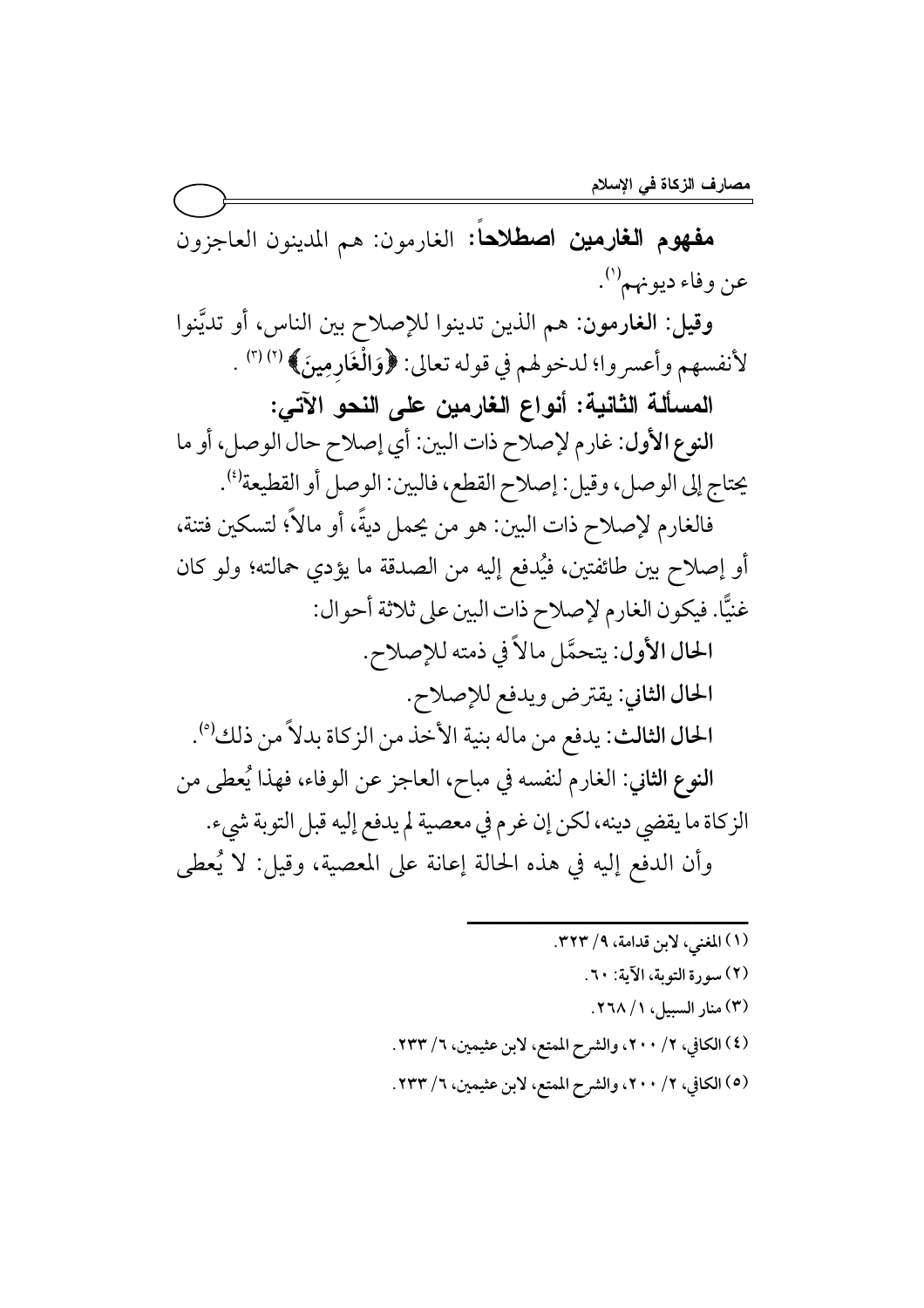مطلقاً؛ لأن استدانته في المعصية ولا يؤمن أن يعود للاستدانة في المعاصي ثقة منه بأن دينه سيُقضى، بخلاف من أتلف ماله في المعاصي؛ فإنه يعطي لفقره لا لمعصيته".

والأدلة على جواز دفع الزكاة في النوعين المذكورين آنفاً كثيرة، منها حديث قبيصة بن مخارق الهلالي، قال: تحمَّلتُ حمالةً، فأتيت رسول الله ﷺ أسأله فيها، فقال: «أقم حتى تأتينا الصدقة فنأمر لك بها» قال: ثم قال: «يا قبيصة إن المسألة لا تَحِلُّ إلا لأحد ثلاثة: رجل تحمَّل حمالة، فحلت له المسألة حتى يصيبها ثم يمسك، ورجل أصابته جائحة<sup>(٢)</sup>. اجتاحت<sup>(٣)</sup> ماله، فحلت له المسألة حتى يصيب قواماً<sup>(؛)</sup> من عيش أو قال: سداداً من عيش، ورجل أصابته فاقة<sup>(٥)</sup> حتى يقوم<sup>(٦)</sup> ثلاثة من ذوى الحجا<sup>(٧)</sup> من قومه فيقولون: لقد أصابت فلاناً فاقة، فحلت له المسألة حتى يصيب قِوماً من عيش أو قال: سداداً من عيش، فما سواهنَّ من المسألة يا قبيصة سحتاً''')،

- (٣) احتاحت: أهلكت ماله.
- (٤) القِوام والسداد بمعنى واحد، وهو ما يغني من الشيء، وما تسد به الحاجة، وكل شيء، سـددت به شيئاً فهو سِداد بالكسر، ومنه سِداد الثغر، وسداد القـارورة، وقـولهم: سـداد مـن عـوز، [شرح النووي على صحيح مسلم، ٧/ ١٣٩]. (٥) فاقة: الفاقة: الحاجة والفقر . النهاية في غريب الحديث ، ٣/ ٤٨٠ . (٦) حتى يقوم ثلاثة: يقومون بهذا الأمر فيقولون لقد أصابته فاقة. شرح النووي على صحيح مسلم، ٧/ ١٣٩. (٧)الحجي: العقل. شرح النووي على صحيح مسلم، ٧/ ١٣٩. (٨)السحت: الحرام.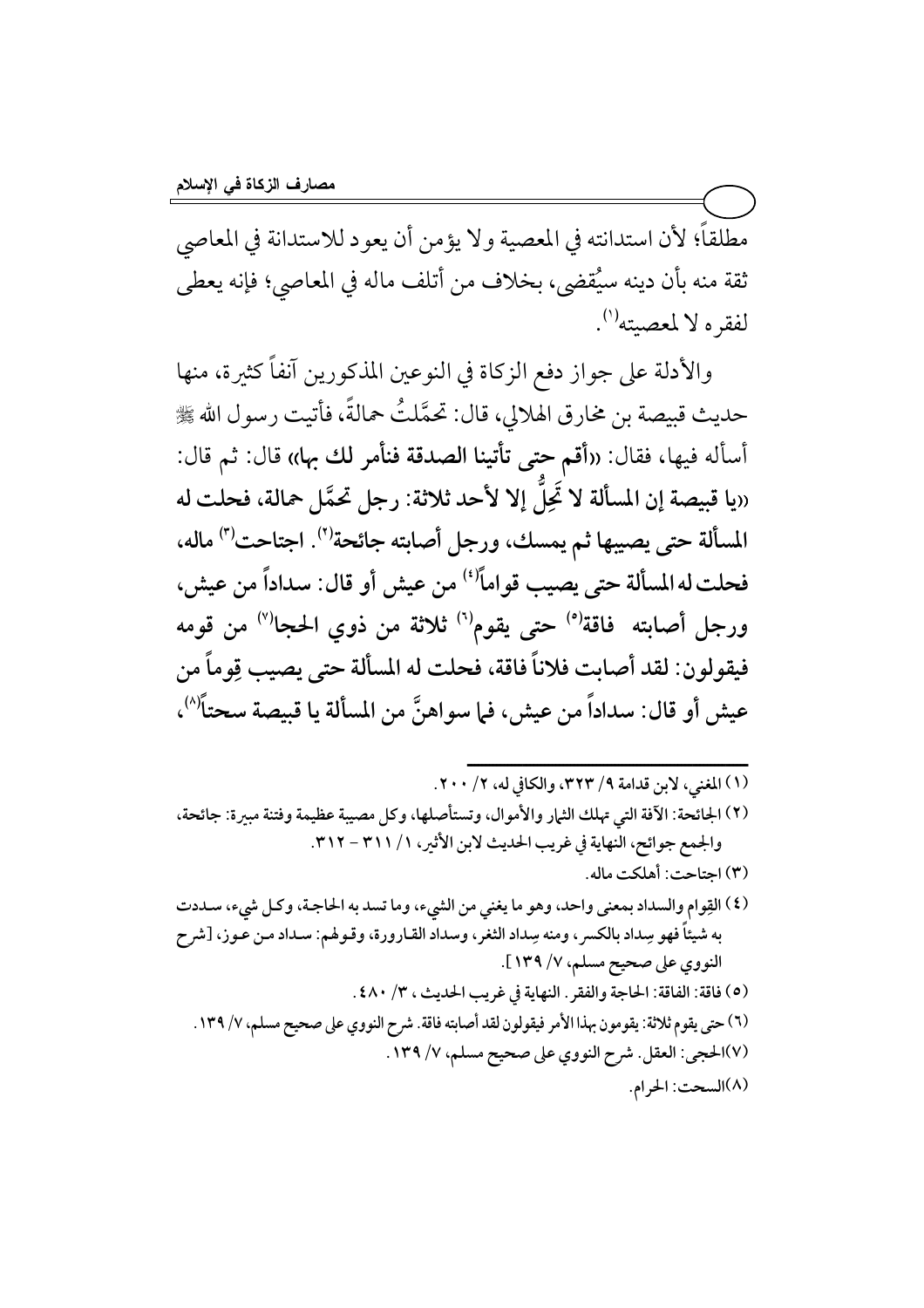بأكلها صاحبها سحتاً»(١).

المسألة الثالثة: نصيب الغارمين من الزكاة، يعطون بقدر حاجتهم في قضاء ما عليهم من الديون، سواء كان الغارم قد أصلح بين الناس، وأعطى مالاً بنية الأخذ من الزكاة، أو اقترض، أو تحمَّل ذلك في ذمته، فيُعطى ولو كان غنيًّا تشجيعاً له على الخير. أو كان الغارم لنفسه ولم يستطع الوفاء، فيعطي من الزكاة ما يقضي دينه'')".

> المصرف السابع: في سبيل الله تعالى، وفيه مسائل: المسألة الأولى: مفهوم في سبيل الله لغة واصطلاحاً:

**لـغة:** السبيل في الأصل الطريق، ويُذَكَّرُ ويُؤنَّث، والتأنيث فيها أغلب، وسبيل الله عام يقع على كل عمل خالص سُلِكَ به طريق التقرب إلى الله تعالى: بأداء الفرائض، والنوافل، وأنواع التطوعات، وإذا أُطلق فهو في الغالب واقع على

- (١)مسلم، كتاب الزكاة، باب من تحل له المسألة، برقم ٤٤٠١.
- (٢)الكـافي، لابـن قدامـة، ٢/ ٢٠٠، والمغنـى، ٩/ ٣٢٣، والـروض المربـع مـع حاشـية ابـن قاسـم،  $.$ ۳۱۸ - ۳۱۷/۳

(٣) وإذا أراد الرجل دفع زكاته إلى الغارم فله أن يسلمها إليه؛ ليدفعها إلى غريمة، وإن أحب أن يدفعها إلى غريمه قضاءً عن دينه فعن أحمد روايتان: إحداهما يجوز ذلك؛ لأنه دفع الزكاة في قضاء دينه، فأشبه ما لو دفعها إليه فقضي بها دينه، والرواية الثانية: لا يجوز دفعها إلى الغريم، قـال أحمد: أحب إليَّ أن تدفع إليه حتى يقضي. هـو عـن نفسـه، قيـل: هـو محتـاج يُخـاف أن يدفعـه إليـه فيأكله، ولا يقضي دينه، قـال: فقـل لـه: يوكِّلُـه حتـى يقضـيه، فظـاهر هـذا أنـه لا يـدفع الزكـاة إلى الغريم إلا بوكالة الغارم؛ لأن الدين إنها هو على الغارم فلا يصح قضاؤه إلا بتوكيله، ويحتمل أن هذا على الاستحباب، ويكون قضاؤه جائزاً، وإن كان دافع الزكاة الإمام جاز أن يقضي بها دينه من غير توكيله؛ لأن للإمام ولاية عليه في إيفـاء الـدين؛ ولهـذا يجـبره عليـه إذا امتنـع منـه. [المغنـي لاين قدامة، ٩/ ٢٢٥- ٣٢٦].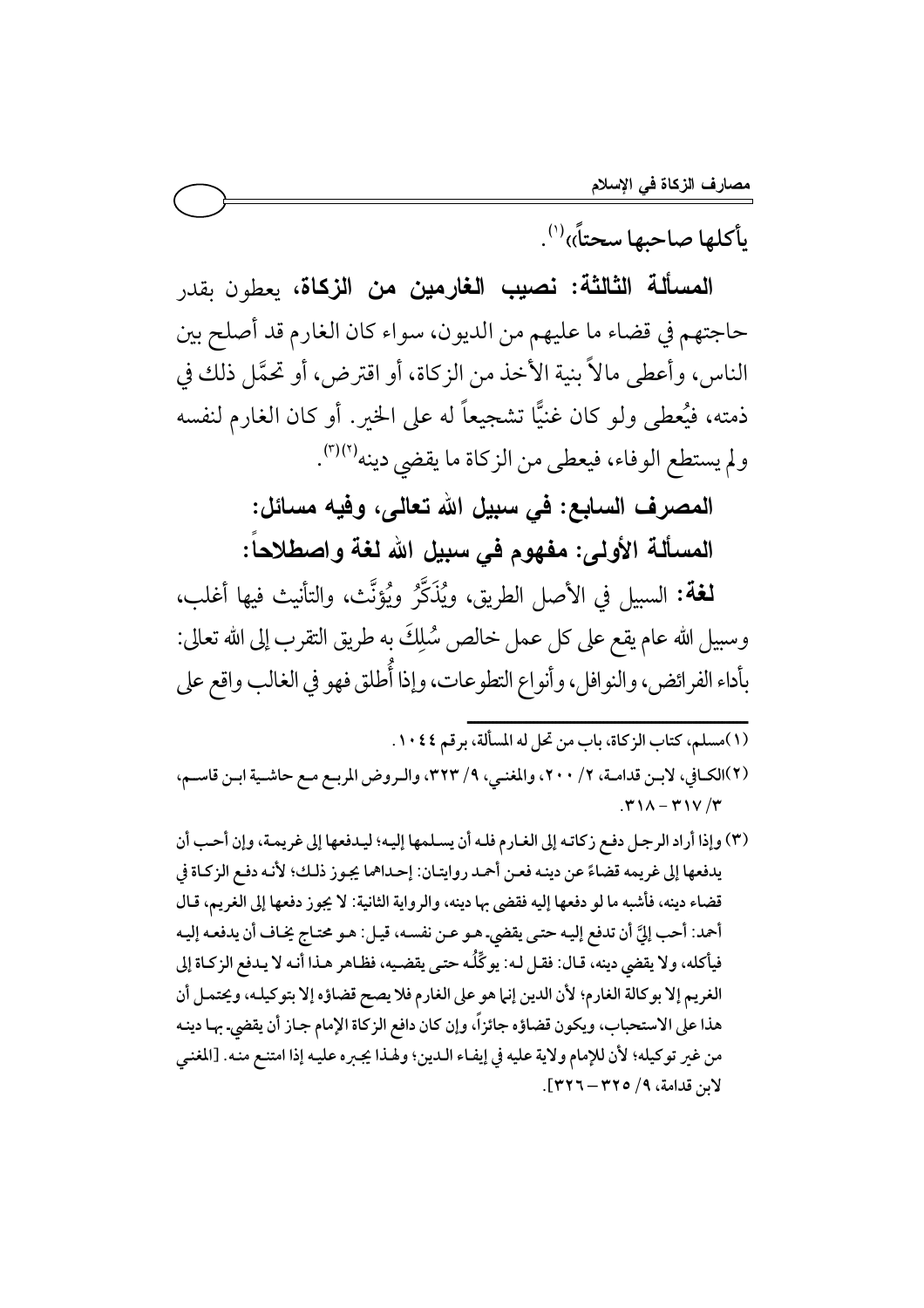الجهاد، حتى صار لكثرة الاستعمال كأنه مقصور عليه<sup>(١</sup>).

اصطلاحاً: ﴿وَفِي سَبِيلِ اللَّهِ﴾ يعني: وفي النفقة في نصرة دين الله، وطريقه، وشريعته التي شرعها لعباده بقتال أعدائه، وذلك هو غزو الكفار<sup>(٢)</sup> فالمقصود: الغزاة المتطوعة الذين لا ديوان لهم أو لهم ديوان لا يكفيهم'"). والمقصود: لاحق لهم في الديوان، ولا رواتب. قال الإمام ابن قدامة رحمه الله: «هم الغزاة الذين لاحق لهم في الديوان، إذا نشطوا غزوا»<sup>(٤)</sup>. قال الإمام ابن مفلح: ﴿وَفِي سَبِيلِ اللَّهِ﴾ وهم الغزاة الذين لاحق لهم في الديوان؛ لأن من له رَزقٌ راتب يكفيه مستغن بذلك»<sup>(٥)</sup>.

المسألة الثانية: نصيب الغزاة في سبيل الله من الزكاة: يعطون من الزكاة ما يشترون به السلاح، والدواب، والنفقة لهم ولعيالهم، حتى ولو كانوا أغنياء؛ لأنهم يأخذون لمصلحة المسلمين، بشرط أن لا يكون لهم رَزقٌ من بيت المال يكفيهم لذا؛ لحديث أبي سعيد ﷺ، قال: قال رسول الله ﷺ: «لا تحل الصدقة لغنيٍّ إلا لخمسة: لغازٍ في سبيل الله، أو لعامل

- (١) النهاية في غريب الحديث والأثر، لابن الأثير، ٢/ ٣٣٨. (٢) جامع البيان، للطبري، ١٤/ ٣١٩.
- (٣) المغني، ٩/ ٣٢٦، والروض المربع مع حاشية ابـن قاسـم، ٣/ ٣١٩، والمقنـع مـع الشر-ح الكبـير والإنصاف، ٢٤٧/٧
	- (٤) الكافي، لابن قدامة، ٢/ ٢٠١.
	- (٥) الفروع، لابن مفلح، ٤/ ٣٤٥.
- (٦) المغني، لابن قدامة، ٩/ ٣٢٦، ٣٢٧، والكافي، ٢/ ٢٠١، والروض المربع مع حاشية ابـن قاسـم، ٣/ ٣١٩، والشرح الكبير مع المقنع والإنصاف، ٧/ ٢٤٧، وتفسير السعدي، ص٢٤١، ومنار السبيل، ١/ ٢٦٩.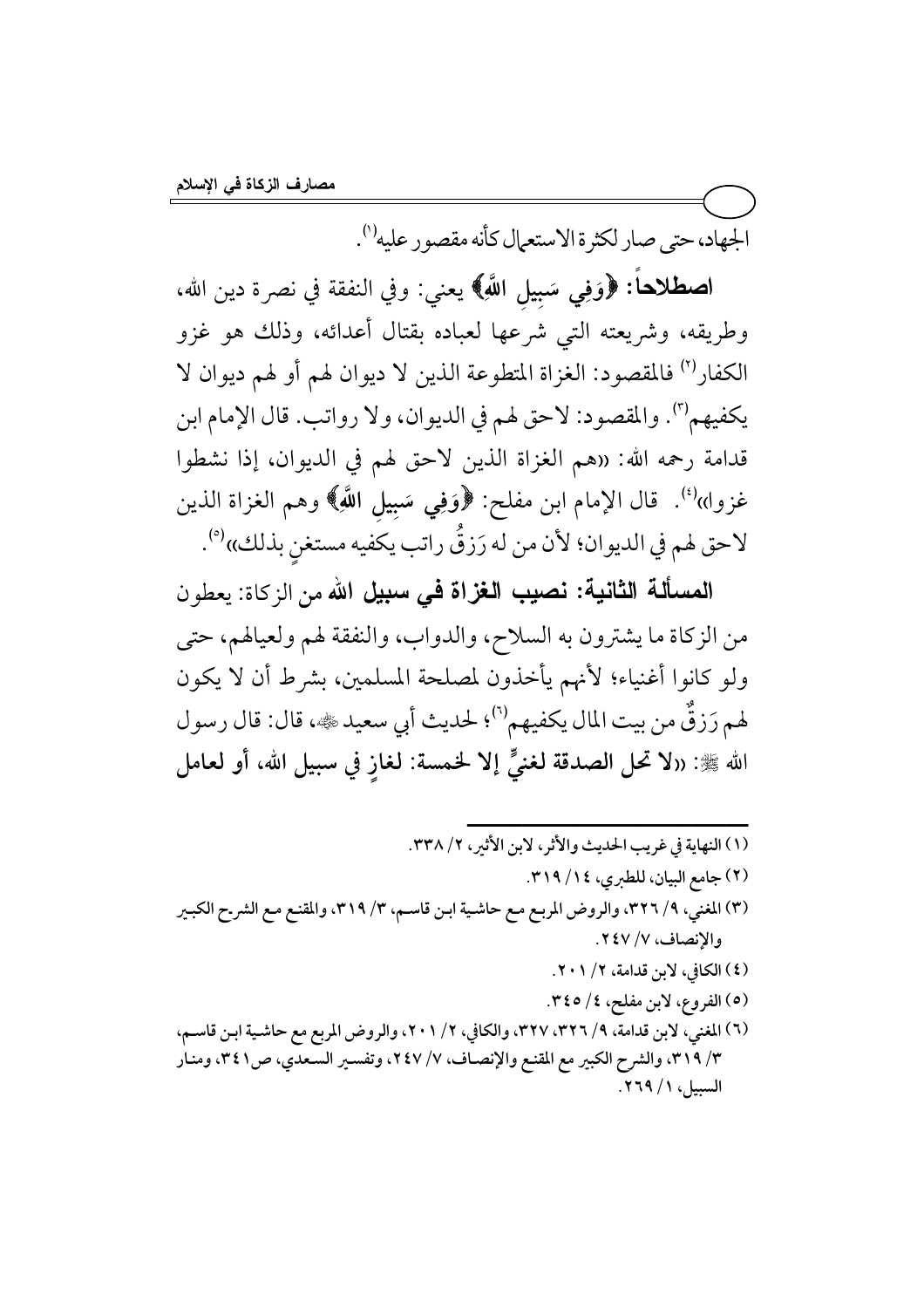مصارف الزكاة في الإسلام

عليها، أو لغارم، أو لرجل اشتراها بهاله، أو لرجل كان له جار مسكين فتصدق على المسكين فأهداها المسكين للغني»<sup>(י)</sup>.

قال الإمام ابن قدامة رحمه الله: «... الزكاة إنها تصرف إلى أحد رجلين: محتاج إليها: كالفقراء، والمساكين، وفي الرقاب والغارمين لقضاء ديونهم، أو من يحتاج إليه المسلمون: كالعامل، والغازي، والمؤلف، والغارم لإصلاح ذات البين»(٢)(٣).

- (۱) أبو داود، برقم ۱۳۳۵، ۱۳۳۲، وابن ماجه، برقم ۱۸٤۱، وأحمد، برقم ۱۱۵۳۸، وصححه الألباني في صحيح سنن أبي داود، ١/ ٤٥٥، وصحيح ابن ماجه، ٢/ ١١٦، وإرواء الغليل، بـرقم ٨٧٠، وتقدم تخريجه في مصرف العاملين عليها.
	- (٢) المغنى، لابن قدامة، ٩/ ٣٢٩.
- (٣) اختلف العلماء رحمهم الله: هل يعطي في الحج من الزكاة؟ على قولين: القـول الأول: قـال الإمـام الخرقي رحمه الله: «ويعطي أيضـاً في الحـج وهـو مـن سـبيل الله» قـال الإمـام ابـن قدامـة رحمـه الله: ۖ ((ويروى هذا عن ابن عباس، وعن ابن عمر ((الحج من سبيل الله)) وهو قول إسحاق...)). القول الثاني: رواية عن أحمد، أنه لا يصرف من الزكاة في الحج، وبه قال: مالك، والليث، وأبو حنيفة، والثوري، والشافعي، وأبو ثور، وابن المنذر، قال الإمام ابن قدامة: «وهذا أصح» واستدلوا بقوله تعالى: ﴿وَفِي سَبِيلِ اللَّهِ﴾، فالمراد به عند الإطلاق الجهاد. واستدل أهل القول الأول بآثار وأحاديث منها حديث أم معقل، وفيه أنها قالت: يا رسول الله إن عليَّ حجة وإن لأبي معقل بكراً، قال أبو معقل: صدقة جعلته في سبيل الله، فقال: رسول الله ﷺ: «أعطها فلتحج عليه،َ فإنه في سبيل الله» [أبو داود، برقم ١٩٨٨، وصححه الألباني في صحيح سنن أبي داود، ١/ ٥٥٦] وفي رواية: أن النبي ﷺ قال لها: «فهلا خرجت عليه؛ فإن الحج في سبيل الله» [أبو داود، برقم ١٩٨٩، وصححه الألباني في صحيح سنن أبي داود، ١ / ٥٥٧]. وعن ابن عباس رضٍلفهما قال: أراد رسول الله ﷺ الحج فقالت امرأة لزوجها: احجَّني مع رسول الله ﴾ على جملك؛ فقال: ما عندي ما أحجّك عليه، قالت: أحجني على جملك فلان، قال: ذاك حبيس في سبيل الله كَيْلُ فأتى رسول الله ، ....» الحديث وفيه أن النبي صلى الله عليه الله عليه الله عنه الله م كان في سبيل الله» [أبو داود، برقم ١٩٩٠، وقال الألباني في صحيح سنن أبي داود، ١ / ٥٥٧: «حسن
- صحيح» واحتجوا بقول ابن عباس <sub>ى</sub>ض<sub>ل</sub>ىفىهما في صحيح البخاري معلقاً، قال: «يعتق من زكاة ماله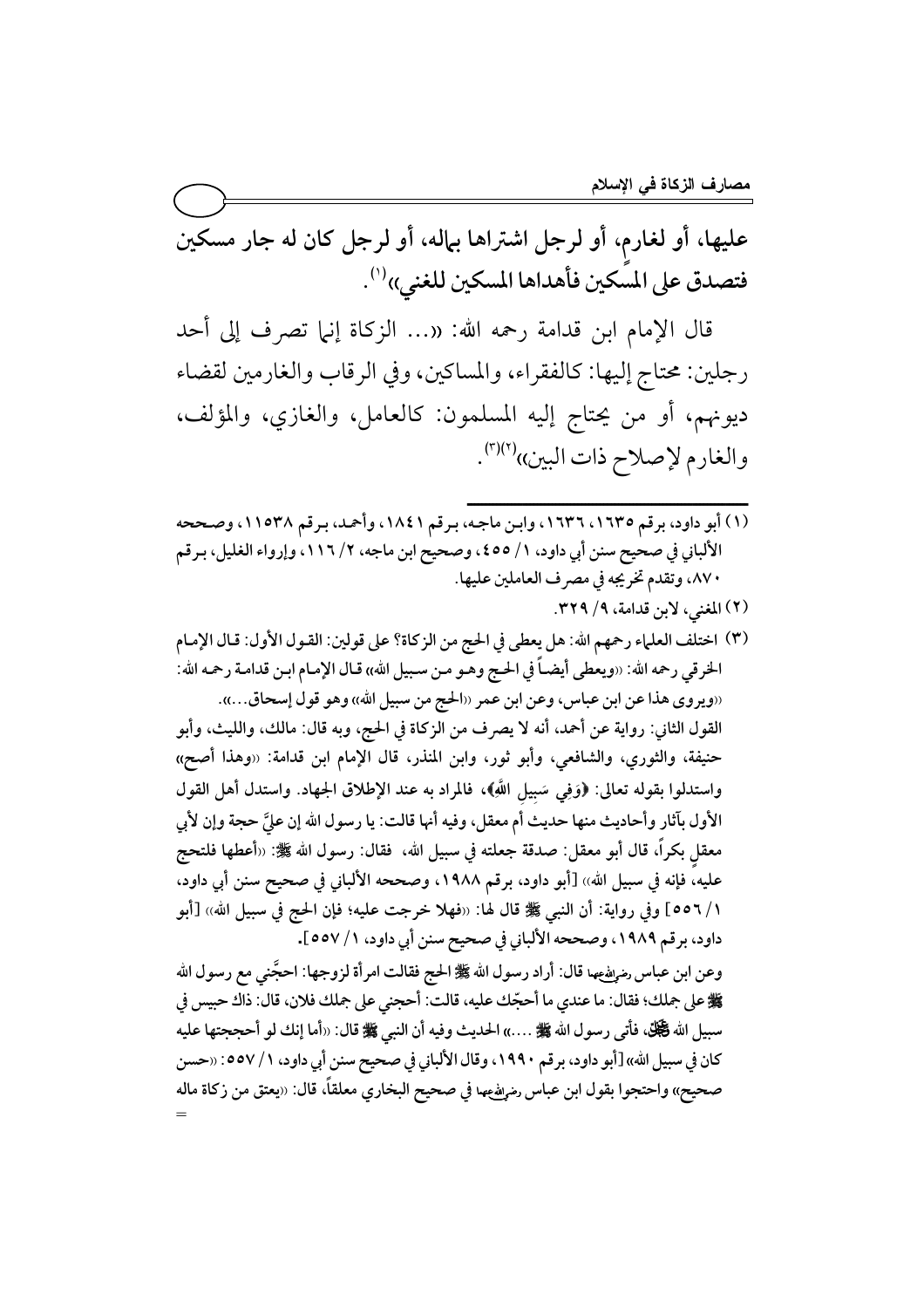## المصرف الثامن (وابن السبيل) وفيه مسائل: المسألة الأولى: مفهوم ابن السبيل لغة واصطلاحاً. لغة: السبيل في الأصل: الطريق، وابن السبيل: هو المسافر كثير السفر،

سمى ابناً لها لملازمته إياها'')، وابن السبيل المسافر البعيد عن منزله، نسب إلى السبيل لمهارسته إياه، ويستعمل السبيل لكل ما يتوصل به إلى الشيء خيراً كان أو شرًّا'" وهو الذي يسافر فيجتاز من بلدٍ إلى بلدٍ بعيد عن بلده.

= ويُعطى في الحج» [البخاري مع الفتح، ٣/ ٢٣١، قال الألباني في مختصر صحيح البخاري، ١/ ٤٣٣ : «وصله أبو عبيد في الأموال بسند جيد عنه»، ومن الآثار في ذلك ما أخرجه البخاري معلقاً عن الحسن «…. ويعطي في المجاهدين، والذي لم يحج [أي من الزكاة] » البخاري مع الفتح، ٣/ ٣٣١، وقال الحافظ ابن حجر : «هذا صحيح عنه» [فتح الباري، ٣/ ٣٣١] وذكر الحافظ ابن حجر : «وقال ابن عمر: أما إن الحج من سبيل الله» أخرجه أبو عبيد بإسناد صحيح عنه [فتح الباري، ٣/ ٣٣٢] وسمعت شيخنا ابن باز رحمه الله أثناء تقريره على صحيح البخاري، قبل الحديث رقم ١٤٦٨، يقول: على قول ابن عباس: «أما الحج فقال بعضهم كما ههنا: إنه من الجهاد في سبيل الله. فيجوز دفع الزكاة في الحج، وهو الأظهر؛ لأن الحج جهاد في سبيل الله». وفي الاختيارات الفقهية لشيخ الإسلام ابن تيمية، ص٢٥٦، قوله: «ومن لم يحج حجـة الإسلام وهو فقير أعطي ما يحج به، وهو إحدى الروايتين عن أحمد». وقالت اللجنة الدائمة للبحوث العلمية والإفتاء في مجموع فتاوى اللجنة، ٣٨/١٠: «يجوز صرف الزكاة في إركاب فقراء المسلمين لحج فريضة الإسلام، ونفقتهم فيه؛ لدخوله في عموم قوله تعالى: ﴿وَفِي سَبِيلِ اللَّهِ﴾ من آية مصارف الزكاة وبالله التوفيق وصلى الله وسلم على نبيناً محمد وعلى آله وصحبه وسلم، اللجنة الدائمة للبحوث العلمية والإفتاء». نائب رئيس اللجنة الرئيس عضو عبدالله بن القعو د وانظـر: المغنـي: لابـن قدامـة، ٩/ ٣٢٨، وفـتح البـاري، ٣/ ٣٣٢، والمقنـع والشر-ح الكبـير مـع الإنصاف، ٧/ ٢٤٨، والكافي، ٢/ ٢٠١، والفروع لابن مفلح، ٤/ ٣٤٥. (١) النهاية في غريب الحديث والأثر، ٢/ ٣٣٨ - ٣٣٩. (٢) مفردات القرآن للأصفهاني، ص٥٣٩.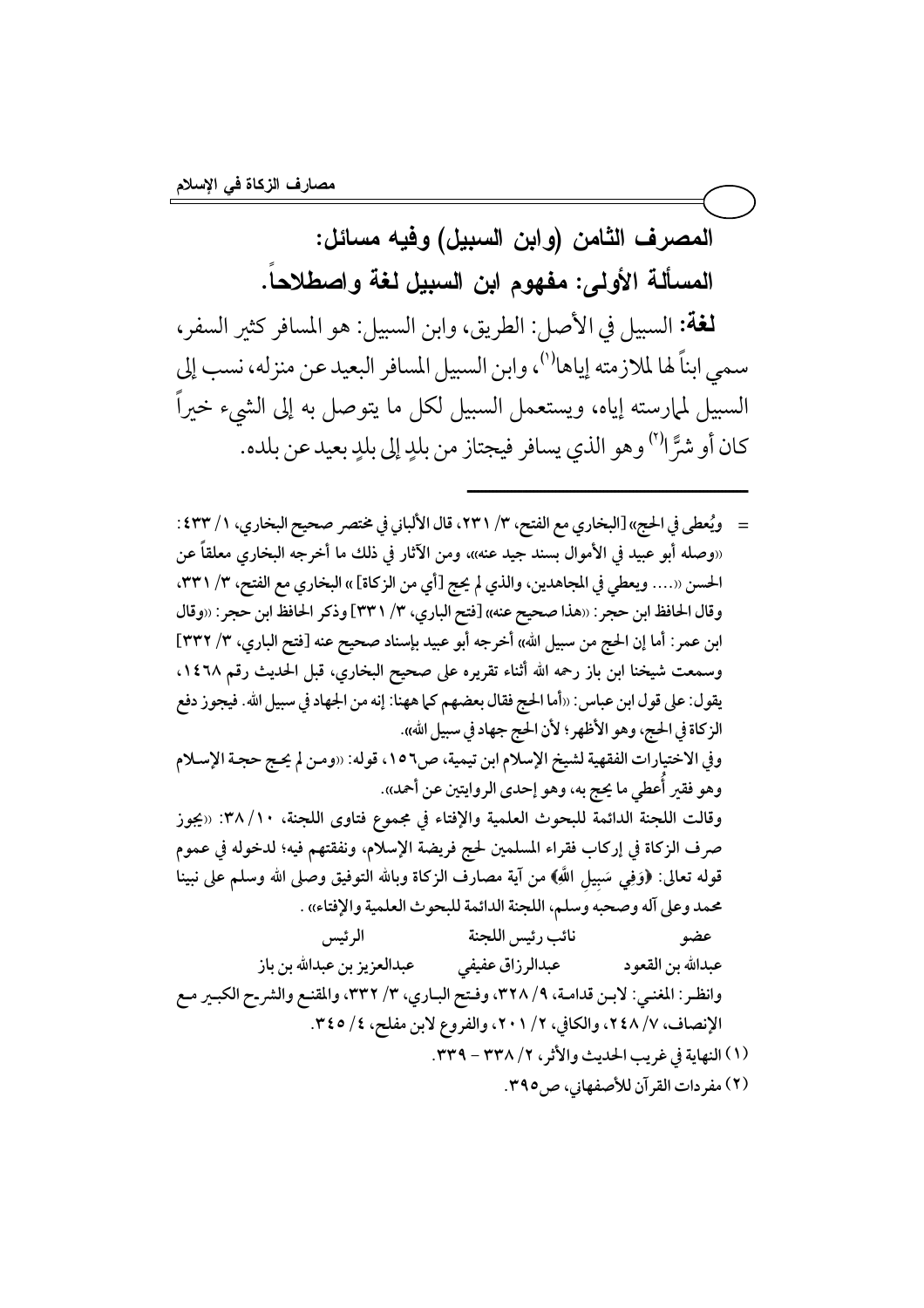واصطلاحا: ابن السبيل: هو المسافر الغريب المنقطع به في سفره عن أهله وماله، وليس له ما يرجع به إلى بلده، ولو كان غنيًا في بلده. فأما المنشئ للسفر من بلده فليس بابن سبيل؟ لأن السبيل: الطريق<sup>(י)</sup>.

المسألة الثانية: نصيب ابن السبيل من الزكاة: يُعطى منها ولو كان غنيًّا ما يوصله إلى بلده؛ للآية ﴿وَابْنِ السَّبِيلِ﴾ ("). .<br>.<br>. ʻ  $\overline{\phantom{a}}$ 

ر ابعاً:نصيب كل مصر ف من مصار ف الزكاة على سبيل الإجمال على النحو الآتي:

**١ ـــ كل صنف من أصناف أهل الزكاة يدفع إليه** ما تندفع به حاجته من غير زيادة: فالغارم، والمكاتب، يعطي كل واحد منهما ما يقضي به دينه وإن كثر، وابن السبيل يعطى ما يبلغه إلى بلده، والغازي يعطي ما يكفيه لغزوه، والعامل يعطي بقدر أجرة عمله''".

۲ ـــ أ**ربعة أصناف يأخذون أخذا مستقرا،** فلا يراعى حالهم بعد الدفع: وهم الفقراء، والمساكين، والعاملون، والمؤلفة قلوبهم، فمتى أخذوا ملكوها ملكاً دائماً، مستقراً لا يجب عليهم ردها بحال.

٣ ــــ أربعة منهم: وهم الغارمون، وفي الرقاب، وفي سبيل الله، وابن السبيل؛ فإنهم يأخذون أخذا مراعيً، فإن صرفوه في الجهة التي استحقوا الاخذ لأجلها، وإلا استرجع منهم، والفرق بين هذه الاصناف

- ــــــــــــــــــــــــــــــــــــــــــــــــــــــــــــــــــــــــــــ (١) المغني لابن قدامة، ٩/ ٢٣٠، والمقنع مـع الشرح الكبـير والإنصـاف، ٧/ ٢٥٢، وكتـاب الفـروع لابن مفلح، ٤/ ٣٤٨، والكافي، ٢/ ٢٠٢، والروض المربع مع حاشية ابن قاسم، ٣/ ٣٢١، ونيل الأوطار للشوكاني، ٣/ ٨١، ومنار السبيل، ١/ ٢٦٩.
	- (۲) سورة التوبة، الآية: ۲۰.
	- (۳) المغني لابن قدامة، ٤/ ١٣٠.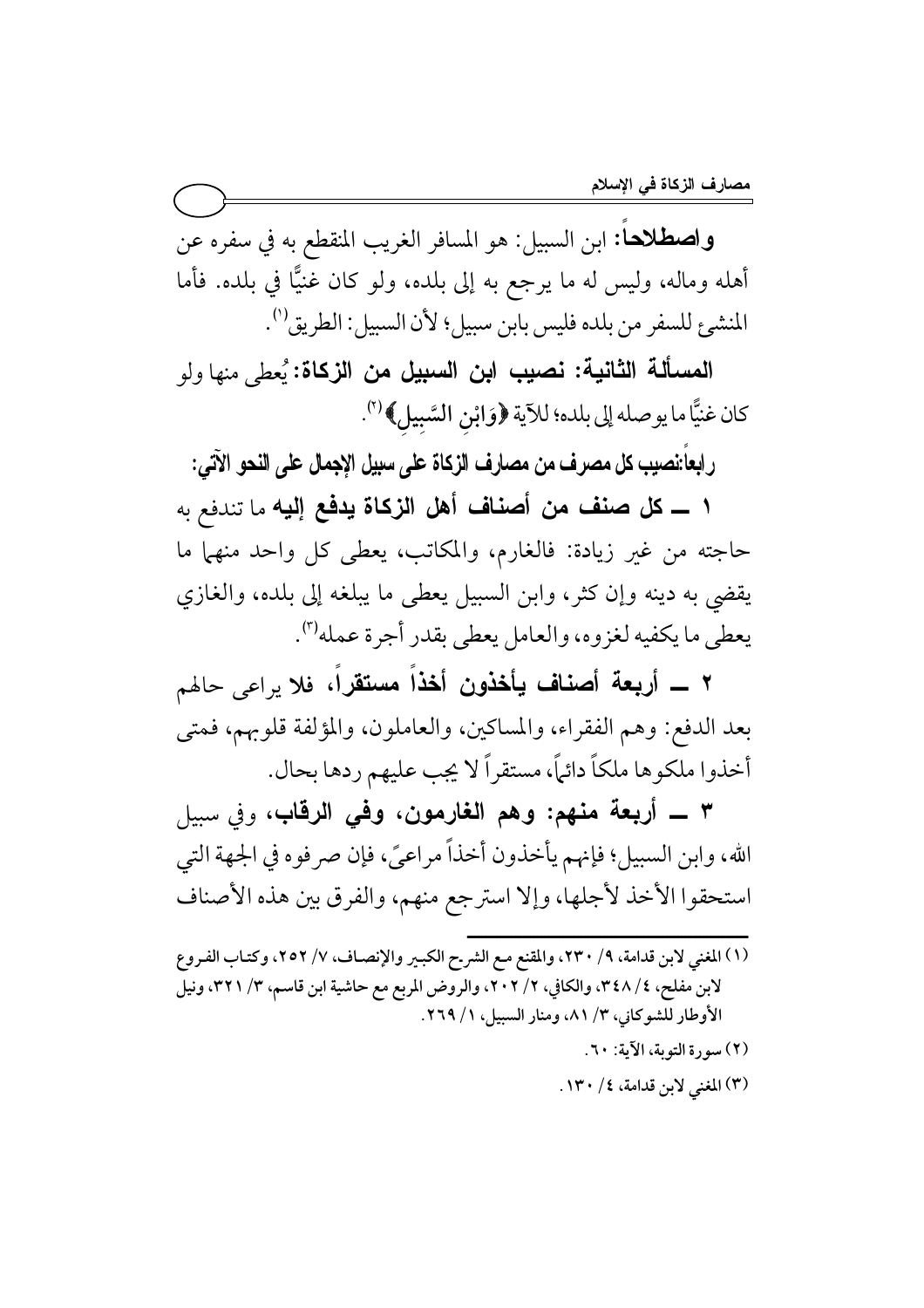والتي قبلها: أن هؤلاء أخذوا لمعنيً لم يحصل بأخذهم للزكاة، والأولون حصل المقصود بأخذهم: وهو غني الفقراء والمساكين، وتأليف المؤلفين، وأداء أجر العاملين.

٤ ــــ أ**ربعة يأخذون مع الغني: الغازي، والعامل**، والغارم للإصلاح، والمؤلَّف؛ لأنهم يأخذون لحاجة المسلمين إليهم''.

ه ــــ قال السعدى رحمه الله: ((المدفوع له نوعان:

نوع يعطي لحاجته: كالفقراء والمساكين، وابن السبيل، والغارم لنفسه.

ونوع يعطي لحاجة المسلمين إليه وعموم نفعه: كالعامل عليها، والمؤلفة قلوبهم، والغارم لإصلاح ذات البين، والإخراج في سبيل الله»'".

٦ ـ إذا اجتمع في واحد من أهل الزكاة سببان جاز أن يأخذ بكا ً واحد منهما منفرداً: كالفقير الغارم، يعطي بهما جميعاً، فيعطي ما يقضي دينه، ثم يُعطي ما يغنيه ويسد حاجته<sup>(٣)</sup>.

٧ ـ يستحب صرف الزكاة إلى الأقارب المحتاجين الذين لا تلزم نفقتهم على صاحب المال؛ لحديث سلمان بن عامر عن النبي ﷺ قال: «إن الصدقة على المسكين صدقة، وعلى ذي الرحم اثنتان: صدقة وصلة)،'<sup>٤)</sup>.

خامساً:أصناف من لا يصح دفع الزكاة إليهم على النحو الآتي: ١ ــ الكفار إلا المؤلفة قلوبهم؛ لحديث ابن عباس رضرِالله عنهما أن النبي

- (١) الكافي لابن قدامة، ٢/ ٢٠٢.
- (٢) إرشاد أولى البصائر للسعدي، ص ١٢٨.
	- (٣) المغنى، لابن قدامة، ٩/ ٢٣٦.
- (٤) النسائي، كتاب الزكاة، باب الصدقة على الأقارب، برقم ٢٥٨١، والترمذي، كتاب الزكاة، بـاب مـا جـاء في الصدقة على ذي القرابة، برقم ٦٥٨، وصححه الألباني في صحيح سنن النسائي، ٢/ ٢٢٣ .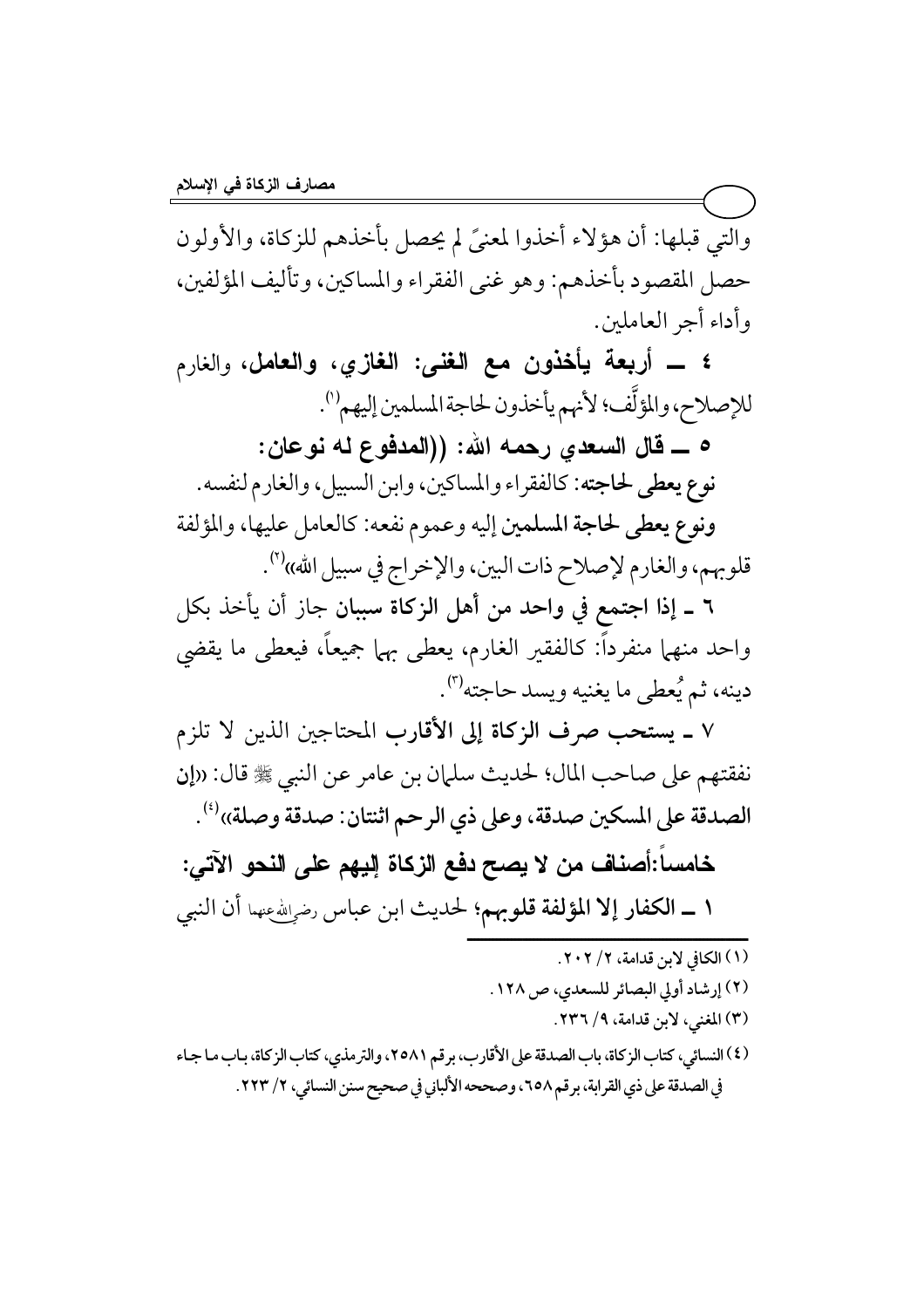ﷺ قال: لمعاذ حينها بعثه إلى اليمن: ((... فأعلمهم أن الله افترض عليهم صدقة تؤخذ من أغنيائهم فتردٌّ في فقرائهم...))(') (فخصهم ﷺ بصرفها إلى فقرائهم كما خصهم بوجوبها على أغنيائهم، والمراد: أغنياء المسلمين، وفقرائهم".

قال الإمام ابن المنذر رحمه الله تعالى: «وأجمعوا على أنه لا يُعطى من زكاة المال أحد من أهل الذمة»'". وقال الإمام ابن قدامة رحمه الله: «لا نعلم بين أهل العلم خلافاً في أن زكاة الأموال لا تُعطى لكافرِ ولا لمملوك»<sup>(٤)(٥)</sup>.

 $(1)$ 

... ولا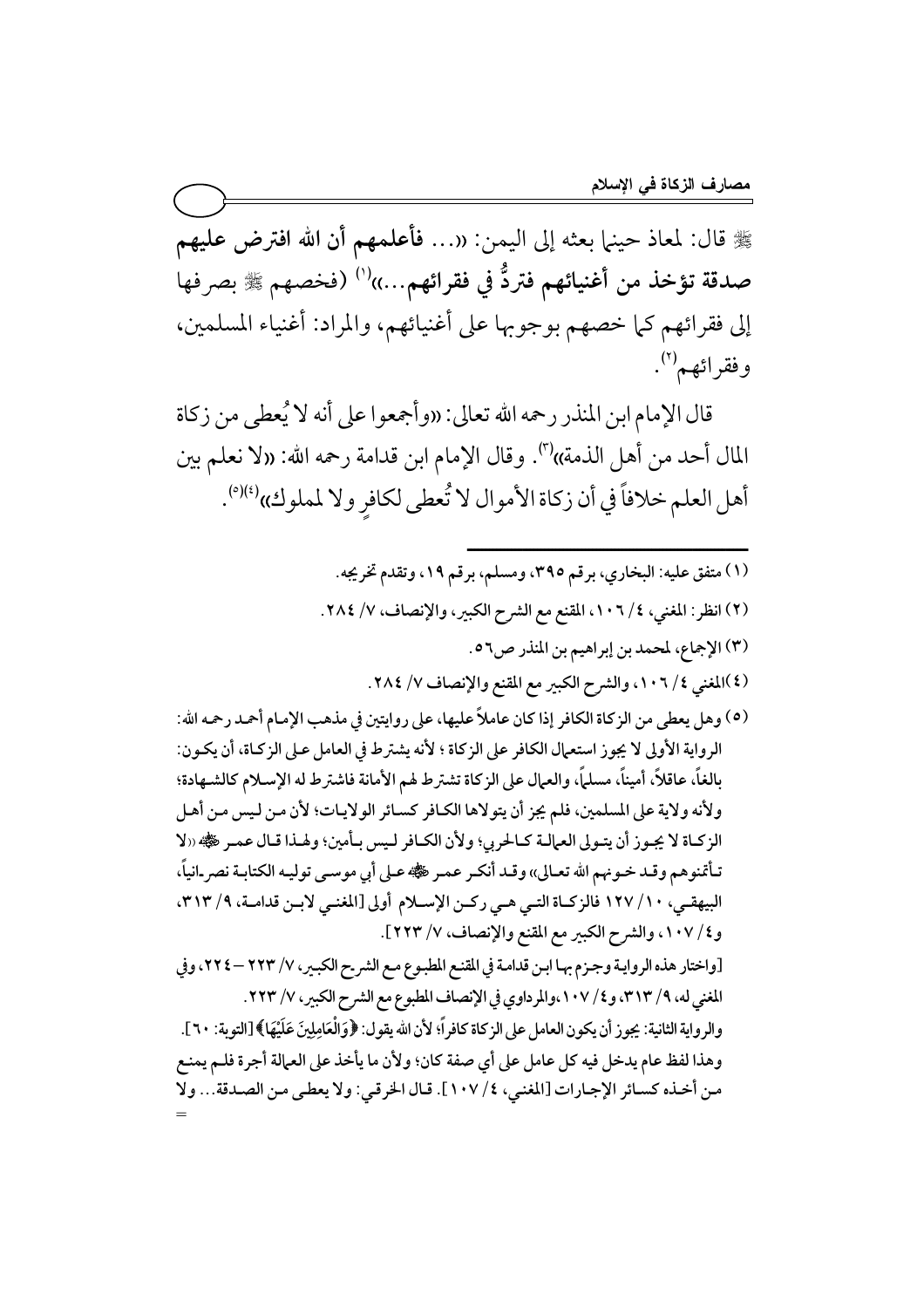٢ ــ آل النبي محمد ﷺ، وهم بنو هاشم، لحديث عبدالمطلب بن ربيعة وفيه: «... إن الصدقة لا تنبغي لآل محمد، إنها هي أوساخ الناس»<sup>(י)</sup>؛ ولحديث أبي هريرة ﷺ قال: أخذ الحسن بن على تمرةً من تمر الصدقة. فجعلها في فيه، فقال رسول الله ﷺ: «كَخْ كَخْر<sup>ا)</sup> ارم بها، أما علمت أنا لا نأكل الصدقة» وفي لفظ للبخاري: فنظر إليه رسول الله ﷺ، فأخرجها من فيه، فقال: «أما علمت أنَّ آل محمدٍ صلى الله لا يأكلون الصدقة». وفي لفظ للبخاري أيضاً: فقال له النبي ﷺ بالفارسية: «كَخْم، كَخْم، أما تعرف أنا لا نأكل الصدقة)). وفي لفظ مسلم: ((. . . أَنَّا لا تحل لنا الصدقة)) (").

وعن معاوية القشيري قال: كان النبي ﷺ إذا أُتي بشيء سأل عنه «أهدية أم صدقة»؟ فإن قيل: صدقة. لم يأكل وإن قيل هدية بسط يده<sup>(٤)</sup>. وتبين بهذه الأحاديث أن الزكاة لا تحل لآل النبي ﷺ من

- = لكـافر ولا مملوك إلا أن يكـون مـن العـاملين عليهـا، فيعطـون بحـق مـا عملـوا [مختصر ـ الخرقـي المطبوع مع المغنى، ١٠٧/٤. والصواب القول الأول، وهو: أن الكافر لا يعطي من الزكاة المفروضة مطلقاً. (١) مسلم، برقم: ١٠٧٢، وتقدم تخريجه في نصيب العاملين على الزكاة.
- (٢) كَـخْ كِخْ: بفتح الكاف وكسرها وتسكين الخاء ويجوز كسرها مع التنوين، وهي كلمـة يزجـر بهـا الصـبيان عن المستقذرات، فقال له: كخ: أي أتركه وارم به، [شرح النووي على صحيح مسلم، ٧/ ١٨٠].
- (٣) متفق عليه: البخـاري، كتـاب الزكـاة، بـاب أخـذ صـدقة النخـل عنـد صر ام النخـل، وهـل يـترك الصبي فيمس تمر الصدقة؟ برقم ١٤٨٥، وباب ما يذكر في الصدقة للنبي ﷺ وآلـه، بـرقم ١٤٩١، ومسلم، كتـاب الجهـاد والسـير، بـاب مـن تكلـم بالفارسـية والرطانـة، رقـم ٣٠٧٢، ومسلم، كتاب الزكاة، تحريم الزكاة على رسول الله ﷺ وعـلى آلـه وهـم بنـو هاشـم وبنـو المطلـب دون غیرهم، برقم ۱۰۶۹.
- (٤) النسائي، كتاب الزكاة، باب الصدقة لا تحل للنبي ﷺ، برقم ٢٦١٢، وقال الألباني في صحيح سنن النسائي، ٢/ ٢٣٤: ((حسن صحيح عن أبي هريرة)).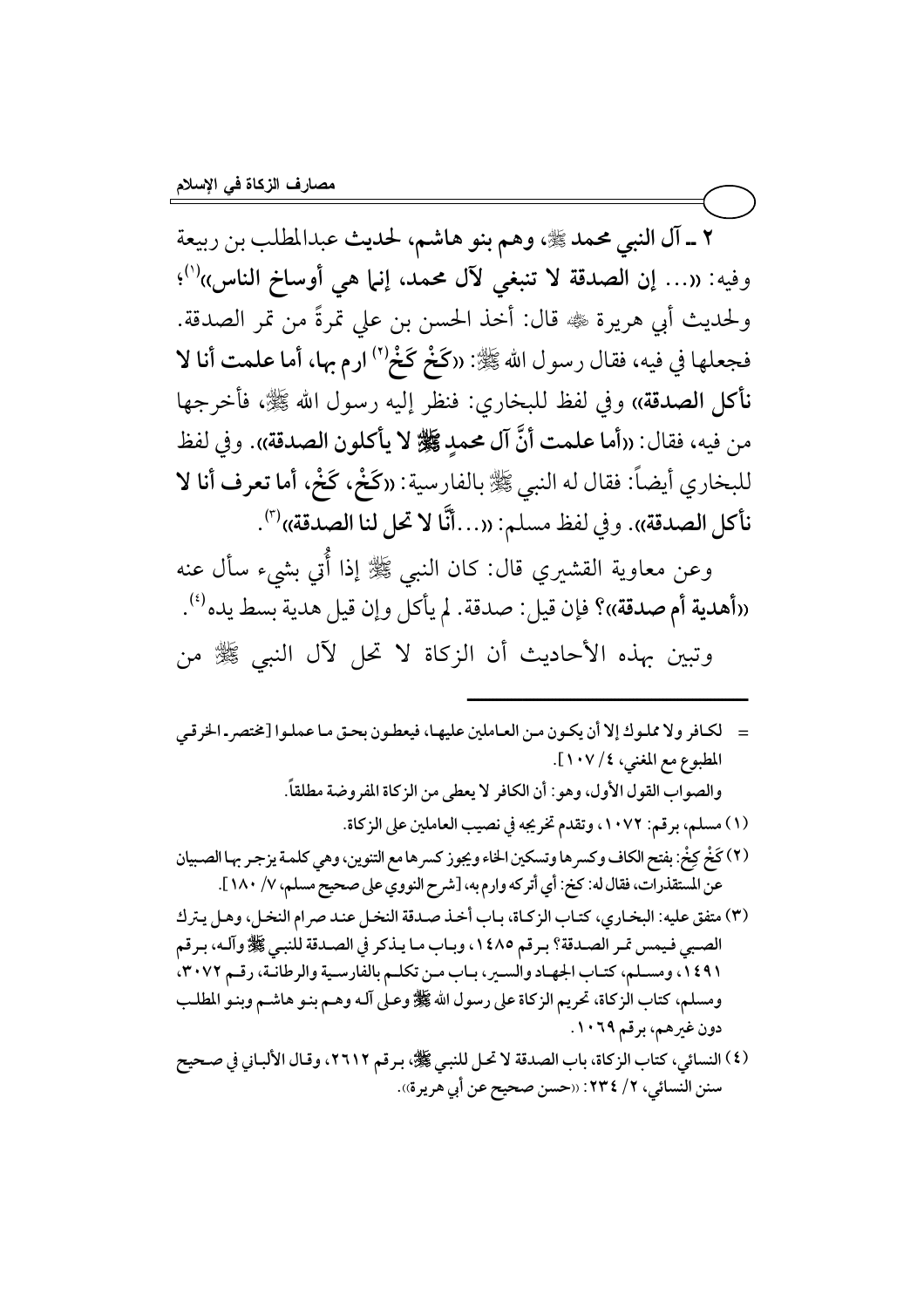بني هاشم. قال الإمام ابن قدامة رحمه الله: «لا نعلم خلافاً في أن بني هاشم لا تحلّ لهم الصدقة المفروضة))<sup>(٢)(٢)</sup>،

(١) المغنى، لابن قدامة، ٤/ ١٠٩.

(٢) أما بنو المطلب فاختلف العلماء رحمهم الله تعالى في تحريم الصدقة عليهم على قولين: القول الأول: أن الزكاة تحرم على بني المطلب كما تحرم على بني هاشم، وهـو قـول الشـافعي ومـن وافقه ورواية عن أحمد؛ لحديث جبير بن مطعم قـال: مشـيت أنـا وعـثمان بـن عفـان إلى النبـي ﷺ فقلنا: أعطيت بني المطلب من خمس خيبر وتركتنا، ونحن بمنزلة واحدة منك؟ فقـال: «إنـما بنـو هاشم وبنو المطلب شيء واحدٌ» قال جبير : ولم يقسم النبي ﷺ لبني عبد شمس، وبني نوفل شيئاً [البخاري برقم ٤٢٢٩، ورقم ٣٥٠٢، ورقم ٣١٤٠، وقال في هذا الطرف: «وقال ابن إسحاق: عبد شمس، وهاشم، والمطلب إخوة لأم، وأمهم عاتكة بنت مرة، وكان نوفل أخـاهم لأبيهم))، فاتضح بذلك أن المطلبيين هم المنتسبون إلى المطلب، والمطلب أخو هاشم، وأبو هما عبد مناف، وله أربعة أبناء، وهم: هاشم، والمطلب، وعبد شمس، ونوفل. وهاشم هـو جـد النبـي ﷺ الثـاني، وهو أبوه الثالث، وبنو هاشم وبنو المطلب شيء واحد: أي في النصرية، وهـم ليسـوا مـن أهـل البيت؛ لأنهم ليسوا من سلالة هاشم، وإنها هم من سلالة أخيه المطلب، ولكنهم يشاركون آل البيت في الخمس، وعلى هذا قال من قال: إنهم لا يأخذون من الزكاة؛ لأنهم استغنوا بما أخذوا من الخمس عن الزكاة، وعلى هذا القول، يكون بنو المطلب حكمهم في تحريم أخذ الزكاة حكـم بني هاشم، وحكمهم في استحقاق الخمس كبني هاشم، وبنو عمهـم: [بنو نوفل، وبنو عبد شمس] ليس لهم حق في الخمس، ولهم الأخذ من الزكاة.

القول الثاني: أن الزكاة تحلُّ لبني المطلب، وهو رواية عن الإمام أحمد، وقول أبي حنيفة؛ لأن بني المطلب ليسوا من آل محمد ﷺ؛ ولعموم الآية ﴿إِنَّمَا الصَّدَقَاتُ لِلْفُقَرَاءِ وَالْمَسَاكِين ﴾ الآية [التوبة: ٦٠] ، لكن خرج بنو هاشم؛ لقول النبي ﷺ: «إن الصدقة لا تنبغي لآل محمد، إنها هي أوساخ الناس... » [مسلم، برقم ١٠٧٢] فيجب أن يختص المنع بهم، ولا يصح قياس بني المطلب على بني هاشم؛ لأن بني هاشم أقرب إلى النبي ﷺ وأشرف، وهم آل النبي ﷺ، ومشاركة بني المطلب لهم في خمس الخمس ما استحقوه بمجرد القرابة بدليل: أن بني عبد شمس، وبني نوفل يساوونهم في القرابة، ولم يعطوا شيئاً؛ وإنيا شاركوهم بالنصرة أو بهما جميعاً ، والنصرة لا تقتضي منع الزكاة، وهذا هو القول الصحيح، وسمعت شيخنا ابن باز أثناء تقريره على صحيح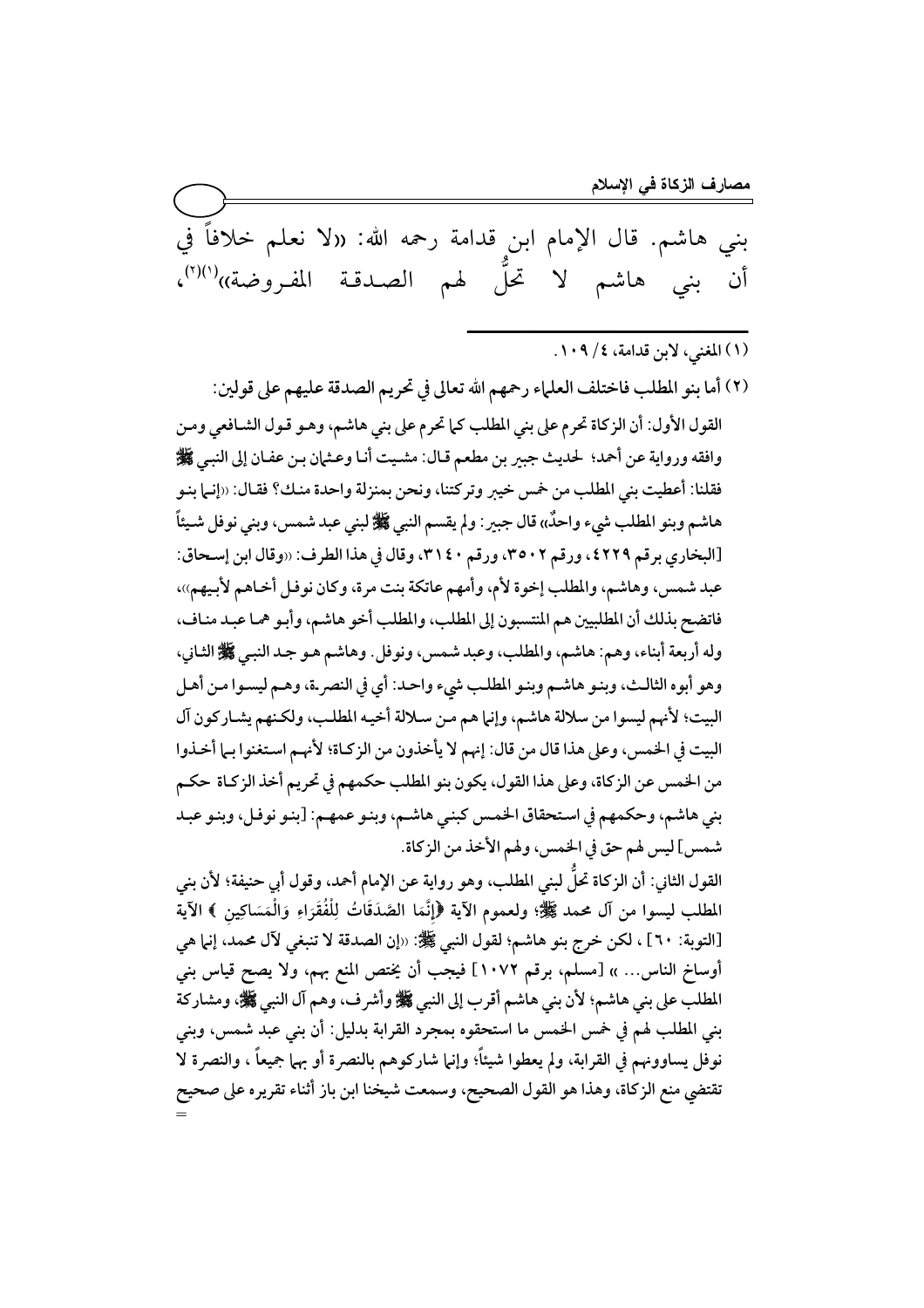والله تعـالى الموفق والهادي إلى سواء السبيل'' وهو سبحانه

ــــــــــــــــــــــــــــــــــــــــــــــــــــــــــــــــــــــــــــ

- = البخاري، الحديث رقم ٣١٤٠، يقول: «بنو المطلب يعطون من الخمس؛ لأنهم ناصروا النبي ﷺ في الجاهلية والإسلام، ويعطون من الزكاة على الصحيح؛ لأنه منع الزكاة عن بني هاشم فقط» واختار هذا القول أيضاً الخرقي في مختصره مع المغني، ٤/ ١٠٩، وابن قدامة في المغني، ٤/ ١١١، وفي المقنع مع الشرح الكبير، ٧/ ٢٨٩، وفي العمدة، وشيخ الإسلام كما في الفروع مع تصحيحه، ٤/ ٣٧٠، والإنصاف مع الشرح الكبير، ٣٠٧/٧، وصاحب الروض المربع، ٣/ ٣٢٩، وغيرهم كثير، وقال العلامة ابن عثيمين رحمه الله في الشرح الممتع، ٦/ ٢٥٩: «والصحيح... أنه يصح دفع الزكاة إلى بني المطلب». وانظر: المجموع للنووي، ٦/ ١٦٧، وفتح الباري لابن حجر، ٣/ ٢٢٧، ونيل الأوطار، ٣/ ٨٧، وشرح النووي على صحيح مسلم، ٧/ ١٨٢ .
	- (١) وهل تصح صدقة التطوع على آل النبي ﷺ أم لا؟ قال الإمام النووي رحمه الله تعالى: «وأما صدقة التطوع فللشافعي فيها ثلاثـة أقـوال: أصـحها: أنهـا تحـرم عـلى رسـول الله ﷺ وتحـلُّ لآلـه، والثاني تحرم عليه وعليهم، والثالث:تحل له ولهم» [شرح النووي على صحيح مسلم،٧/ ١٨٢ ]. وقال ابن قدامة في المغني، ٤ / ١١٣ : «ويجوز لذوي القربى الأخذ من صـدقة التطـوع … » وعـن أحمد رواية أخرى: أنهم يمنعـون صـدقة التطـوع أيضـاً والأول أظهـر؛ فـإن النبـي ﷺ قـال: «كـل معروف صدقة» [البخاري، برقم ٦٠٢١، ومسلم، برقم: ١٠٠٥] ولا خلاف في إباحة المعروف إلى الهاشمي، والعفو عنه، وإنظاره. وروى جعفر بن محمد عن أبيه أنه كـان يشر ب مـن سـقاياتٍ بين مكة والمدينة، فقلت لـه: أتشر ب مـن الصـدقة؛ فقـال: إنـما حرمـت علينـا الصـدقة المفروضـة [ذكره ابن قدامة في المغني ٤/ ١١٤، وعزاه ابن حجر إلى الشافعي والبيهقي في التلخيص الحبير ٣/ ١١٥] قال الإمام ابن قدامة رحمه الله: «فأما النبي ﷺ فالظاهر أن الصدقة جميعها كانت محرمـة عليـه فرضـها ونفلهـا» واختـار ذلـك رحمـه الله: [المغنـي، ٤/ ١١٥ – ١١٧] والمقنـع مـع الشر\_ح الكبير، ٧/ ٢٩٥ – ٢٩٨، ورجحه ابن عثيمين رحمه الله تعالى فقال: «بهـذا نعـرف أن بنـي هاشـم ينقسمون إلى قسمين: الأول: من لا تحل له صدقة التطوع، وهو شخص واحد، وهـو محمد ﷺ، فهو لا يأكل الصدقة الواجبة، ولا التطوع.

الثاني: البقية من بني هاشم ياكلون من صدقة التطوع، ولا ياكلون مـن الزكـاة الواجبـة، [الشر\_ح الممتع، ٦/ ٢٥٨] وقال سماحة شيخنا ابن باز رحمه الله تعالى: «قد صحت الأحاديث عـن رسـول الله صلى الله على تحريم الزكاة على أهل البيت، وهم بنو هاشم، سواء كانت نقـوداً أو غيرهـا، أمـا صدقة التطوع فلا حرج فيها» [مجموع فتاوى ابن باز، ١٤ / ١٣٤].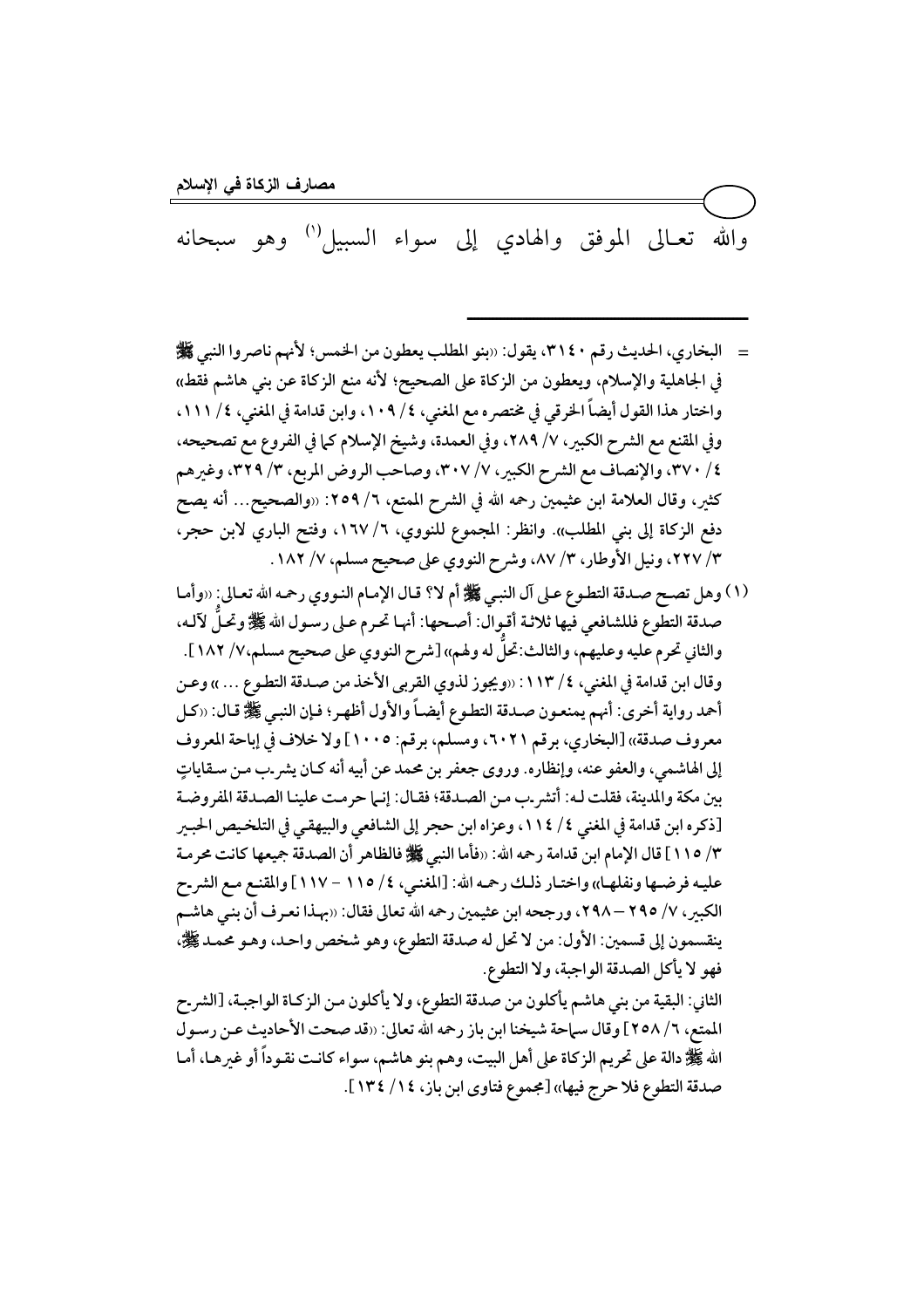حسبنا<sup>(י)</sup>ونعم الوكيل<sup>(٢).</sup>

أما الهدية فتحل للنبي ﷺ، وتحل لآله؛ لأحاديث كثيرة، وحتى لو كانت صدقة على الفقراء، ثم أهديت لآل البيت فلا حرج، لقوله ﷺ حينها أهدت بريرة لأهله هدية: ((هو لها صدقة ولنا هدية))'".

٣ ــ موالي بني هاشم، وكما حرم النبي ﷺ الصدقة على بني هاشم، فقد

- (١) ذكر ابن مفلح في كتاب الفروع أن مذهب الإمامية يجوز لبني هاشم الفقراء أخذ زكاة بني هاشم، ٤/ ٣١٨. واختار شيخ الإسلام ابن تيمية رحمه الله أنـه يجـوز ذلـك فقـال في الاختيـارات: «ويجوز لبني هاشم الأخذ من زكاة الهاشمي وهو محكى عن طائفة من أهل البيت» [الاختيارات الفقهية شيخ الإسلام ابن تيمية، ص١٥٤] قال الإمام الشـوكاني رحمه الله في رد هـذا القـول: «والحاصل أن تحريم الزكاة على بني هاشم معلوم من غير فرق بين أن يكون المزكـي هاشـمياً أو غيره، فلا يتفق من المعاذير عن هذا المحرم إلا ما صـح عـن الشـارع لا مـا لفَّقـه الواقعـون في هـذه الورطة من الأعذار الواهية» [نيل الأوطار، ٣/ ٨٧]. ويقصد بكلامه هذا رحمه الله الرد على بعض أهل البيت الـذين رووا حـديثاً مسلسـلاً بالهاشـميين، فيـه جـواز أخـذ الهاشـمي مـن زكـاة الهاشمي، ثم رد عليهم بأن هـذا الحديث قـد اتهـم بـه بعـض رواتـه، ولـيس بصـالح لتخصـيص العمومات الصحيحة … وأما دعوى أنهم أجمعوا عليه: فباطلٌ باطلٌ. [نيل الأوطار، ٣/ ٨٧] ورد العلامة محمد بن عثيمين قول من قال بزكاة الهاشمي للهاشمي، ثم قال: «لكن لو فرض أنـه لا يوجد لإنقاذ حياة هؤلاء من الجوع إلا زكـاة الهاشـميين فزكـاة الهاشـميين أولى مـن زكـاة غـير الهاشميين» [الشرح الممتع، ٦/ ٢٥٦].
- (٢) واختار شيخ الإسلام: أن بني هاشم إذا منعوا من خمس الخمس جاز لهم الأخذ من الزكاة ...؛ لأنه محل حاجة وضرورة [الاختيارات، ص١٥٤] وانظر [الفروع لابـن مفلـح، ٤/ ٣١٧] وقـال ابن عثيمين في اختيار شيخ الإسلام هذا عند الضرورة ‹‹هو الصحيح›› [الشرح الممتع، ٦/ ٢٥٧] وسمعت شيخنا ابن باز يقول أثناء تقريره على سنن النسائي، الحديث رقم ٢٦٠٩: «والصدقة لا تحل لآل محمد، حتى ولو كانوا عمالاً للزكاة، أو مجاهـدين، أو غـارمين، إلا أن ابـن تيميـة ذكـر أنهم إذا لم يكن لهم نصيب من بيت المال يعطون للضرورة كمن تحل له الميتة ، عند الضرورة».
- (٣) مسلم، كتاب الزكاة، باب إباحة الهدية للنبي ﷺ ولبني هاشم وبني المطلب، وإن كـان المهـدي ملكها بطريق الصدقة إذا قبضها المتصدق عليه زال عنها وصف الصدقة،برقم ١٠٧٣ - ١٠٧٧.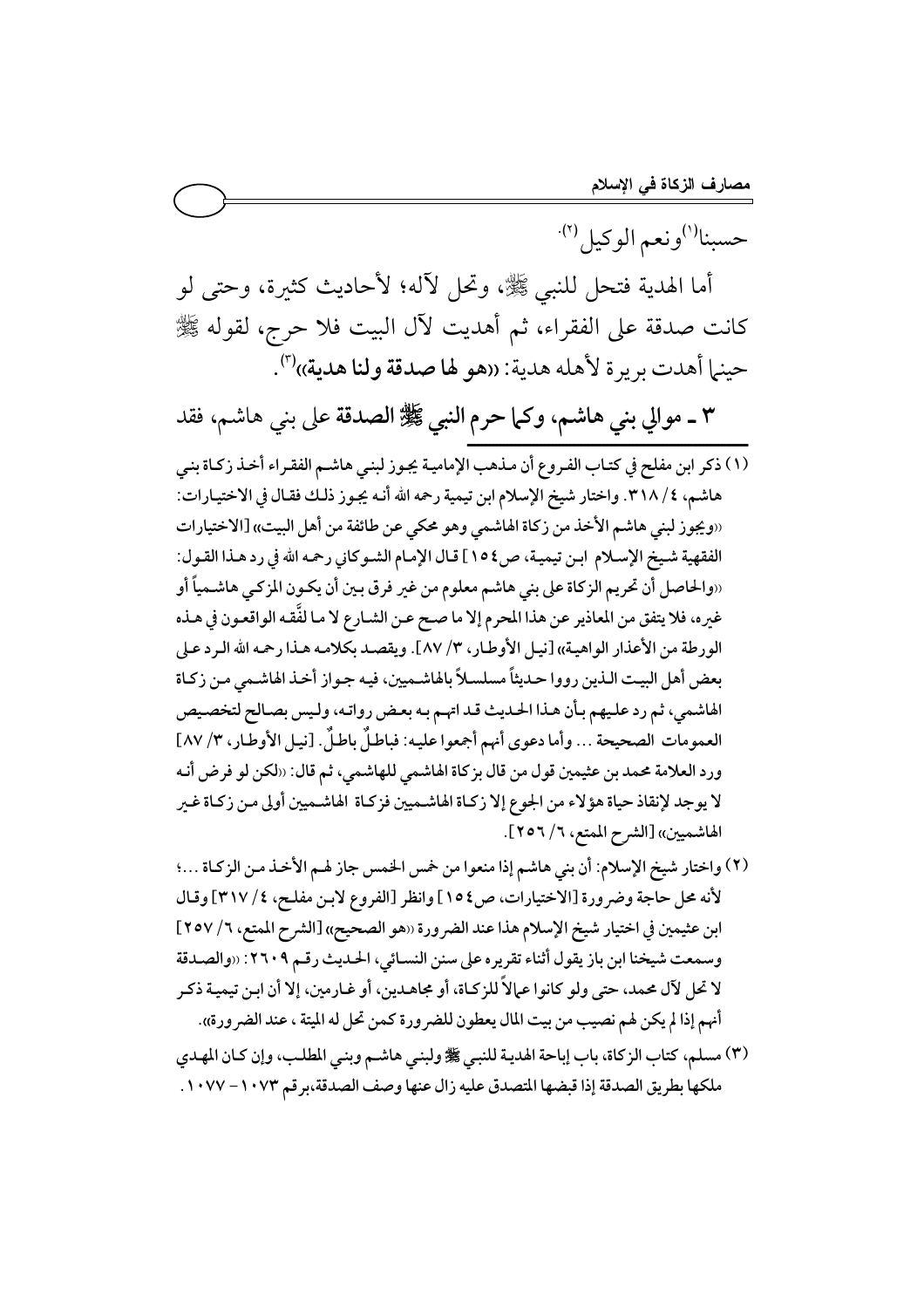حرَّمها كذلك على مواليهم، وهم الأرقاء الذين أعتقهم بنو هاشم، فعن أبي رافع ﷺ: أن النبي ﷺ بعث رجلاً على الصدقة من بني مخزوم، فقال لأبي رافع: اصحبني؛ فإنك تصيب منها، قال: حتى آتي النبي ﷺ فأسأله، فأتاه، فسأله؟ فقال: ((مولى القوم من أنفسهم، وإنا لا تحل لنا الصدقة))(١)(٢).

وأما قوله ﷺ : «ابن أخت القوم منهم أو من أنفسهم» (" فالمقصود به: في المعاونة، والانتصار، والبر، والشفقة، والمناصرة، ونحو ذلك، وليس المقصود الميراث<sup>(؛</sup>) ولا تحريم الصدقة إذا كان ابن أخت لبنى هاشم والله أعلم، وسمعت شيخنا ابن باز رحمه الله يقول في حديث «ابن أخت القوم منهم›› معنى منهم: أي في الصلة، والإحسان لا في تحريم الزكاة، وظاهر ترجمة النسائي: أن الزكاة لا تحل لابن أخت بني هاشم والصواب ما تقدم»<sup>(٥)</sup> قال الإمام الخرقي رحمه الله تعالى في الكلام على أن موالي بني هاشم لا تحل لهم الزكاة «ولا لمواليهم»<sup>(٦)</sup>.

- (١) أبو داود، كتاب الزكاة، باب الصدقة على بني هاشم، برقم ١٦٥٠، والنسـائي، كتـاب الزكـاة، بـاب مـولى القوم منهم، برقم ٢٦١١، والترمذي، كتاب الزكاة، بـاب مـا جـاء في كراهيـة الصـدقة للنبـي ﷺ، وأهـل بيته، ومواليه، برقم ٦٥٧، وصححه الألباني، في صحيح سنن أبي داود، ١/ ٤٥٩.
- (٢)أبو رافع: مولى النبيﷺ، اسمه: أسلم، وابن أبي رافع، هو عبيد الله بن أبي رافـع، كاتـب عـلي ابـن أبي طالب هَلَه [الترمذي، برقم ٦٥٧، وتقدم تخريج أصله في الهامش السابق].
- (٣) البخاري، كتاب المناقب، بـاب ابـن أخـت القـوم مـنهم، ومـولى القـوم مـنهم، بـرقم ٣٥٢٨، وفي كتاب الفرائض، باب مولى القوم من أنفسهم، وابن الأخت منهم، برقم ٢٧٦١، ورقم ٦٧٦٢.
	- (٤) فتح الباري، لابن حجر ٦/ ٥٥٢، و ١٢/ ٤٩.
	- (٥) سمعته أثناء تقريره على سنن النسائي، الحديث رقم ٢٦١٠.
		- (٦) مختصر الخرقي مع المغني ٤/ ١١٠.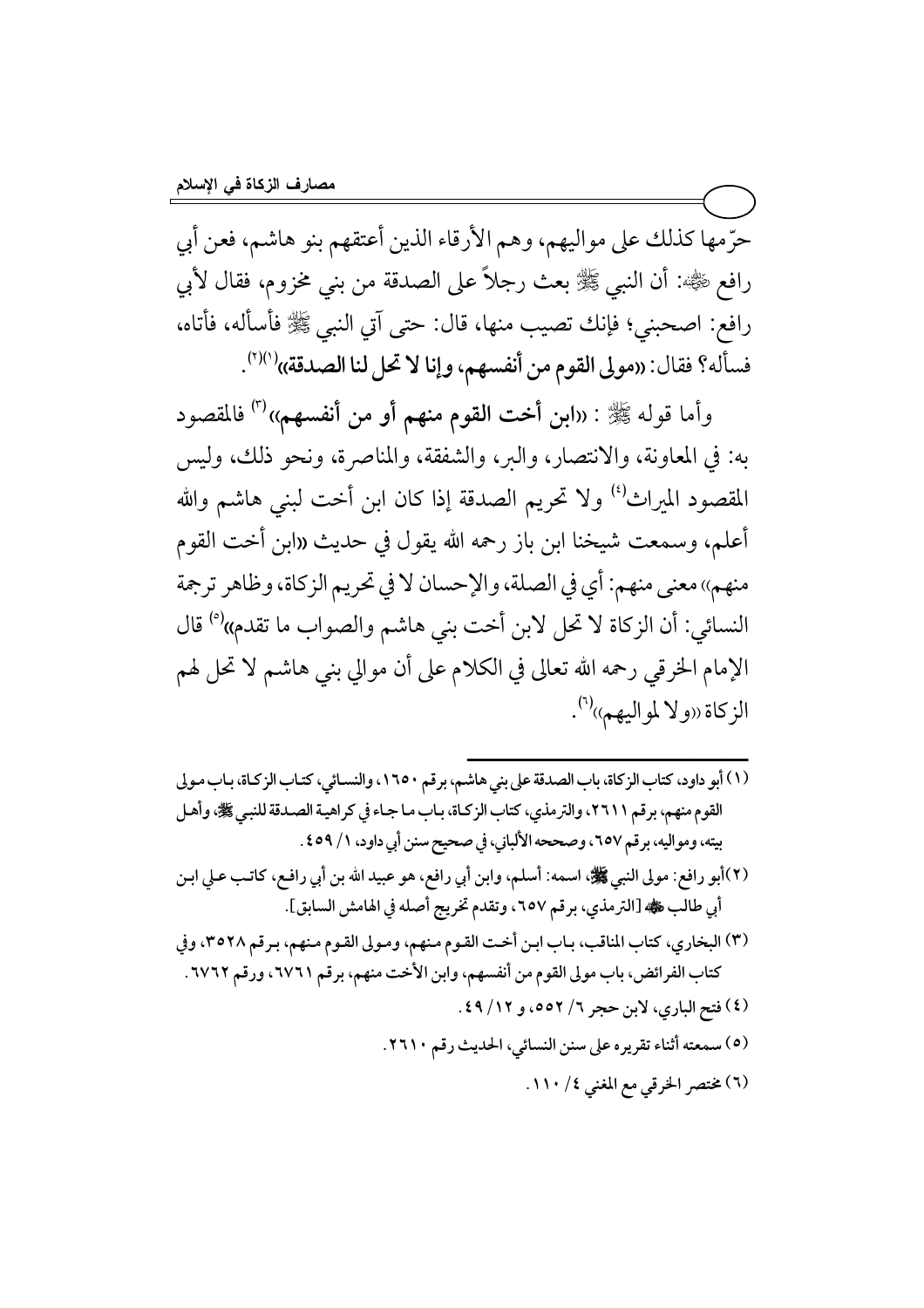قال ابن قدامة رحمه الله: «يعني موالي بني هاشم، وهم: من أعتقهم هاشميٌّ، لا يعطون من الزكاة))(')'.

٤ ـ المملوك، لا يصح دفع الزكاة إليه؛ لأن ما يعطاه فهو لسيده، فكأن دافع الزكاة دفعها إلى السيد؛ ولأن العبد تجب نفقته على السيد، فهو غنيٌّ بغناه<sup>(٣)</sup>.

إلا أن يكون المملوك من العاملين على الصدقات، قال الإمام ابن قدامة رحمه الله: «وجملته أنه يجوز للعامل أن يأخذ عمالته من الزكاة: سواء كان حرًّا

### (١) المغنى ١١٠/٤، و٩/ ٣٣٦.

(٢) اختلف العلماء رحمهم الله تعالى في تحريم الصدقة على موالي بني هاشم على قولين: القول الأول: لا يجوز أخذ موالي بني هاشم من الزكاة؛ لحديث أبي رافع يرفعه ‹‹مـولى القـوم مـن أنفسهم وإنا لا تحل لنا الصدقة» [أبو داود، برقم: ١٦٥٠] [والنسائي، برقم ٢٦١١، والترمذي، برقم ٦٥٧، وصححه الألباني، وتقدم تخريجه]. القول الثاني: يجوز أن يعطي موالي بني هاشم من الزكاة، قال الإمام ابـن قدامـة رحمه الله: «وقـال أكثر العلماء: يجوز، لأنهـم ليسـوا بقرابـة النبـي ﷺ فلـم يمنعـوا الصـدقة كسـائر النـاس؛ولأنهم لم يعوضوا عنها بخمس الخمس؛ فإنهم لا يعطون منه،فلم يجز أن يحرموها كسائر الناس والصواب القول الأول؛ لحديث أبي رافع الصريح الصحيح في تحريم الصدقة على موالي بني هاشم؛ ولأنهـم ممن يرثهم بنو هاشم بالتعصيب،فلم يجز دفع الزكاة إليهم، كبني هاشـم، وقـولهم: إنهـم ليسـوا بقرابة يرد عليه:بأنهم بمنزلة القرابة، بدليل قوله النبي ﷺ: «الولاء لحُمَةٌ كلحمـة النسـب لا يبـاع ولا يوهب» [رواه الشـافعي في الأم،٤/ ١٢٥،وصـححه ابـن حبـان،[بـرقم ٤٩٥٠]، والحـاكم، ٤/ ٣٤١، وأصله في الصحيحين: البخـاري، بـرقم ٦٧٥٦، ومسـلم، بـرقم ١٥٠٢ بغـير هـذا اللفظ] وثبت فيهم حكم القرابة: من الإرث، والعقل، والنفقة، لا يمنع ثبوت حكم الصدقة فيهم [المغني لابن قدامة، ٤/ ١١٠ –١١١، والمقنع مع الشرح الكبير والإنصاف، ٧/ ٢٩٧].

(٣) المغنى، لابن قدامة، ٤/ ١٠٦ – ١٠٧، والشرح الكبير،مع المقنع،والإنصاف، ٧/ ٢٨٤ – ٢٨٥.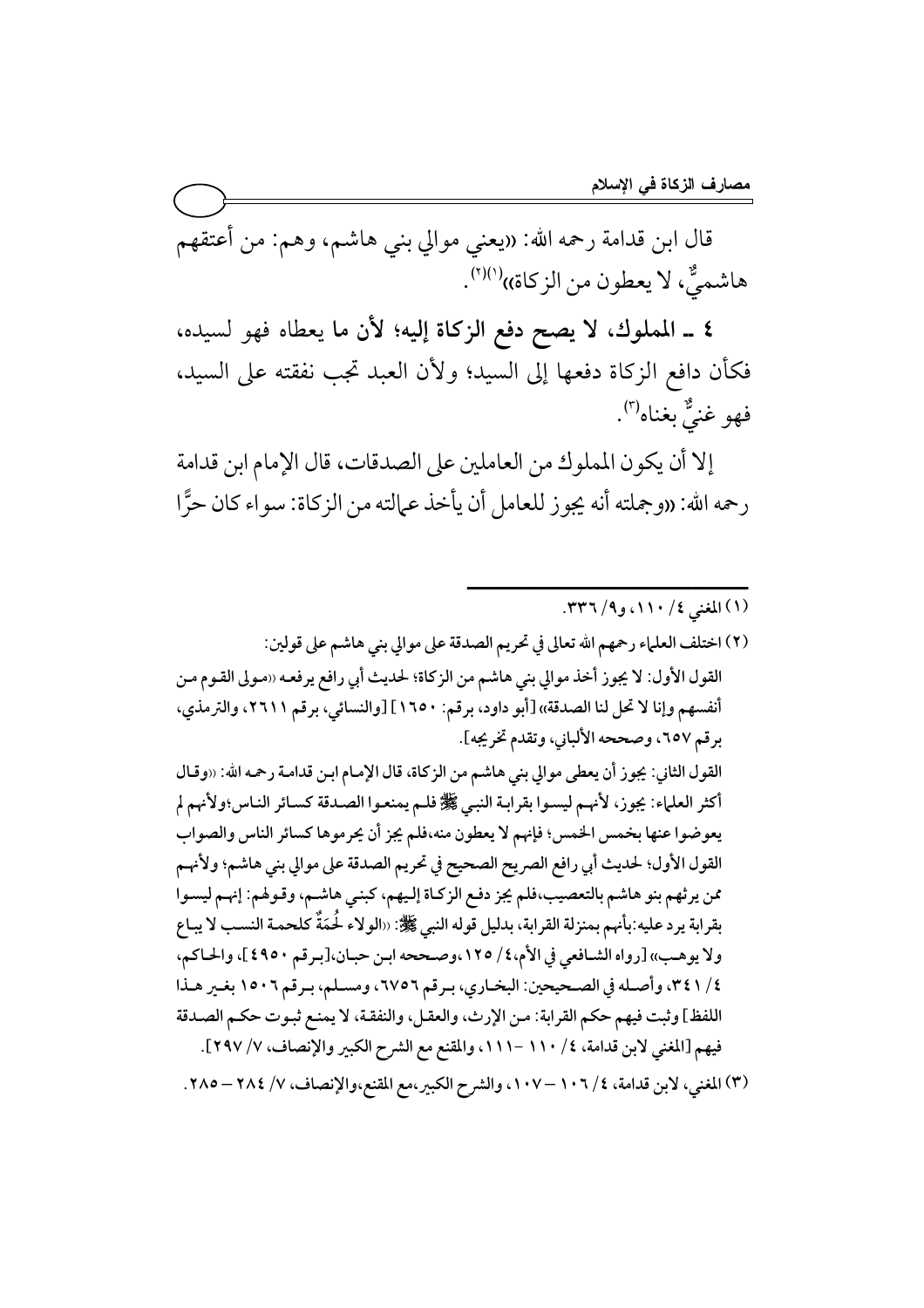أو عبداً»''؛ لأنه لا يشترط حرية العامل ولا فقره''.

قال الإمام ابن قدامة رحمه الله: «لا نعلم بين أهل العلم خلافاً في أن زكاة الأموال لا تعطي لكافر ، ولا لمملوك»(").

٥ \_ الأغنياء بيال أو كسب؛ لحديث عبدالله بن الخير، وفيه: «...ولاحظ فيها لغني ولا لقوى مكتسب»<sup>(٤)</sup>؛ ولحديث عبدالله بن عمرو رض<sub>ط</sub>لهُ عهما عن النبي عَلَيْنَ أنه قال: «لا تحل الصدقة لغني، ولا لذي مرة سوي»<sup>(٥)</sup>؛ ولحديث أبي سعيد الخدري ﷺ، ، عن النبي ﷺ: «لا تحل الصدقة لغني إلا لخمسة: لغاز في سبيل الله، أو لعامل عليها، أو لغارم، أو لرجل اشتراها بهاله، أو رجل كان له جار مسكين فَتُصدِّقَ على المسكين فأهداها المسكين للغني»<sup>(٦)</sup>.

قال الخرقي رحمه الله في عدم جواز الزكاة للغنى «**ولا لغن**ى…»<sup>(٧)</sup> قال الإمام ابن قدامة رحمه الله: «يعني لا يعطي من سهم الفقراء والمساكين غنيٌّ، ولا خلاف في هذا بين أهل العلم، وذلك؛ لأن الله تعالى

(١) المغنى، ٤/ ٢٠٧، وانظر: الشرح الكبير مع المقنع والإنصاف، ٧/ ٢٨٤. (٢) المقنع، مع الشرح الكبير، والإنصاف، ٧/ ٢٢٣. (٣) المغنى، ١٠٦/٤. (٤) أبو داود، برقم، ١٦٣٣، والنسائي، بـرقم ٢٥٩٧، وصـححه الألبـاني في صـحيح سـنن أبي داود، ١ / ٤٥٤، وتقدم تخريجه. (٥) أبـو داود، بـرقم ١٦٣٤، والترمـذي، بـرقم ٦٥٢، وصـححه الألبـاني في صـحيح سـنن أبي داود، ١/ ٥٤، وفي الإرواء، برقم ٨٧٧. (٦) أبو داود، برقم ١٦٣٥، ١٦٣٦، وابن ماجـه، بـرقم ١٨٤١، وصـححه الألبـاني في صـحيح سـنن أبي داود، ١/ ٤٥٥، وتقدم تخريجه.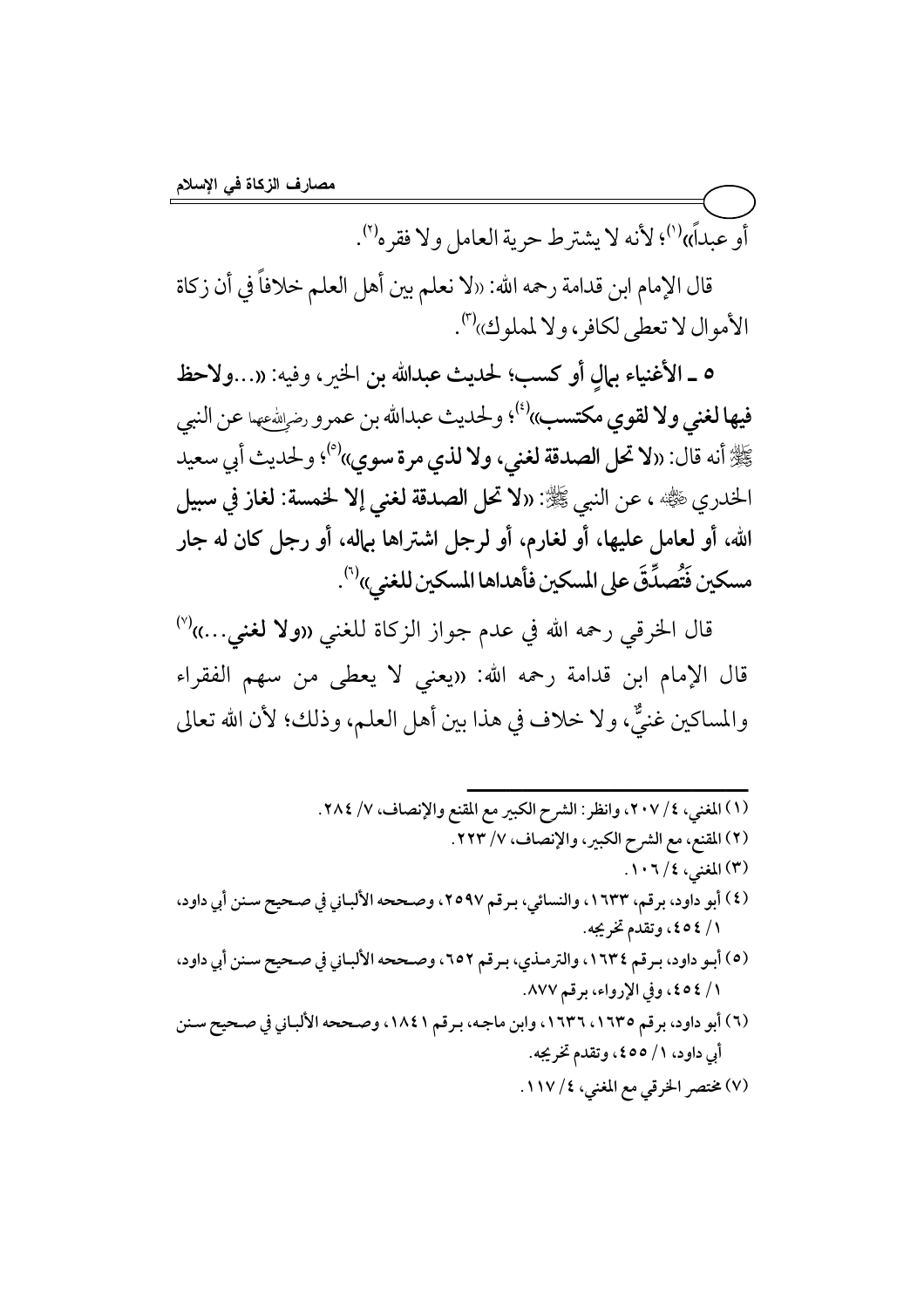جعلها للفقراء والمساكين، والغني غير داخل فيهم››'')، وقد قال النبي ﷺ لمعاذ: «...فأعلمهم أن الله افترض عليه صدقةً تؤخذ من أغنيائهم فتردُّ في فقرائهم»ا``.

٦ ـ لا تدفع الزكاة إلى امرأة فقيرة تحت غني ينفق عليها. قال الإمام ابن قدامة رحمه الله: «وإذا كان للمرأة زوج موسر ينفق عليها لم يجز دفع الزكاة إليها؛ لأن الكفاية حاصلة لها بها يصلها من النفقة الواجبة، فأشبهت من له عقار يستغني بأجرته، وإن لم ينفق عليها، وتعذر ذلك جاز الدفع إليها، كما لو تعطلت منفعة العقار، وقد نص أحمد على هذا»(").

وقال سباحة شيخنا ابن باز رحمه الله عن امرأة لا يهتم بها زوجها، وقد تعبوا في إصلاح حاله: قال رحمه الله: «إن كانت فقيرة، وزوجها لا ينفق عليها، وعجزتم عن إصلاح حاله، ولم يتيسر من يلزمه بذلك، فإنه <u>مجوز</u> إعطاؤها من الزكاة قدر حاجتها»<sup>(٤)</sup>.

وكذلك لا تدفع إلى فقير ينفق عليه من وجبت عليه نفقته، من أقاربه؛ لاستغنائه بذلك (°).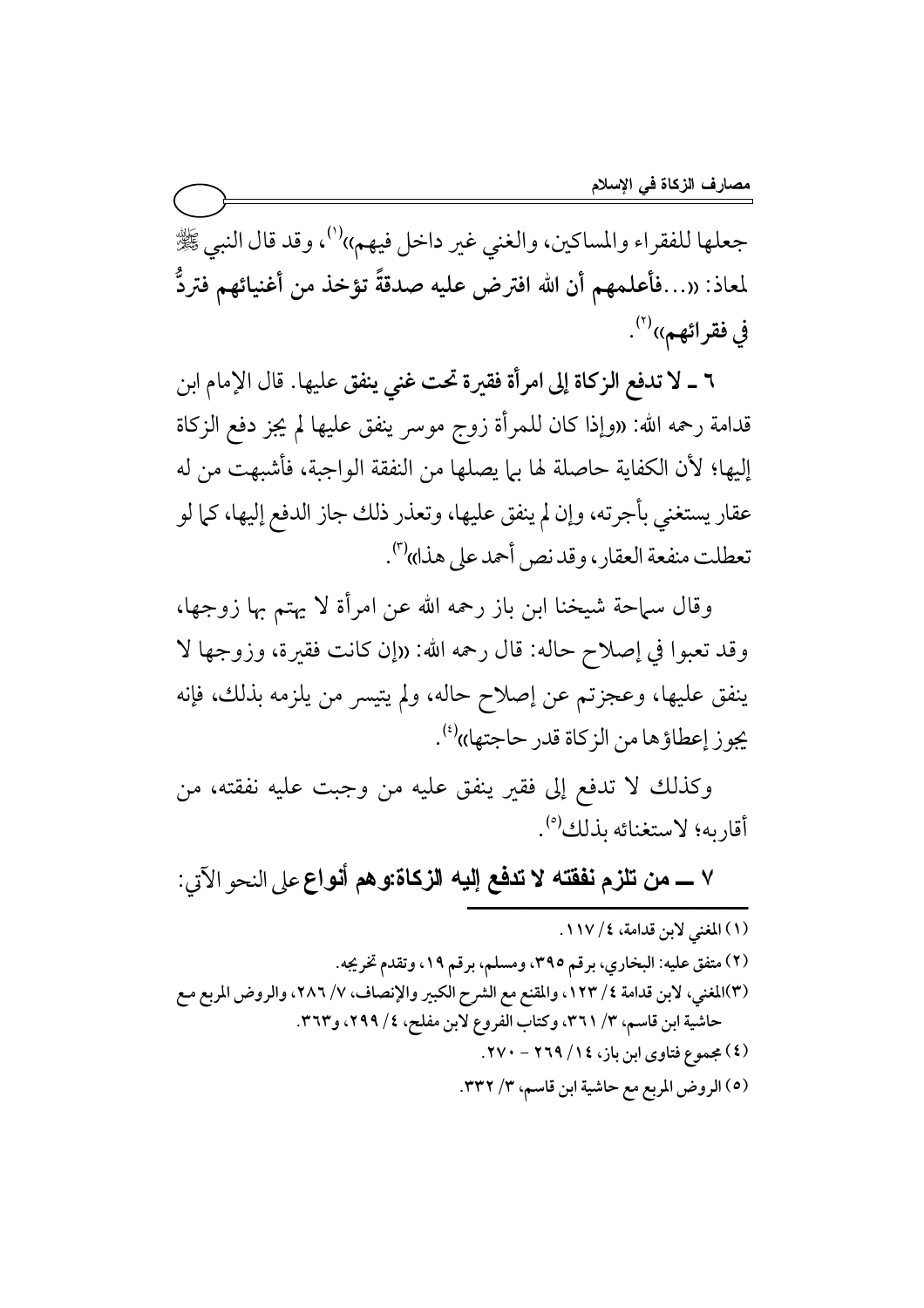النوع الأول: الأصول وإن علوا: وهم الأب والأم، وآباؤهما، وأمهاتهما وإن ارتفعت درجتهم من دافع الزكاة، كأبوي الأب، وأبوي الأم، وأبوي كل واحد منهم، وإن علت درجتهم: من يرث منهم ومن لا يرث.

النوع الثاني: الفروع وإن نزلوا: وهم: الأولاد: من البنين والبنات، وأولاد البنين وأولاد البنات، وإن نزلت درجتهم، الوارث وغير الوارث، قال النبي ﷺ: «إن ابني هذا سيدٌ ولعل الله أن يصلح به بين فئتين عظيمتين من المسلمين))<sup>(١)</sup> يعني الحسن بن على رض<sub>ر</sub>الله عنها، فجعله ابنه؛ لأنه من عمودي النسب، فأشبه الوارث؛ ولأن بينهما قرابة جزئية ويعضية، بخلاف غيرهما.

قال الإمام ابن المنذر رحمه الله: «وأجمعوا على أن الزكاة لا يجوز دفعها إلى الوالدين، والولد في الحال التي يجبر الدافع إليهم على النفقة عليهم»(٢). ولأن دفع زكاته إليهم تغنيهم عن نفقته وتسقطها عنه، ويعود نفعها إليه، فكأنه دفعها إلى نفسه، فلم تجز، كما لو قضي بها دينه'')ا').

(١) البخاري، كتاب الصلح، باب قول النبي صلى الله على الله على رض الله عنها إن ابني هذا سيد، برقم ٢٧٠٤. (٢) الإجماع لابن المنذر، ص٧٥.

(٣) المغنـي، لابــن قدامــة، ٤/ ٩٨، و٩/ ٣٣٦، والمقنــع مــع الشر\_ح الكبــير والإنصــاف، ٧/ ٢٨٧، والروض المربع مع حاشية ابن القاسم، ٣/ ٣٣٢، والكافي، ٢/ ٢٠٨، ومنار السبيل، ٢/ ٢٧١.

(٤) إذا كان على الوالدين أو أحدهما دينٌ لا يستطيعان قضاءه؛ فإنه يجوز للولد أن يقضي. دينهها مـن الزكاة؛ شرط أن لا يكون هذا الدين سببه تحصيل نفقة على الولد الذي يريد قضـاء الـدين، وقـد سئل سماحة شيخنا ابن باز رحمه الله عن ذلك فقال للسائل: ((الديون لا يلزم القريب أن يقضيها عن قريبه، فيكون قضاؤها من زكاته أمراً مجزياً، حتى لو كان ابنك، أو أباك وعليه دين لأحد، ولا يستطيع وفـاءه، فإنـه يجـوز لـك أن تقضـيه مـن زكاتـك، أي يجـوز أن تقضي- ديـن أبيـك مـن زكاتك، ويجوز أن تقضي دين ولدك من زكاتك، بشر ط أن لا يكـون سـبب هـذا الـدين تحصـيل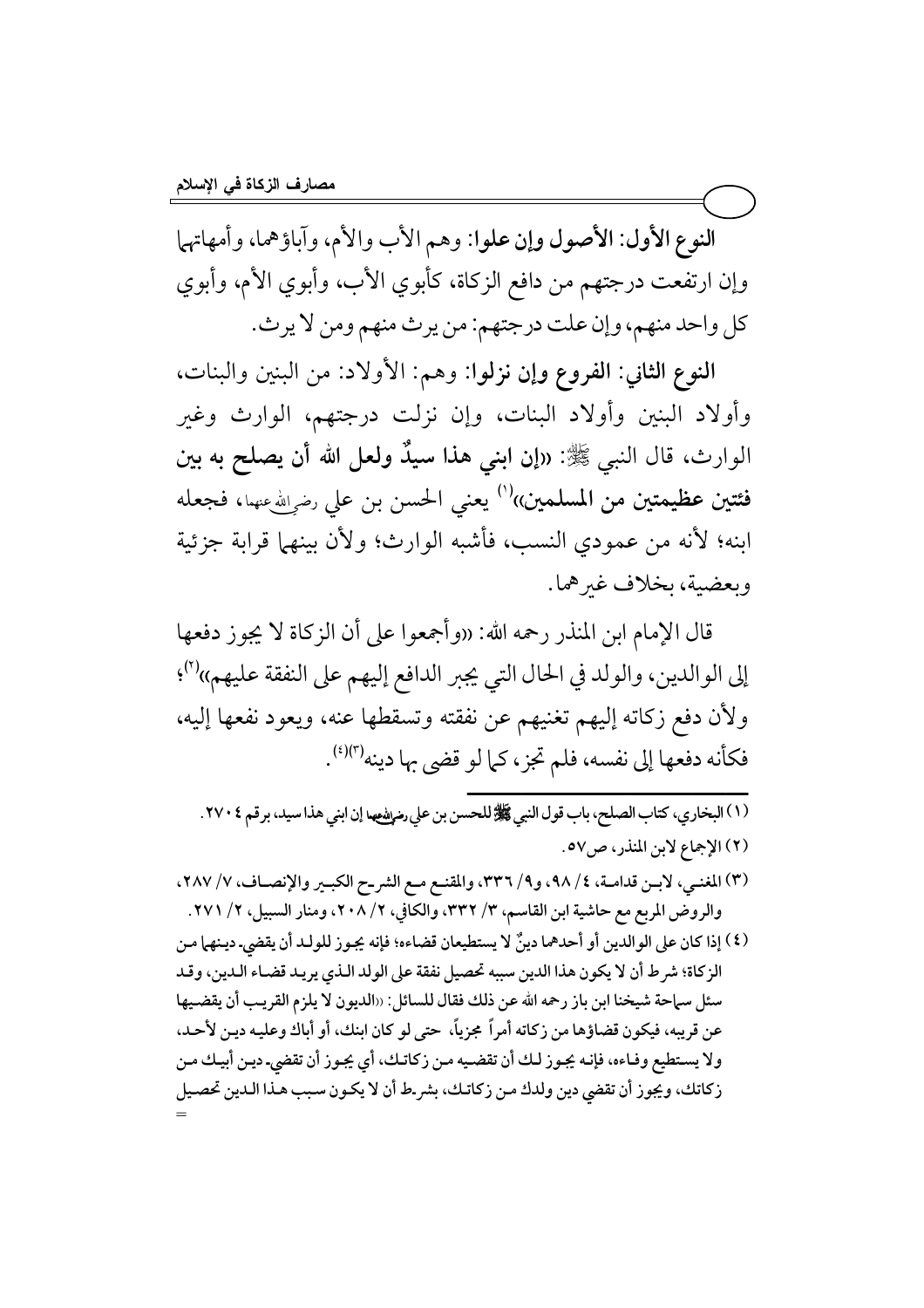النوع الثالث: الزوجة، فلا يدفع زكاته إلى زوجته؛ لأن نفقتها واجبة عليه، قال الإمام ابن المنذر: «وأجمعوا على أن الرجل لا يعطي زوجته من الزكاة؛ لأن نفقتها عليه وهي غنية بغناه»<sup>(י)</sup> فتستغنى بنفقته عليها عن أخذ الزكاة، فلم يجز دفعها إليها، كما لو دفعها على سبيل الإنفاق عليها'').

واختار العلامة محمد بن صالح العثيمين: أن للزوج أن يعطي زوجته من الزكاة لقضاء دين عليها لا تستطيع أداءه، فقال: «.... فإن أعطاها لقضاء دين عليها فإن ذلك يجزئ؛ لأن قضاء الدين عن زوجته لا يلزمه». وقال رحمه الله في ذلك: «القول الراجح يجوز بشرط أن لا يسقط به حقاً واجباً عليه، فإن أعطاها من زكاته للنفقة؛ لتشتري ثوباً أو

= نفقة واجبة عليك، فإن كان سببه تحصيل نفقة واجبة عليك؛ فإنه لا يحل لك أن تقضى الـدين مـن زكاتك؛ لئلا يتخذ ذلك حيلة على منع الإنفاق على من تجب نفقتهم عليه؛ لأجـل أن يسـتدين ثـم يقضي- ديونهم مـن زكاتـه» [مجمـوع فتـاوى ابـن بـاز، ١٤/ ٣١١] وبهـذا أيضـاً قـال العلامـة ابـن عثيمين رحمه الله: «فيجوز أن يقضي الدين عن أبيه، أو أمه، أو ابنه أوابنتـه، بشر ط ألا يكـون هـذا الدين استدانه لنفقة على الابن، فإن كان لنفقة واجبة فلا يجوز» [الشر-ح الممتـع، ٦/ ٢٦٤]، وقـد قال شيخ الإسلام ابن تيمية رحمه الله: «إذا كان على الولد دين، ولا وفاء له، جاز له أن يأخـذ مـن زكاة أبيه في أظهر القولين في مذهب أحمد وغيره» [مجموع فتاوى شيخ الإسلام ابن تيمية، ٢٥/ ٩٢]، وجاء في الاختيارات لشيخ الإسلام ابن تيمية: «ويجوز صرف الزكاة إلى الوالدين وإن علوا وإلى الولد وإن سفل إذا كانوا فقراء وهو عاجز عن نفقتهم، لوجود المقتضى السالم عن المعارض المقاوم، وهو أحد القولين في مذهب أحمد، وكذا إن كانوا غارمين، أو مكاتبين، أو أبنـاء سبيل، وهو أحد القولين أيضاً» [الاختيارات الفقهية، ص ١٥٤]. قال العلامة محمد بن صـالح العثيمـين رحمه الله: «القـول الـراجح الصـحيح: أنـه يجـوز أن يـدفع الزكاة لأصله وفرعه، ما لم يدفع بها واجباً عليه» [الشرح الممتع، ٦/ ٦٣]. (١) الإجماع لابن المنذر، ص٥٨. (٢) المغنى، ٤/ ١٠٠.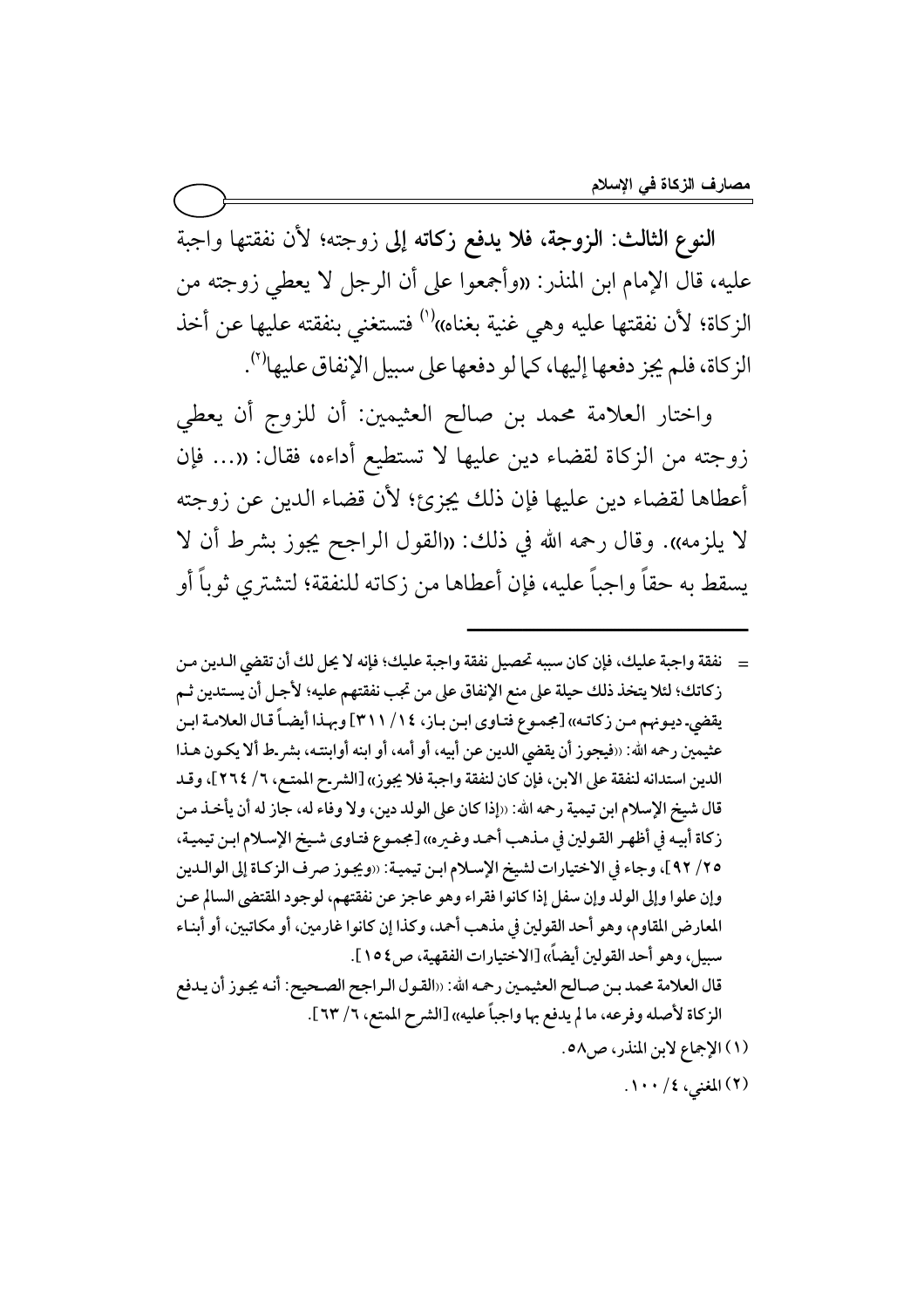طَعَاماً، فإن ذلك لا يجزئ»(''.

النوع الرابع: الزوج هل تدفع الزوجة زكاتها إليه أم لا؟ اختلف العلماء رحمهم الله على قولين:

القول الأول: لا تدفع زكاتها إلى زوجها، وهو رواية عن أحمد ومذهب أبي حنيفة؛ لأنها تنتفع بدفعها إليه؛ لأنه إن كان عاجزاً عن الإنفاق عليها تمكن من أخذ الزكاة من الإنفاق، فليزمه، وإن لم يكن عاجزاً، ولكنه أيسر بها لزمته نفقة الموسرين، فتنتفع بها في الحالين، فلم يجز لها ذلك (").

القول الثاني: يجوز لها دفع زكاتها إلى زوجها، وهو رواية عن الإمام أحمد، ومذهب الشافعي، وإحدى الروايتين عن مالك، وبه قال ابن المنذر، وطائفة من أهل العلم، واستدلوا بحديث أبي سعيد ﷺ، وفيه: أن زينب امرأة ابن مسعود قالت: يا نبي الله إنك أمرت اليوم بالصدقة، وكان عندي حلٌّ لي، فأردت أن أتصدق بها فزعم ابن مسعود أنه وولده أحقُّ من تصدقت به عليهم، فقال النبي ﷺ: «صدق ابن مسعود زوجك وولدك أحق من تصدقتِ به عليهم»<sup>(٣)</sup>؛ ولحديث زينب الآخر وفيه: أنها أرسلت بلالاً يسأل النبي ﷺ: أيجزيء عني أن أنفق على زوجي، وأيتام لي في حجري؟ فسأله فقال: ((**نُــعم، و**لها أجران: أجر القرابة، وأجر الصدقة))<sup>(٤)</sup>، قال

- (١) الشرح الممتع، ٦/ ٢٦٨.
- (٢) المغنى لابن قدامة، ٤/ ١٠٠- ١١١١.
- (٣) البخاري، كتاب الزكاة، باب الزكاة على الأقارب، برقم ١٤٦٢.
- (٤) متفق عليه: البخاري، كتاب الزكاة، بـاب الزكـاة عـلى الـزوج والأيتـام في الحجـر، بـرقم ١٤٦٦، ومسلم، كتاب الزكاة، باب فضل الصدقة على الأقربين والزوج، والأولاد والوالدين ولـو كـانوا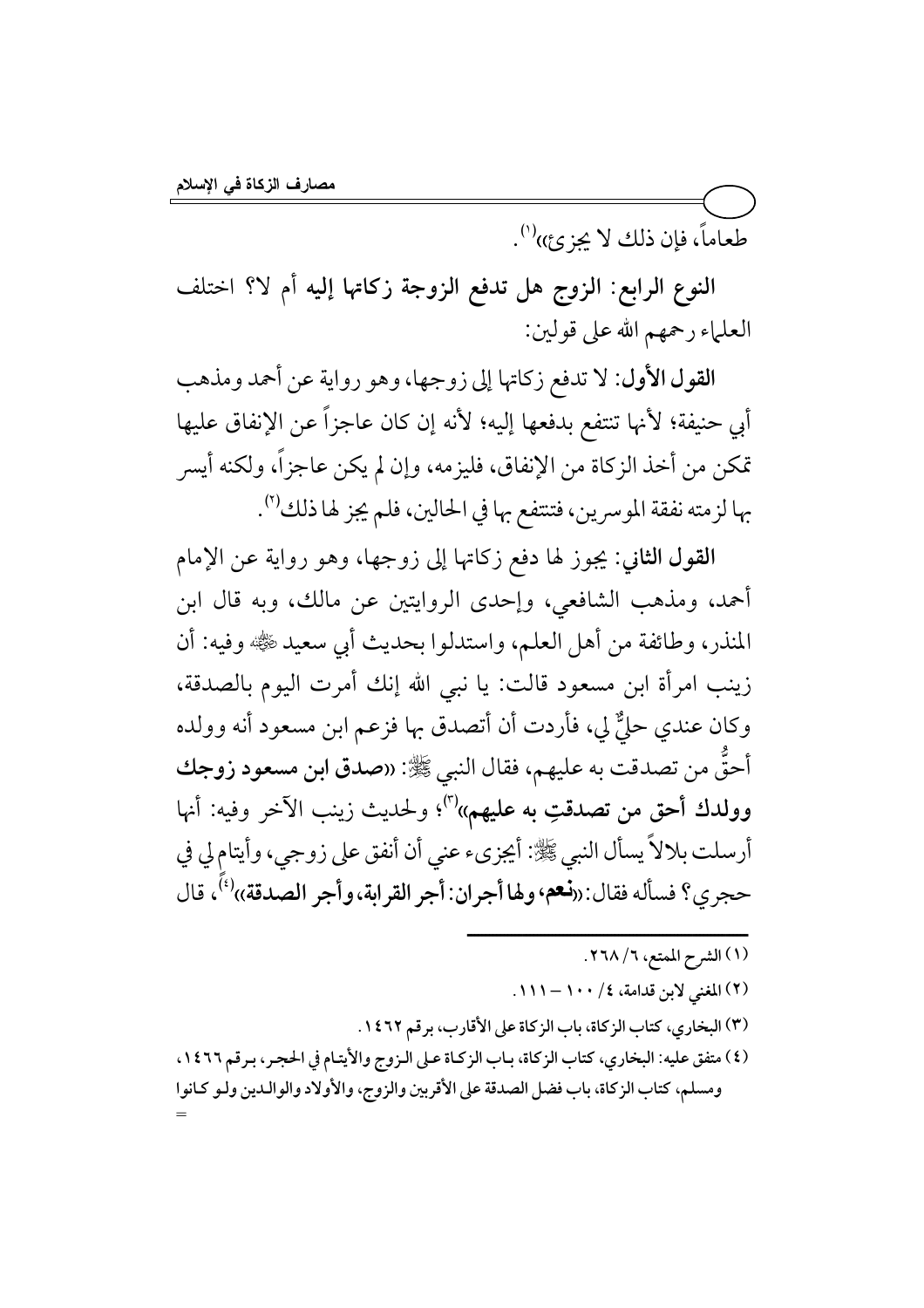الإمام ابن قدامة بعد استدلاله بهذا الحديث: ولأنه لا تجب نفقته، فلا يمنع دفع الزكاة إليه كالأجنبي ويفارق الزوجة؛ فإن نفقتها واجبة عليه؛ ولأن الأصل جواز الدفع؛ لدخول الزوج في عموم الأصناف المسمين في الزكاة، وليس في المنع نصٌّ ولا إجماع، وقياسه على من ثبت المنعُ في حقه غير صحيح؛ لوضوح الفرق بينهما، فيبقى جواز الدفع ثابتاً، والاستدلال بهذا أقوى من الاستدلال بالنصوص<sup>(י)</sup>؛ لضعف دلالتها<sup>(٢)</sup>؛ فإن الحديث الأول في صدقة التطوع؛ لقولها: «أردت أن أتصدق بحلي لي، ولا تجب الصدقة بالحلي، وقول النبي ﷺ: «زوجك وولدك أحق من تصدقت به عليهم›› والولد لا تدفع إليه الزكاة....))'``، فكلام ابن قدامة هذا يدل على ميوله إلى القول بهذا القول والله أعلم.

قال الحافظ ابن حجر رحمه الله: «ترك الاستفصال ينزل منزلة العموم فلما ذكرت الصدقة ولم يستفصلها عن تطوع ولا واجب، فكأنه قال: يجزئ عنك فرضاً كان أو تطوعاً، وأما الولد فليس في الحديث تصريح بأنها تعطي ولدها من زكاتها، بل معناه انها إذا اعطت زوجها فانفقه على ولدها كانوا احق من الاجانب، فالإجزاء يقع بالإعطاء للزوج، والوصول إلى الولد بعد بلوغ الزكاة محلها»<sup>(؛)</sup>.

ورجح جواز إعطاء المرأة زكاتها لزوجها الإمام الشوكاني رحمه الله؛

 $3 \cdot 1 \cdot 1 \cdot 1$ مشركين، برقم ۱۰۰۰. (۱) المغني، لابن قدامة، ٤/ ١٠١ – ١٠٢. (٢) يعني في هذه المسألة. (۳) المغني، لابن قدامة، ٤/ ١٠١ – ١٠٢. (٤) فتح الباري بشرح صحيح البخاري، ٣/ ٣٣٠.

ــــــــــــــــــــــــــــــــــــــــــــــــــــــــــــــــــــــــــــ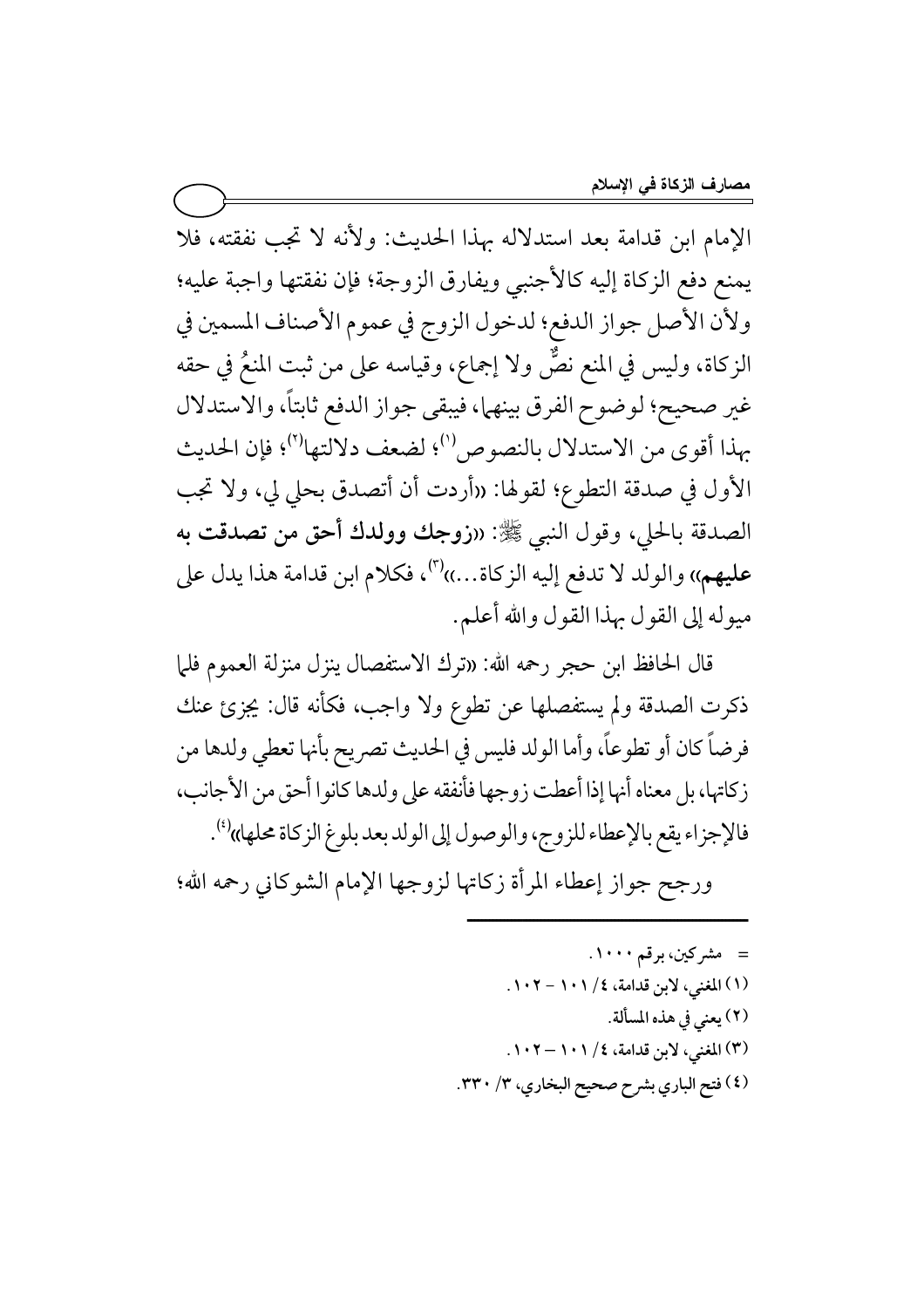لعدم المانع من ذلك، ومن قال: إنه لا يجوز فعليه الدليل، ثم ذكر ترك الاستفصال لها بمنزلة العموم، فلما لم يستفصلها عن الصدقة: هل هي تطوع أو واجب؟ فكأنه قال: يجزئ عنك فرضاً كان أو تطوعاً'''.

وقال العلامة ابن عثيمين رحمه الله: «والصواب جواز دفع الزكاة إلى الزوج إذا كان من أهل الزكاة))<sup>(٢)</sup>.

وسمعت شيخنا الإمام عبدالعزيز بن عبدالله ابن باز رحمه الله أثناء تقريره على حديث «**زوجك وولدك أحقُّ من تصدقت به عليهم**»<sup>(٣)</sup> يقول: ((…الصدقة على القريب صدقة وصلة، وظاهر هذه الصدقة أنها تطوع، وظاهر كلام العلماء: أن الزكاة لا تجوز على الأصل والفرع، أما الزوج فالأرجح دفع الزكاة له إذا كان فقيراً»<sup>(؛)</sup>. وسمعته يقول أثناء تقريره على حديث: «نعم، لها أجران: أجر القرابة وأجر الصدقة»<sup>(٥)</sup>: وهذا مثل الحديث الاخر: «إن الصدقة على المسكين صدقة، وعلى ذي الرحم اثنتان: صدقة، وصلة»<sup>(٦)</sup> وهذا كله في صدقة التطوع... والحاصل: أن الزكاة على

ــــــــــــــــــــــــــــــــــــــــــــــــــــــــــــــــــــــــــــ (١) نيل الأوطار للشوكاني، ٣/ ٩٣.

(٢) الشرح الممتع لابـن عثيمـين، ٦/ ٢٦٦، وقـد أطـال في التفصـيل والإيضـاح لـذلك، وذكـر قاعـدة فقال: الأصل فيمن ينطبق عليه وصف الاستحقاق أنه مستحق، وتجزئ الزكاة إليه إلا بدليل ولا نعلم مانعاً من ذلك إلا إذا أعطته أسقطت عن نفسها بذلك واجباً [الشرح الممتع، ٦/ ٢٦٧]. (۳) متفق عليه: البخاري، برقم ١٤٦٢، ومسلم ، برقم: ١٠٠٠ وتقدم تخريجه. (٤) سمعته أثناء تقريره على الحديث رقم ١٤٦٢ من صحيح البخاري. ٥٥) متفق عليه: البخاري، برقم ١٤٦٤، ومسلم، برقم ١٠٠٠، وتقدم تخريجه. (٦) النسـائي، بـرقم ٢٥٨١، والترمـذي، بـرقم ٦٥٨ وصـححه الألبـاني في صـحيح سـنن النسـائي، =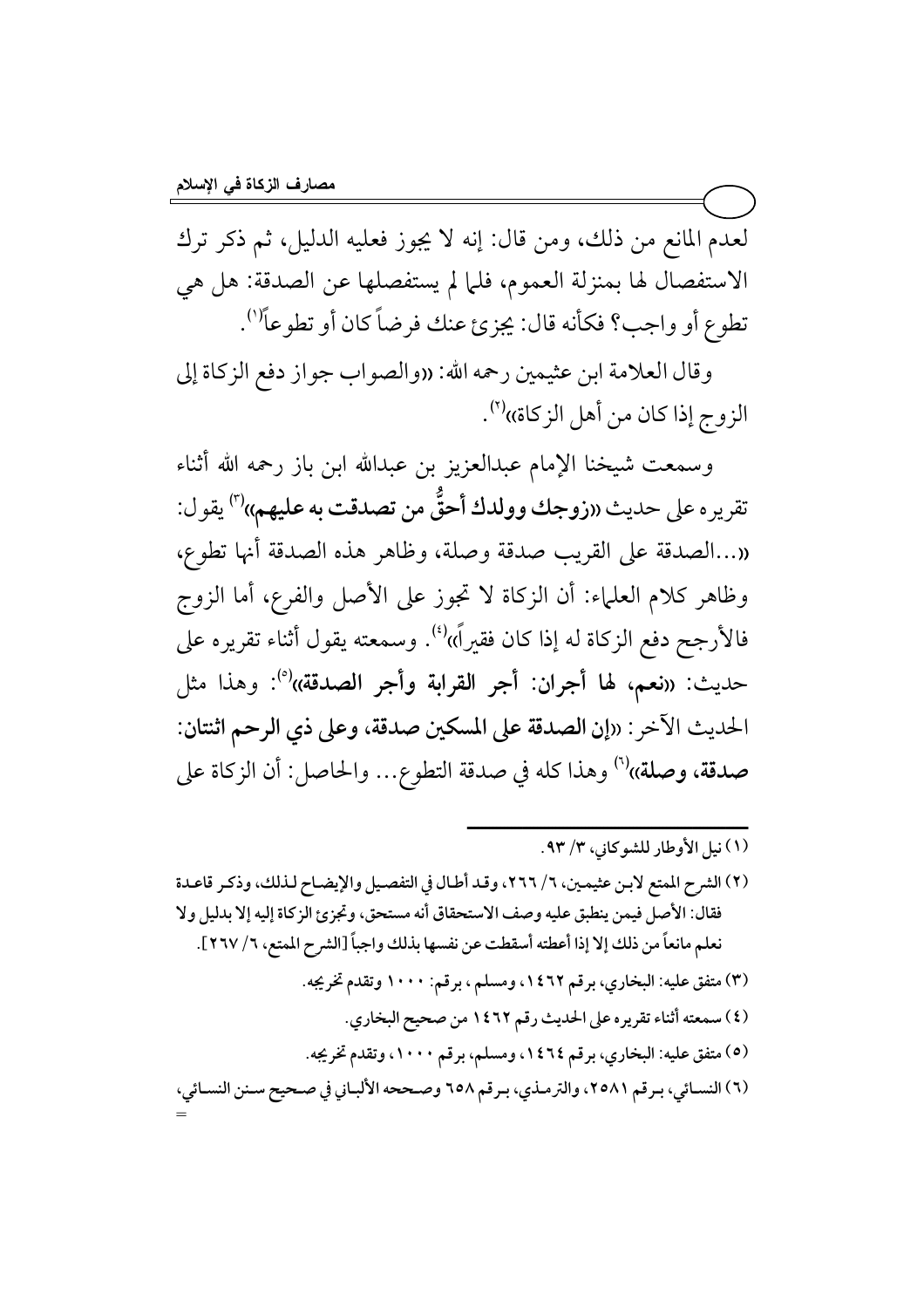مصارف الزكاة في الإسلام

الزوج لا بأس بها إذا كان من الفقراء، وهو الأرجح»<sup>(י)</sup>.

٨ ـ المبتدع والفاسق الذين يصرفونها في الفسق والعصيان لا يعطون من الزكاة إذا غلب على الظن صر فها في الفجور ، قال شيخ الإسلام ابن تيمية رحمه الله: «وأما الزكاة فينبغي للإنسان أن يتحرى بها المستحقين: من الفقراء، والمساكين، والغارمين، وغيرهم من أهل الدين، المتبعين للشريعة، فمن أظهر بدعة، أو فجوراً؛ فإنه يستحق العقوبة: بالهجر، وغيره، والاستتابة، فكيف يعان على ذلك»<sup>(٢)</sup>، ولاشك أن الزكاة تجوز لعصاة المسلمين الذين لا يصرفونها في المنكرات، بل نفقتهم ونفقة من يمونون، مع نصيحتهم، وتعليمهم الخير، قال الإمام عبدالعزيز بن عبدالله ابن باز رحمه الله: «يجوز دفع الزكاة إلى الفقير المسلم، وإن كان لديه بعض المعاصي، ولكن التياس الفقراء المعروفين بالخير والاستقامة أولى وأفضل، ومن كان لا يصلى لا يعطي من الزكاة؛ لأن ترك الصلاة كفر أكبر وإن لم يجحد وجوبها، في أصح قولي العلماء … أما من جحد وجوبها فهو كافر بالإجماع، وإن صلى؛ لأنه بفعله ذلك مكذب لله سبحانه، ولرسوله ﷺ»ا وقال في الاختيارات: «ولا ينبغي أن تعطي الزكاة لمن لا يستعين بها على طاعة الله؛ فإن الله تعالى فرضها معونة على طاعته؛ لمن يحتاج إليها من المؤمنين:

> = 7/ ٢٢٣، وتقدم تخريجه. (١) سمعته أثناء تقريره على صحيح البخاري، الحديث رقم ١٤٦٤. (٢) مجموع فتاوى ابن تيمية، ٢٥/ ٨٧، وانظر : نفس المجموع، ٢٤/ ٢٧٨. (۳) مجموع فتاوی این باز ۱٤/ ۲۷۳ - ٢٧٤.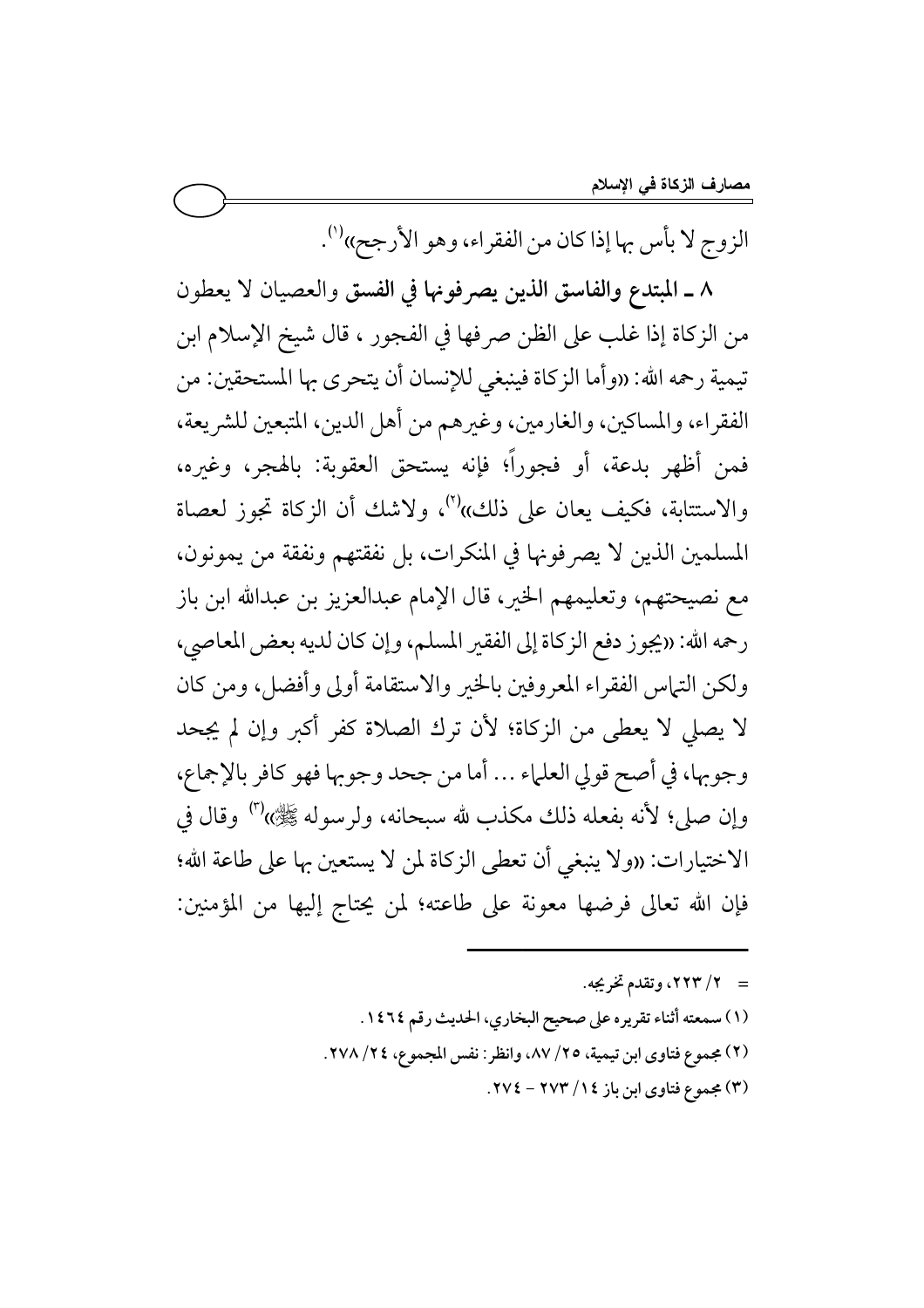كالفقراء، والغارمين، أو لمن يعاون المؤمنين»(').

٩ - جهات الخير من غير الأصناف الثمانية: كبناء المساجد، وإصلاح الطرق، وتجهيز الأموات، ودور تحفيظ القرآن الكريم، والصرف على طباعة المصاحف والكتب وغير ذلك من الجهات الخيرية، لا تجوز الزكاة في ذلك كله؛ لأن الله تعالى لم يذكرها مع مصارف الزكاة الثمانية<sup>(٢)</sup>.

والزكاة حق الله لا تجوز المحاباة فيها لمن لا يستحقها، ولا أن يجلب الإنسان بها لنفسه نفعاً، أو يدفع شرًّا، ولا أن يقى بها ماله أو يدفع بها عنه مذمة، بل يجب دفعها لهم؛ لكونهم من أهلها<sup>(٣)</sup>.

والله أسـأل التوفيــق والقبـول، وصــلى الله وسـلم وبـارك عـلى نبينــا وإمامنــا وأســوتنا محمــد بــن عبــدالله وعــلى آلــه وأصــحابه ومــن تــبعهم بإحسان إلى يوم الدين.

> تمت بحمد الله تعالى الرسالة السابعة ويليها إن شاء الله تعالى الرسالة الثامنة ((زكاة التطوع)). |

(١) الأخبار العلمية، من الاختيارات الفقهية لشيخ الإسلام ابن تيمية، ص ١٥٤. (٢) الروض المربع مع حاشية ابن قاسم، ٣/ ٣٠٩، ومجموع فتاوى ابن باز، ٢١٤ / ٢٩٤ - ٢٩٩. (٣) انظر : منار السبيل، ١/ ٢٦٦ - ٢٧٢، والموسوعة الفقهية، ٢١٢ / ٣١٢ - ٣٢٨، والكافي لابن قدامـة، ٢/ ١٩٣ – ٢١٢، والموسـوعة الفقهيـة الميسر ـة للعوائشـة، ٣/ ١٠٢ – ١٣٨، والـروض المربع مع الحاشية لابن قاسم، ٣٠٨/٣، والشرح الممتع، ٦/ ٢١٨ – ٢٥٤، والشر-ح الكبير مع المقنع والإنصاف، ٧/ ٢٠٥ - ٢٨٣، والمغنى، ٤/ ١٢٤ - ١٣١.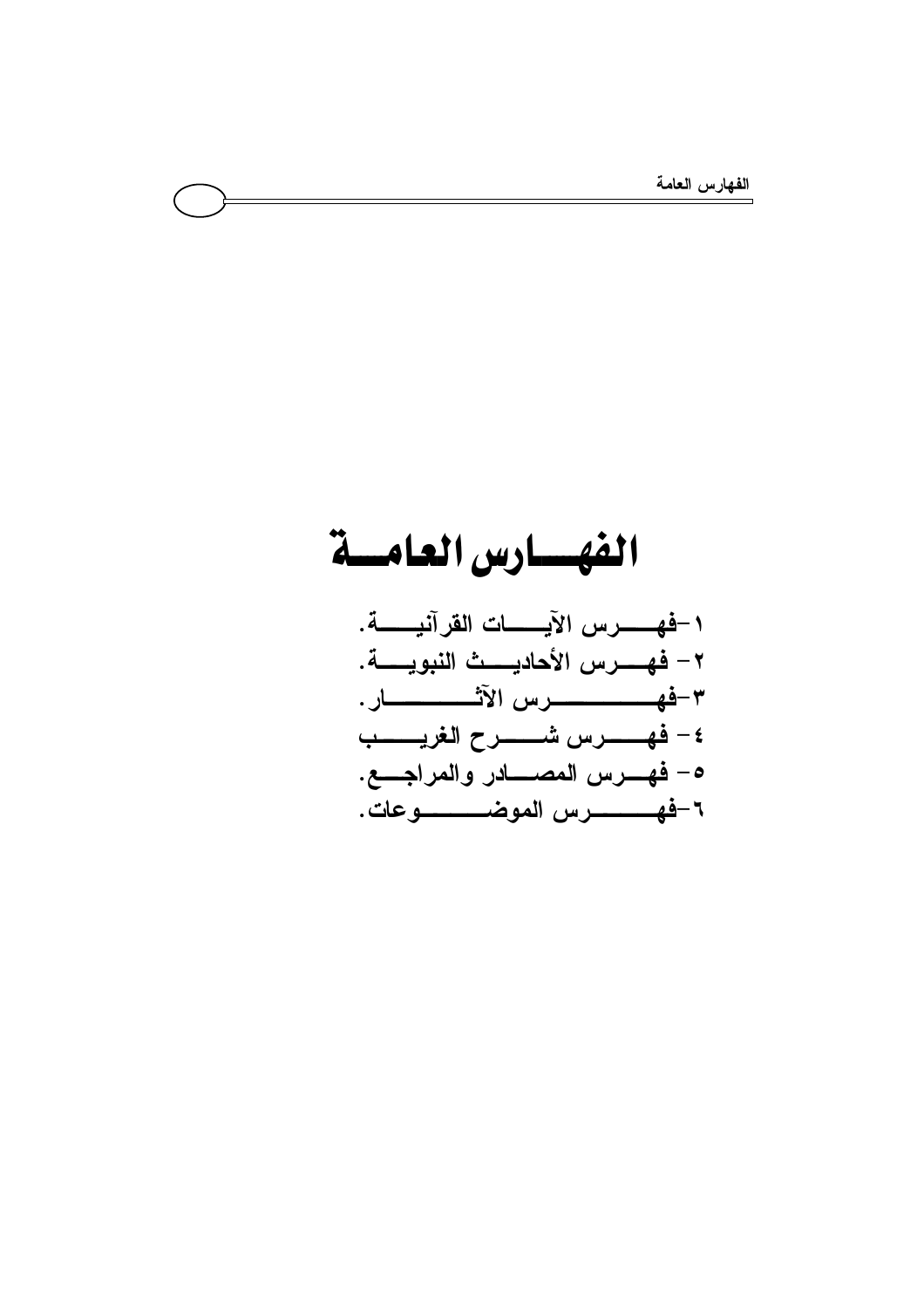# ١ – فهرس الآيات القرآنية

| الصفحة                                                                                                      | رقمها                                                                               | الاية                                                                                 | م                 |
|-------------------------------------------------------------------------------------------------------------|-------------------------------------------------------------------------------------|---------------------------------------------------------------------------------------|-------------------|
| سورة البقرة                                                                                                 |                                                                                     |                                                                                       |                   |
| $\sqrt{2}$                                                                                                  | 83                                                                                  |                                                                                       | $\rightarrow$     |
| ﴿لَيْسَ الَّبِرُّ أَنْ تَوَلُّوا وُجُوهَكُمْ قِبَلَ الْــمَشْرِقِ﴾<br>$\gamma$<br>1 V V                     |                                                                                     |                                                                                       | $-7$              |
| $\sqrt{2}$                                                                                                  | <b>1AE</b>                                                                          | ﴿وَعَلَى الَّذِينَ يُطِيقَونَهُ فِدْيَةً طَعَامُ مِسْكِين﴾                            | $-\tau$           |
| $\sqrt{}$                                                                                                   | 710                                                                                 | ﴿يَسْأَلُونَكَ مَاذًا يُنْفِقُونَ قُلْ مَا أَنْفَقْتُمْ مِنْ خَيْرِ ﴾                 | $-\xi$            |
| $\gamma$                                                                                                    | ۲٦٨                                                                                 | ﴿الشَّيْطَانُ يَعِدُكُمُ الْفَقَرَ وَيَأْمُرُكُمْ بِالْفَحَتْنَاءِ وَالله يَعِدُكُمْ﴾ | $-\bullet$        |
| $\gamma$                                                                                                    | ﴿إِنْ تَبْدُوا الصَّدَقَاتِ فَنِعِمَّا هِيَ وَإِنْ تَخَفُّوهَا وَتَوْتُوهَا﴾<br>271 |                                                                                       | -٦                |
| 15.17                                                                                                       | <b>YV۳</b>                                                                          | ﴿للْفَقَرَاءِ الَّذِينَ أَحْصِرُوا فِي سَبِيلِ الله لا يَسْتَطْيِعُونَ﴾               | $-\mathsf{v}$     |
| سورة آل عمران                                                                                               |                                                                                     |                                                                                       |                   |
| ه ۱                                                                                                         | 117                                                                                 | ﴿وَصَٰرِيَتَ عَلَيْهِمُ الْـــمَسَكَنَةُ<br>$\left(\ldots,\ldots,\ldots\right)$       | $-\,\mathsf{A}\,$ |
|                                                                                                             |                                                                                     | سورة النساء                                                                           |                   |
| ۱۳                                                                                                          | ٦                                                                                   | ﴿وَمَنْ كَانَ غَنِيًّا فَلْيَسْتَعْفِفْ وَمَنْ كَانَ فَقِيرًا فَلْيَأْكُلْ…﴾          | $-9$              |
| ۱۹                                                                                                          | ۸                                                                                   | ﴿وَإِذَا حَضَرَ الْقِسْمَةَ أُولُو الْقَرْبَى وَاليَتَامَى﴾                           | $-1.$             |
| $\lambda$                                                                                                   | ۳٦                                                                                  | ﴿وَبِالْوَالدَيْنِ إِحْسَانًا وَبَذِي الْقَرْبَى وَالْيَتَامَى وَالْمَسَاكِينِ.﴾      | $-11$             |
| $\gamma$                                                                                                    | ه ۳ ه                                                                               | ﴿إِنْ يَكُنْ غَنِيًّا أَوْ فَقِيرًا فَالله أُولَى بِهِمَا﴾                            | $-11$             |
|                                                                                                             |                                                                                     | سورة المائدة                                                                          |                   |
| $\lambda$                                                                                                   | ۸۹                                                                                  | ﴿فَكَفَارَتَهُ إِطْعَامُ عَشْرَةِ مَسَاكِينَ مِنْ أَوْسَطِ مَا……﴾                     | $-14$             |
| ۱۹                                                                                                          | ه ۹                                                                                 |                                                                                       |                   |
| سورة الأنفال                                                                                                |                                                                                     |                                                                                       |                   |
| $\lambda$                                                                                                   | ٤١                                                                                  | ﴿فَأَنَّ لَلَّهِ خَمُسَهُ وَلَلرَّسُولَ وَلَذِي الْقَرْبَى وَالْيَتَامَى﴾             | $ -$ ۱٥           |
| سورة التوبة                                                                                                 |                                                                                     |                                                                                       |                   |
| $(11)$ $(0)$ $(1)$                                                                                          | ٦.                                                                                  | ﴿إِنَّمَا الصَّدَقَاتُ لِلْفَقَرَاءِ وَالسَّمَسَاكِينَ وَالْعَامِلِينَ﴾               | $ -$ ۱ ٦          |
| CT3.77.117                                                                                                  |                                                                                     |                                                                                       |                   |
| $\epsilon$ 0                                                                                                |                                                                                     |                                                                                       |                   |
| سورة الإسراء                                                                                                |                                                                                     |                                                                                       |                   |
| ۱۸                                                                                                          | 27                                                                                  | 1٧ – ﴿وَأَتِ ذَا الْقُرْبَى حَقَّهُ وَالسَّمِسْكِينَ وَابْنَ السَّبِيلِ﴾              |                   |
| سورة الكهف                                                                                                  |                                                                                     |                                                                                       |                   |
| ٥                                                                                                           | ٥٣                                                                                  | ١٨-   ﴿وَلَـــمْ يَجِدُوا عَنْـهَا مَصَرْفًا                                          |                   |
| 17.4                                                                                                        | 79                                                                                  | ﴿أَمَّا السَّفِينَةُ فَكَانَتْ لِــمَسَاكِينَ يَعْمَلُونَ فِى الْبَحْرِ . ﴾           | $-19$             |
| سورة ا <del>لحج</del><br>← ٢ – ﴿لِيَتَنْـهَدُوا مَنَـافِعَ لــــَهُمْ وَيَذْكَرُوا اسْمَ الله فِي أَيَّام…﴾ |                                                                                     |                                                                                       |                   |
| $\lambda$                                                                                                   | ۲۸                                                                                  |                                                                                       |                   |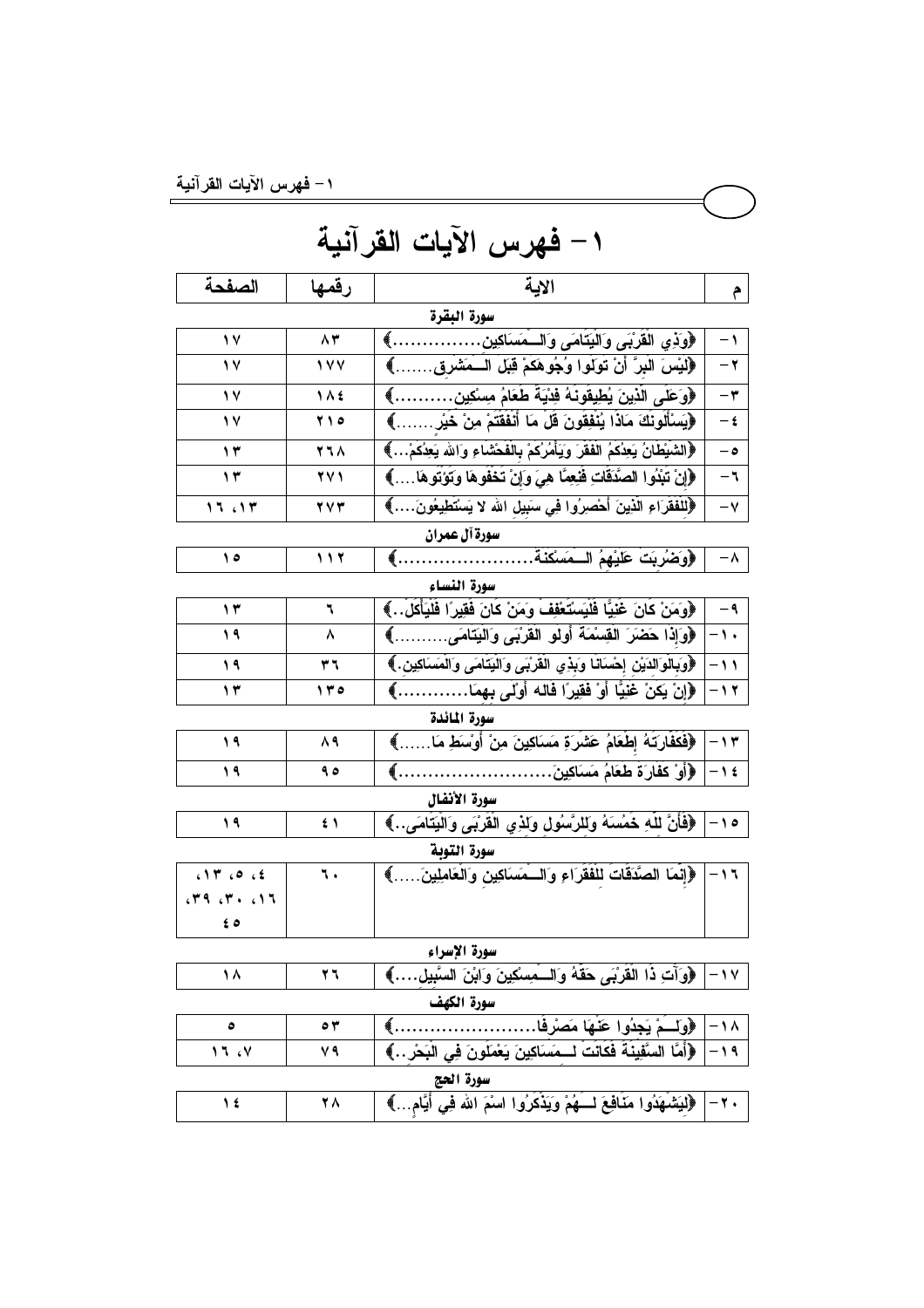|        |           | ڪرس (ميت اڪرائي                                                                       |       |
|--------|-----------|---------------------------------------------------------------------------------------|-------|
| الصفحة | رقمها     | الاية                                                                                 |       |
|        |           | سورة اللور                                                                            |       |
| ۱۹     | 27        | ٢١ –   ﴿وَلَا يَأْتَلْ أُولُو الْفَضْلُ مِنْكُمْ وَالسَّعَةِ أَنْ يُؤْتُوا أُولِي﴾    |       |
| ۱٤     | ۳۲        | ٢٢–  ﴿وَأَنكِحُوا اللَّيَامَى مِنكمْ وَالصَّالـــحِينَ مِنْ عِبَادِكمْ﴾               |       |
|        |           | سورة لقمان                                                                            |       |
| ۱۸     | ۳۸        | ٢٣ –   ﴿فَأَت ِذَا الْقَرْبَى حَقَّهُ وَالـــْمِسْكِينَ وَابْنَ السَّبِيلِ ذَلِكَ﴾    |       |
|        |           | سورة فاطر                                                                             |       |
| 15.17  | ه ۱       | ٢٤ –   ﴿يَا أَيُّهَا النَّاسُ أَنْتَمُ الْفَقَرَاءُ إِلَى الله والله هُوَ الْغَنِيُّ﴾ |       |
|        |           | سورة الصافات                                                                          |       |
| ۳٤     | ۳۹        |                                                                                       |       |
|        |           | سورة محمد                                                                             |       |
| ءَ ١   | ۳۸        | ٢٦ – ﴿ فَمِنْكُمْ مَنْ يَبْحُلُ وَمَنْ يَبْحُلُ فَإِنَّمَا يَبْحُلُ عَنْ نَفْسِهِ ﴾   |       |
|        |           | سورة المجادلة                                                                         |       |
| ۱۸     | ٤         |                                                                                       |       |
|        |           | سورة الحشر                                                                            |       |
| ۲.     | ٧         | ٢٨ –   ﴿فَلِلَّهِ وَلِلرَّسُولِ وَلَذِي الْقَرْبَى وَاليَتَامَى وَالعَسَاكِينِ.﴾      |       |
| ءَ ١   | ۸         | ٢٩ –   ﴿للفقرَاءِ المُهَاجِرِينَ الَّذِينَ أَخْرِجُوا مِنْ دِيَارِ هِمْ﴾              |       |
|        |           | سورة القلم                                                                            |       |
| ۱۸     | 21-22     | ٣٠   ﴿فَانْطَلَقُوا وَهُمْ يَتَخَافَتُونَ* أَنْ لَا يَدْخُلُنَّهَا الْيَوْمَ﴾         |       |
|        |           | سورة الحاقة                                                                           |       |
| ۱۸     | $\tau$ ź  |                                                                                       |       |
|        |           | سورة المدثر                                                                           |       |
| ۱۸     | 5.5       | ٣٢-   ﴿وَلَمْ نَكُ نَطْعِمُ الْمِسْكِينَ<br>(………………………                                |       |
|        |           | سورة الإنسان                                                                          |       |
| ۱۸     | ۸         | ٣٣   ﴿وَيُطْعِمُونَ الطَّعَامَ عَلَى حُبِّهِ مِسكِينًا وَيَتِيمًا وَأَسِيرًا﴾         |       |
|        |           | سورة الفحر                                                                            |       |
| ۱۸     | ۱۸        | ﴿وَلَا تَحَاضُونَ عَلَى طَعَامِ الْمِسْكِينِ                                          | ځ ۳-  |
|        |           | سورة البلد                                                                            |       |
| ٣٤ ،١٩ | $11 - 11$ | ﴿فَلا اقْتَحَمَ الْعَقَبَةَ *وَمَا أَدْرَاكَ مَا الْعَقَبَةَ *فَكُ رَقَبَةٍ * ﴾       | ه ۳ - |
|        |           | سورة الماعون                                                                          |       |
| ۱۸     | ٣         | ﴿وَلَا يَحۡضُ عَلَى طَعَامِ الْـــمسِكِينِ.<br>€.                                     | 7 س   |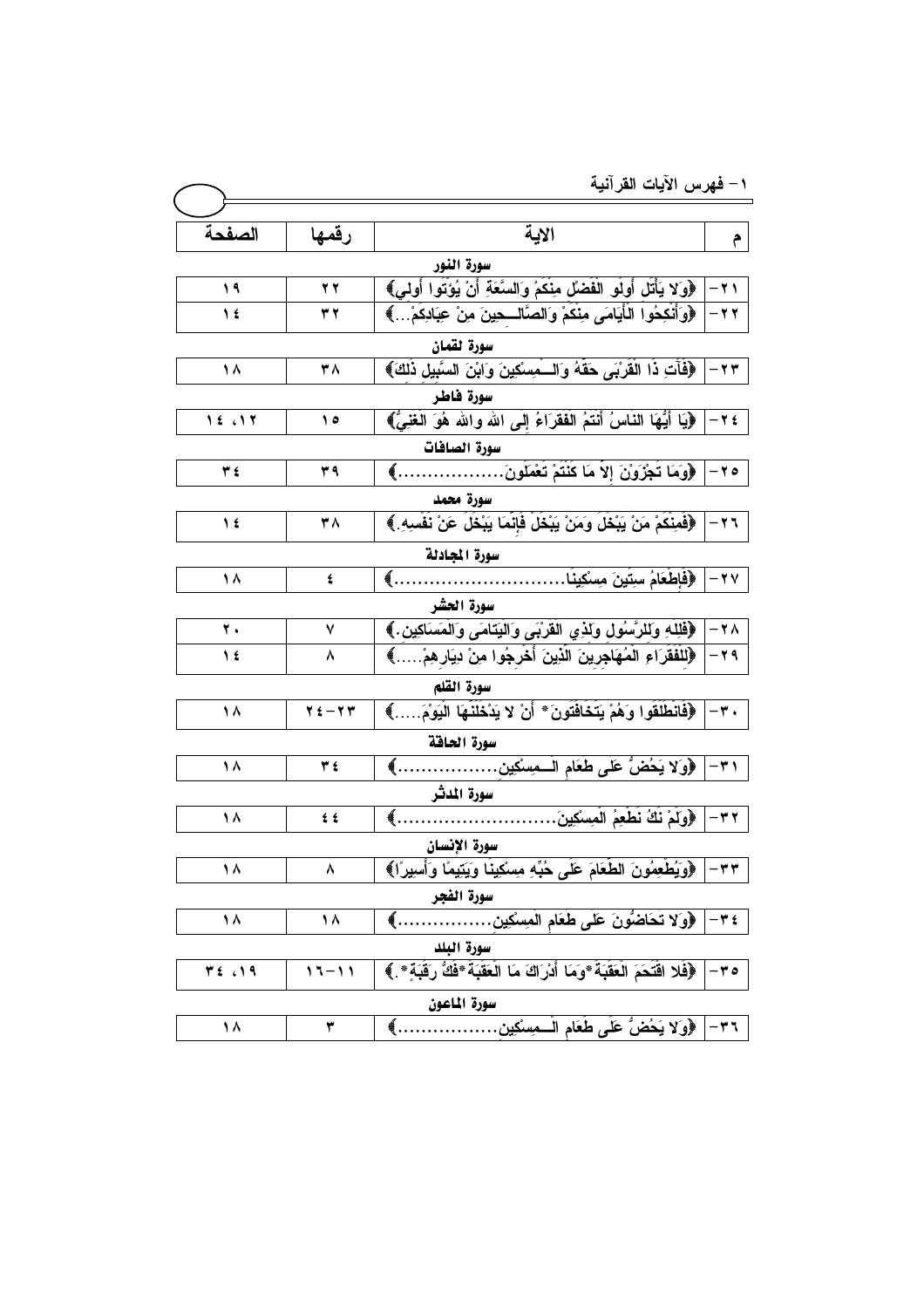### ٢ – فهرس الأحاديث النبوية

#### الصفحة ط ف الحديث ٢ – أراد رسول الله ﷺ الحج فقالت امرأة لزوجها احجَّني مع رسول الله ﷺ على جملك ....ح٣ ٤ ٦ – الأكلةُ و الأكلتان، و التمر ة و التمر تان، ولكن المسكين الذي لا يجد غنيٍّ يغنيه م............ ٢٠ ٨– أما بعد فوالله إني لأعطى الرجل وأدع الرجل، والذي أدع أحب إليَّ من الذي أعطى..... ٣٠ ١٠ – إن ابني هذا سيدٌ ولعل الله أن يصلح به بين فئتين عظيمتين من المسلمين .......... ٥٦ -1١– إن الصدقة على المسكين صدقة، وعلى ذي الرحم اثنتان صدقة، وصلة ............... ٢٠ ١٢ – إن الصدقة لا تنبغي لآل محمد، إنما هي أوساخ الناس ...................٢٤، ٤٨، ح٤٩ ١٥– إن هذه الصدقات إنما هي أوساخ الناس، وإنها لا تحل لمحمد ولا لآل محمد.......... ٢٤ ١٧ – انطلق أبا مسعود ولا ألفينك يوم القيامة تجيء وعلى ظهرك بعير من إبل الصدقة ... ٢٦ ١٨ – إنما المسكين الذي يتعفف، واقرأوا إن شئتم يعني قوله تعالى: لا يَسأَلُونَ النَّاسَ..... ٢٠ ٢٢ - إني لأعطي الرجل وغيره أحب إليَّ منه خشية أن يكب في النار على وجهه ......... ٢٩ ٢٥ – أيما امر ئ مسلم أعتق امرأً مسلماً كان فكاكه من النار ، يجزىء كل عضو منه ...... ٣٧ ٢٧ - بعث عليٌّ ﷺ وهو باليمن بذهيبةِ إلى رسول الله ﷺ فقسمها رسول الله ﷺ بين أربعة ٢٩ ٢٨ - ثلاثة حق على الله عونهم المجاهد في سبيل الله، والمكاتب الذي يريد الأداء، ....... ٣٦ ٢٩ – الخازن، المسلم، الأمين الذي يُعطى ما أمر به كاملاً، موفَّراً، طيبةً به نفسه، ........ ٢٦ ٣٠ – خذه فتموله وتصدق به، فما جاءك من هذا المال، وأنت غير مشرف ولا سائل، ..... ٢٥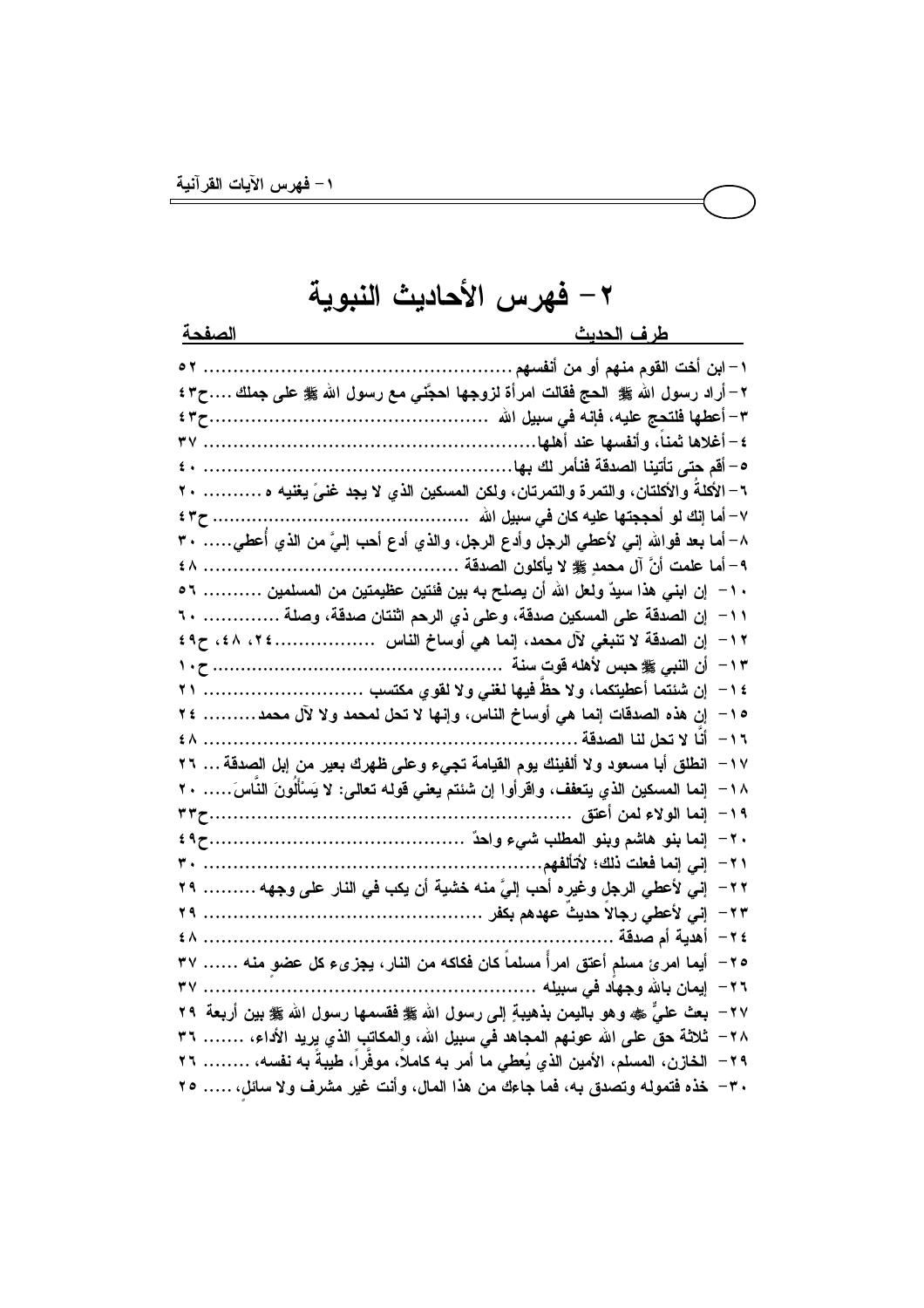| <u>الصفحة</u>                                                                          |                                                                 |
|----------------------------------------------------------------------------------------|-----------------------------------------------------------------|
|                                                                                        |                                                                 |
| ٣١– زوجك وولدك أحق من تصدقت به عليهم  ٥٩، ٥٩، ٦٠،                                      |                                                                 |
| ٣٢– صدق ابن مسعود زوجك وولدك أحق من تصدقتِ به عليهم  ٥٨                                |                                                                 |
| ٣٣ –  العامل على الصدقة بالحق كالغاز ي في سبيل الله حتى يرجع إلى بيته  ٢٥ ، ٢٧         |                                                                 |
| ٣٤ – فأعلمهم أن الله افترض عليهم صدقة تؤخذ من أغنيائهم، فتردّ في فقرائهم . ٦، ٤٧، ٥٥   |                                                                 |
|                                                                                        | ٣٥ –  فهلا خرجت عليه؛ فإن الحج في سبيل الله                     |
|                                                                                        |                                                                 |
|                                                                                        |                                                                 |
|                                                                                        | ٣٨ - كل معروف صدقة                                              |
| لئن أقصرت الخطبة، لقد أعرضت المسألة أعتق النسمة، وفك الرقبة.<br><b>٣٦</b>              | -39                                                             |
| لا تحلٍ الصدقة لغنيٍّ إلا لخمسة لغازٍ في سبيل الله، أو لعاملٍ عليها، أو لغارمٍ، ٢٤، ٥٤ | $-\epsilon$ .                                                   |
|                                                                                        | لا تحل الصدقة لغني، ولا لذي مرةٍ سويٍّ ……….<br>$-\epsilon$ )    |
| لغاز في سبيل الله، أو لعامل عليها، أو لغارم، أو لرجل اشتراها بماله ……………. ٤٣           | -12                                                             |
| T                                                                                      | ليس المسكين الذي يطوف على الناس، تردُّه اللقمة<br>$-\epsilon$ ۳ |
| ليس المسكين بهذا الطوّافٍ الذي يطوِف على الناس، فترده التمرة والتمرتان  ح٨             | $-$ £ £                                                         |
|                                                                                        | من اتخذ غير ذلك فهو غال أو سارق ……<br>$-\epsilon$ o             |
| من استعملناه على عمل فرزقناه رزقا ثم أخذ بعد ذلك فهو غلول ……………… ٢٦                    | $-\epsilon$ ٦                                                   |
| من أعتق رقبة مسلمة أعتق الله بكل عضو منه عُضوْا من النار ، حتى فرجه بفرجه . ٣٦         | – £ Y                                                           |
| من كان لنا عاملاً فليكتسب زوجة، فإن لم يكن له خادم فليكتسب خادما، فإن ……… ٢٥           | – ٤ ٨                                                           |
|                                                                                        | $-\xi$ ٩                                                        |
|                                                                                        | $- \circ$ .                                                     |
| $\circ$ \                                                                              | هو لها صدقة ولنا هدية<br>$-$ 0 $\lambda$                        |
|                                                                                        | $-$ 0 $\theta$                                                  |
|                                                                                        | ۳ ه –<br>ولاحظ فيها لغنى ولا لقوي مكتسب                         |
| يا قبيصة إن المسألة لا تحِل إلا لأحد ثلاثة رجل تحمَّل حمالة، فحلت له المسألة …… ٤٠     | <u>¢ ه –</u>                                                    |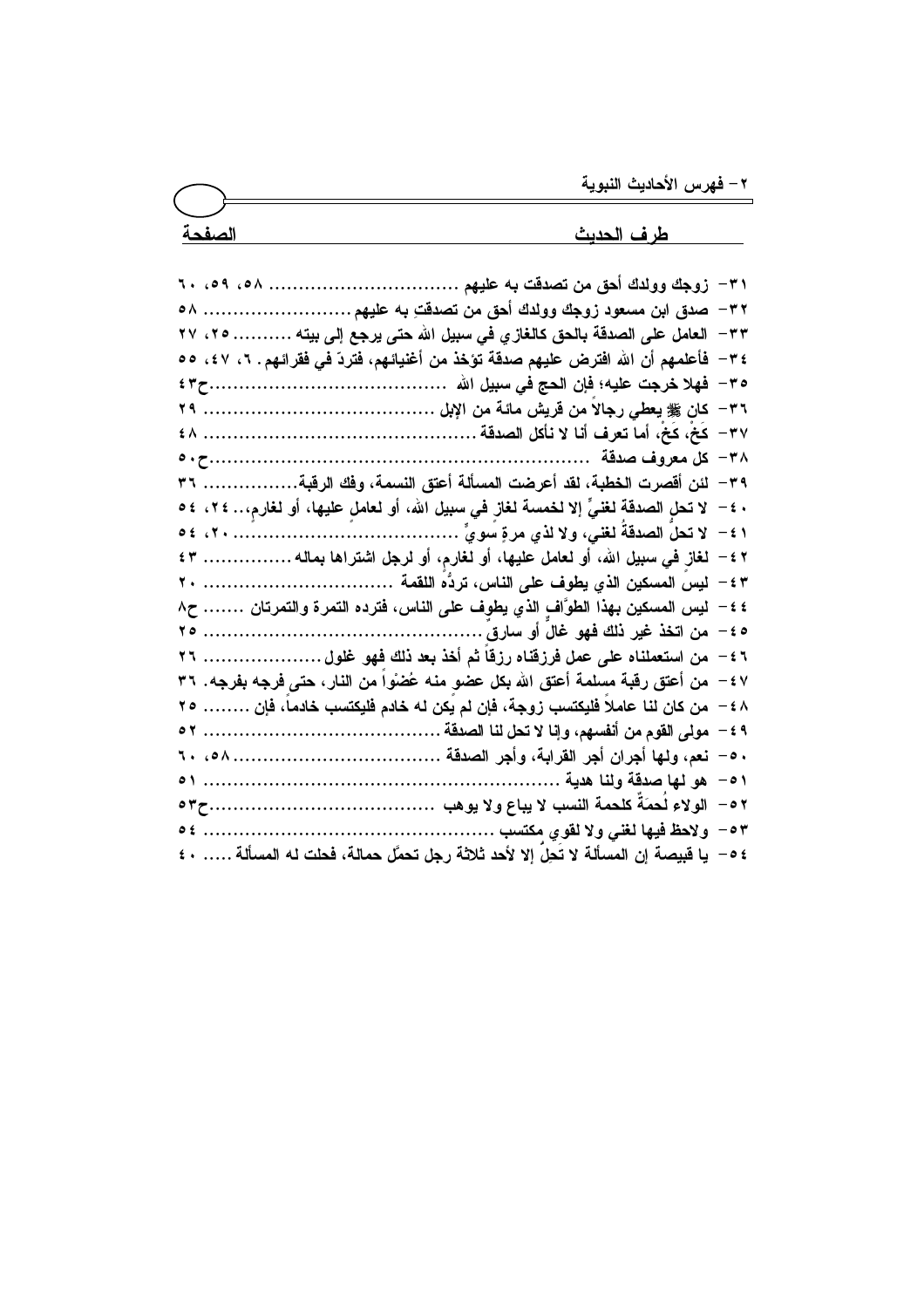## ٣– فهرس الآثار

| الصفحة                                                                          | طرف الأثر المستخدمات المستخدمات المستخدمات | <u>الرقم</u> |
|---------------------------------------------------------------------------------|--------------------------------------------|--------------|
|                                                                                 |                                            | $-1$         |
| إن كان الرجل يسلم ما يريد إلا الدنيا، فما يسلم حتى يكون الإسلام أحب …… [أنس]٢٨  |                                            | $-\tau$      |
|                                                                                 |                                            | $-\tau$      |
| ما سئل رسول الله ﷺ على الإسلام شيئاً إلا أعطاه، فجاء رجل فأعطاه غنماً،  [أنس]٢٩ |                                            | $-\xi$       |
| والله لقد أعطاني رسول الله ﷺ ما أعطاني، وإنه لأبغض الناس ….[صفوان بن أمية]٢٨    |                                            | $-\circ$     |
|                                                                                 | ويعطي في المجاهدين، والذي لم يحج           | $-1$         |
|                                                                                 |                                            | $-\gamma$    |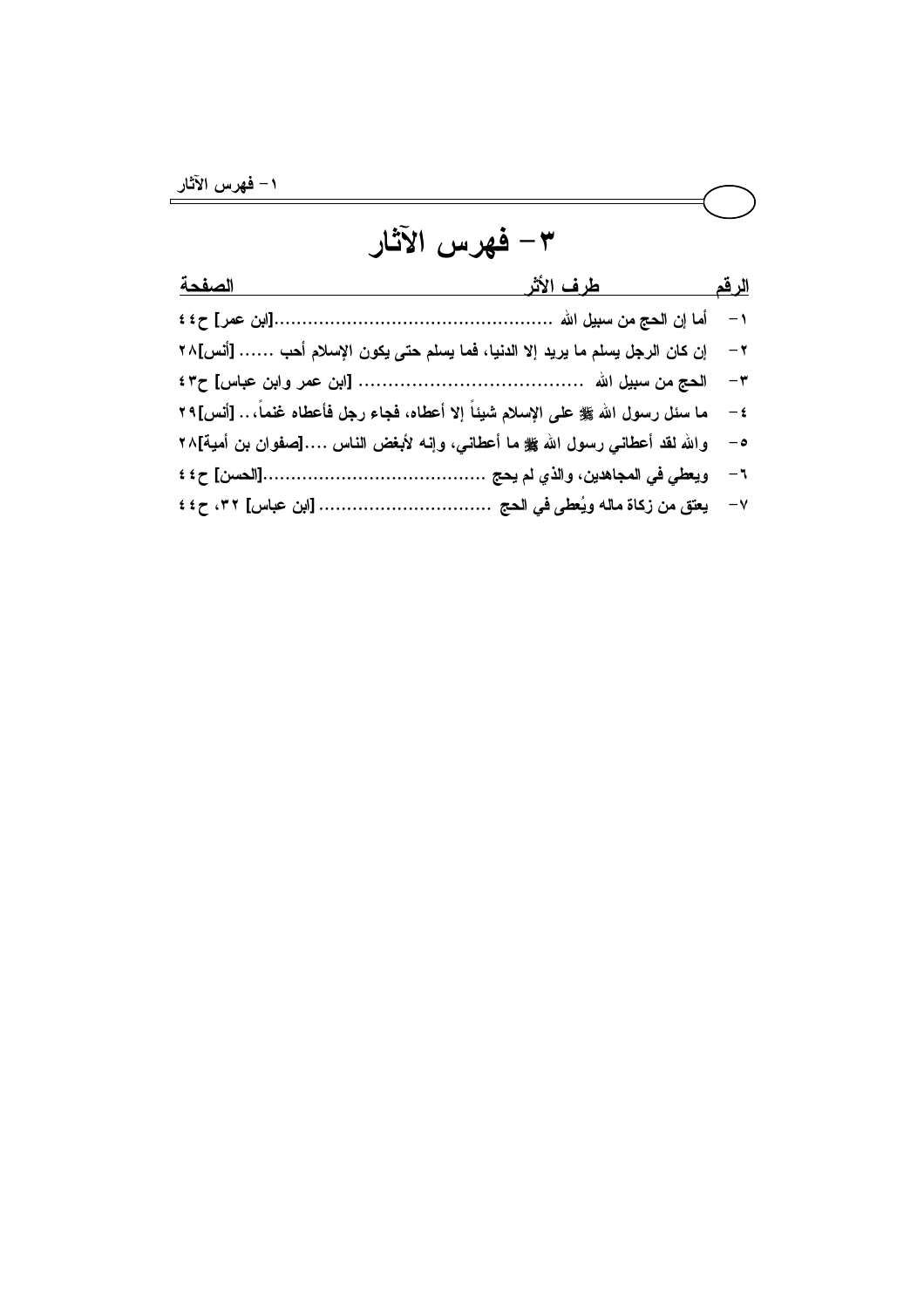|                     | ، یکرس سرح سریب |
|---------------------|-----------------|
| ٤ – فهرس شرح الغريب |                 |
| الصفحة              | الكلمة          |
|                     |                 |
|                     |                 |
|                     |                 |
|                     |                 |
|                     |                 |
|                     |                 |
|                     |                 |
|                     |                 |
|                     |                 |
|                     |                 |
|                     |                 |
|                     |                 |
|                     |                 |
|                     |                 |
|                     |                 |
|                     |                 |
|                     |                 |
|                     |                 |
|                     |                 |
|                     |                 |
|                     |                 |

<u> 1980 - Johann Barbara, martin a</u>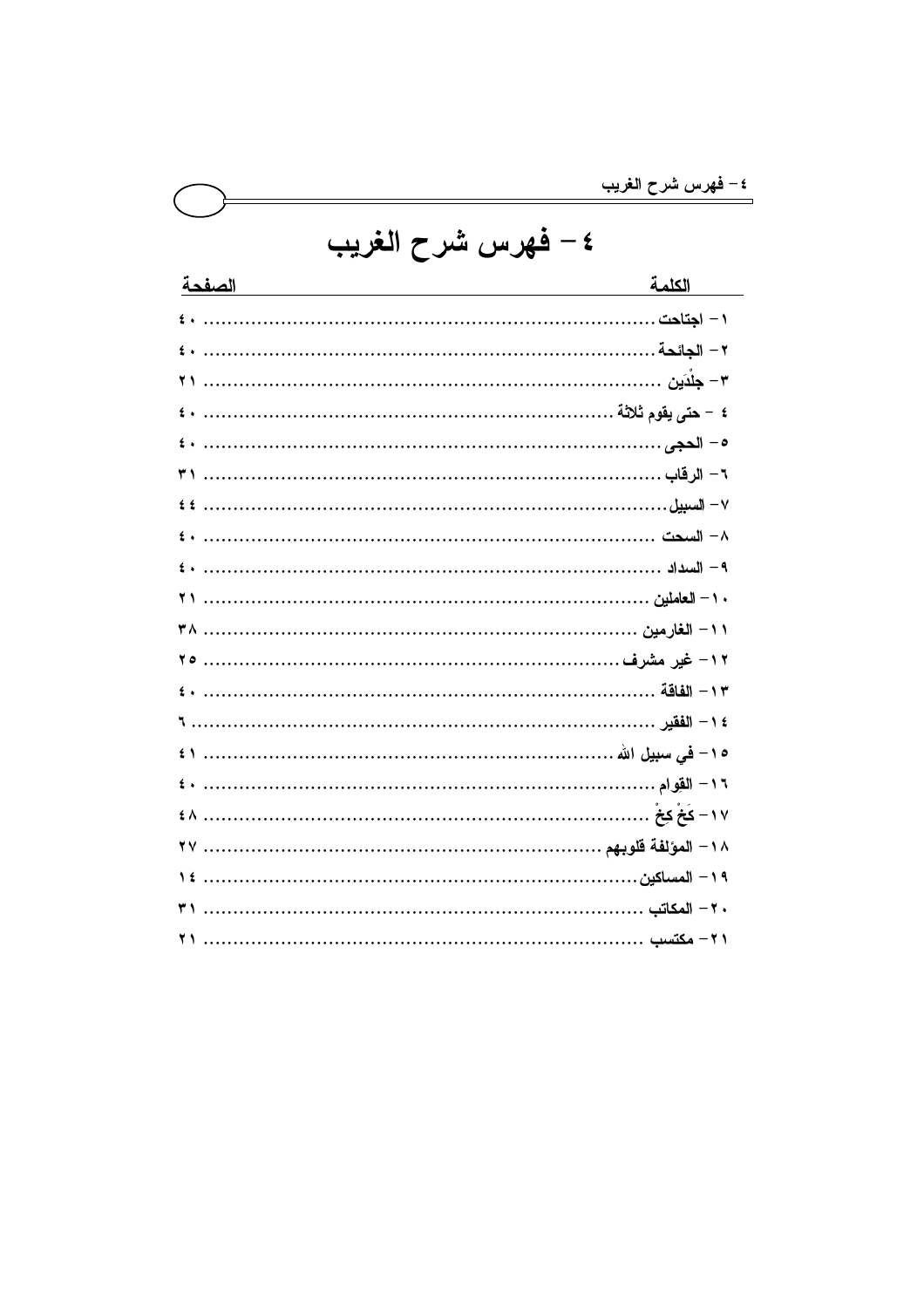| ٤ – فهرس الموضوعات |  |
|--------------------|--|
|--------------------|--|

| <u>الصفحة</u> | <u>الموضوع</u>                                                        |
|---------------|-----------------------------------------------------------------------|
|               |                                                                       |
|               |                                                                       |
|               |                                                                       |
|               |                                                                       |
|               |                                                                       |
|               |                                                                       |
|               |                                                                       |
|               |                                                                       |
|               |                                                                       |
|               |                                                                       |
|               |                                                                       |
|               |                                                                       |
|               | المسألة الثالثة: ما جاء من الآيات القرآنية في الإحسان إلى الفقراء  ١٣ |
|               |                                                                       |
|               |                                                                       |
|               |                                                                       |
|               |                                                                       |
|               |                                                                       |
|               | المسألة الثالثة: نصيب المساكين من الزكاة:                             |
|               | المسألة الرابعة: ما جاء من الآيات القرآنية                            |
|               |                                                                       |
|               |                                                                       |
|               |                                                                       |
|               |                                                                       |
|               |                                                                       |
|               |                                                                       |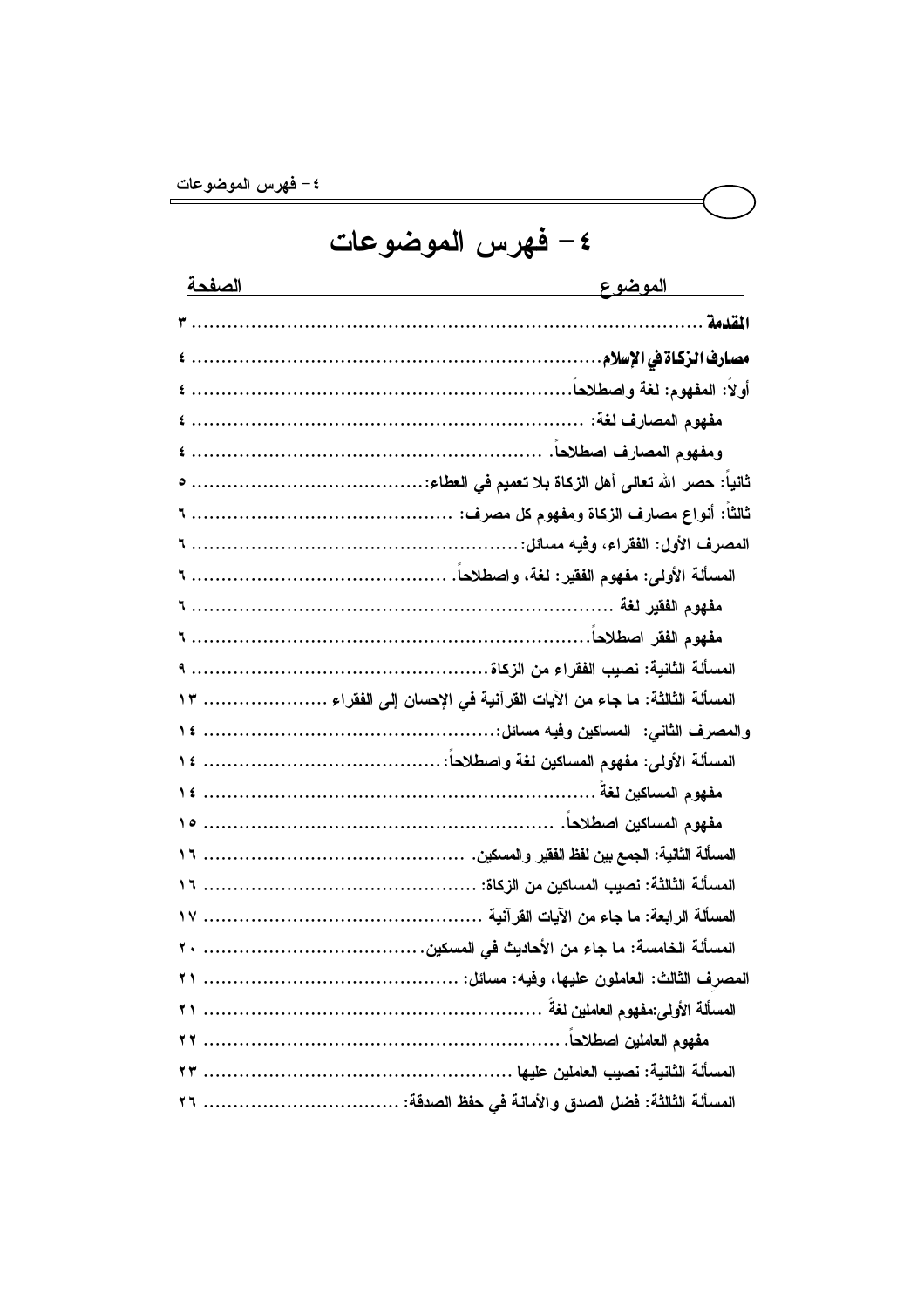|                                                                                   | ےرس سوتصوصت |
|-----------------------------------------------------------------------------------|-------------|
| <u>الصفحة الصفحة</u>                                                              |             |
|                                                                                   |             |
|                                                                                   |             |
|                                                                                   |             |
|                                                                                   |             |
|                                                                                   |             |
|                                                                                   |             |
|                                                                                   |             |
|                                                                                   |             |
|                                                                                   |             |
| النوع الأول: قومٌ من سادات المسلمين لهم نظراء من الكفار ٢٩                        |             |
| النوع الثاني: قومٌ في طرف بلاد الإسلام إذا أعطوا دفعوا عمن يليهم من المسلمين.  ٢٩ |             |
| النوع الثالث:قومٌ إذا أعطوا جبوا الزكاة ممن لا يعطيها إلا أن يخاف  ٢٩             |             |
|                                                                                   |             |
|                                                                                   |             |
|                                                                                   |             |
|                                                                                   |             |
|                                                                                   |             |
|                                                                                   |             |
|                                                                                   |             |
|                                                                                   |             |
|                                                                                   |             |
|                                                                                   |             |
|                                                                                   |             |
|                                                                                   |             |
|                                                                                   |             |
|                                                                                   |             |
|                                                                                   |             |
|                                                                                   |             |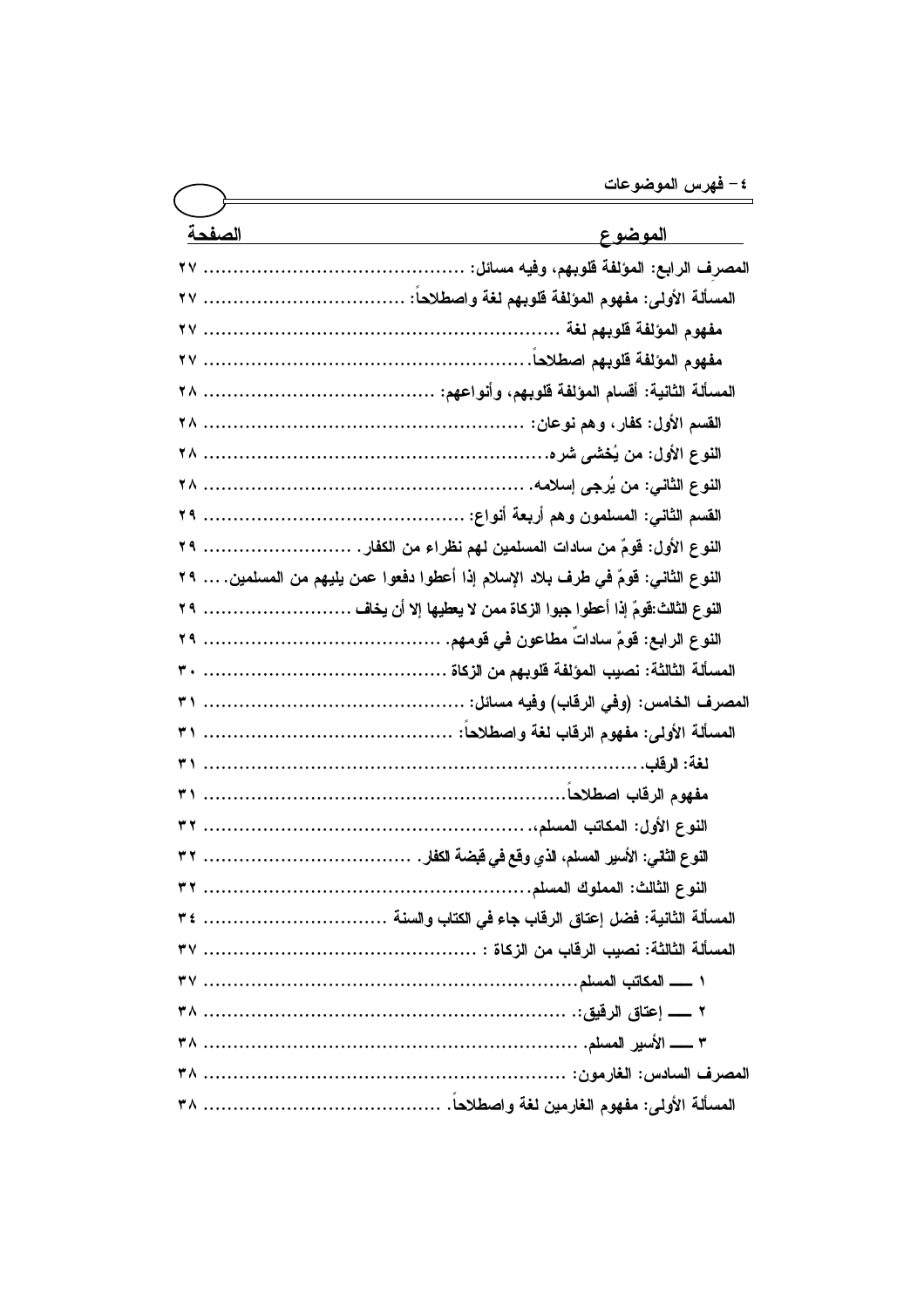| <u>الصفحة</u><br><u>الموضوع </u>                                                 |  |
|----------------------------------------------------------------------------------|--|
|                                                                                  |  |
|                                                                                  |  |
|                                                                                  |  |
|                                                                                  |  |
|                                                                                  |  |
|                                                                                  |  |
|                                                                                  |  |
| الحال الثالث: يدفع من ماله بنية الأخذ من الزكاة بدلاً من ذلك.  ٣٩                |  |
|                                                                                  |  |
|                                                                                  |  |
|                                                                                  |  |
|                                                                                  |  |
|                                                                                  |  |
|                                                                                  |  |
|                                                                                  |  |
|                                                                                  |  |
|                                                                                  |  |
|                                                                                  |  |
|                                                                                  |  |
|                                                                                  |  |
| رابعاً: نصيب كل مصرف من مصارف الزكاة على سبيل الإجمال على النحو الآتي: ٥ ٤       |  |
|                                                                                  |  |
|                                                                                  |  |
| ٣ ــــ أربعة منـهم: وهم الـغارمون، وفمي الرقاب، وفمي سبيل الله، وابن السبيل  ٥ ٤ |  |
| ٤ ــــ أربعة يأخذون مع الغنى: الغازي، والعامل، والغارم للإصلاح، والمؤلِّف ٢ ٤    |  |
|                                                                                  |  |
|                                                                                  |  |
|                                                                                  |  |
|                                                                                  |  |

 $\overline{\phantom{0}}$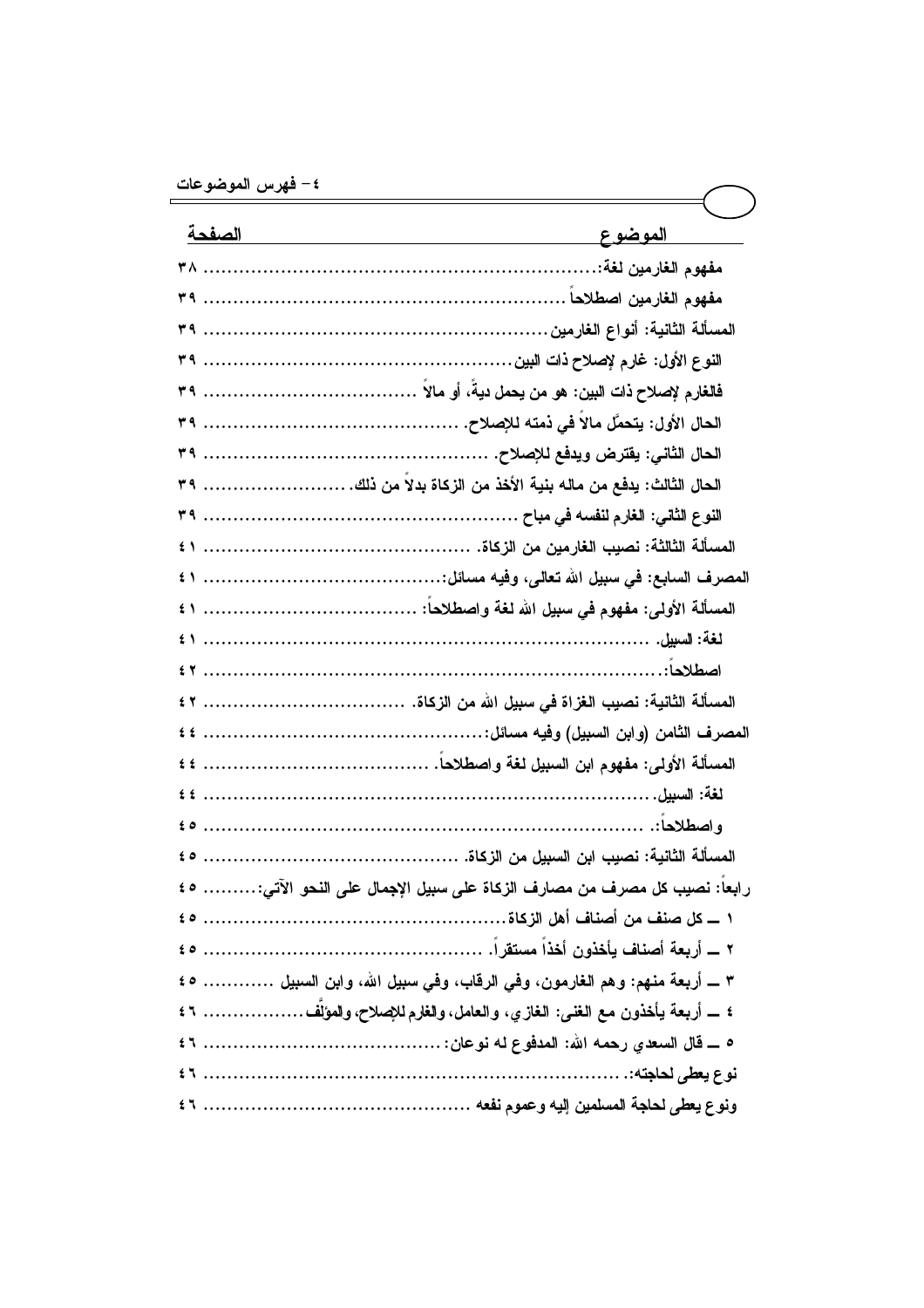|                                                                                        | י− ∪י |
|----------------------------------------------------------------------------------------|-------|
|                                                                                        |       |
| الصفحة                                                                                 |       |
| ٦ ـــــ إذا اجتمع في واحد من أهل الزكاة سببان جاز أن يأخذ بكل واحد منهما منفرداً…… ٢ ٤ |       |
|                                                                                        |       |
|                                                                                        |       |
|                                                                                        |       |
|                                                                                        |       |
|                                                                                        |       |
|                                                                                        |       |
|                                                                                        |       |
|                                                                                        |       |
|                                                                                        |       |
|                                                                                        |       |
|                                                                                        |       |
|                                                                                        |       |
|                                                                                        |       |
|                                                                                        |       |
|                                                                                        |       |
|                                                                                        |       |
|                                                                                        |       |
|                                                                                        |       |
|                                                                                        |       |
|                                                                                        |       |
|                                                                                        |       |
|                                                                                        |       |
|                                                                                        |       |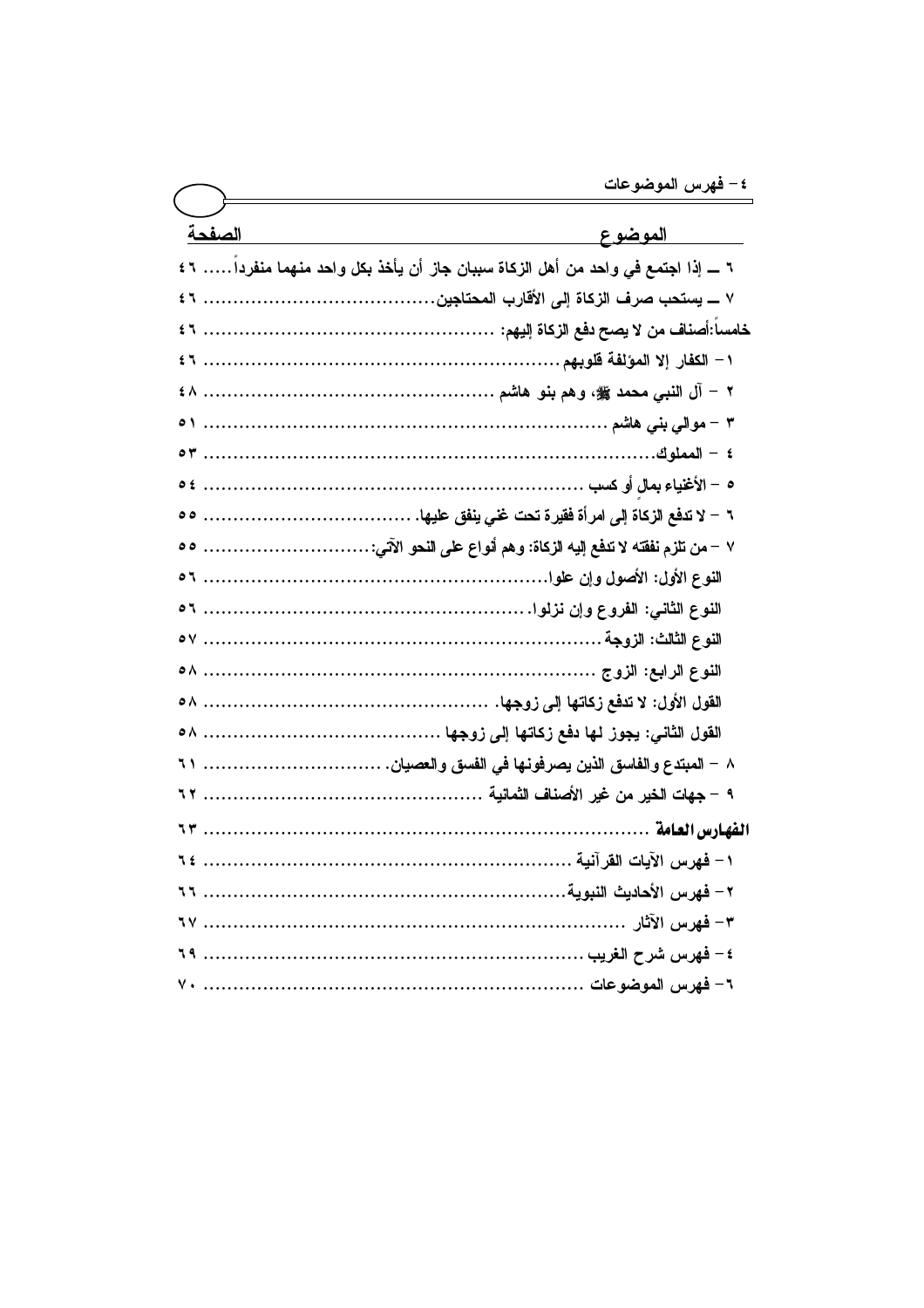| كتب للمؤلف                                                                                                       |     |                                                                                                           |
|------------------------------------------------------------------------------------------------------------------|-----|-----------------------------------------------------------------------------------------------------------|
| فضـــــــــــائل الصـــــــــــــــيام وقيــــــــــــــام رمضـــــــــــــان                                    |     | العـــــــــروة الــــــــــوثقى _2 ضـــــــــوء الكتــــــــاب والســـــــــنة                           |
|                                                                                                                  |     | بيسان عقيسدة أهسل السسنة والجماعسة ولسزوم اتباعهسا                                                        |
| العمسرة والحسج والزيسارة فخسوء الكتساب والسسنة                                                                   |     |                                                                                                           |
|                                                                                                                  |     | شسرح أسمساء الله الحسسنى في ضسوء الكتساب والسسنة                                                          |
| رمـــــــــى الجمــــــــــرات في ضــــــــــوء الكتـــــــــاب والســـــــــنة                                  |     |                                                                                                           |
|                                                                                                                  | ع ہ | النـــــــــــــــور والظلمــــــــــــات في الكتــــــــــــاب والســــــــــــنة                        |
| الجهـاد _ سـبيل الله: فضـله، وأسـباب النصـر علـى الأعـداء                                                        |     |                                                                                                           |
| الفساهيم الصبحيحة للجهساد فج ضسوء الكتساب والسسنة                                                                |     | نسور التوحيسد وظلمسات الشسرك فجاضسوء الكتساب والسسنة<br>نسور الإخسلاص وظلمسات إرادة السدنيا بعمسل الأخسرة |
|                                                                                                                  |     | نسور الإسلام وظلمسات الكفسرية ضسوء الكتساب والسسنة                                                        |
| الربسا: أضــــراره وآشـــاره في ضــــوء الكتــــاب والســــنة                                                    |     | نسور الإبمسان وظلمسات النفساق فج ضسوء الكتساب والسسنة                                                     |
|                                                                                                                  |     | نسور السسنة وظلمسات البدعسة فج ضسوء الكتساب والسسنة   <sup>0 م</sup>                                      |
|                                                                                                                  |     |                                                                                                           |
| مواقف النبي صلى اللّه عليـه وسـلم في الـدعوة إلى اللّه تعـالى                                                    |     | نسور التقسوي وظلمسات المعاصسي في ضسوء الكتساب والسسنة   *                                                 |
| مواقـف الصـحابـة رضـى الله عـنهم _2 الـدعوة إلى الله تعــالى                                                     |     | نسور الهسدى وظلمسات الضسلال في ضسوء الكتساب والسسنة                                                       |
|                                                                                                                  |     | قضسية الستكفير بسين أهسل السسنة وفسرق الضسلال                                                             |
| مواقسف التسابعين وأتبساعهم في السدعوة إلى الله تعسالي<br>مواقسف العلمساء عسبر العصسور فج السدعوة إلى الله تعسالي |     | <sup>0</sup> \  الاعتصـــــــــــــــام بالكتـــــــــــــــاب والســــــــــــــــــنة                   |
| مفهــــوم الحكمــــة في ضــــوء الكتــــاب والســــنة                                                            |     | تبريسد حسرارة المسسيبة فجضوء الكتساب والسسنة                                                              |
|                                                                                                                  |     | عقيـــــدة المســــــلم في ضـــــــوء الكتــــــاب والســــــنة (٢/١)                                     |
| كيفية دعوة الملحدين إلى الله تعالى في ضوء الكتاب والسنة                                                          |     | أنسواع الصسبر ومجالاتسه فخسوء الكتساب والسسنة                                                             |
| كيفية دعوة الـوثنيين إلى الله تعـالى _ ضوء الكتـاب والسـنة                                                       |     | آفـــات اللســــان في ضــــوء الكتــــاب والســــنة<br>۲,                                                 |
| كيفيـة دعوة أهل الكتاب إلى الله تعالى في ضوء الكتاب والسنــة                                                     |     | طهــــــــــور المســـــــــلم في ضــــــــــوء الكتـــــــــاب والســـــــــنة                           |
| كيفية دعوة عصاة المسلمين إلى الله تعالى في ضوء الكتاب والسنة                                                     |     |                                                                                                           |
| مقومسات الداعيسة النساجح فجضوء الكتساب والسسنة                                                                   |     | الأذان والإقامـــــة فج ضـــــــــوء الكتــــــــاب والســــــــنة                                        |
| فقـــه الـــدعوة _2 صـــحـيح الإمـــام البـخـــاري رحمـــه اللّه (٢/١)                                           |     | ۲ ۲<br>شـــــــروط الصـــــــــــلاة في ضــــــــوء الكتــــــــاب والســــــــنة                         |
| لـنكر والـدعاء والعـلاج بـالرقى مـن الكتـاب والسـنة (٤/١)                                                        |     | قرة عيون المصلين ببيان صفة صلاة المحسنين في ضوء الكتاب والسنة                                             |
| السمسمسدعاء مسممسمن الكتسمسمساب والسمسمسمنة                                                                      | ٧٤  | أركسان الصللاة وواجباتها فج ضوء الكتساب والسنسنة                                                          |
| حصسسن المسسلم مسسن أذكسار الكتسساب والسسسنة                                                                      | ٧٥  | سجود السهو: مشروعيته ومواضعه وأسبابه في ضوء الكتاب والسنة                                                 |
| ورد الصهياح والمساء في ضهوء الكتــاب والســــنة                                                                  | ٧٦  | ۲۷<br>صلاة التطوع: مفهوم وفضائل وأقسام وأنواع في ضوء الكتاب والسنة                                        |
| العسسلاج بسسالرقي مسسن الكتسساب والسسسنة                                                                         |     | ۲۸<br>صـــلاة الجماعـــة: مفهـــو، وفضـــائل، وأحكــام، وفوائـــد، وآداب                                  |
|                                                                                                                  |     | ۲۹<br>المســــاجد، مفهـــــوم، وفضـــــائل، وأحكـــــام، وحقـــــوق، وآداب                                |
| نسور الشسيب وحكسم تغسييره فجضسوء الكتساب والسسنة                                                                 |     | $\mathsf{r}$<br>الإمامـــة في الصـــــــــلاة في ضـــــــوء الكتـــــــاب والســــــنة                    |
| قيسام الليسل: فضسله وآدابسه في ضسوء الكتساب والسسنة                                                              |     | ۳۱                                                                                                        |
| صعسلة الأرحسام في ضعيوء الكتـــاب والســـــنة                                                                    |     | ۳۲                                                                                                        |
| \ ^  ســـــــــــر الوالـــــــــــدين في ضــــــــــــوءِ الكتــــــــــاب والســــــــــنة                     |     | ٣٢                                                                                                        |
| ستسلامة الصيدرية ضيدوء الكتيساب والسيسنة                                                                         | ۸۲  | ځ ۳<br>ـــنة                                                                                              |
| ثواب القرب المداة إلى أموات المسلمين في ضوء الكتاب والسنسة                                                       |     | ۳٥<br>صيسلاة العيسيدين فج ضيسوء الكتيساب والسيسنة                                                         |
| وداع الــرســــــــول صـــــــلى الله علـــدٍــــــــــــه وســـــــلم لأمــــتـــــــــه                        |     | ٣٦<br>سلاة الكسيسوف في ضيسوءِ الكتيسابِ والسيسنة<br>$\mathsf{r}\mathsf{v}$                                |
| ـة للعـــــــــا لمين محمــــــد رســــــول الله ســــــيد النــــــــاس ﷺ                                       | ۸٥  | ـلاة الاستســــــقاء _2 ضـــــــــوء الكتــ<br>ـــاب ەالس                                                 |
| الغفلـــــــــة: خطرهــــــــــا وأســـــــــبابها وعلاجهــــــــا                                               |     | ۳۸<br>أحكــــــــام الجنـــــــــائز _2 ضــــــــــوء الكتـــــــــاب والســــــــــنة $ \wedge\uparrow $ |
| الثمر المجتنى مختصر شرح أسماء الله الحسني (تحت الطبع)                                                            |     | صلاة المؤمن: مفهـوم، وفضـائل، وآداب، وأنـواع، وأحكـام (٣/١) $\mathsf{N}^\mathsf{V}$                       |
| عظمـة القــرآن الكـريم وتعظيمـه وأشـره في النفــوس والأرواح                                                      |     | $\epsilon$ .                                                                                              |
| محمسوع الخطيسيا المنبر يسسية (تحسست الطيسيع)                                                                     |     | ٤١<br>ـاة بهميــــة الأنعــــام _2 ضــــوء الكتــــاب والســــنة $\mathbin{ \Lambda^{\mathsf{q}} }$       |
| تصحيح شرح حصن المسلم في ضوء الكتاب والسنة                                                                        |     | ٤٢<br>زكساة الخسارج مسن الأرض في ضسوء الكتساب والسسنة المله                                               |
| ـــــف لا تنـــــــــسى مــــن ســـيرة والـدتى رحمهـــــــا الله                                                 | ۹۱  | ٤٣<br>زكياة الأثميان: البذهب والفضية في ضيوءِ الكتباب والسينة                                             |
|                                                                                                                  |     | ـــاة عــــروض التجــــارة في ضــــوء الكتــــاب والســــنة $\vert$ ٩٢<br>٤٤                              |
| أبراج الزجاج ⊈ سيرة الحجاج: تأليف عبدالرحمن بن سعيد رحمه الله (تحقيق )                                           |     | ه ٤<br>سنة ۹۳<br>____اة الفط____رقح ضـــــــوءِ الكتــــــــاب والسه                                      |
| الجنـة والنـار: تـأليف عبـدالـرحمن بـن سـعيد بـن علـى رحمـه الله (تحقيـق)                                        | ۹ ٤ | ٤٦<br>مصارف الزكاة في الإسلام في ضروء الكتساب والسينة                                                     |
| غـزوة فـتح مكـة: تـأليف عبـدالرحمن بـن سـعيد بـن علـى رحمـه الله (تحقيـق)                                        |     | ٤٧<br>ـــدقة التطـــــــــوع _2 ضـــــــــــوء الكتـــــــــاب والســــــــــنة $\vert \circ \rho \vert$  |
| سيرة الشـاب الصـالح عبـدالرحمن بـن سـعيد بـن بـن علـى وهـف رحمـه الله                                            |     | سنة ۹٦<br><sup>۶۸</sup> انزک<br>ــــاة في الإســــــــــلام في ضــــــــوء الكتــــــــاب والســ          |
|                                                                                                                  |     |                                                                                                           |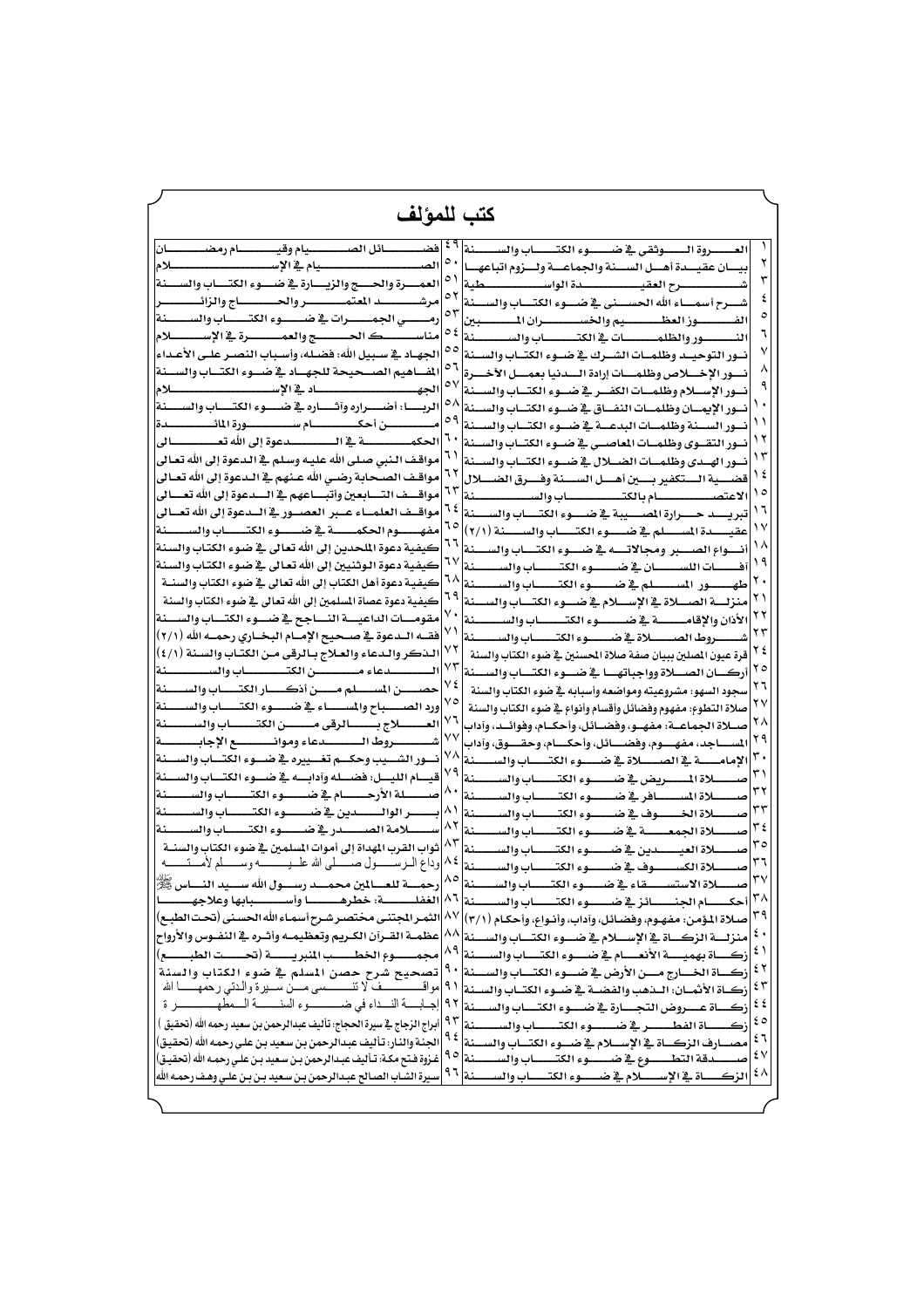| * اولا: حصـــــــن المســــــلم باللغــــــات الانيــــــة: ٣١]حصــــــــــــن المســــــــــلم باللغـــــــــة النيباليـــــــــة<br>* ثانيــــا: كَتــــب مترجمـــــة للغــــة الأورديــــة:<br>نور السنة وظلمات البدعة في ضوء الكتاب والسنة<br>شــــــــــروط الـــــــــــدعاء وموانـــــــــــع الإجابــــــــة<br>المستسدعاء مستسن الكتسستاب والسمسسنة<br>نور التوحيد وظلمات الشرك فخضوء الكتاب والسنة<br>٥ |
|-------------------------------------------------------------------------------------------------------------------------------------------------------------------------------------------------------------------------------------------------------------------------------------------------------------------------------------------------------------------------------------------------------------------|
|                                                                                                                                                                                                                                                                                                                                                                                                                   |
|                                                                                                                                                                                                                                                                                                                                                                                                                   |
|                                                                                                                                                                                                                                                                                                                                                                                                                   |
|                                                                                                                                                                                                                                                                                                                                                                                                                   |
|                                                                                                                                                                                                                                                                                                                                                                                                                   |
|                                                                                                                                                                                                                                                                                                                                                                                                                   |
| بيان عقيدة أهل السنة والجماعة ولزوم اتباعها<br>حصـــــــن المســـــــلم باللغــــــــة الأمهريــــــــة  ٣                                                                                                                                                                                                                                                                                                        |
| نور الإيمان وظلمات النفاق فخ ضوء الكتاب والسنة                                                                                                                                                                                                                                                                                                                                                                    |
| الربــا: أضــراره وآشــاره في ضــوء الكتــاب والســنة<br>٨                                                                                                                                                                                                                                                                                                                                                        |
| نور الإخلاص وظلمات إرادة الدنيا بعمل الآخرة                                                                                                                                                                                                                                                                                                                                                                       |
| حصـــــــن المســــــــلم باللغــــــــة الفارســــــــية ٤٠<br>صللاة التطوع في ضوء الكتساب والسسنة<br>١.                                                                                                                                                                                                                                                                                                         |
| نور التقوى وظلمات المعاصلي (دار السللام)<br>۱۱                                                                                                                                                                                                                                                                                                                                                                    |
| نسور الإسلام وظلمات الكفر (دار السلام)<br>حصــــــــن المســــــــــلم بـاللغــــــــــة التـّاميليــــــــــة  ٤٢<br>۲ (                                                                                                                                                                                                                                                                                         |
| الفوز العظيم والخسران المبين (دار السلام)<br>۱۲                                                                                                                                                                                                                                                                                                                                                                   |
| النور والظلمات في الكتاب والسنة (دار السلام)<br>$\frac{1}{2}$                                                                                                                                                                                                                                                                                                                                                     |
| قضية التكفير بين أهل السنة وفرق الضلال (دار السلام)<br>$\mathcal{L}$                                                                                                                                                                                                                                                                                                                                              |
| نــور الهـدى وظلمــات الضــلال (دار الســلام) ثـالثــاً                                                                                                                                                                                                                                                                                                                                                           |
| نسور الشسيب وحكسم تغسييره (دار السلسلام)                                                                                                                                                                                                                                                                                                                                                                          |
| * ثالثــــا: كتــــب مترجمــــة للغــــات أخــــرى:<br>١٨ حصـــــــن المســــــــلم بـاللغــــــــــة الصـــــــــينية                                                                                                                                                                                                                                                                                            |
| ا المحصيلين المستسملم باللغيسية الشيشيسسانية $\left  \wedge^2 \right $<br>مرشد الحاج والمتمر والزائر (باللغة الماليبارية)                                                                                                                                                                                                                                                                                         |
| الدعاء مـن الكتـاب والسـنة (باللغـة الفارسـية)<br>۲.                                                                                                                                                                                                                                                                                                                                                              |
| بيان عقيدة أهل السنة والجماعة  (باللغة الإندونيسية )                                                                                                                                                                                                                                                                                                                                                              |
| نور السنة وظلمات البدعة فج ضوء الكتاب والسنة باللغة الماليبارية<br>٢٢ حصــــــــــن المســـــــــــلم بـاللغـــــــــــة البوســــــــــنية  <sup>٥١</sup>                                                                                                                                                                                                                                                        |
| الدعاء من الكتاب والسنة (باللغـة اللوغنديـة)<br>ا ت<br>حصير السيطيع باللغيسية الألمانيسية<br>۲۳                                                                                                                                                                                                                                                                                                                   |
| صلاة المريض (باللغة مليباريية - دار السلام)<br>۲٤                                                                                                                                                                                                                                                                                                                                                                 |
| ع ہ<br>رحمة للعالمين (باللغة الإنجليزية — دار السلام)<br>حصـــن المســلم باللغـــة الفلبينيـــة « مرنـــاو »<br>م ۲                                                                                                                                                                                                                                                                                               |
| ۲٦<br>حصــن المســلم باللغــة الفلبينيــة « تجــالوج »                                                                                                                                                                                                                                                                                                                                                            |
| $\mathsf{Y}\mathsf{V}$<br>حصير المسلم باللغية الصيومالية                                                                                                                                                                                                                                                                                                                                                          |
| حصين المسلم باللغية الطاجكينة<br>۲۸                                                                                                                                                                                                                                                                                                                                                                               |
| حصيصن المستسلم باللغيسة الأذرينية<br>۲۹                                                                                                                                                                                                                                                                                                                                                                           |
| حصيرالمسلم باللغيسة اليابانيسة<br>$\mathfrak{r}$ .                                                                                                                                                                                                                                                                                                                                                                |